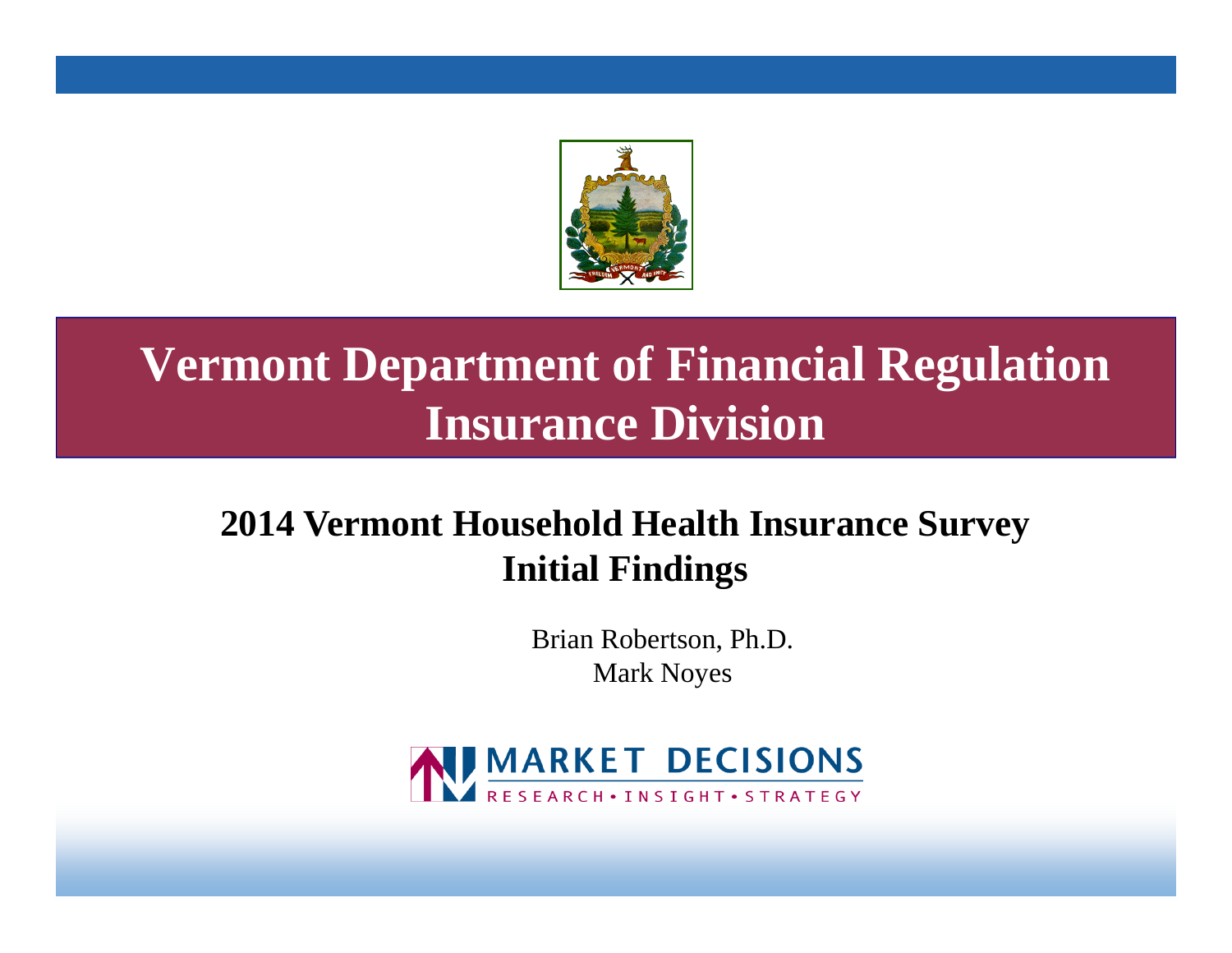**Acknowledgements:** *The Department of Financial Regulation, Insurance Division extends thanks to all the Vermonters who so generously gave their personal time to participate in this survey and represent their families, neighbors and communities. The Department would also like to thank the members of the Survey Planning Committee whose input was critical to the design of the survey.*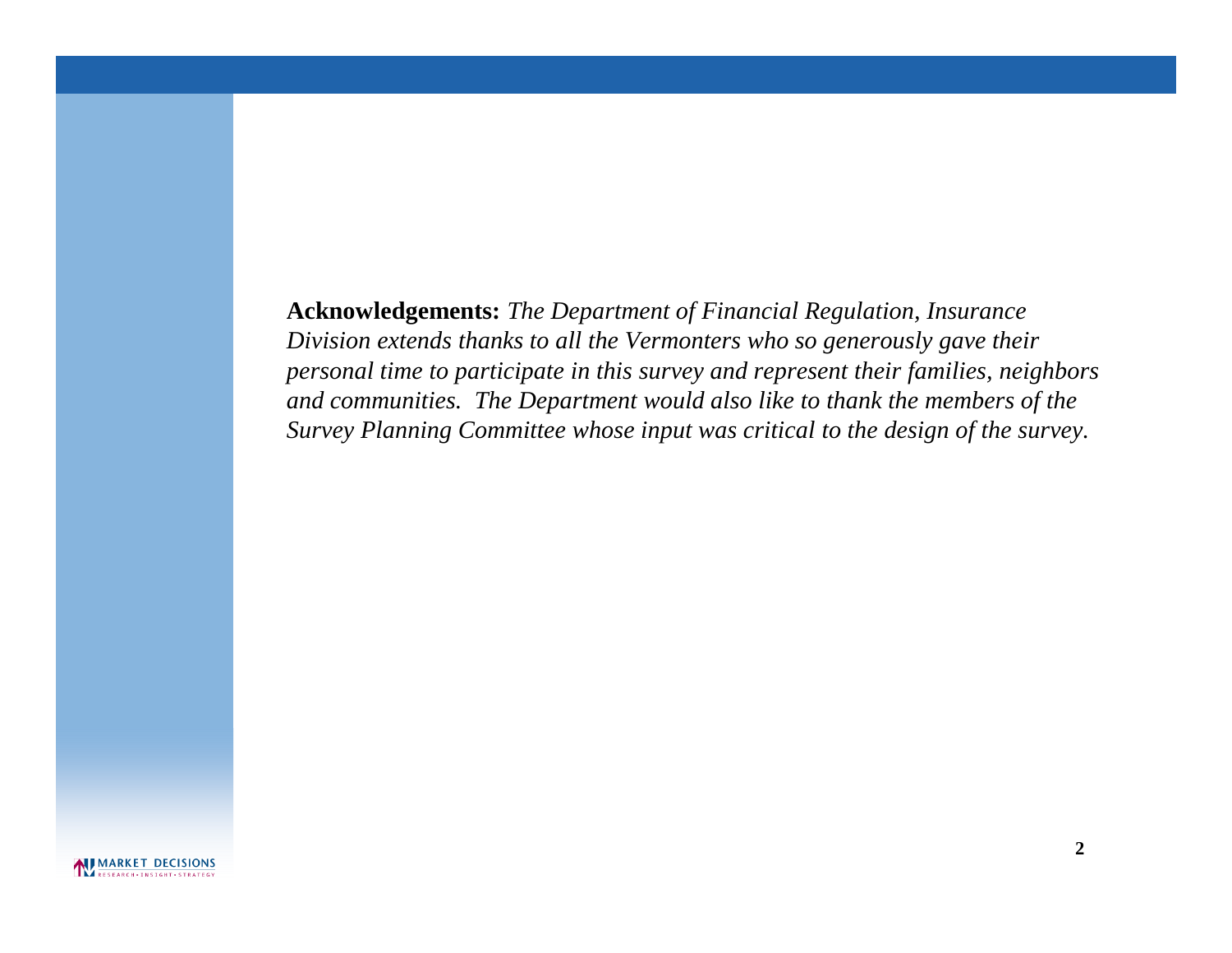### **Presentation Contents**

- **Survey Methodology**
- **Health Literacy**
- **Primary Type of Health Insurance Coverage**
- **The Uninsured**
	- **Characteristics of Uninsured Children Aged 0 to 17**
	- **Characteristics of Uninsured Adults Aged 18 to 64**
	- **Interest in State Health Insurance Programs and Vermont Health Connect**
	- **Eligibility for Expanded Medicaid or Coverage through the Exchange**
	- **Access to ESI Among the Working Uninsured Aged 18 to 64**
- **Private Health Insurance Coverage**
- **Trends in Employer-sponsored Insurance**
- **The Underinsured**
- **Medicaid & Dr. Dynasaur**
- **Medicare**
- **Ratings of Health Insurance Coverage**
- **Interruptions in Insurance Coverage**
- **Medical Expenses and Barriers to Care**
- **Doctor Visits**

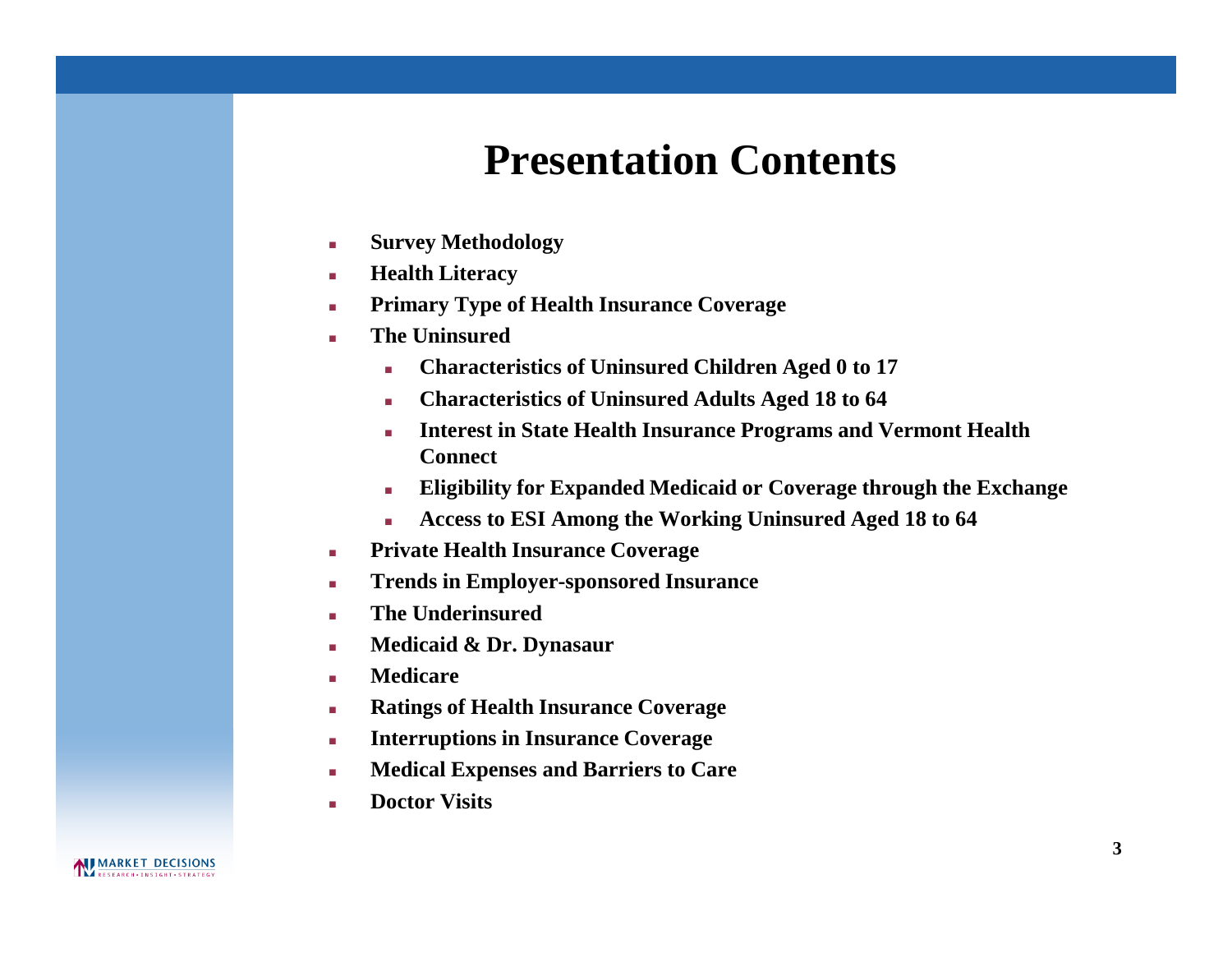## **Some Key Survey Objectives**

- **Measure the health insurance coverage status of Vermont residents, including the number of insured residents with multiple sources of coverage.**
- **Analyze characteristics of the uninsured including demographics, income, employer and health status characteristics, duration of current uninsured spell and reasons for being uninsured.**
- **Estimate the number and characteristics of uninsured Vermont residents who may be eligible for the Vermont state health insurance programs or for coverage through the Health Exchange.**
- **Identify the number of residents who have employers that offer insurance and reasons for non-take-up.**
- **Identify the number of privately insured residents that are underinsured.**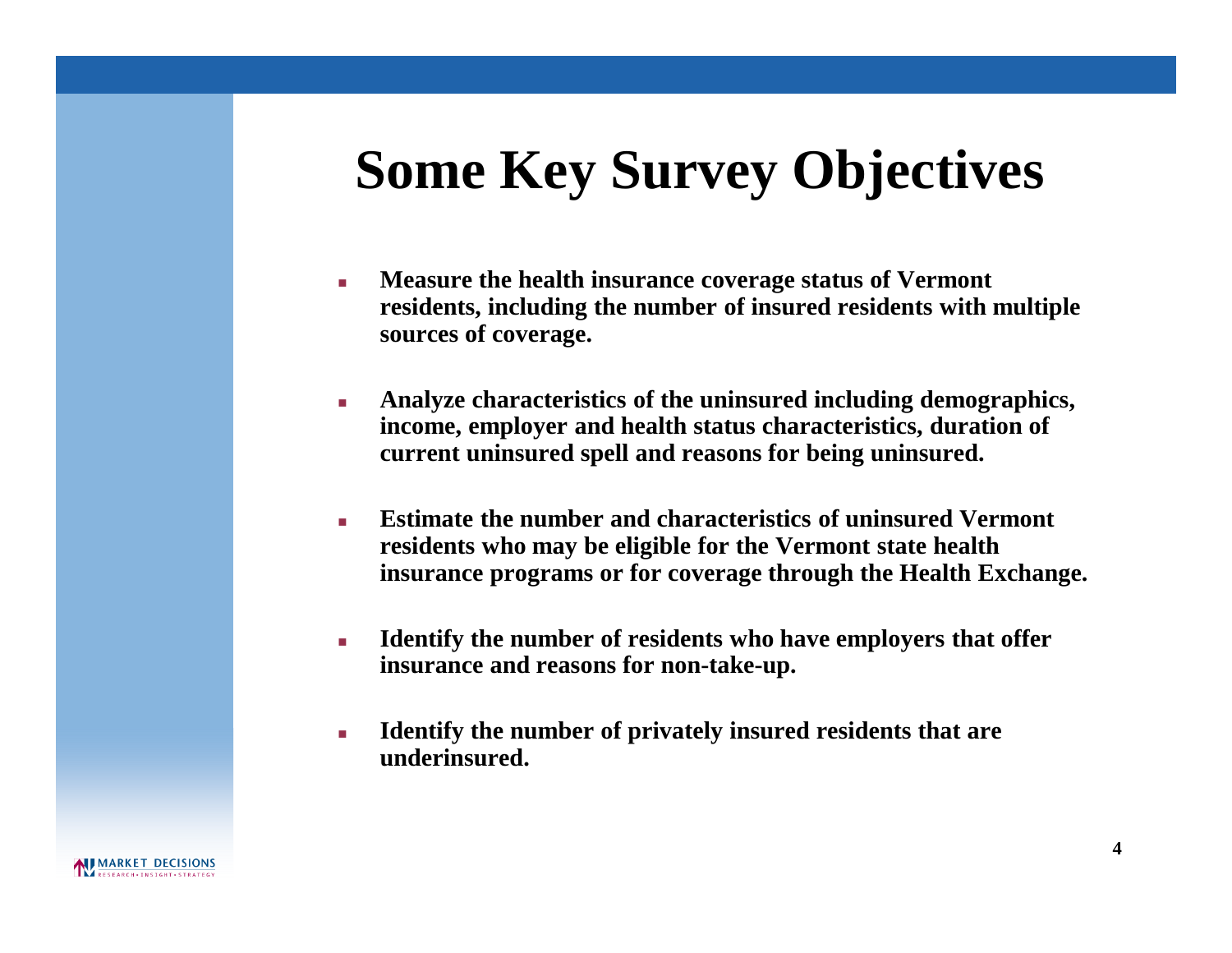# **Survey Methodology**

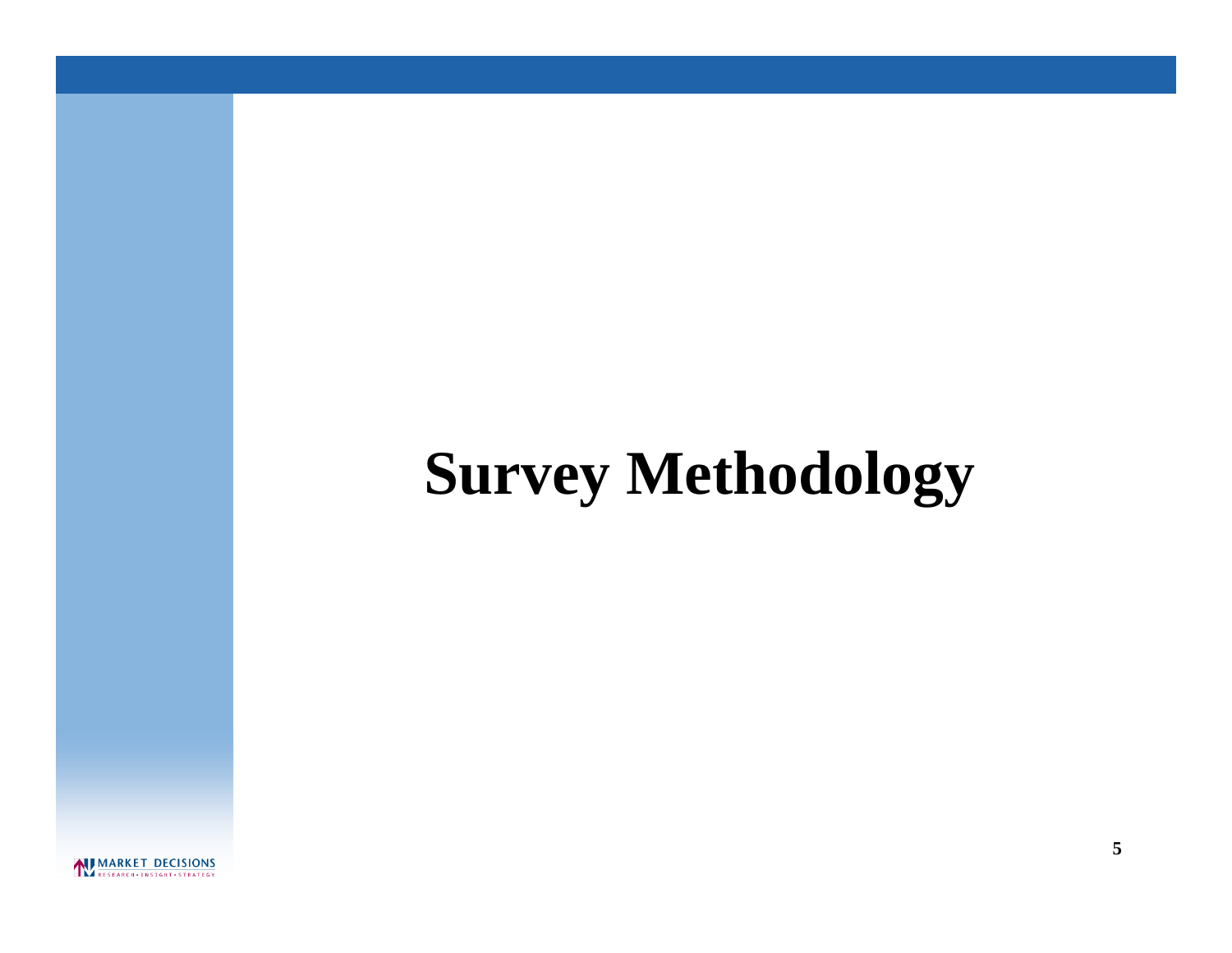### **Sampling Approach**

- **The 2014 Vermont Household Health Insurance Survey is based on telephone interviews conducted between August 13, 2014 and December 4, 2014 among 4,052 randomly selected households in Vermont.**
- **Data was gathered on a total of 8,923 Vermont residents, including 322 uninsured residents.**
- **To provide complete coverage, the sampling methodology also incorporated cell phones.**
- **41% of surveys were completed among residents by cell phone.**
- **To obtain better precision in estimates for rural areas, the sample was stratified into four regions based on geographically contiguous counties. The goal was to complete approximately 1,000 surveys in each of the four regions.**

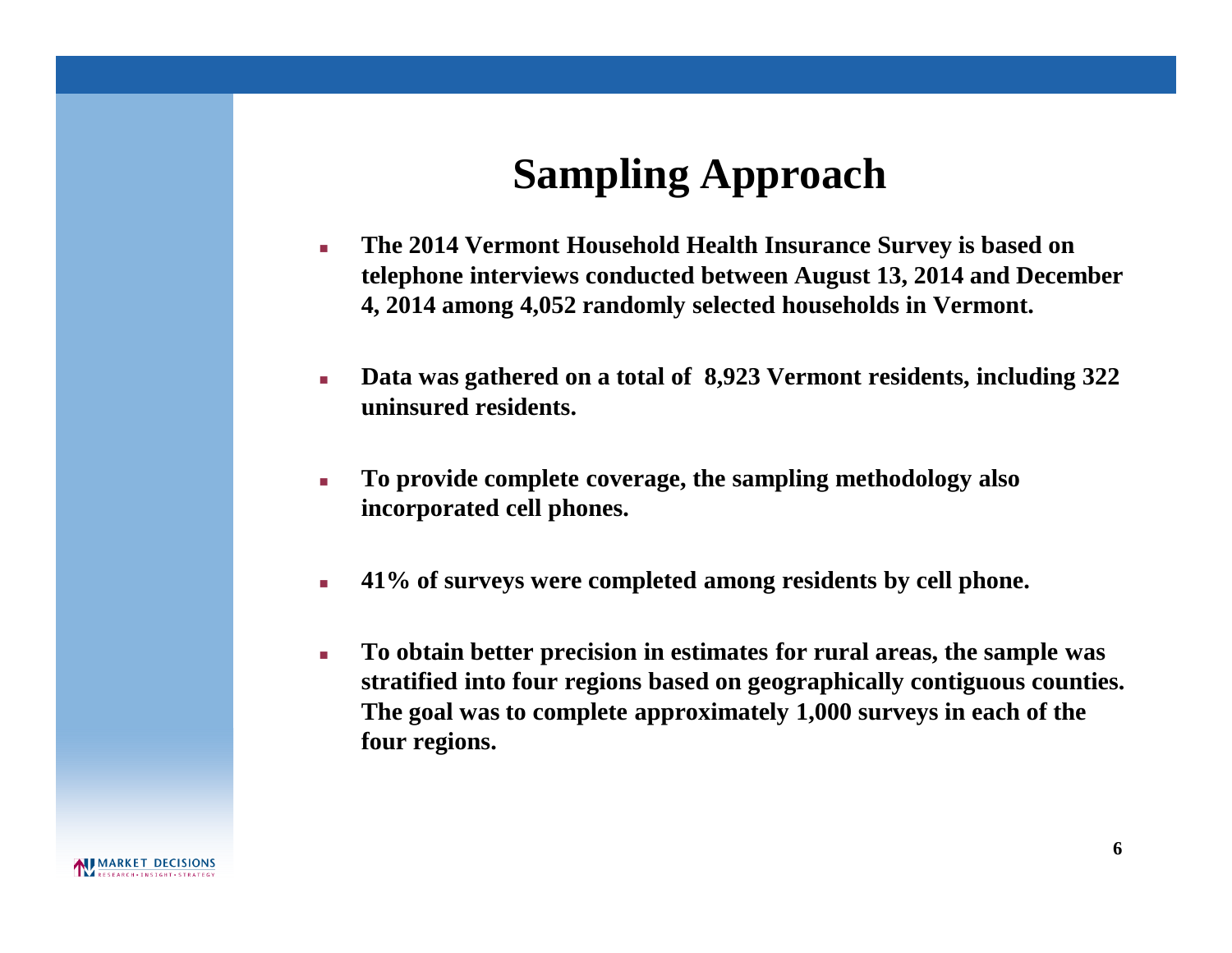### **Survey Response and Sampling Error**

| <b>Sample Component</b>                | <b>Response Rate</b> | <b>Refusal Rate</b> |
|----------------------------------------|----------------------|---------------------|
| <b>General Population (Landline)</b>   | 44.9%                | $2.2\%$             |
| <b>General Population (Cell phone)</b> | $33.1\%$             | $1.2\%$             |

The percentages reported for the general population survey are within plus or minus 0.9% of what would be found if all households and residents in Vermont participated.

The percentages reported in the analysis of the uninsured population of Vermont are within plus or minus 0.5% if all uninsured residents participated.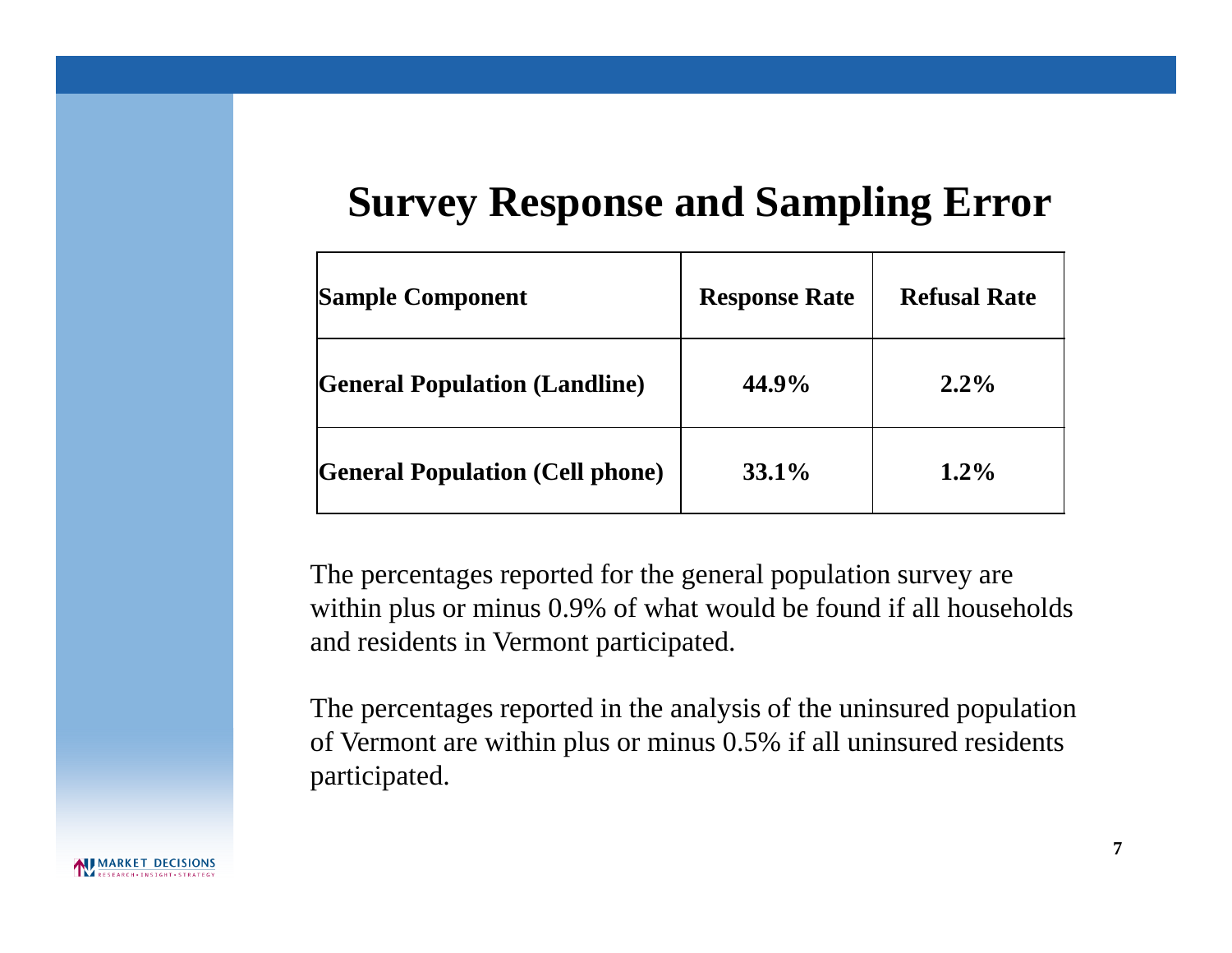### **Weighting**

- The final data set was weighted, including probabilistic weights, non-response weighting adjustments, adjustments for telephone service coverage, and post-stratification adjustments.
- The weighted data set is designed to provide data that can be generalized to the population of Vermont and to allow statements to be made about the state as a whole as well as for various subpopulations with a known standard error and confidence.
- The population size reflected in the final data set is the total 2014 population of Vermont, or 626,631 residents.
- The uninsured population in the final data set represents the uninsured population of Vermont, or 23,231 uninsured residents.

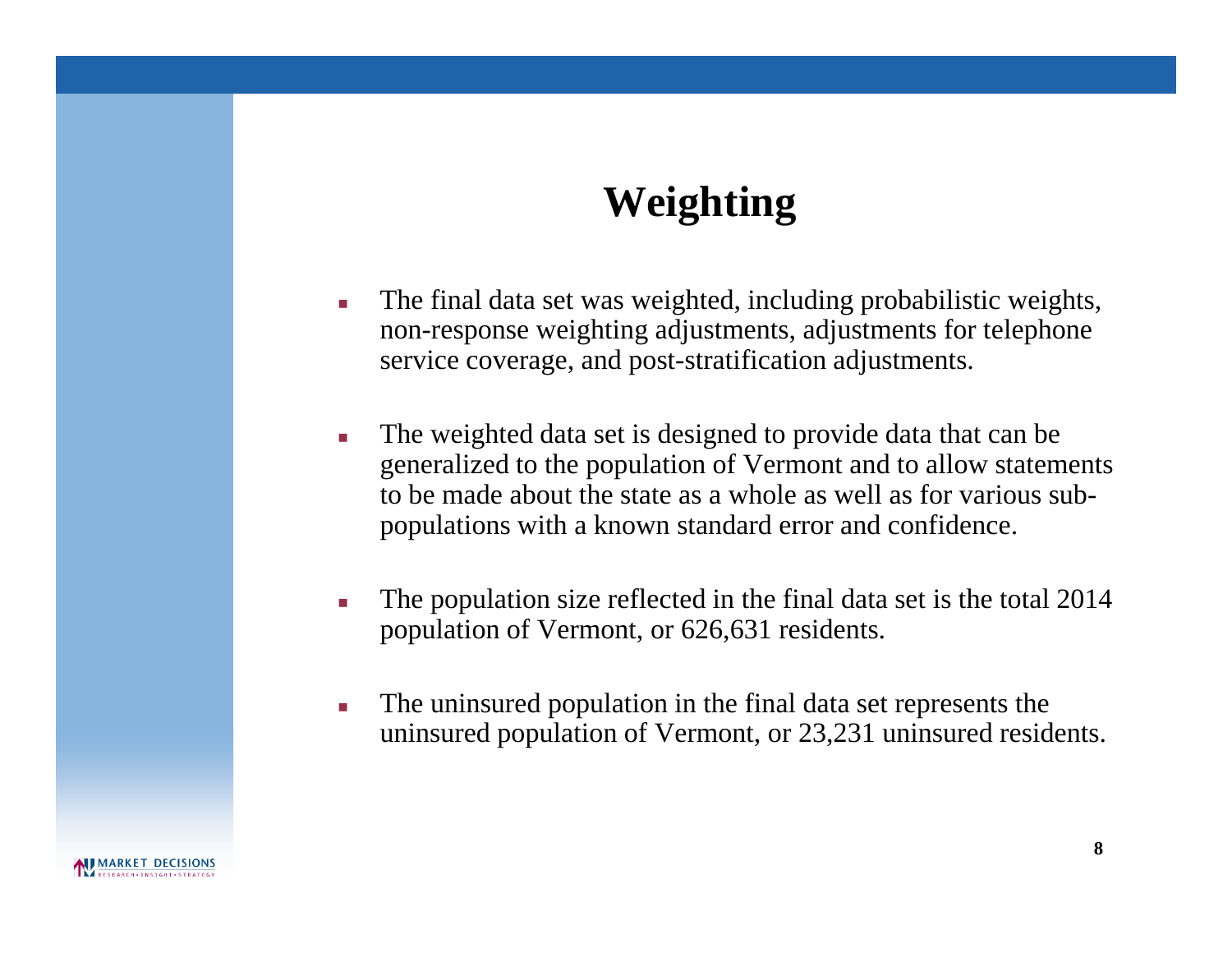## **Data Collection Protocols**

- **Data collection relied on a rigorous set of protocols to minimize bias.**
- **Rotation of call attempts across all seven days at different times of the day.**
- **A minimum of 15 call back attempts per telephone number at the screener level (before number was identified as a qualified residential number).**
- **4 attempts to convert refusals.**
- **A brief message providing a toll-free number was delivered to answering machine attempts to encourage participation.**
- **The use of scheduled callback appointments.**
- **A total of 261,380 telephone calls were made to complete this survey.**

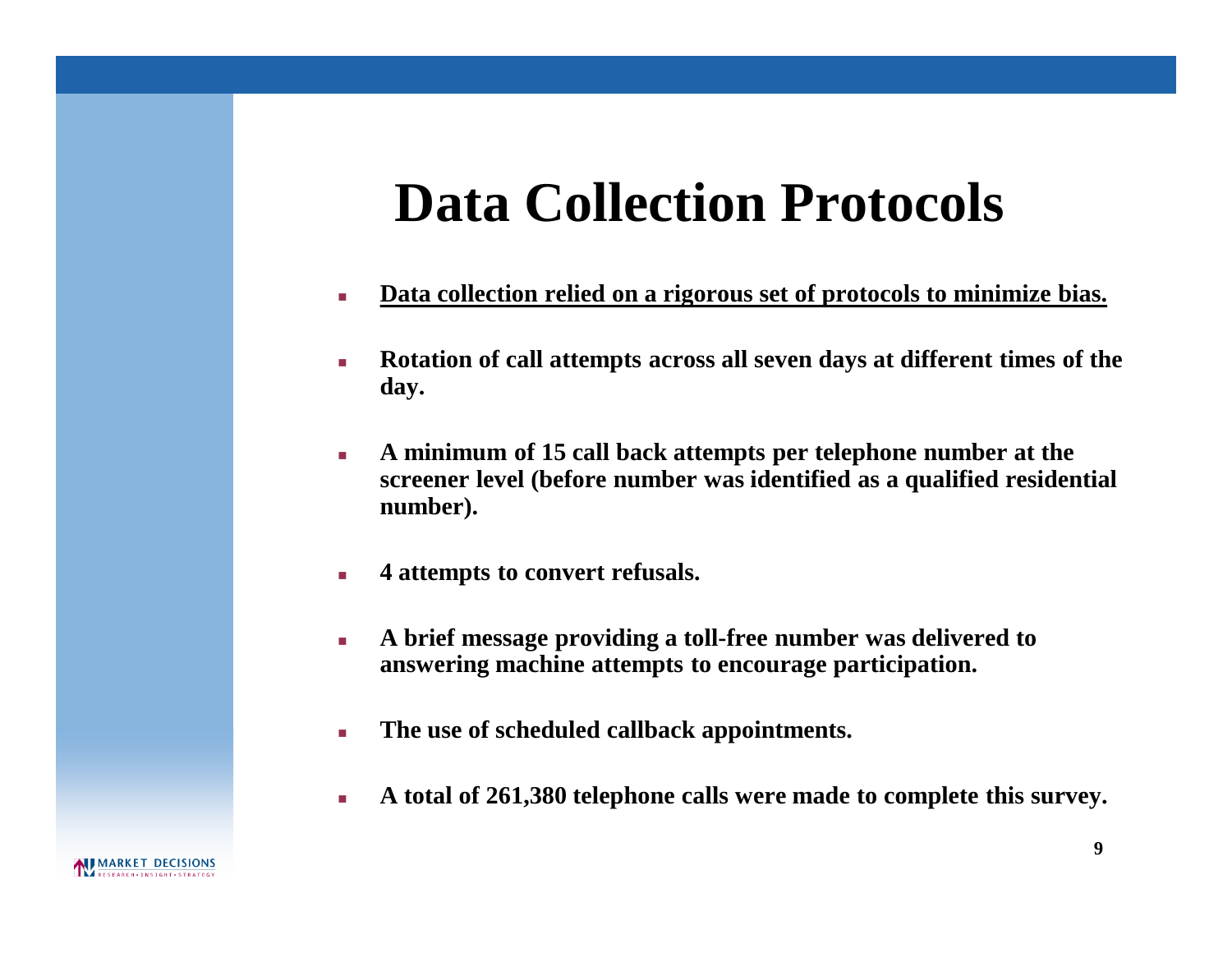## **Data File Preparation**

- Before analysis, data consistency and validation checks were conducted on the data set.
- Valid imputation methods were used to impute values for missing data for key variables such as race, ethnicity, and income.
	- For race and ethnicity, 1% of values were imputed.
	- For income, 17% of values were imputed using regression based imputation algorithms.

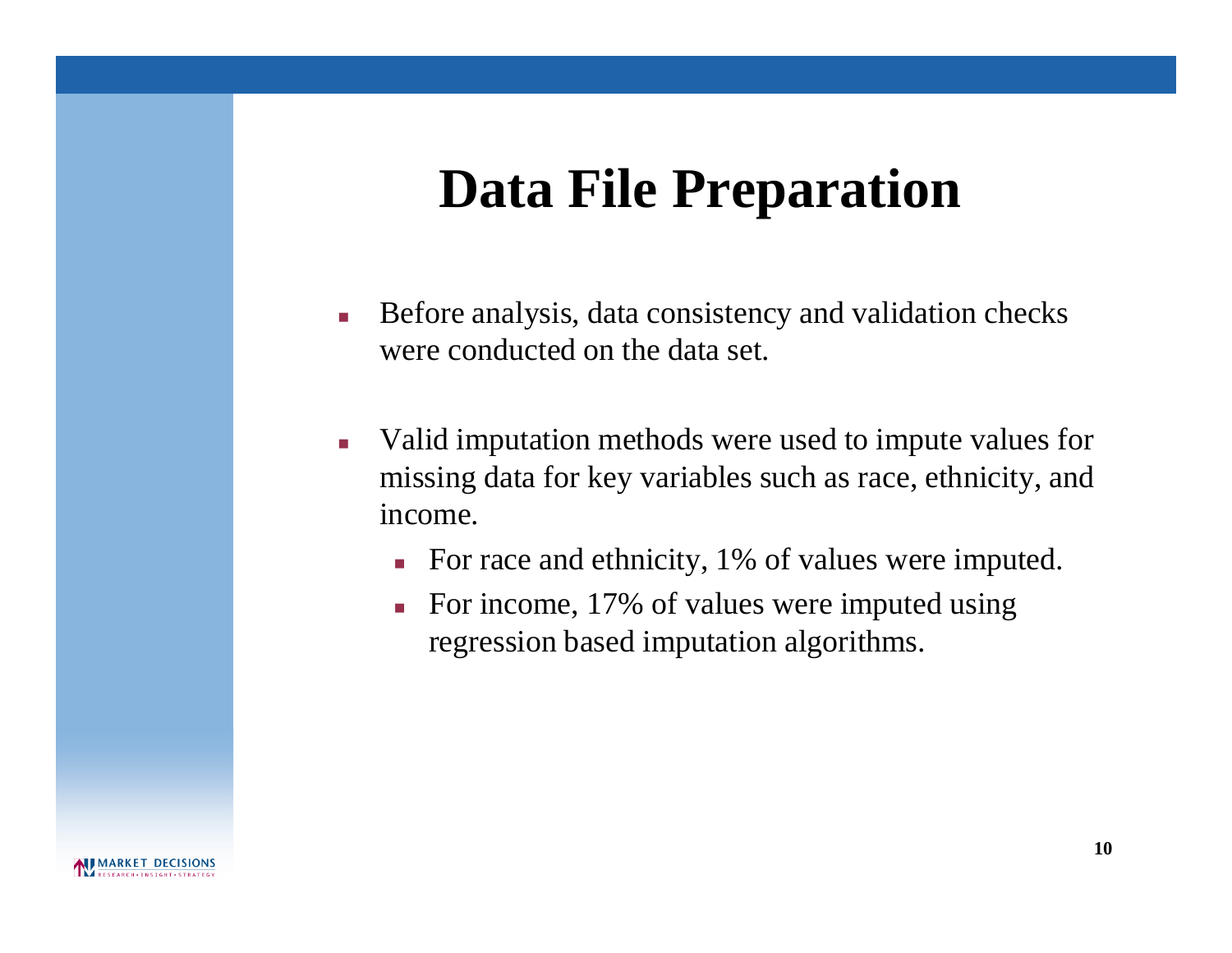# **Results of the 2014 Vermont Household Health Insurance Survey**

**The results presented in this report are based on self-reported information provided by Vermont residents during telephone interviews.**

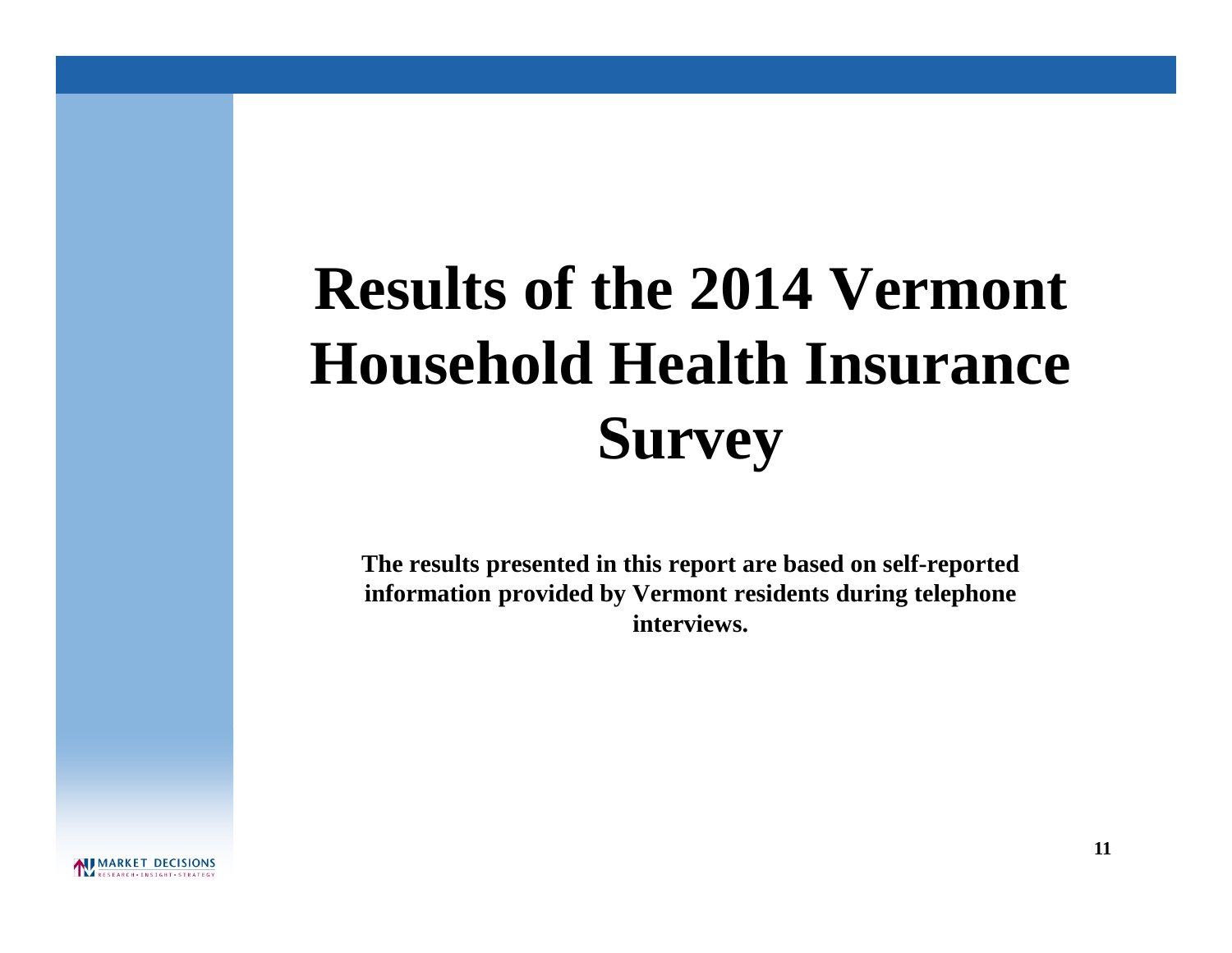## Health Literacy

In 2014 a section assessing respondents' understanding of important health insurance related terms and concepts was added to the household health insurance survey.

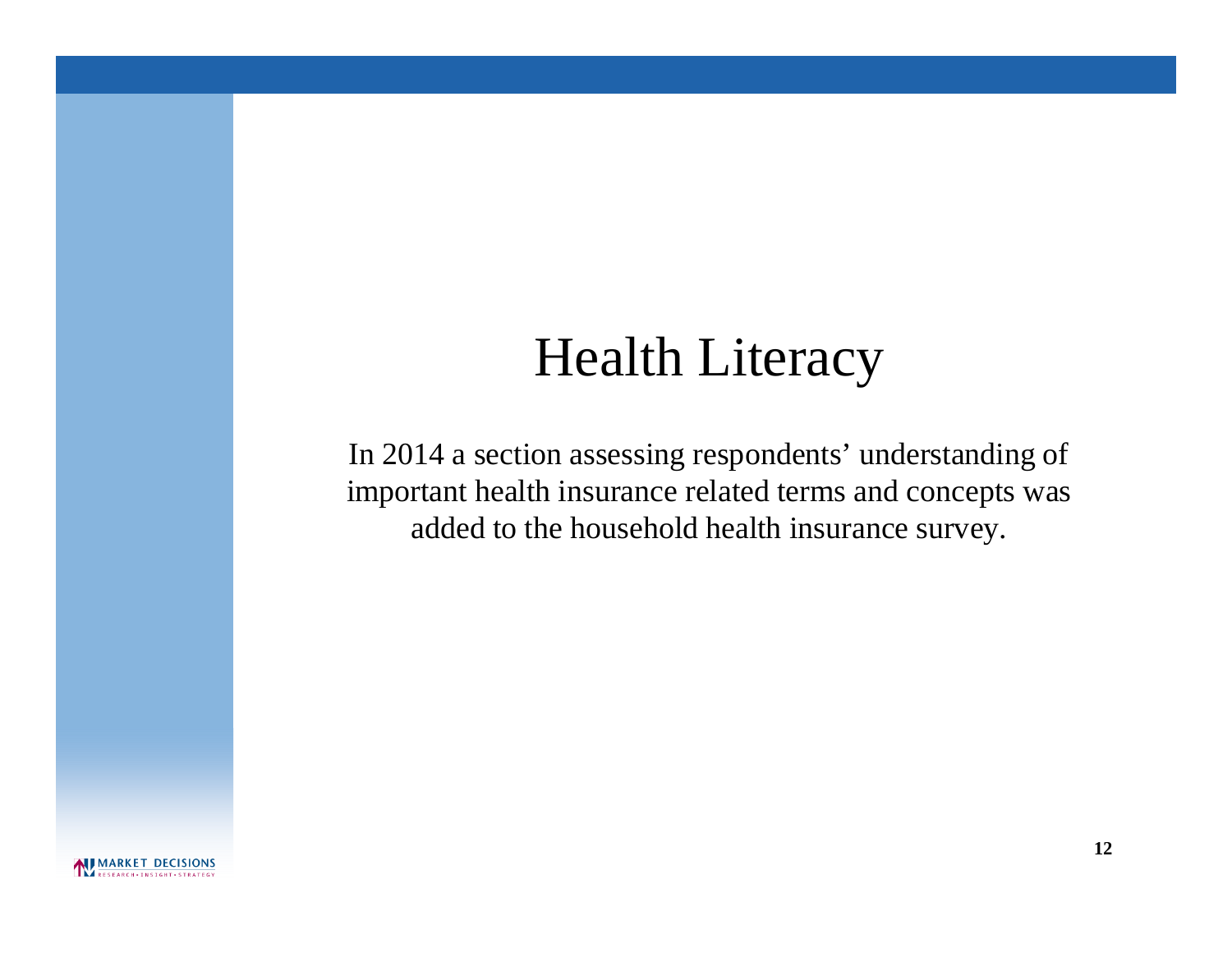### **Nearly all residents are confident they understand premiums, deductible, and co-pays while 55% are confident they understand the term "Health Exchange."**

#### **How confident are you that you understand what the term '\_\_\_\_' means? (Rates)**

|                                                        | <b>Very</b><br><b>Confident</b> | <b>Somewhat</b><br><b>Confident</b> | Not too<br><b>Confident</b> | <b>Not at All</b><br><b>Confident</b> | <b>Unsure</b> |
|--------------------------------------------------------|---------------------------------|-------------------------------------|-----------------------------|---------------------------------------|---------------|
| Premium                                                | 77.3%                           | 17.7%                               | 3.0%                        | 1.8%                                  | 0.2%          |
| <b>Deductible</b>                                      | 83.1%                           | 13.2%                               | 2.0%                        | 1.7%                                  | 0.1%          |
| Co-payments                                            | 85.6%                           | 11.7%                               | 1.6%                        | 1.0%                                  | 0.1%          |
| <b>Co-Insurance</b>                                    | 49.7%                           | 26.8%                               | 14.1%                       | 8.8%                                  | 0.6%          |
| <b>Maximum annual out-of-</b><br>pocket spending       | 68.5%                           | 20.7%                               | 5.6%                        | 4.9%                                  | 0.4%          |
| <b>Annual Limits on Services</b>                       | 61.8%                           | 24.7%                               | 8.1%                        | 5.1%                                  | 0.3%          |
| <b>Health Exchange or</b><br><b>Insurance Exchange</b> | 30.5%                           | 24.9%                               | 20.7%                       | 22.9%                                 | 0.9%          |
| <b>Advanced Premium Tax</b><br>Credit                  | 13.0%                           | 17.2%                               | 22.6%                       | 45.8%                                 | 1.4%          |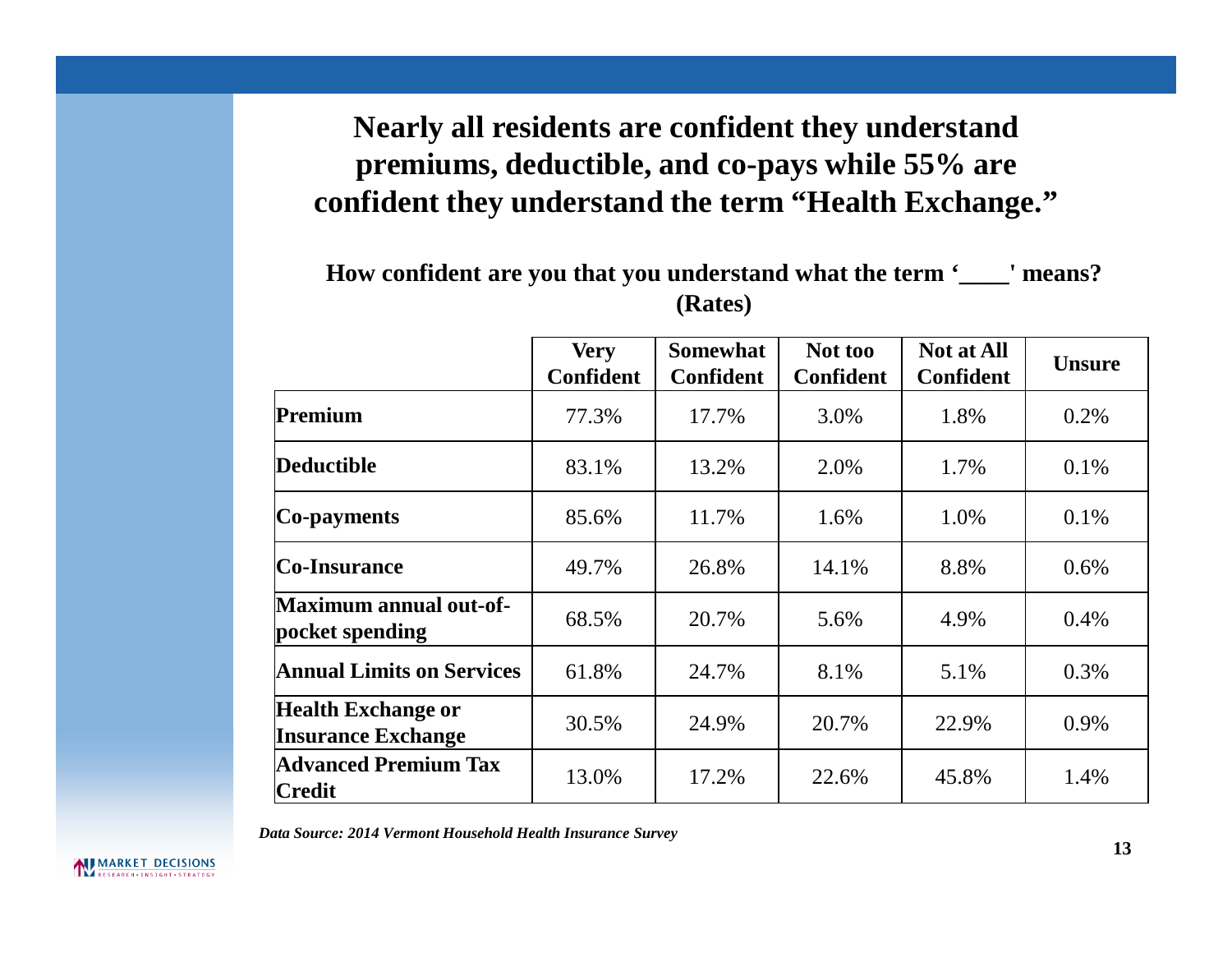#### **How confident are you that you understand the term '\_\_\_\_' means? (Counts)**

|                                                        | <b>Very</b><br><b>Confident</b> | <b>Somewhat</b><br><b>Confident</b> | Not too<br><b>Confident</b> | <b>Not at All</b><br><b>Confident</b> | <b>Unsure</b> |
|--------------------------------------------------------|---------------------------------|-------------------------------------|-----------------------------|---------------------------------------|---------------|
| Premium                                                | 484,107                         | 111,221                             | 18,751                      | 11,367                                | 1,186         |
| <b>Deductible</b>                                      | 520,481                         | 82,794                              | 12,347                      | 10,592                                | 417           |
| Co-payments                                            | 536,706                         | 73,527                              | 9,789                       | 6,259                                 | 350           |
| Co-Insurance                                           | 311,630                         | 167,829                             | 88,302                      | 54,885                                | 3,985         |
| Maximum annual out-of-<br>pocket spending              | 429,031                         | 129,791                             | 34,808                      | 30,672                                | 2,328         |
| <b>Annual Limits on Services</b>                       | 387,205                         | 154,758                             | 50,687                      | 31,831                                | 2,149         |
| <b>Health Exchange or</b><br><b>Insurance Exchange</b> | 191,296                         | 156,259                             | 129,542                     | 143,775                               | 5,758         |
| <b>Advanced Premium Tax</b><br>Credit                  | 81,263                          | 108,088                             | 141,377                     | 287,079                               | 8,825         |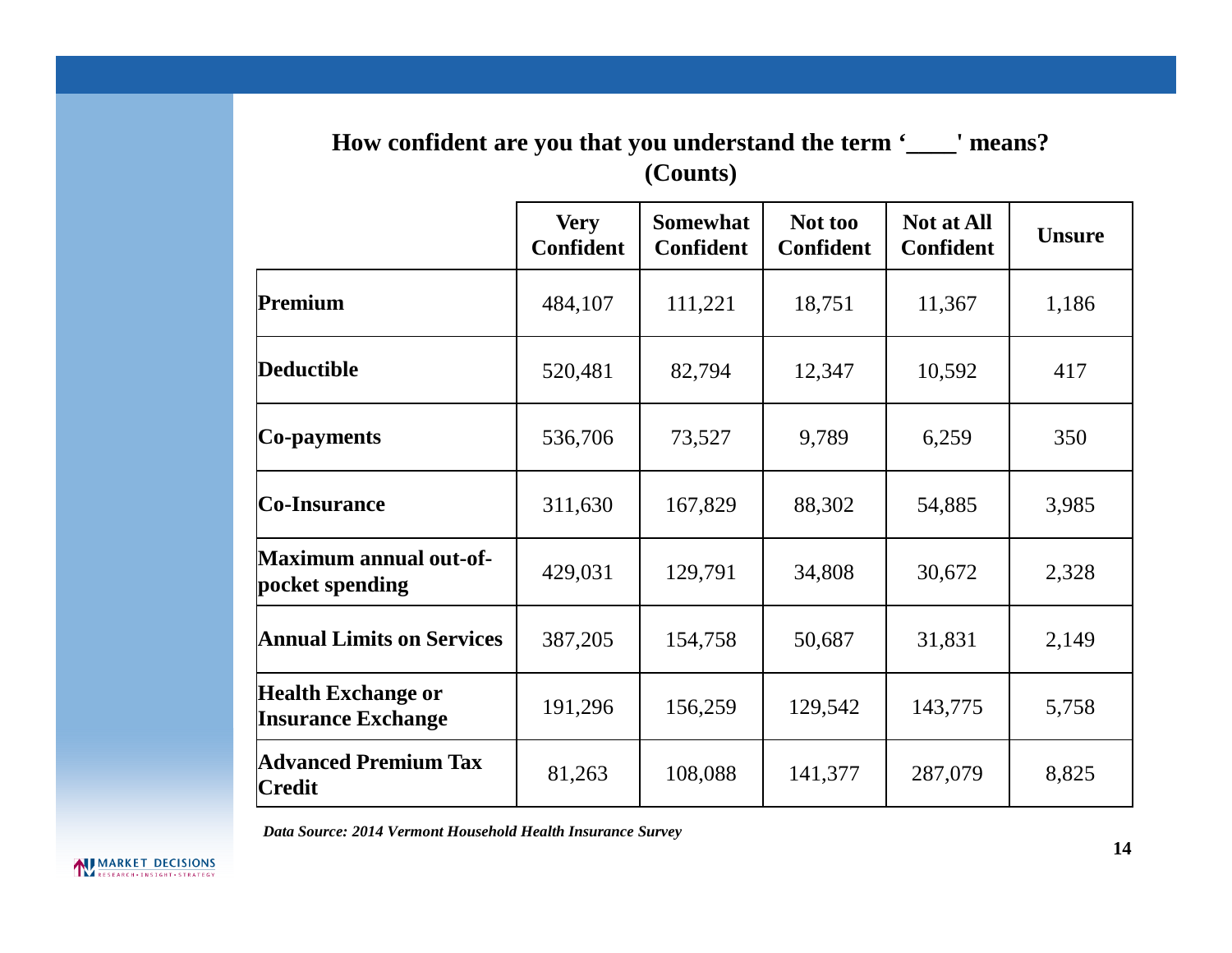#### **Those with private health insurance obtained through VT Health Connect are slightly less confident in their understanding of terms than among those with private insurance in general.**

**How confident are you that you understand what the term '\_\_\_\_' means? (% indicating "very confident")**

|                                                        | <b>Total</b> | <b>Private</b> | Private<br>through VT<br><b>Health</b><br><b>Connect</b> | <b>Medicaid</b> | <b>Medicare</b> | <b>Military</b> |
|--------------------------------------------------------|--------------|----------------|----------------------------------------------------------|-----------------|-----------------|-----------------|
| Premiums                                               | 77.3%        | 79.8%          | 79.3%                                                    | 70.3%           | 78.9%           | 78.5%           |
| Deductible                                             | 83.1%        | 86.6%          | 81.7%                                                    | 75.4%           | 81.9%           | 85.1%           |
| Co-payments                                            | 85.6%        | 88.4%          | 82.1%                                                    | 81.1%           | 82.9%           | 84.1%           |
| Co-insurance                                           | 49.7%        | 51.3%          | 48.6%                                                    | 43.7%           | 56.6%           | 55.7%           |
| Maximum out-of-pocket<br>spending                      | 68.5%        | 72.8%          | 66.7%                                                    | 59.4%           | 68.8%           | 68.2%           |
| <b>Annual limits on services</b>                       | 61.8%        | 62.8%          | 57.9%                                                    | 58.3%           | 64.8%           | 67.8%           |
| <b>Health Exchange or</b><br><b>Insurance Exchange</b> | $30.5\%$     | 34.4%          | 39.8%                                                    | 24.7%           | 27.0%           | 24.9%           |
| <b>Advanced Premium Tax</b><br><b>Credit</b>           | 13.0%        | $13.2\%$       | 18.4%                                                    | 12.7%           | 11.8%           | 10.3%           |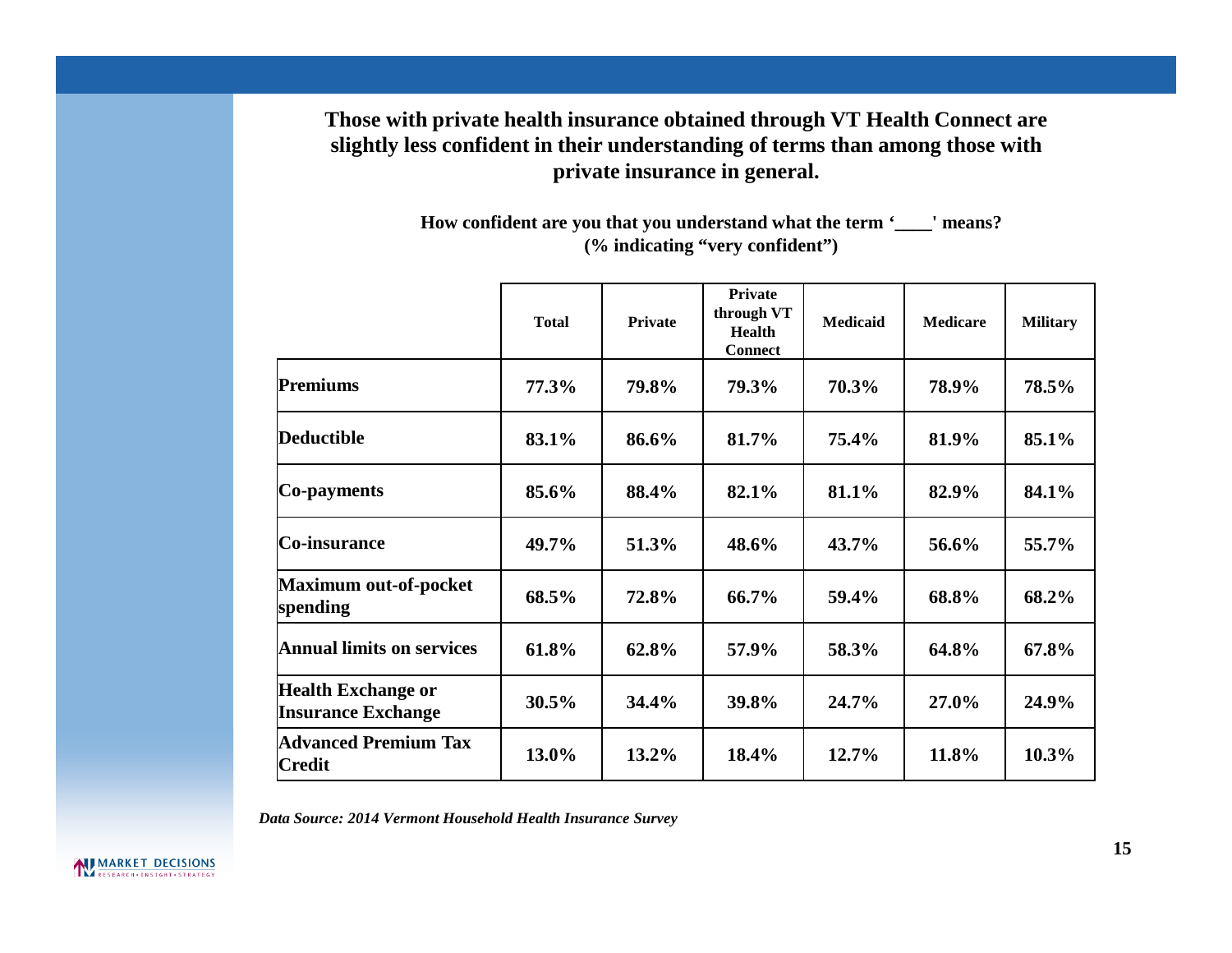## Primary Type of Health Insurance Coverage

Primary type of health insurance coverage classifies residents with more than one type of insurance into a single category based on a trumping hierarchy.

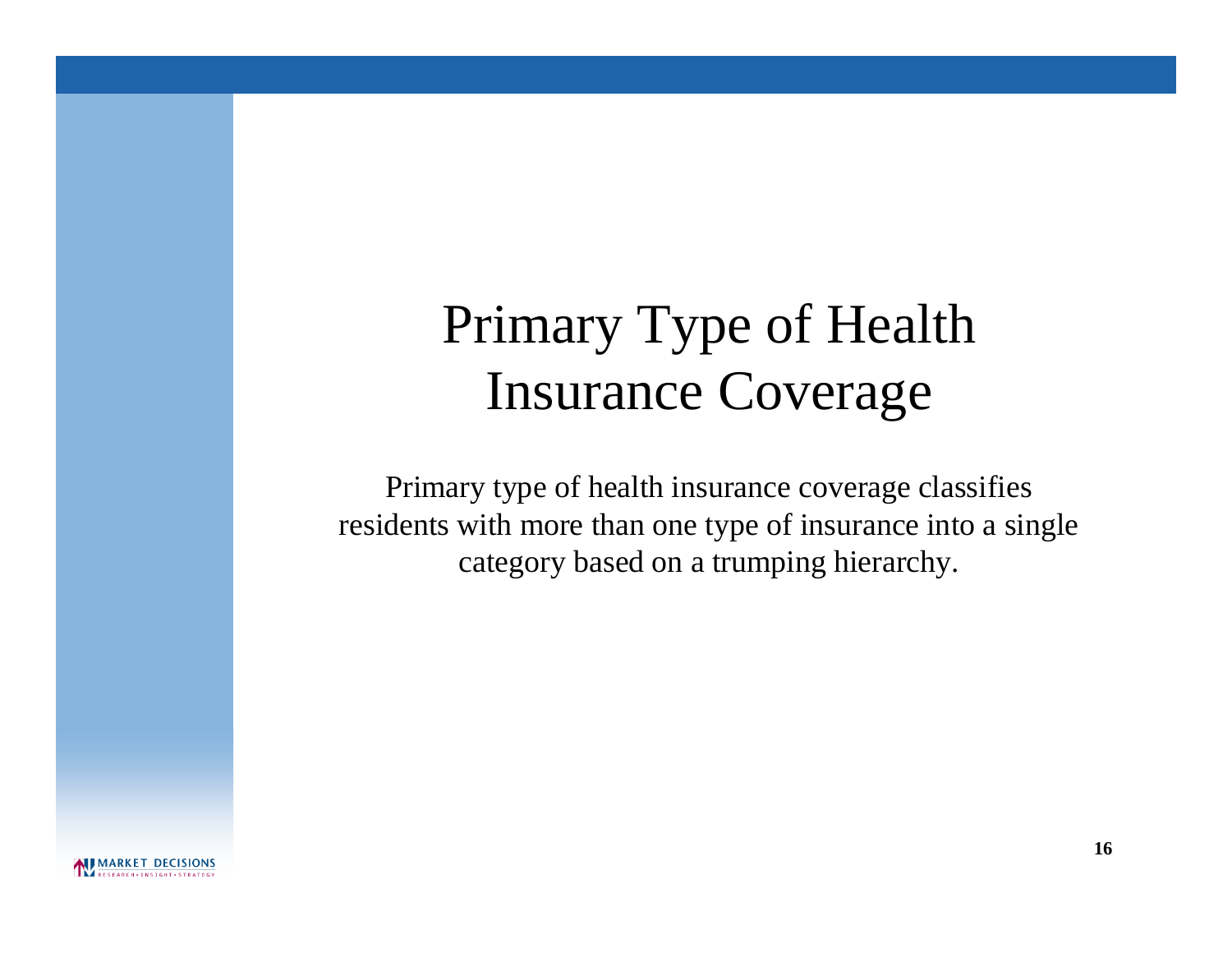### **Over half of Vermonters (54%.4) have private insurance as their primary type of health care insurance.**

**Types of Insurance Coverage in Vermont**



*Data Source: 2014 Vermont Household Health Insurance Survey*

*Note: Primary type of health insurance coverage classifies residents with more than one type of insurance into a single category based upon the following hierarchical order; Medicare (except in cases where resident was over 64 and covered by a private insurance policy through an* employer with 25 or more employees or person was covered by military insurance), private insurance, military, state health insurance and  $17$ 

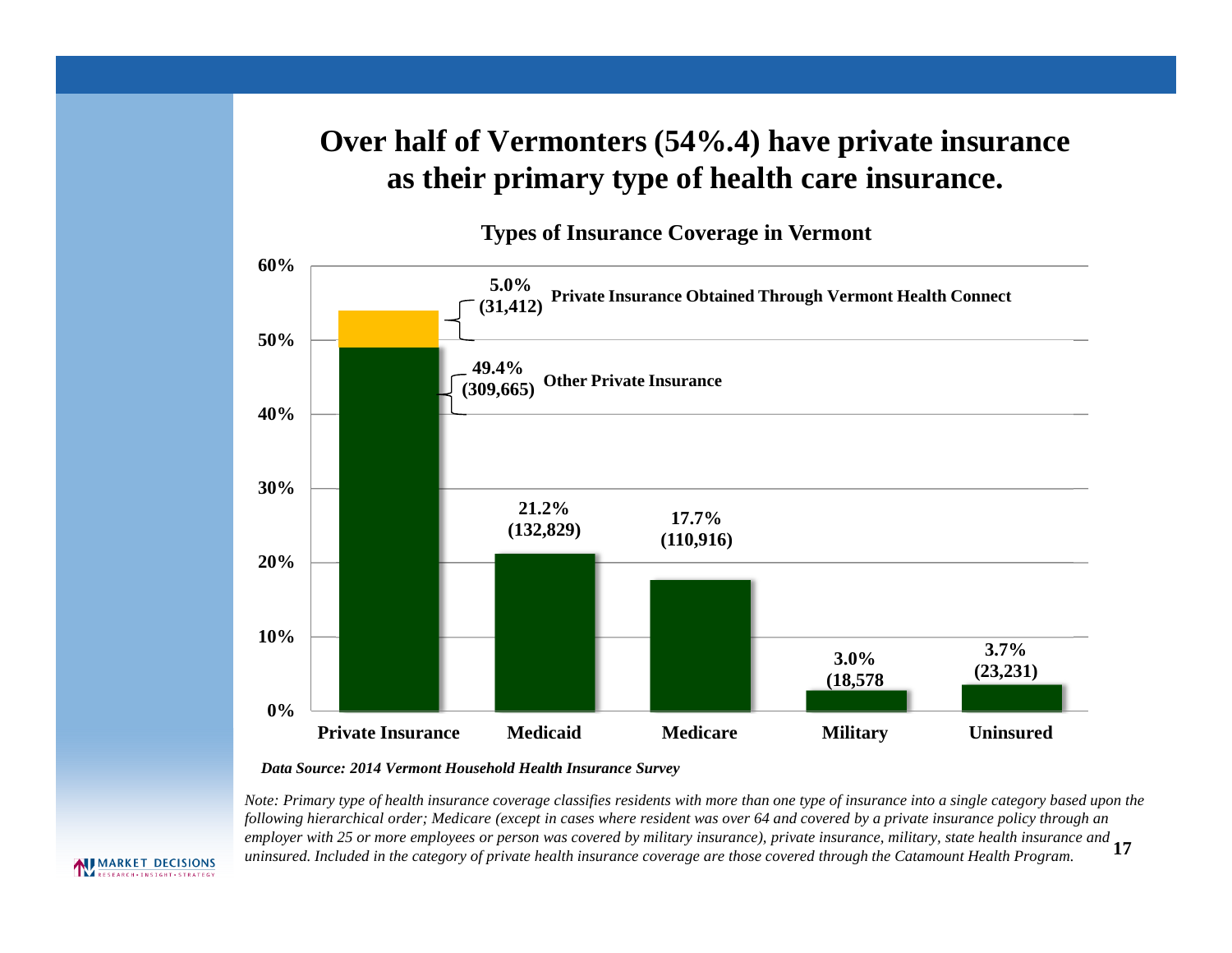### **Primary Source of Health Insurance Coverage, 2014 Breakdown by Age Cohort**

|           |          | Rate      |        | Count    |           |         |  |
|-----------|----------|-----------|--------|----------|-----------|---------|--|
|           | $0 - 17$ | $18 - 64$ | $65+$  | $0 - 17$ | $18 - 64$ | $65+$   |  |
| Private   | 52.9%    | 67.9%     | 4.2%   | 66,958   | 269,856   | 4,263   |  |
| Medicaid  | 44.4%    | 19.1%     | 0.8%   | 56,172   | 75,803    | 854     |  |
| Medicare  | 0.1%     | 5.4%      | 87.4%  | 97       | 21,307    | 89,513  |  |
| Military  | 1.6%     | 2.3%      | 7.4%   | 1,995    | 9,047     | 7,536   |  |
| Uninsured | 1.0%     | 5.4%      | 0.3%   | 1,298    | 21,626    | 308     |  |
| Total     | 100.0%   | 100.0%    | 100.0% | 126,520  | 397,639   | 102,474 |  |

*Data Source: 2014 Vermont Household Health Insurance Survey*

*Note: Primary type of health insurance coverage classifies residents with more than one type of insurance into a single category based upon the following hierarchical order; Medicare (except in cases where resident was over 64 and covered by a private insurance policy through an employer with 25 or more employees or person was covered by military insurance), private insurance, military, state health insurance and uninsured. Included in the category of private health insurance coverage are those covered through the Catamount Health Program.*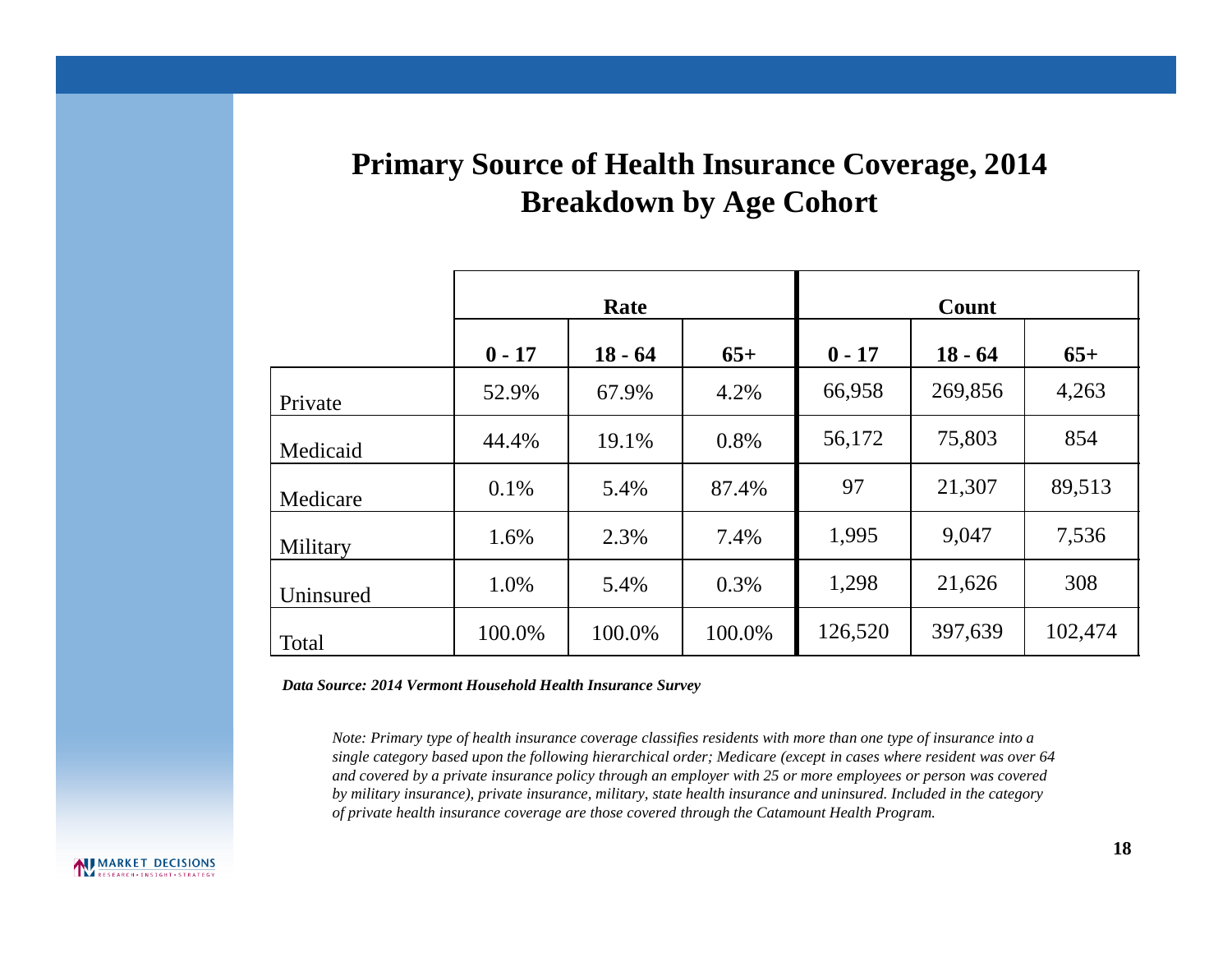### **Trends in Primary Source of Health Insurance Coverage, 2000 - 2014**

|                                    |         |       |       | Rate    |       |       | Count   |         |         |         |         |         |
|------------------------------------|---------|-------|-------|---------|-------|-------|---------|---------|---------|---------|---------|---------|
|                                    | 2000    | 2005  | 2008  | 2009    | 2012  | 2014  | 2000    | 2005    | 2008    | 2009    | 2012    | 2014    |
| <b>Private</b><br><b>Insurance</b> | 60.1%   | 59.4% | 59.9% | 57.2%   | 56.8% | 54.4% | 366,213 | 369,348 | 370,981 | 355,358 | 355,857 | 341,077 |
| <b>Medicaid</b>                    | 16.1%   | 14.7% | 16.0% | 17.6%   | 17.9% | 21.2% | 97,664  | 91,126  | 99,159  | 109,353 | 111,833 | 132,829 |
| <b>Medicare</b>                    | 14.4%   | 14.5% | 14.3% | 15.3%   | 16.0% | 17.7% | 87,937  | 90,110  | 88,915  | 95,182  | 100,506 | 110,916 |
| <b>Military</b>                    | $0.9\%$ | 1.6%  | 2.4%  | $2.2\%$ | 2.5%  | 3.0%  | 5,626   | 9,754   | 14,910  | 13,917  | 15,478  | 18,578  |
| <b>Uninsured</b>                   | 8.4%    | 9.8%  | 7.6%  | 7.6%    | 6.8%  | 3.7%  | 51,390  | 61,057  | 47,286  | 47,460  | 42,760  | 23,231  |

*Data Sources: 2000, 2005, 2008, 2009, 2012 and 2014 Vermont Household Health Insurance Surveys*

*Note: Primary type of health insurance coverage classifies residents with more than one type of insurance into a single category based upon the following hierarchical order; Medicare (except in cases where resident was over 64 and covered by a private insurance policy through an employer with 25 or more employees or person was covered by military insurance), private insurance, military, state health insurance and uninsured. Included in the category of private health insurance coverage are those covered through the Catamount Health Program.*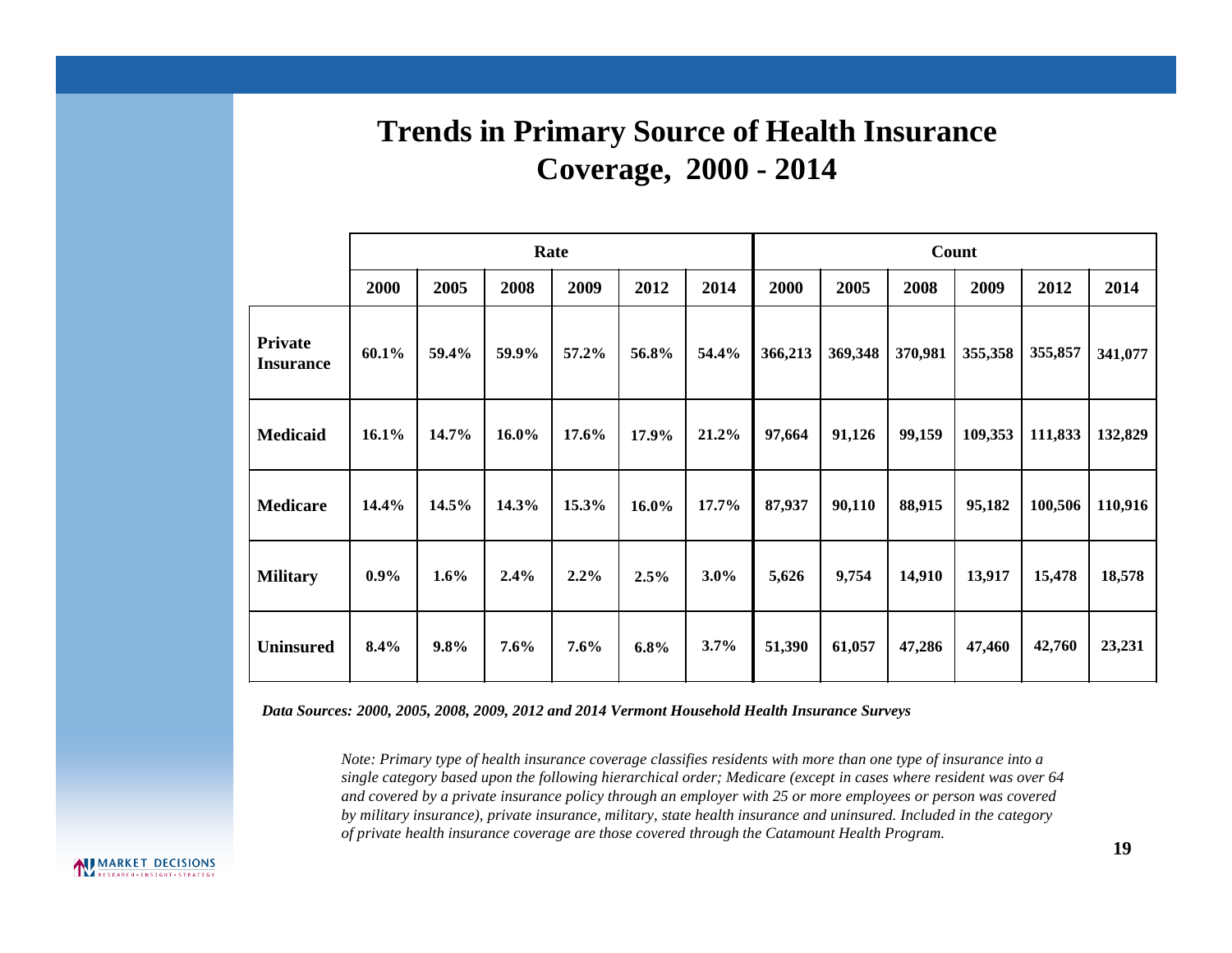## The Uninsured

In the 2014 Vermont Household Health Insurance Survey, a person with no health insurance coverage at the point-intime the interview was conducted was categorized as uninsured.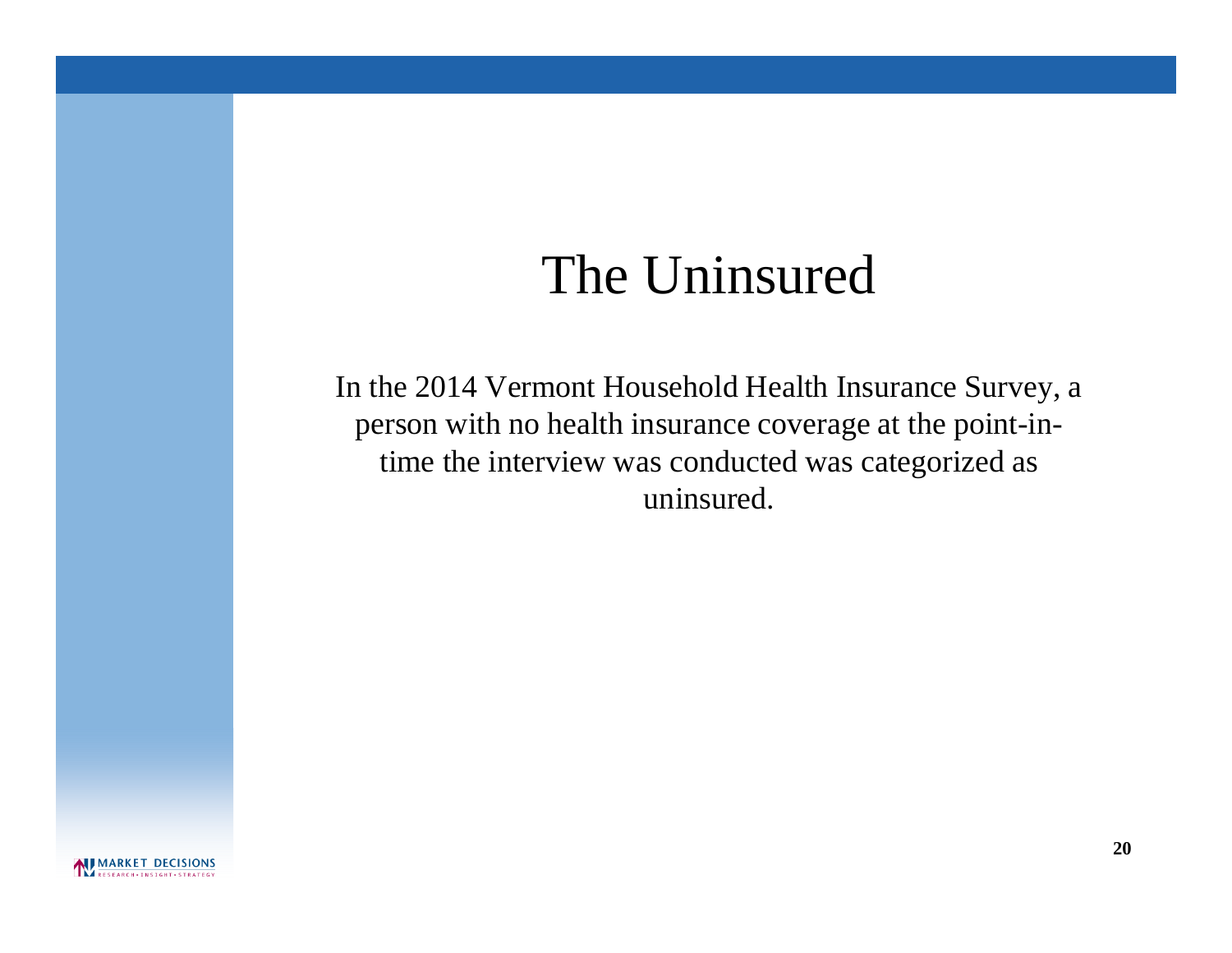### **The percentage of uninsured Vermont residents in 2014 has decreased compared to 2009 and 2012.**

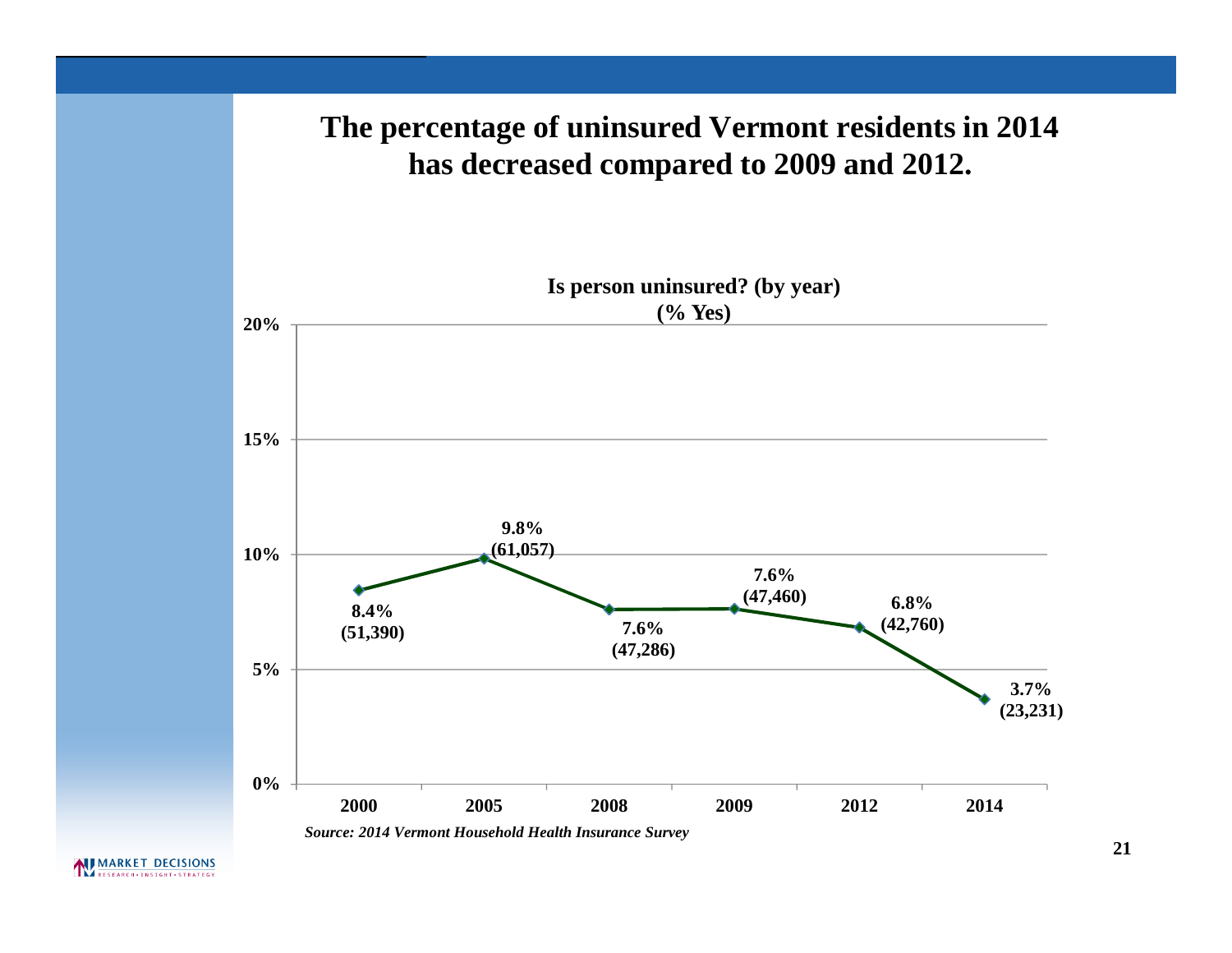**Approximately 23,000 Vermont residents currently have no health insurance, a decrease of just under 20,000 since 2012.**

- **Uninsured residents under age 18:** 
	- $\blacksquare$  1,298 in 2014
	- $\blacksquare$  2,770 in 2012
	- 3,600 in 2009
	- 3,900 in 2008
	- **6,900 in 2005**
	- **6,200 in 2000**
- **Uninsured residents between the ages of 18 and** 64:
	- 21,626 in 2014
	- 39,719 in 2012
	- 43,800 in 2009
	- 43,300 in 2008
	- **54,000 in 2005**
	- 44,000 in 2000

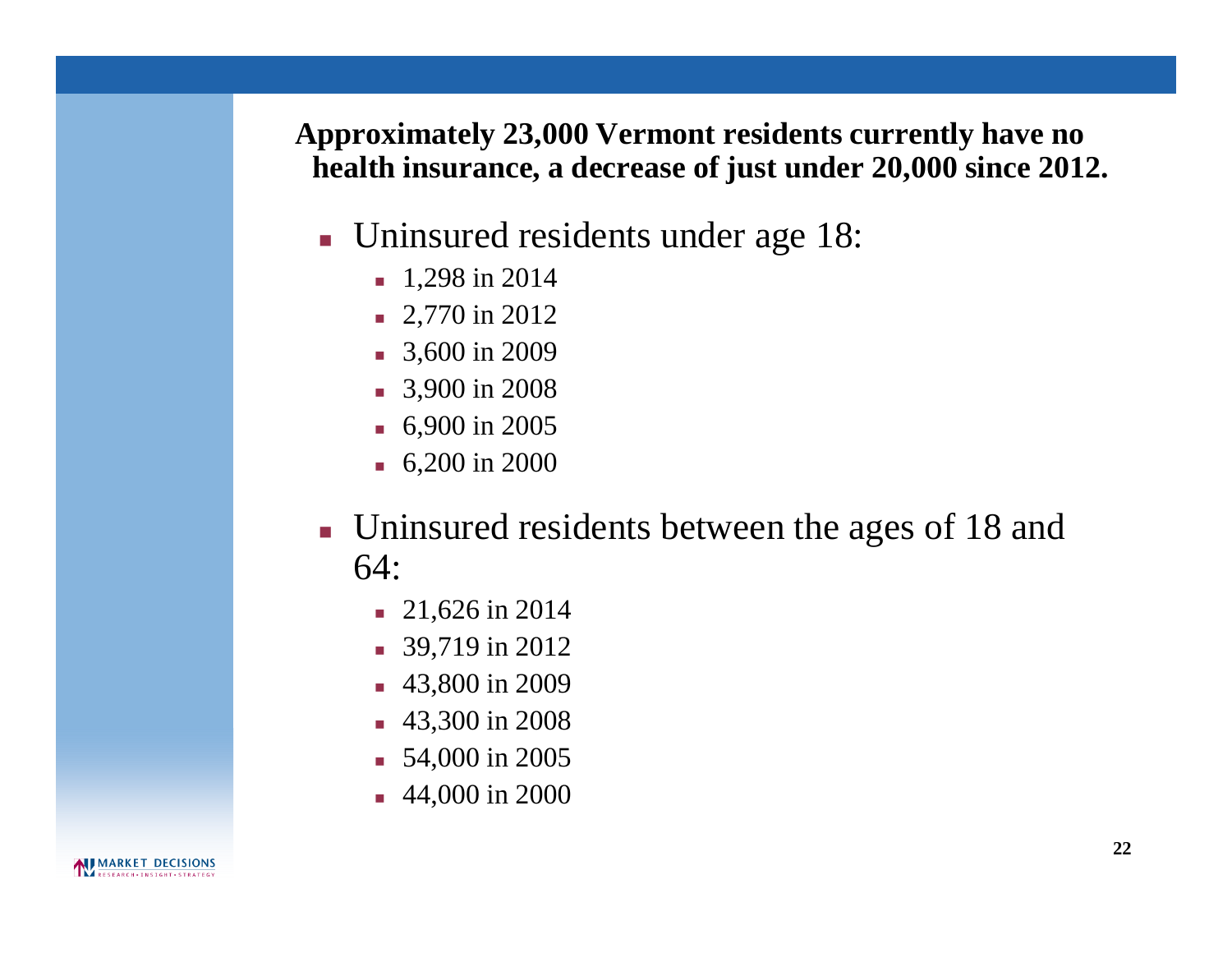### **The uninsured rate among men (4.9%) is twice the rate among women (2.5%).**

**Is person uninsured? - Gender (% Yes)**

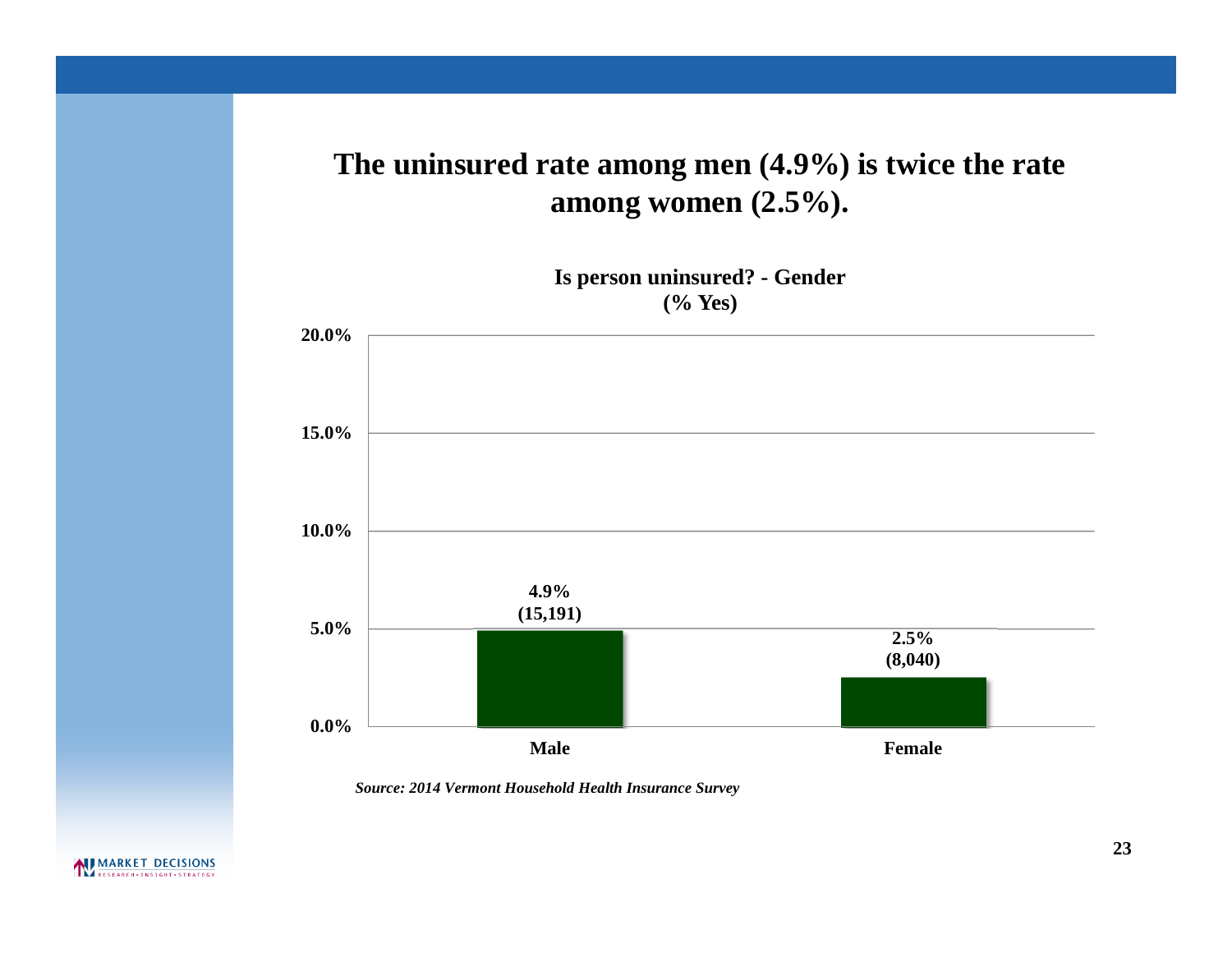### **More than one in ten (11%) adults aged 25 to 34 is uninsured.**

**Is person uninsured? - Age (% Yes)**

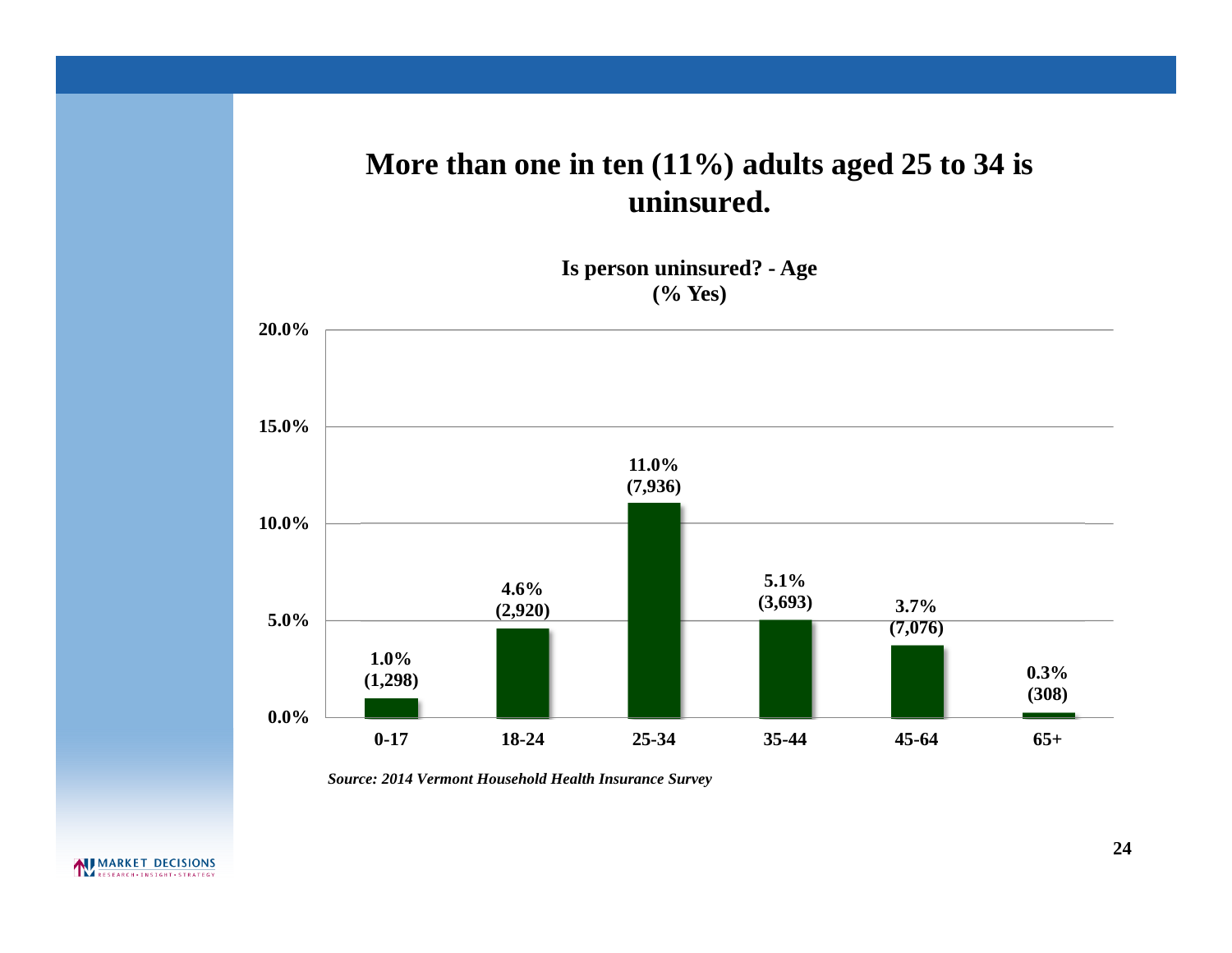### **Since 2012, the percentage of uninsured residents has declined among every age cohort.**

#### **Is person uninsured? (% by Age)**

|                  |       | Rate   |         |       |       |                 | <b>Change</b>   |  |  |
|------------------|-------|--------|---------|-------|-------|-----------------|-----------------|--|--|
| <b>Age Group</b> | 2005  | 2008   | 2009    | 2012  | 2014  | 2005 to<br>2014 | 2012 to<br>2014 |  |  |
| $0-17$           | 4.9%  | 2.9%   | 2.8%    | 2.5%  | 1.0%  | $-3.9\%$        | $-1.5\%$        |  |  |
| 18-24            | 25.0% | 21.5%  | 17.4%   | 11.5% | 4.6%  | $-20.4\%$       | $-6.9\%$        |  |  |
| $25 - 34$        | 17.9% | 13.4%  | 16.1%   | 18.2% | 11.0% | $-6.9\%$        | $-7.2\%$        |  |  |
| 35-44            | 12.7% | 9.0%   | 9.9%    | 7.2%  | 5.1%  | $-7.6\%$        | $-2.1\%$        |  |  |
| $45 - 64$        | 8.9%  | 7.2%   | 7.1%    | 6.2%  | 3.7%  | $-5.2\%$        | $-2.5%$         |  |  |
| $65+$            | .5%   | $.1\%$ | $0.1\%$ | 0.3%  | 0.3%  | $-0.2\%$        | $0.0\%$         |  |  |
| <b>Total</b>     | 9.8%  | 7.6%   | 7.6%    | 6.8%  | 3.7%  | $-6.1\%$        | $-3.1\%$        |  |  |

*Data Source: 2005, 2008, 2009, 2012 and 2014 Vermont Household Health Insurance Surveys*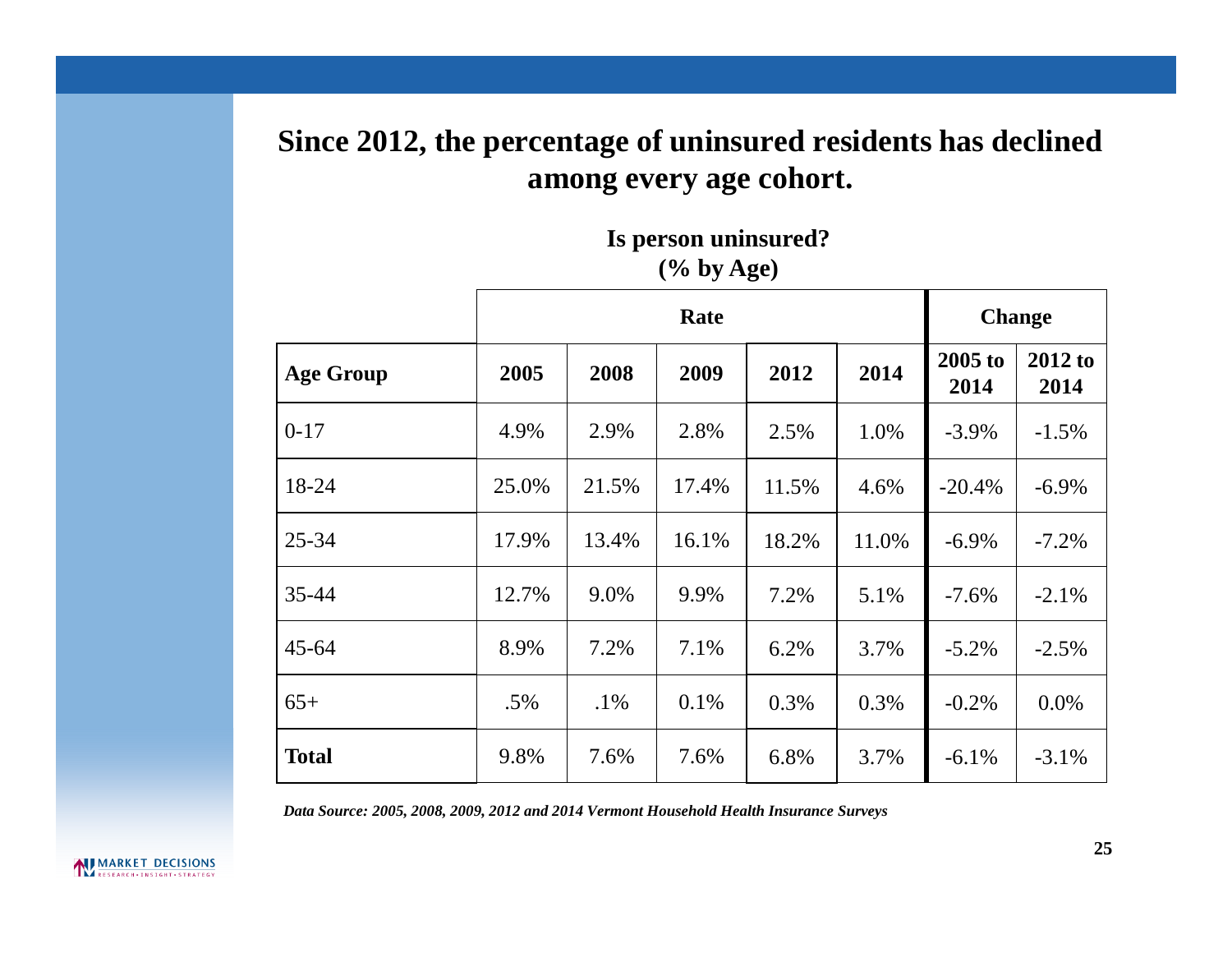#### **Is person uninsured? (Count by Age)**

|                  |        |        | Count  |        |        | <b>Change</b>   |                 |
|------------------|--------|--------|--------|--------|--------|-----------------|-----------------|
| <b>Age Group</b> | 2005   | 2008   | 2009   | 2012   | 2014   | 2005 to<br>2014 | 2012 to<br>2014 |
| $0-17$           | 6,943  | 3,869  | 3,626  | 2,770  | 1,298  | $-5,645$        | $-1,472$        |
| 18-24            | 11,923 | 12,096 | 10,839 | 9,341  | 2,920  | $-9,003$        | $-6,421$        |
| $25 - 34$        | 14,044 | 9,712  | 11,133 | 12,848 | 7,936  | $-6,108$        | $-4,912$        |
| 35-44            | 11,312 | 7,851  | 8,364  | 5,408  | 3,693  | $-7,619$        | $-1,715$        |
| $45 - 64$        | 16,417 | 13,636 | 13,438 | 12,121 | 7,076  | $-9,341$        | $-5,045$        |
| $65+$            | 408    | 123    | 60     | 272    | 308    | $-100$          | $+36$           |
| <b>Total</b>     | 61,047 | 47,287 | 47,460 | 42,760 | 23,231 | $-37,816$       | $-19,529$       |

*Data Source: 2005, 2008, 2009, 2012 and 2014 Vermont Household Health Insurance Surveys*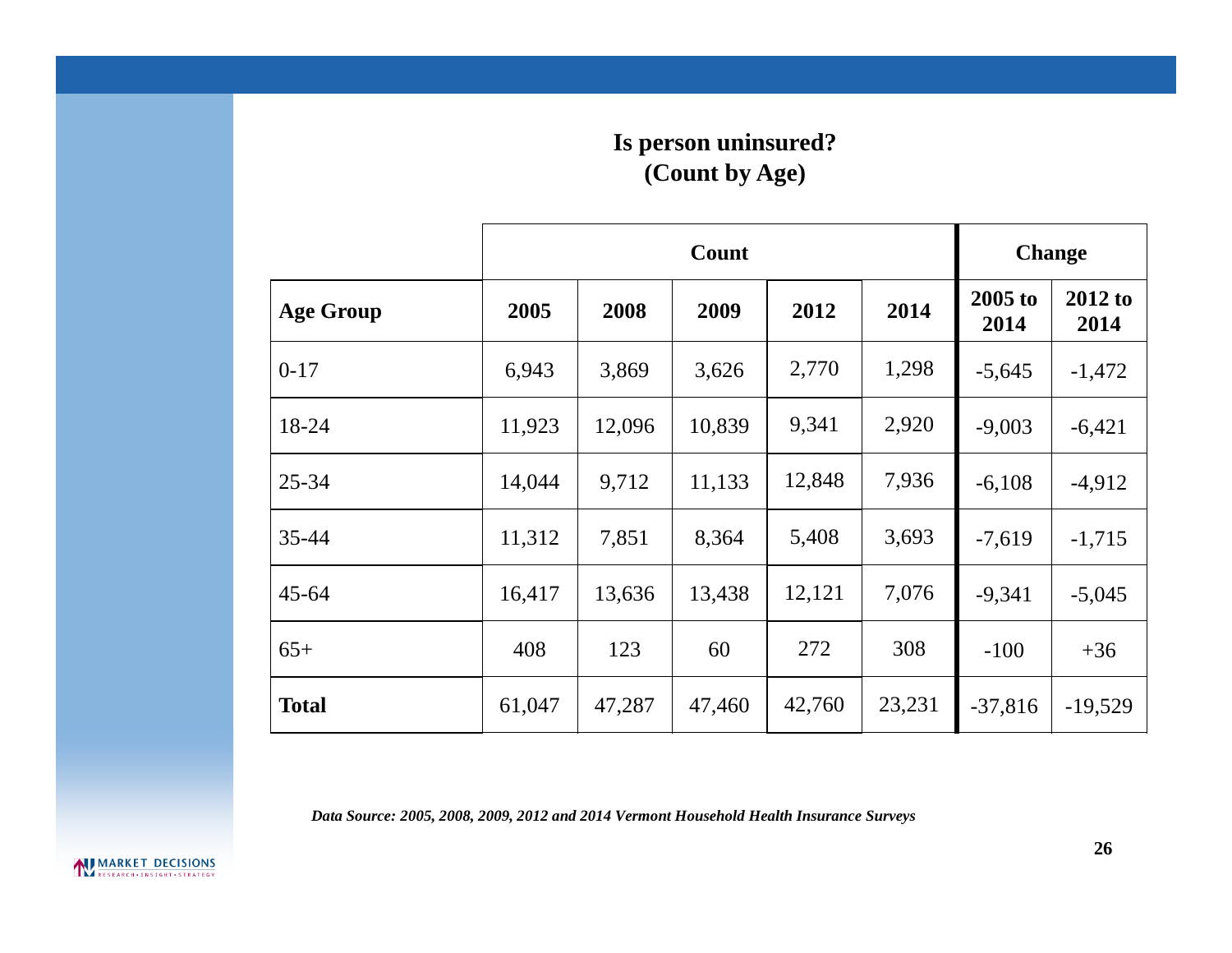### **The highest uninsured rates occur in Essex (10%) and Caledonia (6.6%) counties**



*Source: 2014 Vermont Household Health Insurance Survey*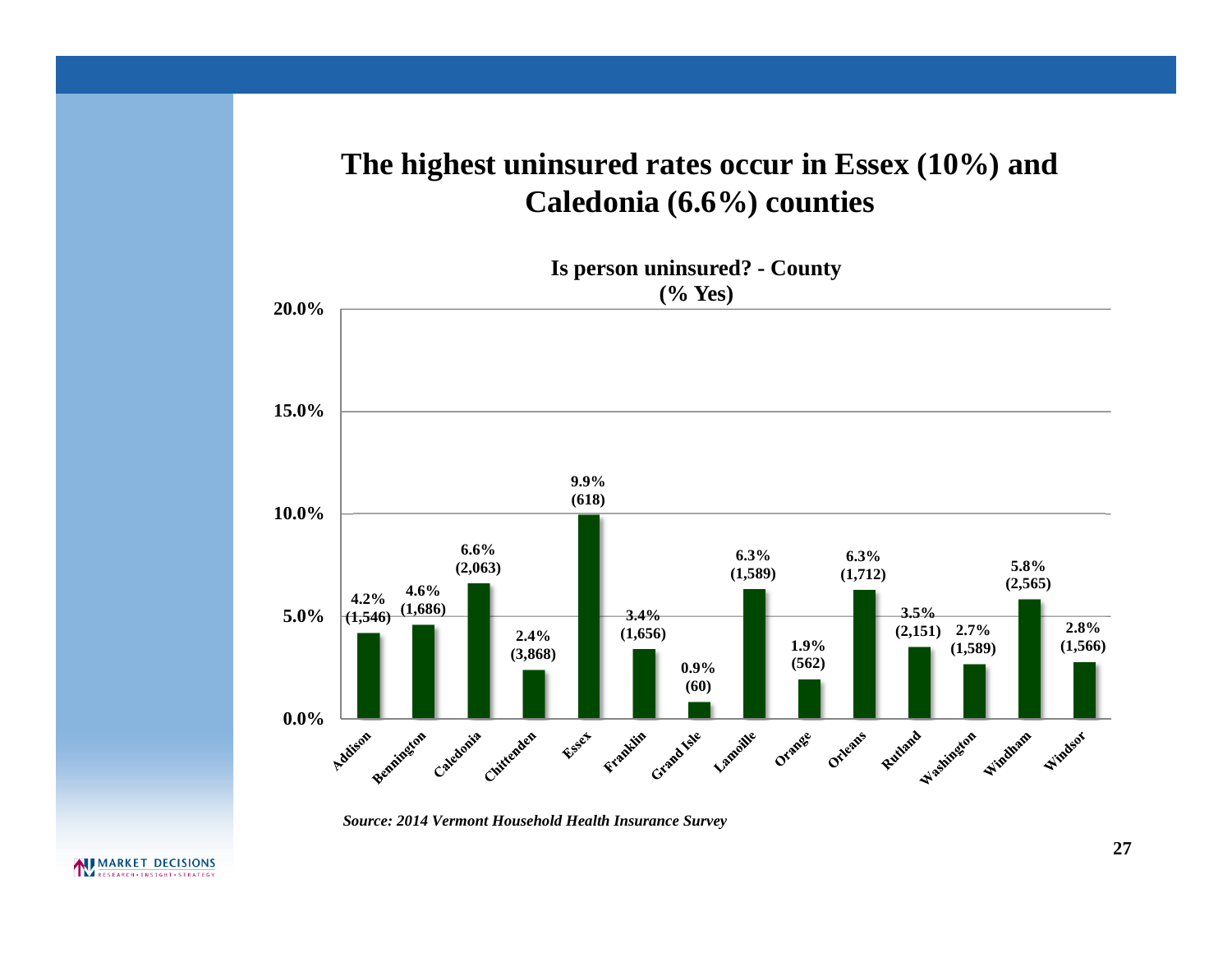### **The uninsured rate in 2014 has declined for all FPL levels since 2012.**

#### **Is person uninsured?**

**(% by annual family income – FPL)**

|                   |       |       |       | <b>Change</b> |      |                   |                   |
|-------------------|-------|-------|-------|---------------|------|-------------------|-------------------|
| Income $(\%$ FPL) | 2005  | 2008  | 2009  | 2012          | 2014 | $2005$ to<br>2014 | $2012$ to<br>2014 |
| Less than $100\%$ | 18.0% | 13.7% | 11.9% | 9.0%          | 4.8% | $-13.2\%$         | $-4.2\%$          |
| 100\% to 199\%    | 16.1% | 13.1% | 13.3% | 12.2%         | 5.3% | $-10.8\%$         | $-6.9\%$          |
| 200\% to 299\%    | 11.5% | 9.8%  | 10.0% | 8.8%          | 4.9% | $-6.6\%$          | $-3.9\%$          |
| $300% +$          | 4.5%  | 3.5%  | 3.9%  | 3.8%          | 2.5% | $-2.0\%$          | $-1.3\%$          |
| <b>Total</b>      | 9.8%  | 7.6%  | 7.6%  | 6.8%          | 3.7% | $-6.1\%$          | $-3.1\%$          |

*Data Source: 2005, 2008, 2009, 2012 and 2014 Vermont Household Health Insurance Surveys*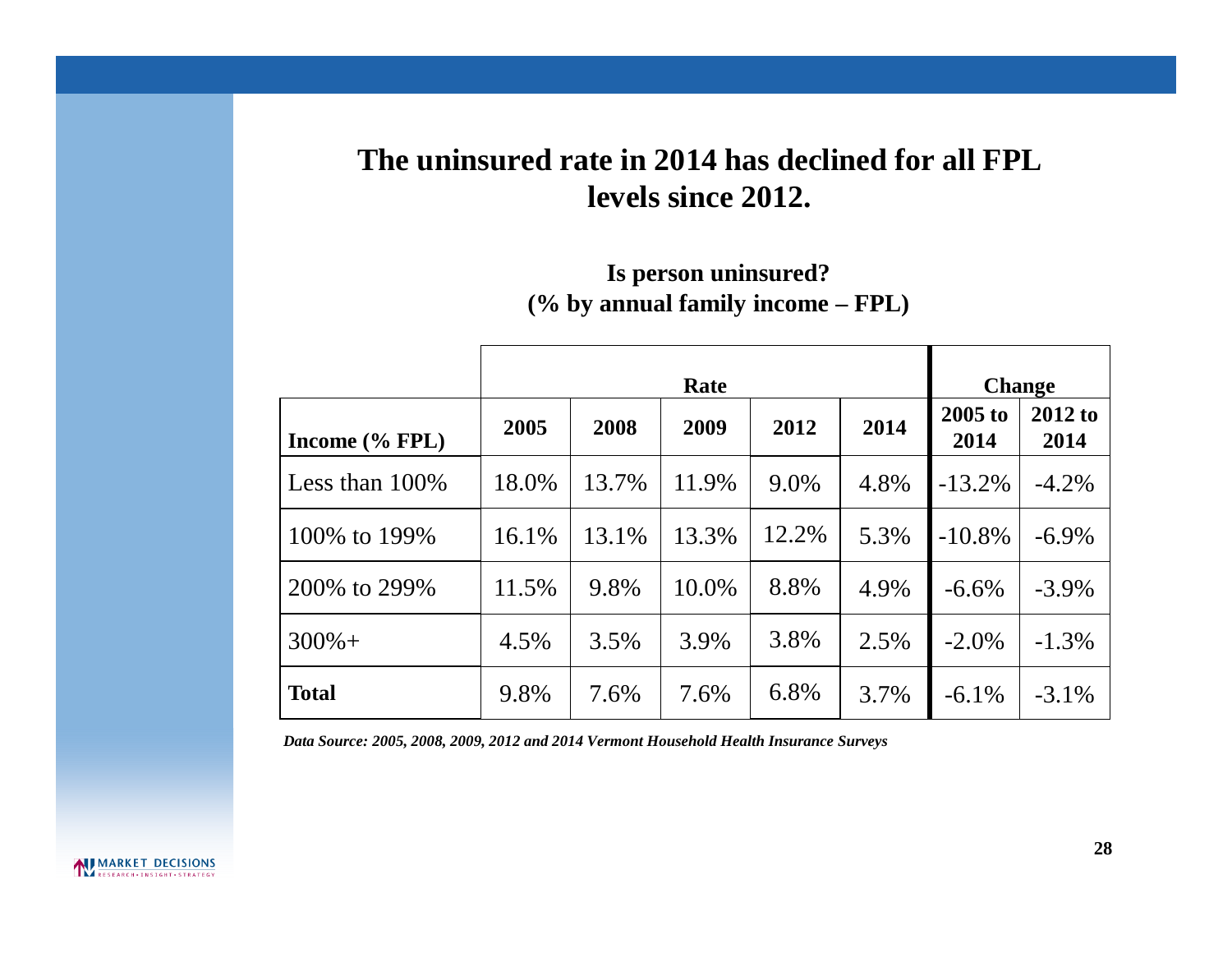#### **Is person uninsured? (Count by annual family income – FPL)**

|                   |        |        |        | <b>Change</b> |        |                   |                   |
|-------------------|--------|--------|--------|---------------|--------|-------------------|-------------------|
| Income $(\%$ FPL) | 2005   | 2008   | 2009   | 2012          | 2014   | $2005$ to<br>2014 | $2012$ to<br>2014 |
| Less than $100\%$ | 16,396 | 12,342 | 10,601 | 9,383         | 4,582  | $-11,814$         | $-4,801$          |
| 100% to 199%      | 18,674 | 13,426 | 13,767 | 11,794        | 5,918  | $-12,756$         | $-5,876$          |
| 200% to 299%      | 12,676 | 10,284 | 10,575 | 9,627         | 4,719  | $-7,957$          | $-4,908$          |
| $300% +$          | 13,311 | 11,234 | 12,516 | 11,955        | 8,012  | $-5,299$          | $-3,943$          |
| <b>Total</b>      | 61,047 | 47,287 | 47,460 | 42,759        | 23,231 | $-37,816$         | $-19,528$         |

*Data Source: 2005, 2008, 2009, 2012 and 2014 Vermont Household Health Insurance Surveys*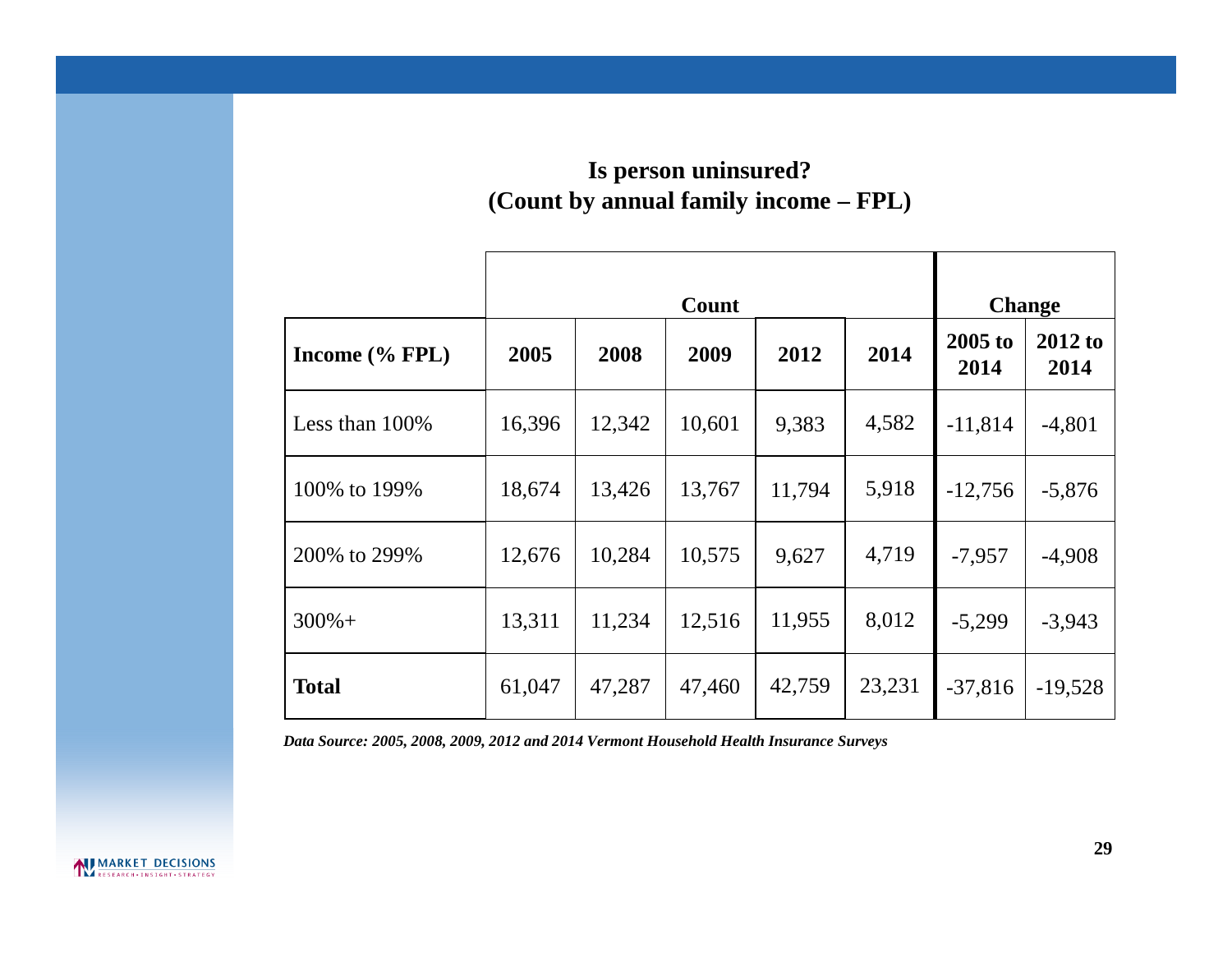Federal Poverty Level (FPL) is calculated using family size and the Federal Poverty Level Guidelines

| <b>Persons in</b><br>family/household | <b>Poverty guideline</b> |
|---------------------------------------|--------------------------|
|                                       | \$11,670                 |
| 2                                     | \$15,730                 |
| 3                                     | \$19,790                 |
| $\overline{4}$                        | \$23,850                 |
| 5                                     | \$27,910                 |
| 6                                     | \$31,970                 |
| 7                                     | \$36,030                 |
| 8                                     | \$40,090                 |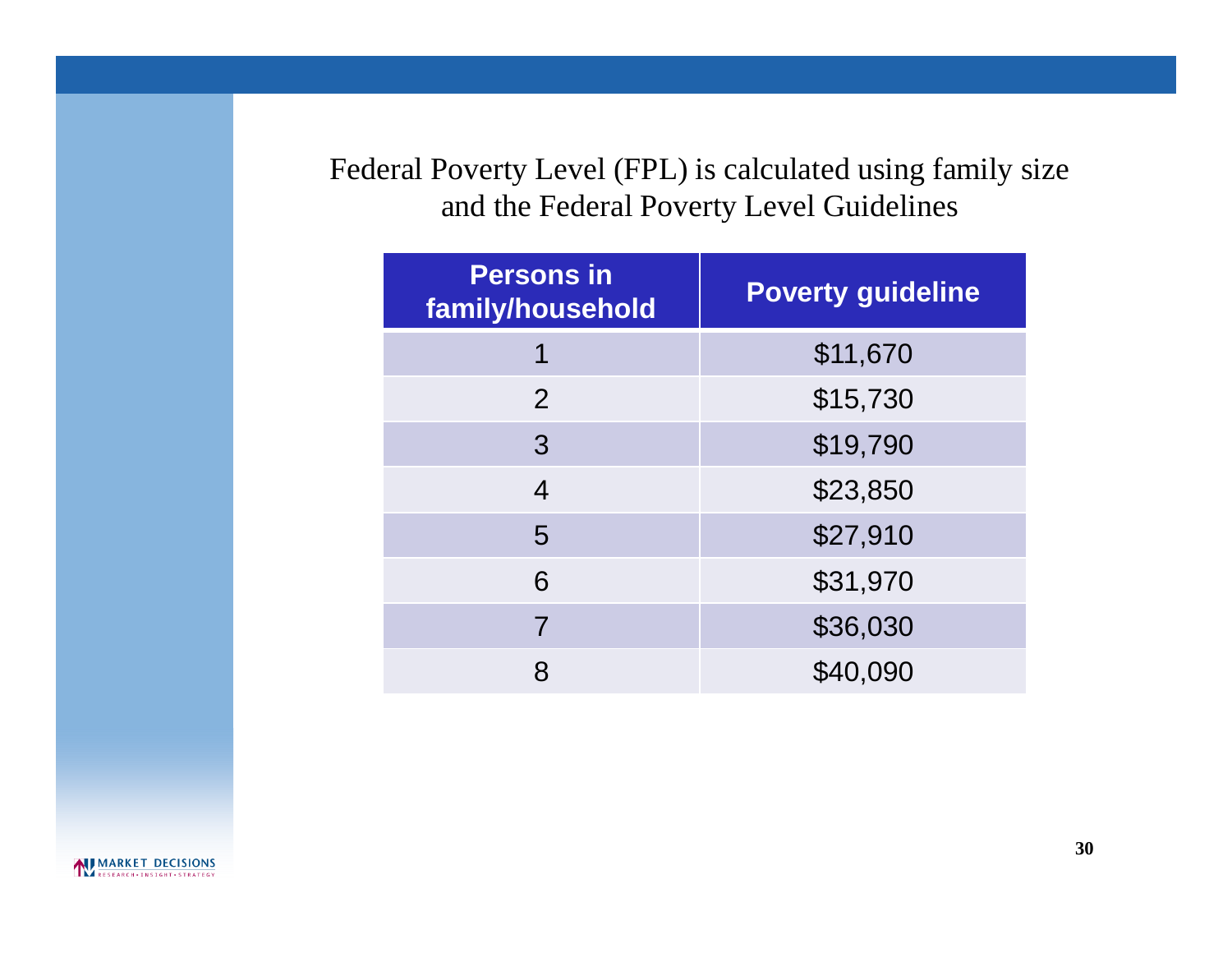### **One quarter (25%) of the uninsured reside in families whose income is between 100% and 199% of federal poverty level.**

**Distribution of Uninsured Vermont Residents by Percent Income of Federal Poverty Level**



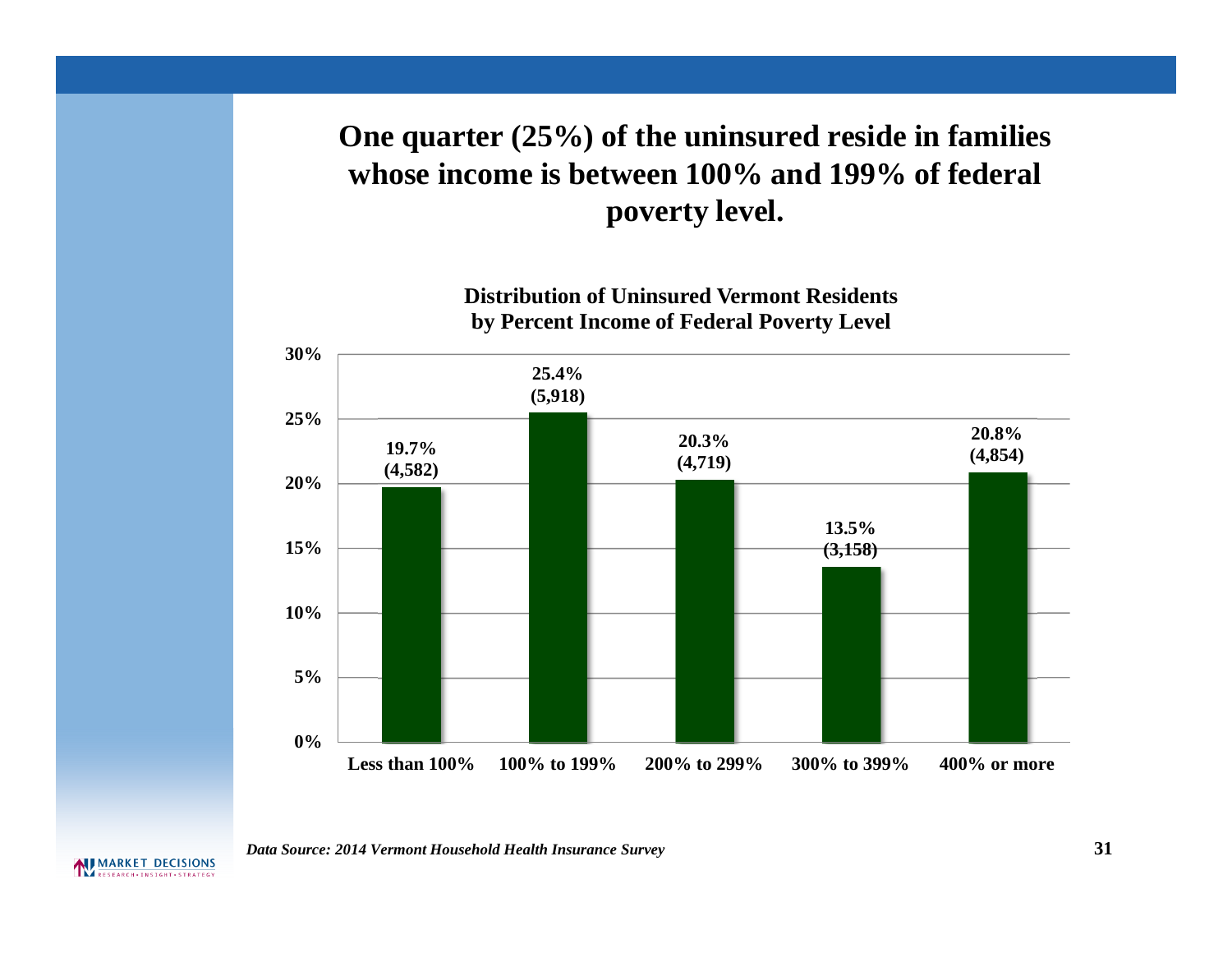### **More than half of uninsured children (59%) and 50% of uninsured adults age 18 to 64 have been without health insurance coverage for more than 12 months.**

**How long has person been without health insurance coverage? (% by age of resident)**

|                                         |       | Age $0$ to 17 |       |       |       |       |       |              |       |       |  |  |
|-----------------------------------------|-------|---------------|-------|-------|-------|-------|-------|--------------|-------|-------|--|--|
|                                         |       |               |       |       |       |       |       | Age 18 to 64 |       |       |  |  |
|                                         | 2005  | 2008          | 2009  | 2012  | 2014  | 2005  | 2008  | 2009         | 2012  | 2014  |  |  |
| <b>Time without</b><br><b>Insurance</b> | Rate  | Rate          | Rate  | Rate  | Rate  | Rate  | Rate  | Rate         | Rate  | Rate  |  |  |
| 12 months or<br>less                    | 41.6% | 59.7%         | 76.1% | 53.4% | 41.2% | 30.5% | 48.7% | 47.7%        | 39.5% | 44.0% |  |  |
| More than 12<br>months                  | 55.3% | 37.3%         | 19.6% | 39.7% | 58.8% | 66.0% | 48.4% | 47.4%        | 54.7% | 49.6% |  |  |
| Don't know                              | 3.1%  | 3.0%          | 4.4%  | 6.9%  | 0%    | 3.6%  | 2.8%  | 4.9%         | 5.8%  | 6.4%  |  |  |

*Data Source: 2005, 2008, 2009, 2012 and 2014 Vermont Household Health Insurance Surveys*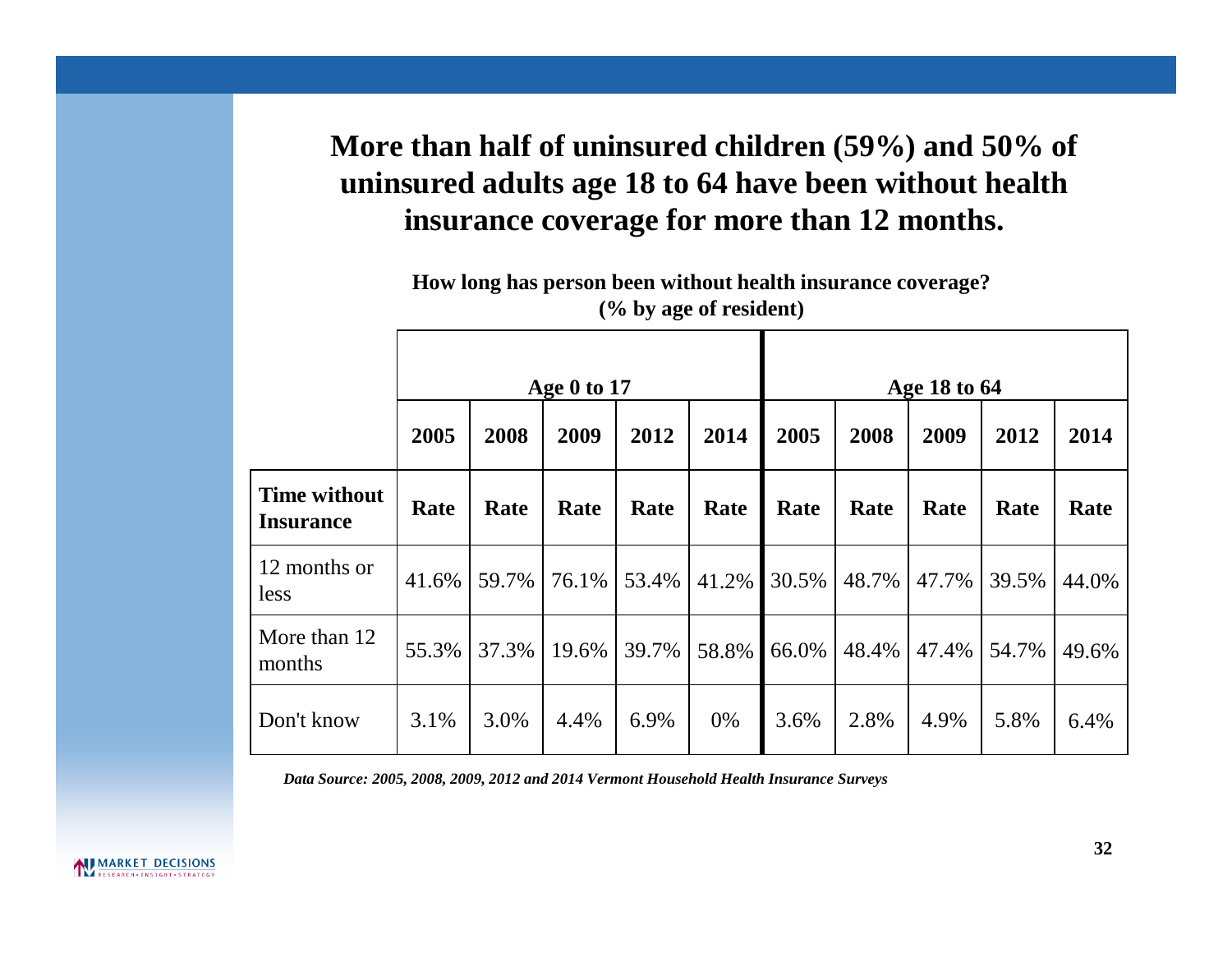### **Cost is still the main reason uninsured Vermonters lack health insurance coverage.**

**Cost as a reason for being uninsured (% of uninsured adults 18-64)**

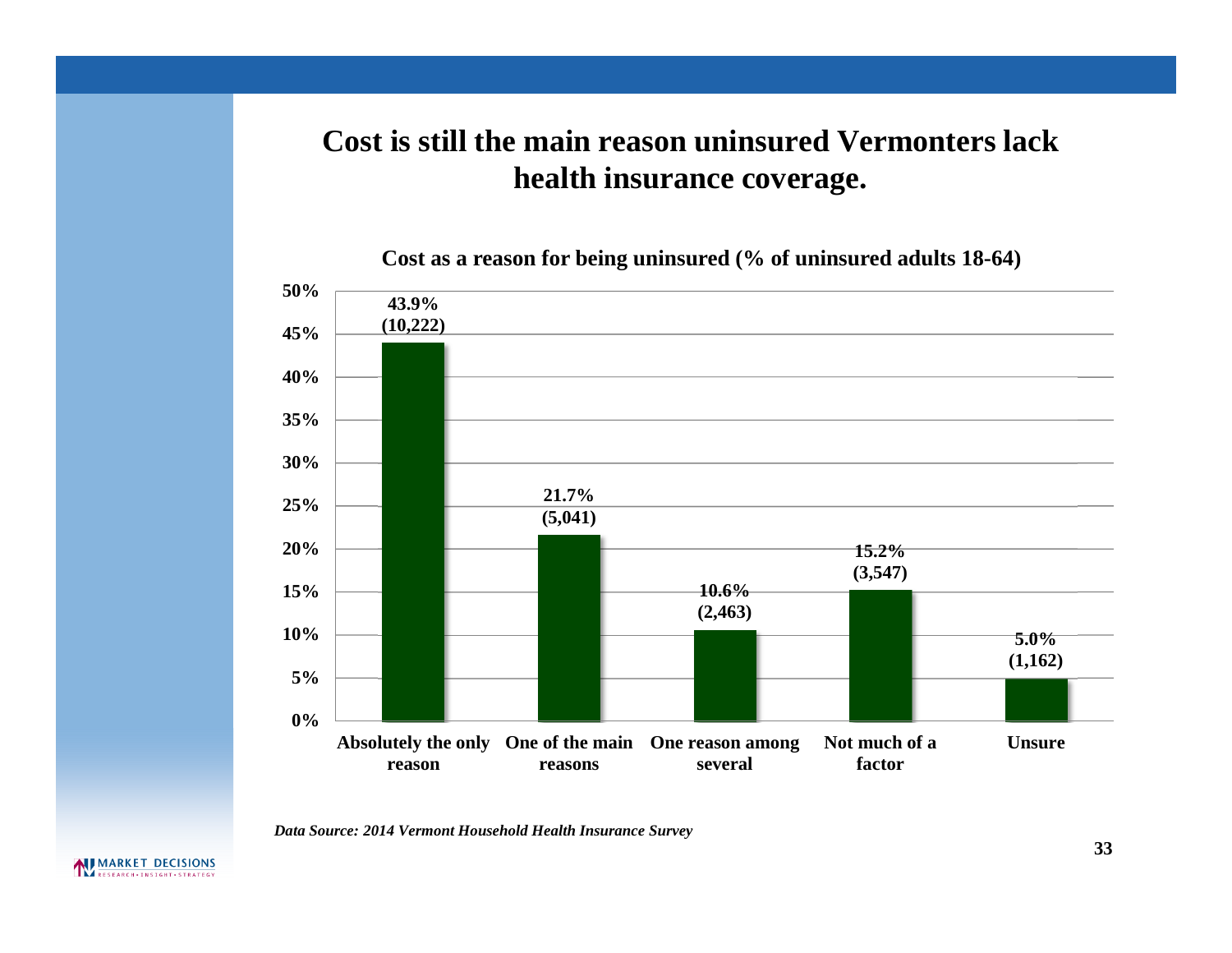### **The inability to pay premiums, the loss of a job and the loss of coverage through state health insurance are also factors for the lack of insurance coverage.**

### **Are any of the following reasons that person is not currently covered by any type of health insurance?**

**(% among uninsured)**

|                                                                                                          |              | Age      | Age      |              | Age          | Age      |
|----------------------------------------------------------------------------------------------------------|--------------|----------|----------|--------------|--------------|----------|
|                                                                                                          | <b>Total</b> | 0 to 17  | 18 to 64 | <b>Total</b> | 0 to 17      | 18 to 64 |
|                                                                                                          | Rate         | Rate     | Rate     | Count        | Count        | Count    |
| Could no longer afford the cost of<br>premiums for ESI                                                   | 25.2%        | 20.6%    | 25.4%    | 5,768        | 267          | 5,501    |
| Lost coverage or no longer eligible for<br><b>Medicaid</b>                                               | 21.2%        | 38.2%    | $20.2\%$ | 4,870        | 496          | 4,374    |
| You or another member of the family<br>lost their job                                                    | 21.0%        | $0.0\%$  | 22.3%    | 4,821        | $\mathbf{0}$ | 4,821    |
| Previously enrolled in a state program<br>that was ended                                                 | 19.9%        | $0.0\%$  | $21.1\%$ | 4,558        | $\mathbf 0$  | 4,558    |
| <b>Employer stopped offering health</b><br>insurance coverage                                            | $15.1\%$     | 3.4%     | 15.8%    | 3,454        | 44           | 3,410    |
| No longer eligible for insurance<br>through an employer because of a<br>reduction in the number of hours | $10.6\%$     | $11.6\%$ | $10.6\%$ | 2,435        | 150          | 2,285    |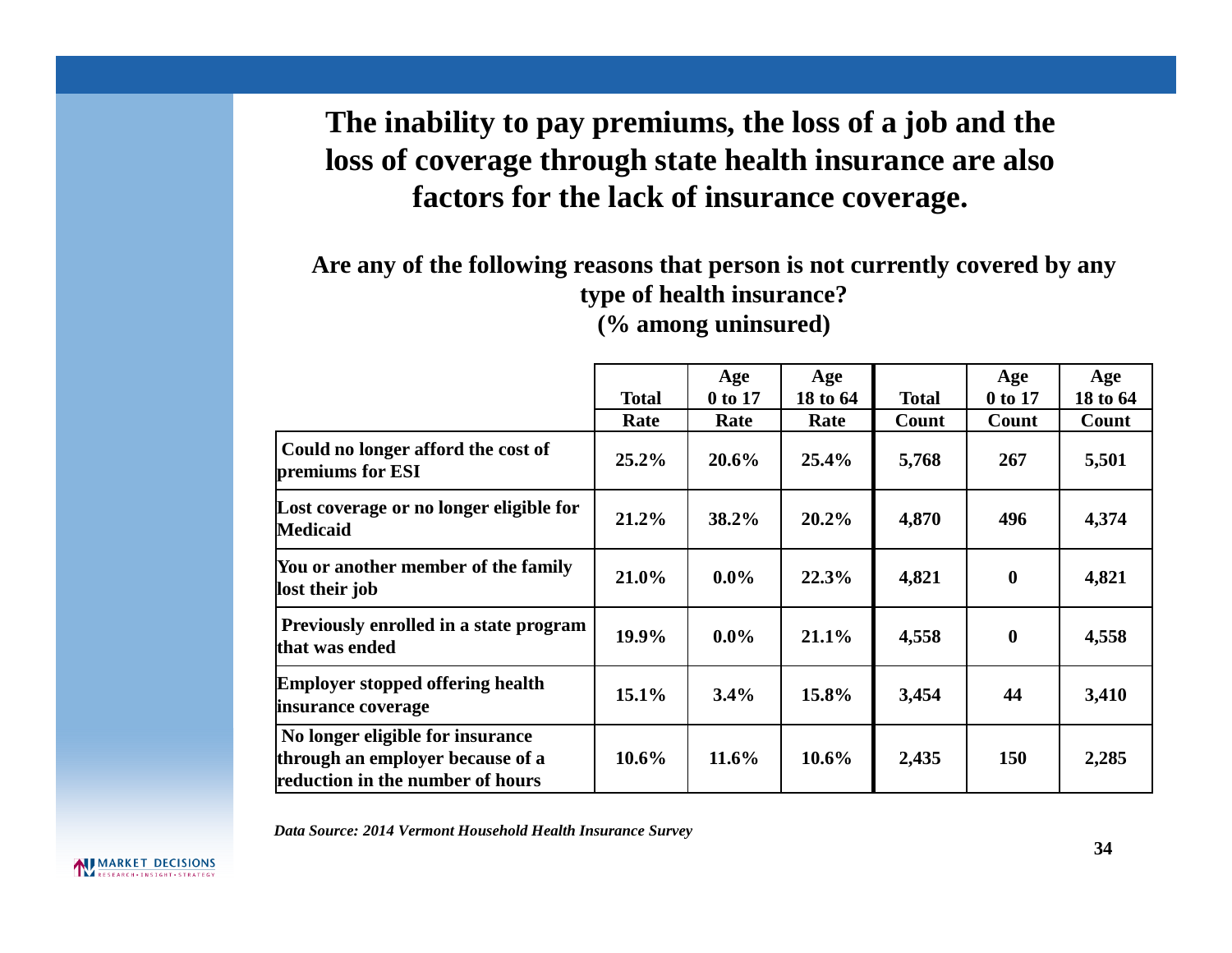### **Among the uninsured with some type of coverage during the prior 12 months, more than half were previously covered by private health insurance through employment.**

**Type of Health Insurance Coverage Person had Within Previous 12 Months (% among those who have been uninsured for a year or less)**

|                                                              | Rate   | Count  |
|--------------------------------------------------------------|--------|--------|
| Private health insurance through an employer or union        | 51.5%  | 5,271  |
| Private health insurance bought directly, paid out of pocket | 10.2%  | 1,049  |
| Medicare                                                     | 1.1%   | 112    |
| State health insurance (Medicaid, VHAP, Dr. Dynasaur)        | 22.1%  | 2,260  |
| <b>Catamount Health</b>                                      | 1.7%   | 176    |
| No Insurance Coverage                                        | 6.8%   | 696    |
| Other                                                        | 2.7%   | 276    |
| Unsure                                                       | 3.9%   | 399    |
| Total                                                        | 100.0% | 10,240 |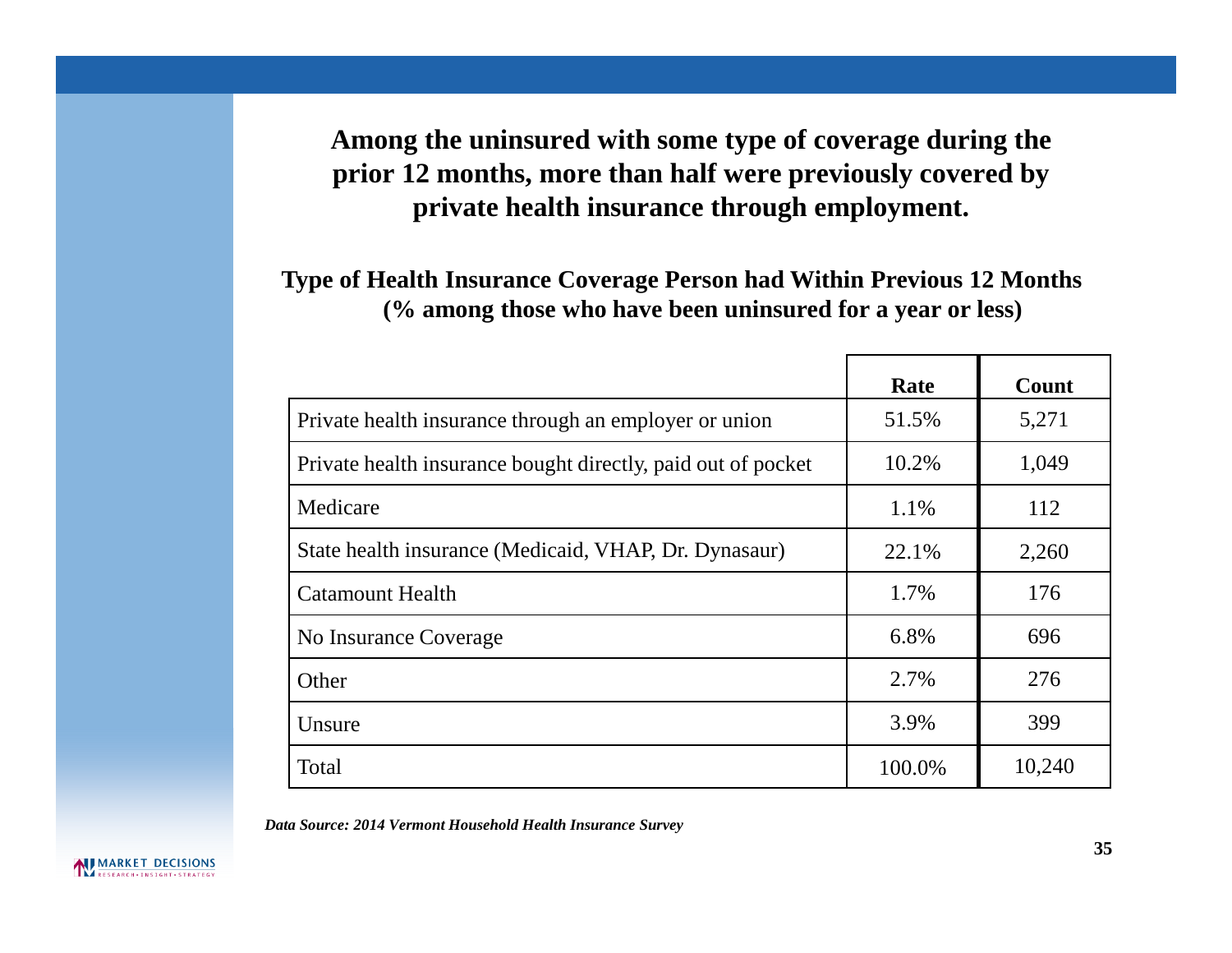### **Characteristics of Uninsured Children Aged 0 to 17**

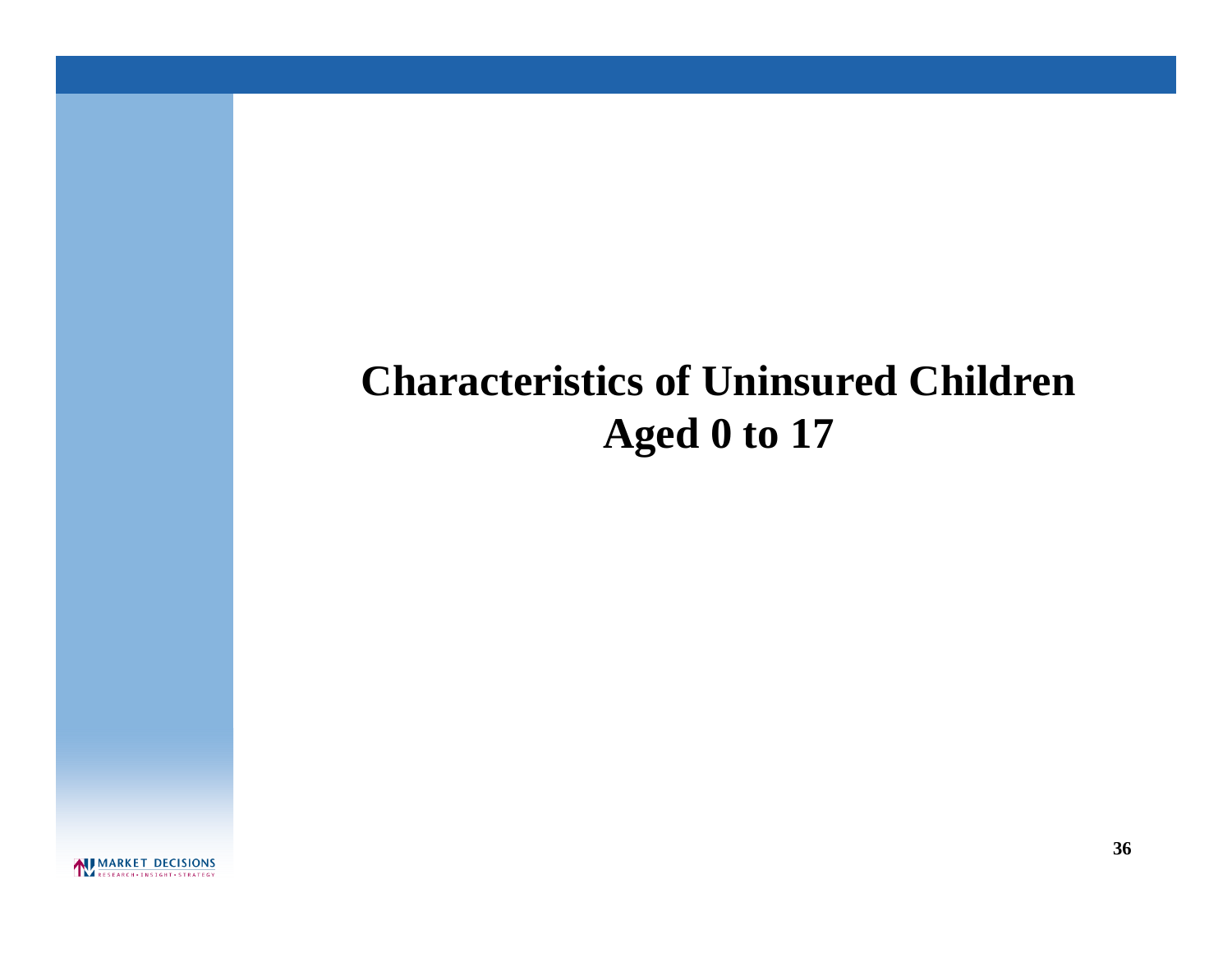### **Approximately 1,300 Vermont children currently have no health insurance:**

- Almost two-thirds  $(62.8\%)$  are female
- The largest percentages live in Franklin, Caledonia, and Addison counties.
- About a quarter  $(26.7%)$  reside in families whose annual incomes are less than 200% of FPL.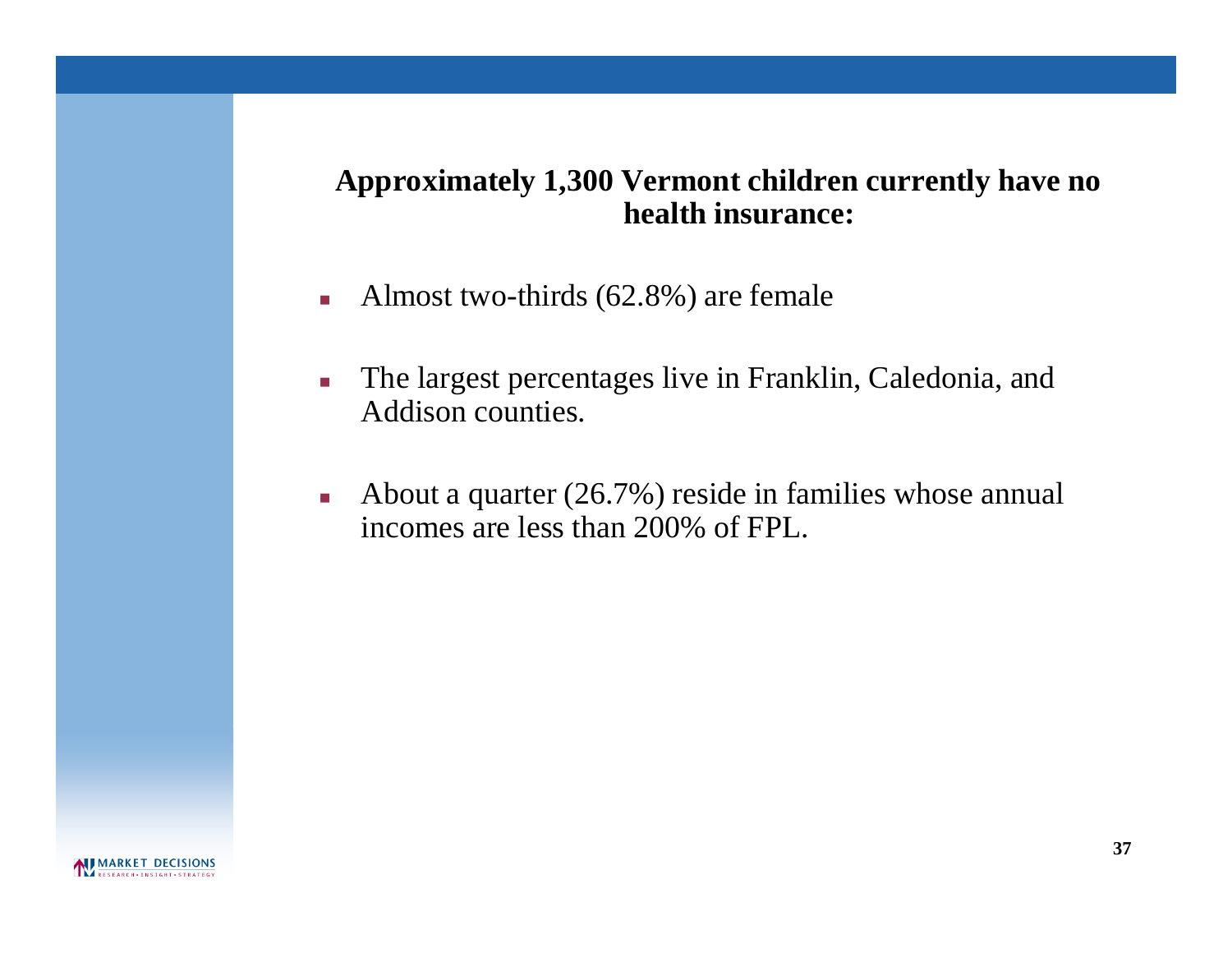# **Uninsured children are more likely than insured children to have not received needed mental health care, dental care, or prescription medicines due to cost.**

**Was there any time person needed \_\_ but did not get it because they could not afford it? (Uninsured children aged 0 to 17)**



*Data Source: 2014 Vermont Household Health Insurance Survey*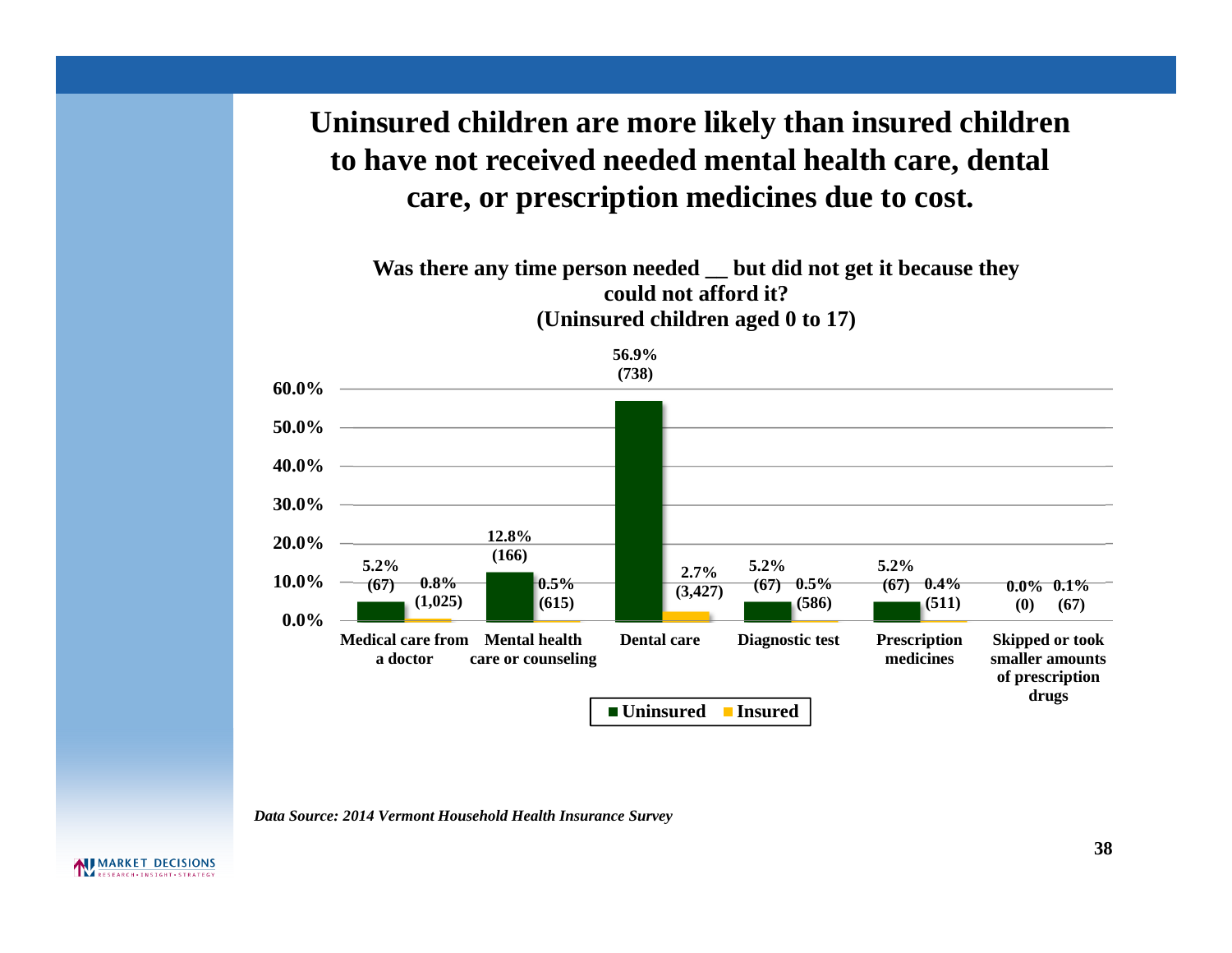# **While the rate of uninsured children unable to afford most kinds of care has increased it is largely due to a much smaller number of uninsured children statewide.**

**Was there any time person needed \_\_ but did not get it because they could not afford it? (Uninsured children aged 0 to 17)**

|                                                             |         |         | Rate    |         |         |       |      | Count    |             |                  |
|-------------------------------------------------------------|---------|---------|---------|---------|---------|-------|------|----------|-------------|------------------|
|                                                             | 2005    | 2008    | 2009    | 2012    | 2014    | 2005  | 2008 | 2009     | 2012        | 2014             |
| <b>Medical care from a</b><br>doctor                        | $4.0\%$ | $1.9\%$ | 14.0%   | $1.1\%$ | $5.2\%$ | 261   | 72   | 506      | 31          | 67               |
| <b>Mental health care or</b><br>counseling                  | 2.6%    | 2.4%    | 4.7%    | 2.5%    | 12.8%   | 168   | 92   | 170      | 69          | 166              |
| Dental care including<br>checkups                           | 24.7%   | 18.1%   | 20.2%   | 18.1%   | 56.9%   | 1,626 | 700  | 733      | 501         | 738              |
| A diagnostic test                                           | 1.4%    | 1.2%    | $0.0\%$ | $0.5\%$ | $5.2\%$ | 92    | 48   | $\bf{0}$ | 14          | 67               |
| <b>Prescription</b><br>medicines                            | 5.5%    | 3.8%    | $0.0\%$ | 4.6%    | $5.2\%$ | 363   | 145  | $\bf{0}$ | 127         | 67               |
| Skipped, took smaller<br>amounts of Rx to<br>make them last | 2.4%    | 0.6%    | 4.4%    | $0.0\%$ | $0.0\%$ | 160   | 24   | 158      | $\mathbf 0$ | $\boldsymbol{0}$ |

*Data Source: 2005, 2008, 2009, 2012 and 2014 Vermont Household Health Insurance Surveys*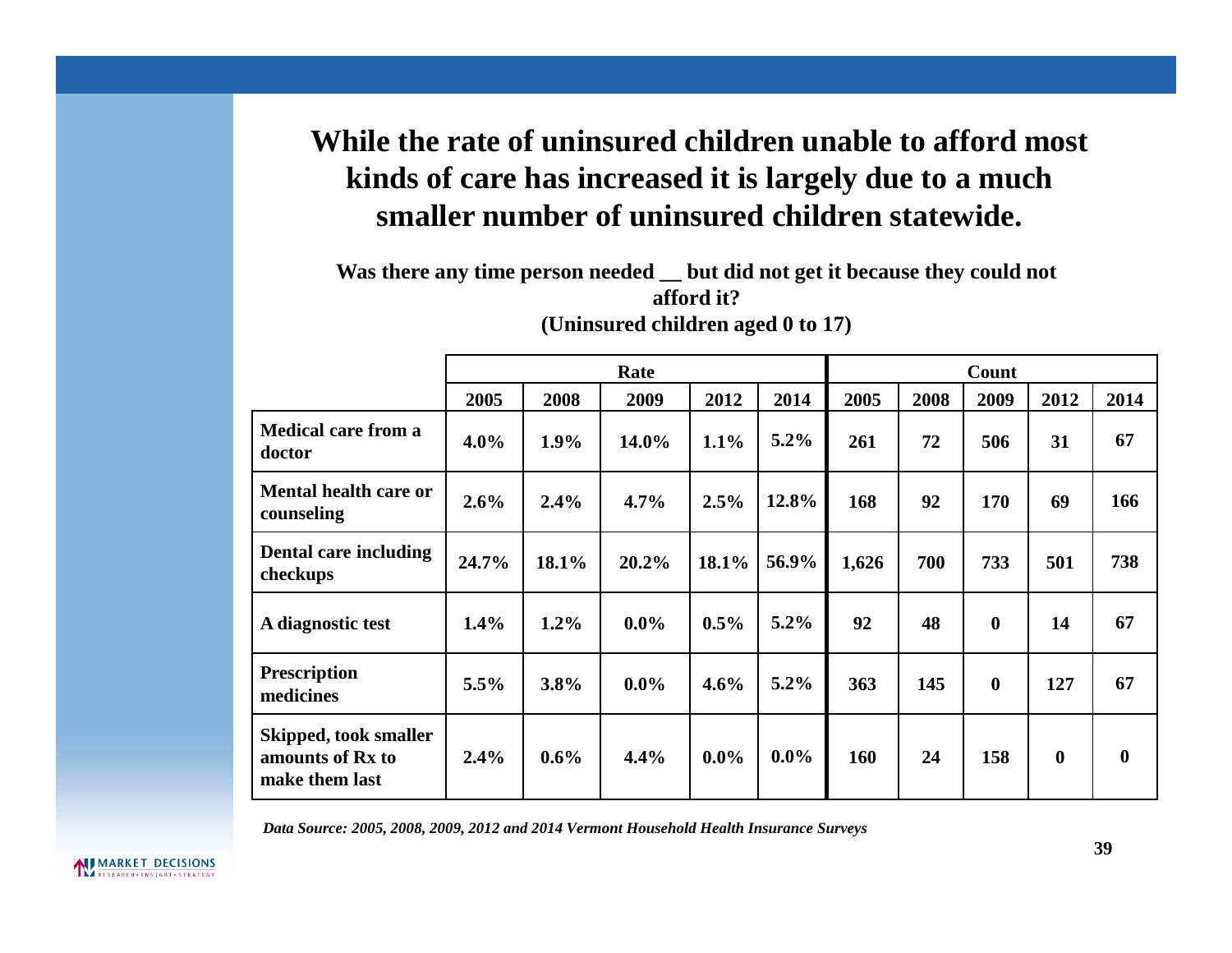### **Six in ten (61%) families with uninsured children had difficulty paying medical bills and two in ten (21%) had been contacted by a collection agency for unpaid medical bills.**



*Data Source: 2014 Vermont Household Health Insurance Survey*

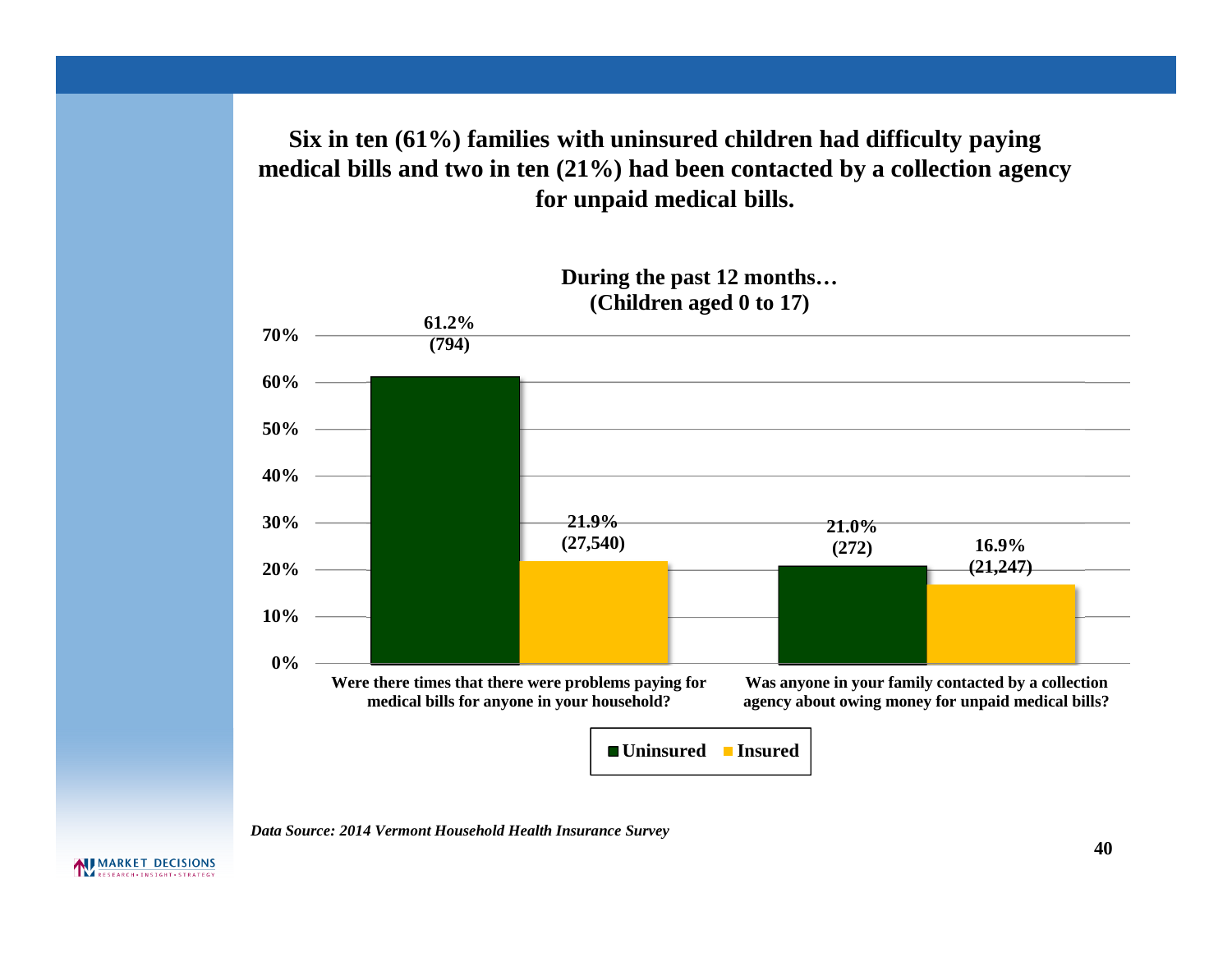**Though the rate of families with uninsured children having difficulty paying medical bills increased to its highest since 2008, the actual number decreased.**

|                                                                                                                       |       | Rate  |       |       |       |       | Count |       |       |      |  |  |
|-----------------------------------------------------------------------------------------------------------------------|-------|-------|-------|-------|-------|-------|-------|-------|-------|------|--|--|
|                                                                                                                       | 2005  | 2008  | 2009  | 2012  | 2014  | 2005  | 2008  | 2009  | 2012  | 2014 |  |  |
| Were there times<br>that there were<br>problems paying for<br>medical bills?                                          | 58.3% | 63.0% | 49.2% | 40.3% | 61.2% | 3,835 | 2,438 | 1,785 | 1,116 | 794  |  |  |
| Was anyone in your<br>family contacted by<br>a collection agency<br>about owing money<br>for unpaid medical<br>bills? | 43.2% | 38.5% | 31.3% | 32.1% | 21.0% | 2,844 | 1,491 | 1,134 | 890   | 272  |  |  |

### **During the past 12 months… (Uninsured children aged 0 to 17)**

*Data Source: 2005, 2008, 2009, 2012 and 2014 Vermont Household Health Insurance Surveys*

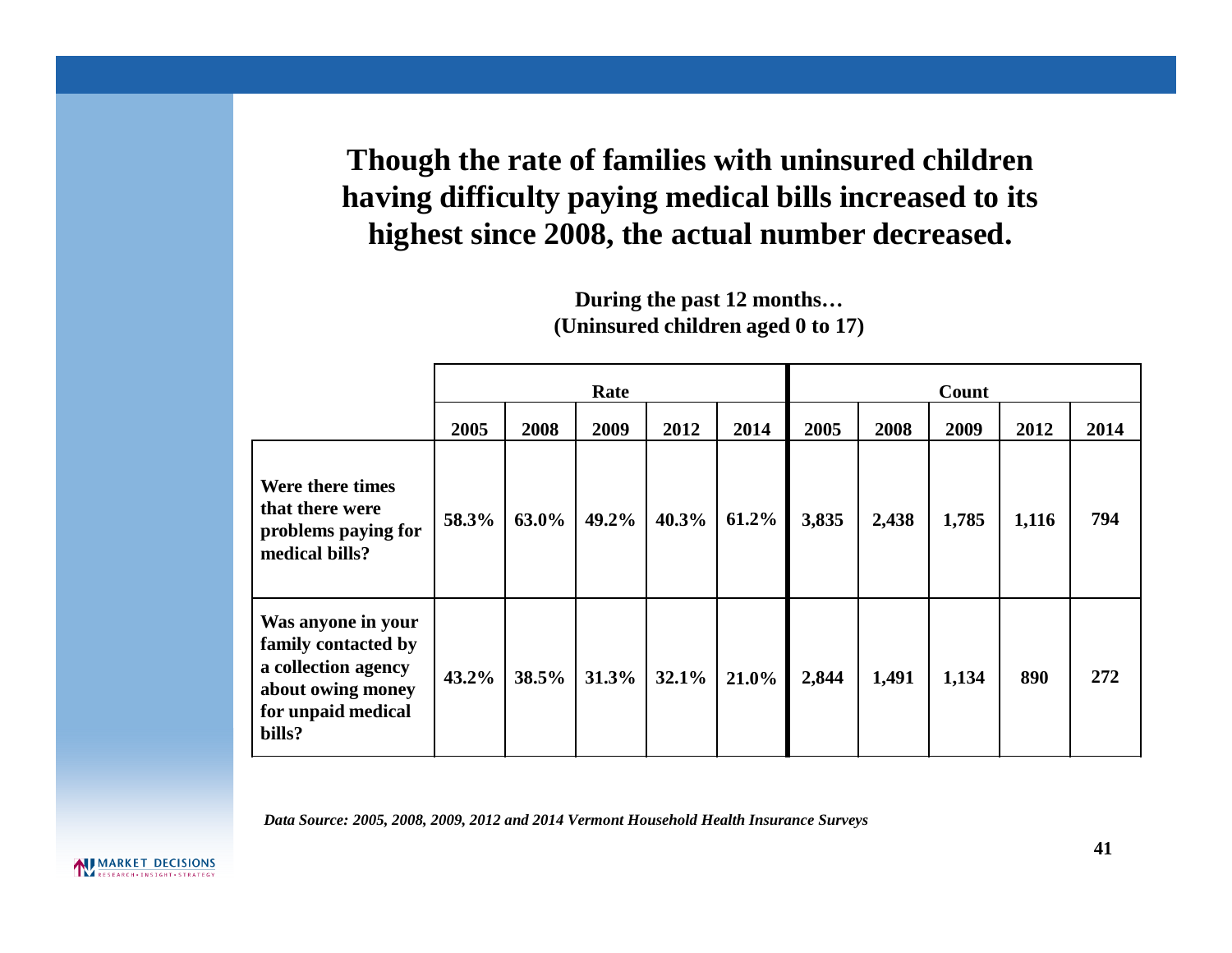# **Characteristics of Uninsured Adults Aged 18 to 64**

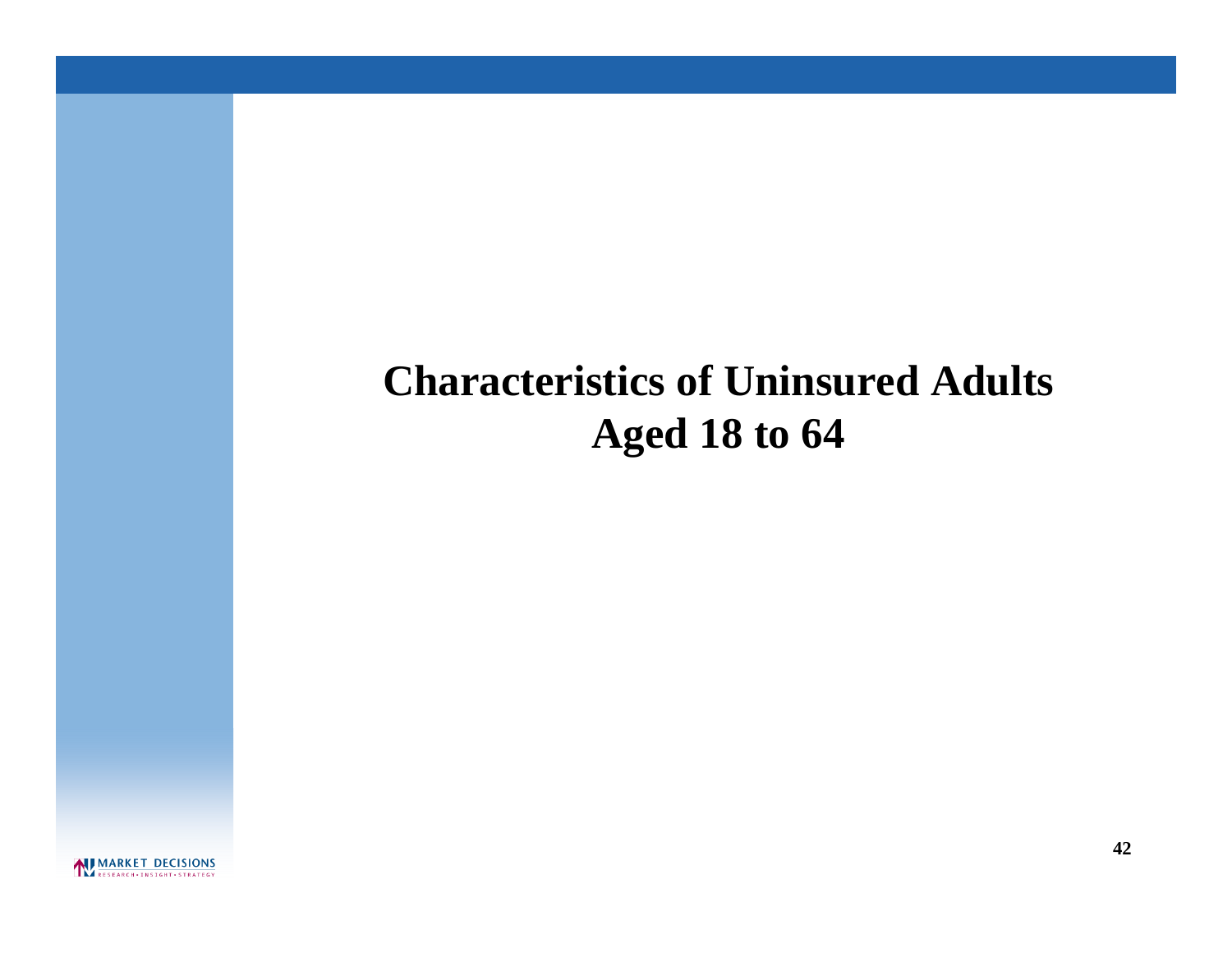## **Approximately 21,600Vermont adults aged 18 to 64 currently have no health insurance:**

- Two-thirds  $(67.0\%)$  are male.
- $\blacksquare$  Half (50.2%) of the uninsured adult population is aged 18 to 34.
- Just under half (45.9%) of uninsured adults reside in families with incomes below 200% of FPL.
- More than three-quarters (79.4%) of uninsured adults are employed and more than seven in ten (76.1%) of those adults work full time.

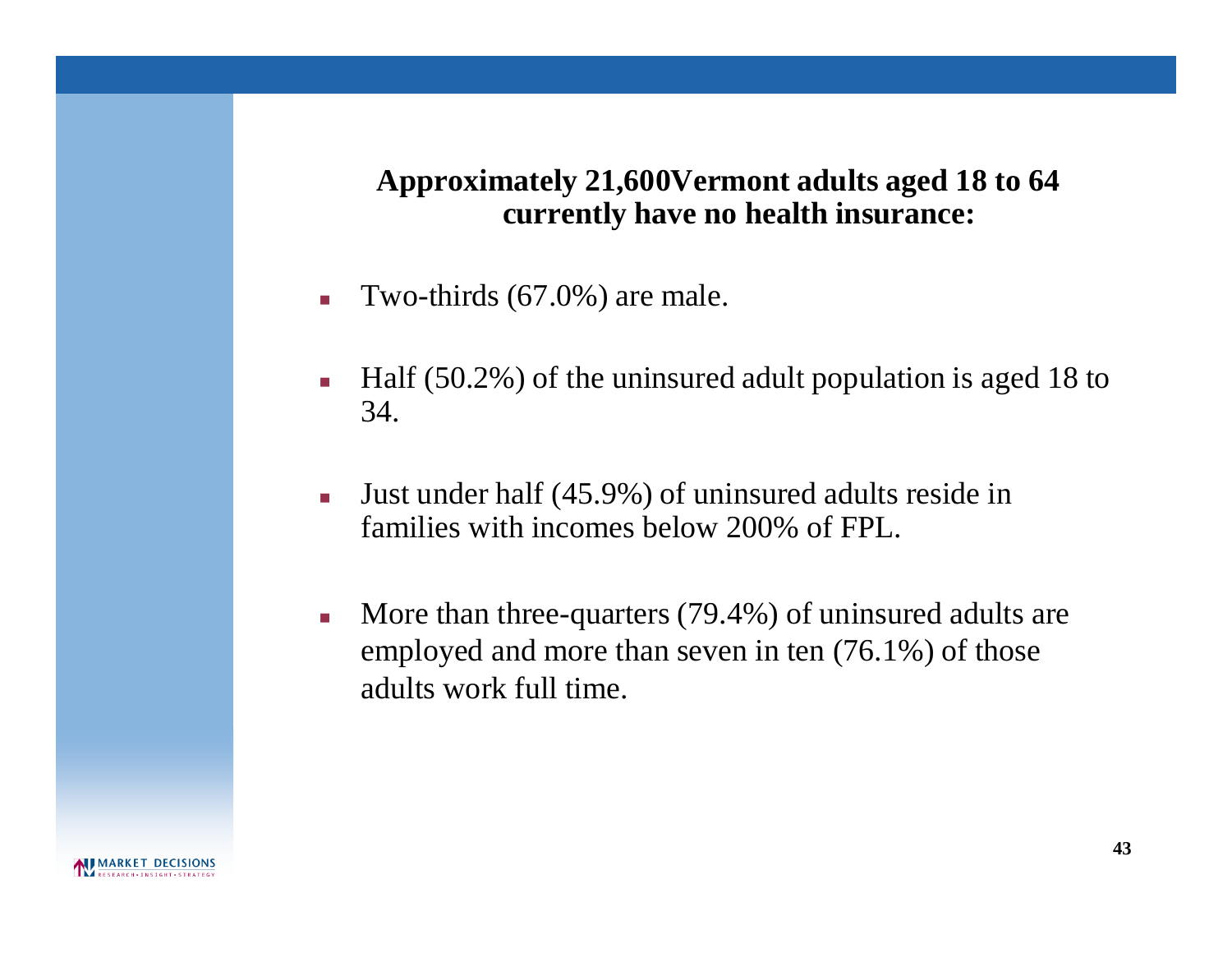### **Uninsured adults are more likely to have not received needed medical care compared to insured adults.**

**Was there any time person needed \_\_ but did not get it because they could not afford it? (Adults aged 18 to 64)**



*Data Source: 2014 Vermont Household Health Insurance Survey*

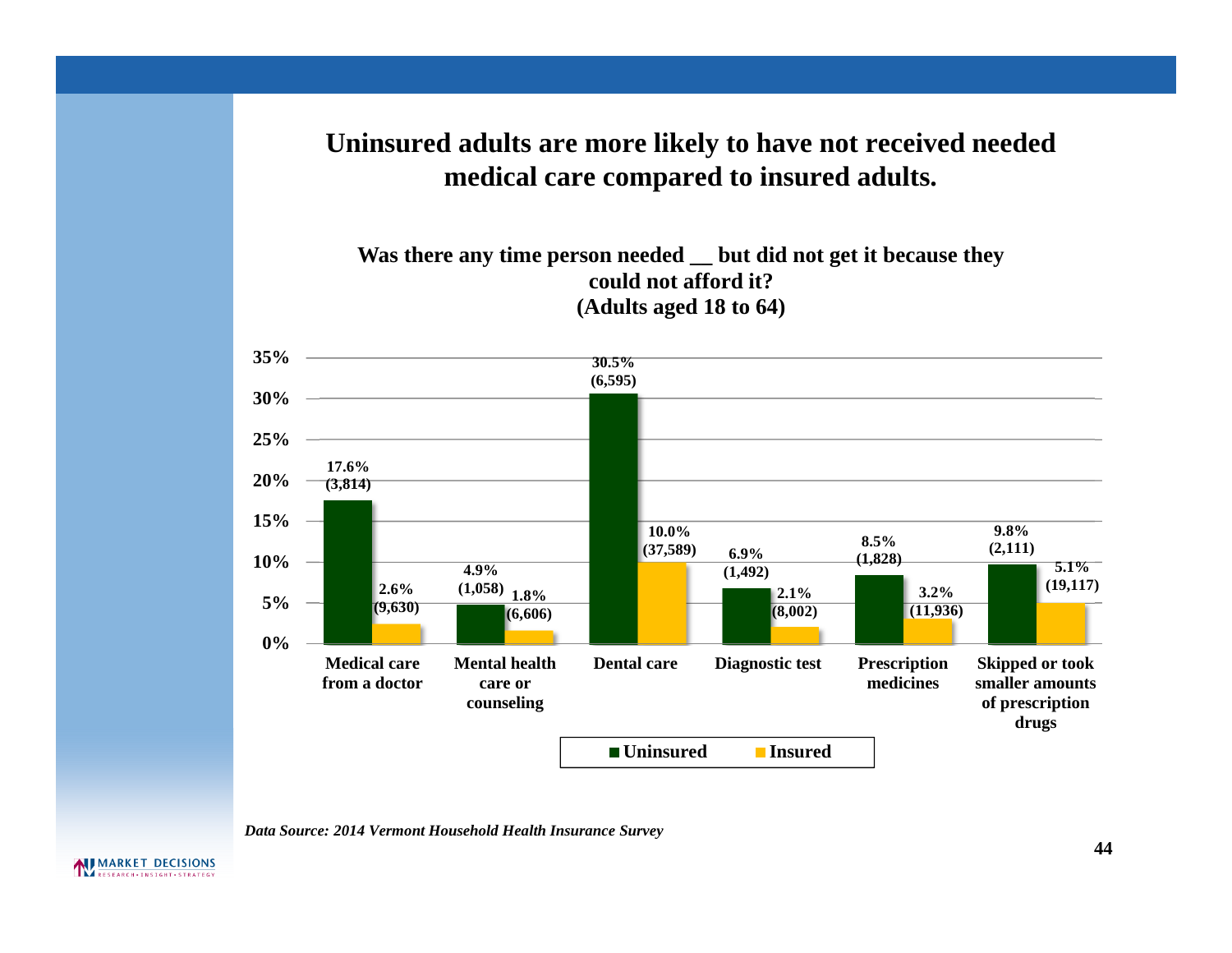# **The percentage of uninsured adults who did not get necessary care because it was unaffordable decreased for all types of care from 2012 to 2014.**

**Was there any time person needed \_\_ but did not get it because they could not afford it? (Uninsured adults aged 18 to 64)**

|                                                             | Rate  |       |       |       |       | Count  |       |        |        |       |  |
|-------------------------------------------------------------|-------|-------|-------|-------|-------|--------|-------|--------|--------|-------|--|
|                                                             | 2005  | 2008  | 2009  | 2012  | 2014  | 2005   | 2008  | 2009   | 2012   | 2014  |  |
| <b>Medical care from a</b><br>doctor                        | 25.2% | 10.2% | 19.4% | 18.0% | 17.6% | 13,574 | 4,422 | 8,489  | 7,142  | 3,814 |  |
| <b>Mental health care or</b><br>counseling                  | 6.7%  | 2.9%  | 4.6%  | 7.5%  | 4.9%  | 3,619  | 1,265 | 1,993  | 2,988  | 1,058 |  |
| Dental care including<br>checkups                           | 38.6% | 19.7% | 34.5% | 31.9% | 30.6% | 20,821 | 8,516 | 15,123 | 12,680 | 6,595 |  |
| A diagnostic test                                           | 9.7%  | 5.2%  | 7.0%  | 8.4%  | 6.9%  | 5,231  | 2,260 | 3,064  | 3,327  | 1,492 |  |
| <b>Prescription medicines</b>                               | 14.2% | 7.6%  | 13.0% | 10.6% | 8.5%  | 7,633  | 3,303 | 5,675  | 4,221  | 1,828 |  |
| Skipped, took smaller<br>amounts of Rx to make<br>them last | 10.5% | 6.0%  | 9.0%  | 11.0% | 9.8%  | 5,652  | 2,595 | 3,931  | 4,379  | 2,111 |  |

*Data Source: 2005, 2008, 2009, 2012 and 2014 Vermont Household Health Insurance Surveys*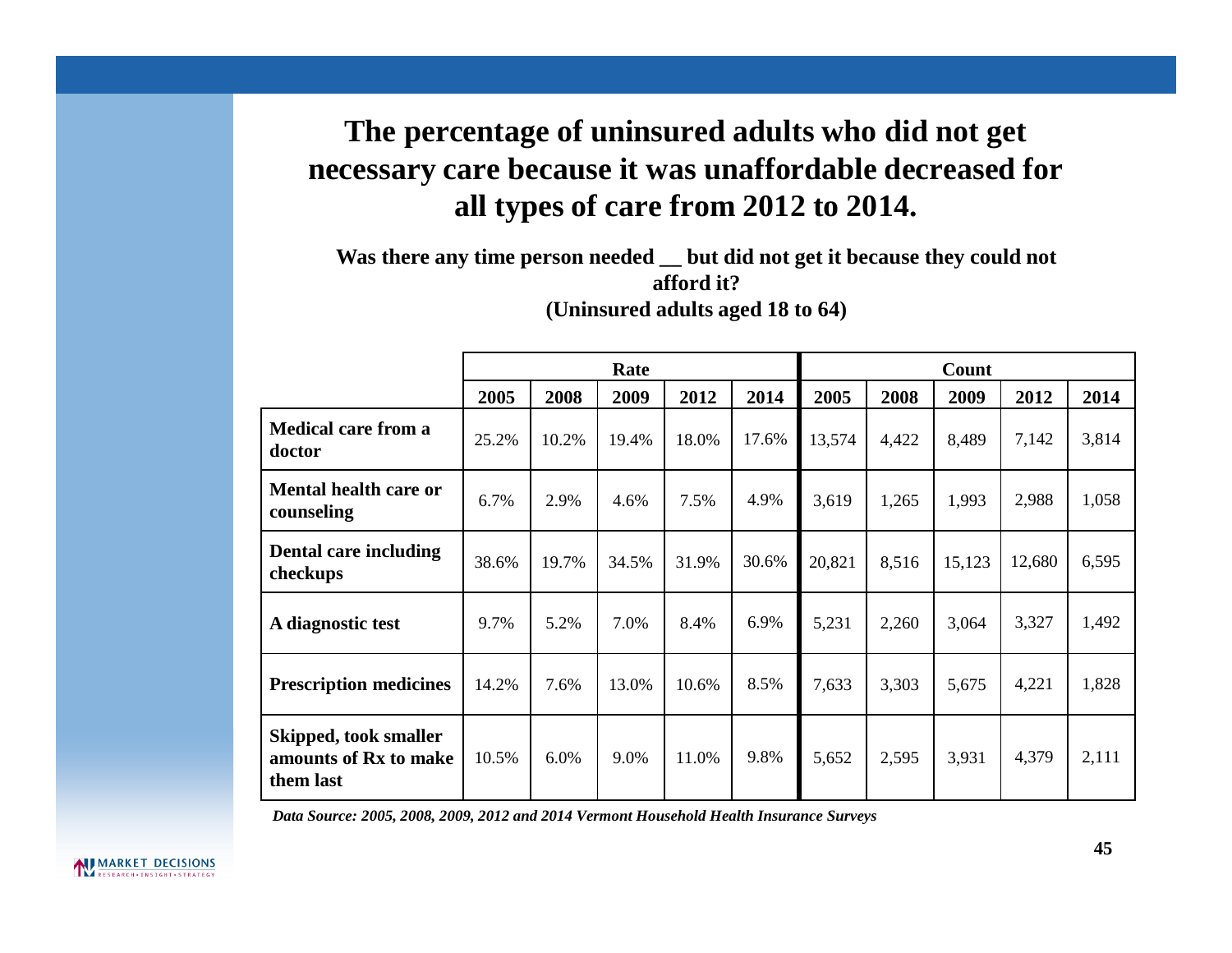**More than One-third (35.6%) of uninsured adults had difficulty paying medical bills and more than one-quarter (26.6%) had been contacted by a collection agency for unpaid medical bills.**



*Data Source: 2014 Vermont Household Health Insurance Survey*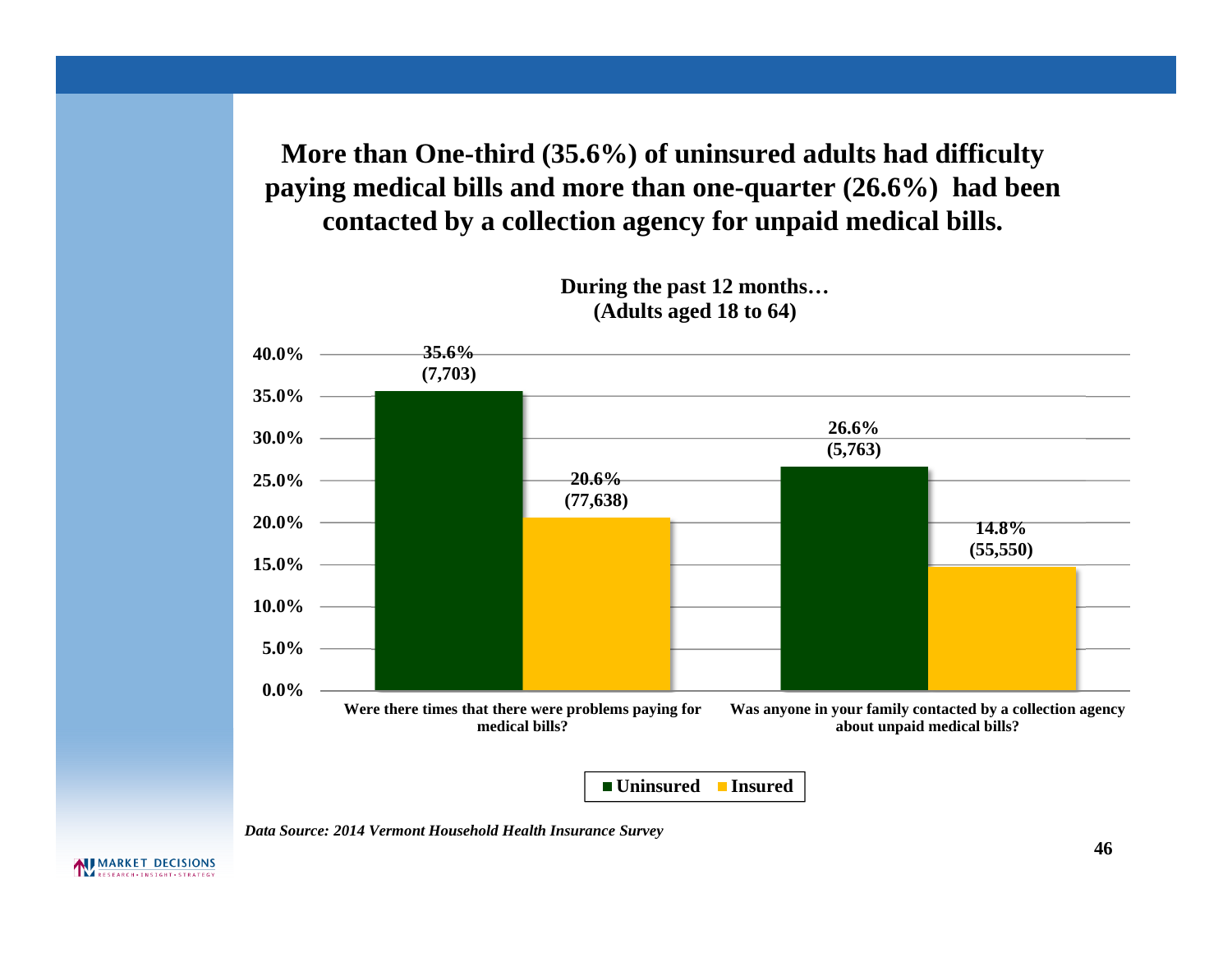# **Fewer uninsured adults experienced problems paying for medical bills in 2014 than in previous years.**

|                                                                                                                       | Rate  |       |       |       |       | Count  |        |        |        |       |  |
|-----------------------------------------------------------------------------------------------------------------------|-------|-------|-------|-------|-------|--------|--------|--------|--------|-------|--|
|                                                                                                                       | 2005  | 2008  | 2009  | 2012  | 2014  | 2005   | 2008   | 2009   | 2012   | 2014  |  |
| Were there times<br>that there were<br>problems paying for<br>medical bills?                                          | 45.2% | 46.1% | 43.5% | 40.3% | 35.6% | 24,369 | 19,974 | 19,037 | 16,000 | 7,703 |  |
| Was anyone in your<br>family contacted by<br>a collection agency<br>about owing money<br>for unpaid medical<br>bills? | 31.5% | 30.6% | 35.1% | 28.2% | 26.6% | 16,978 | 13,265 | 15,369 | 11,185 | 5,763 |  |

### **During the past 12 months… (Uninsured adults aged 18 to 64)**

*Data Source: 2005, 2008, 2009, 2012 and 2014 Vermont Household Health Insurance Surveys*

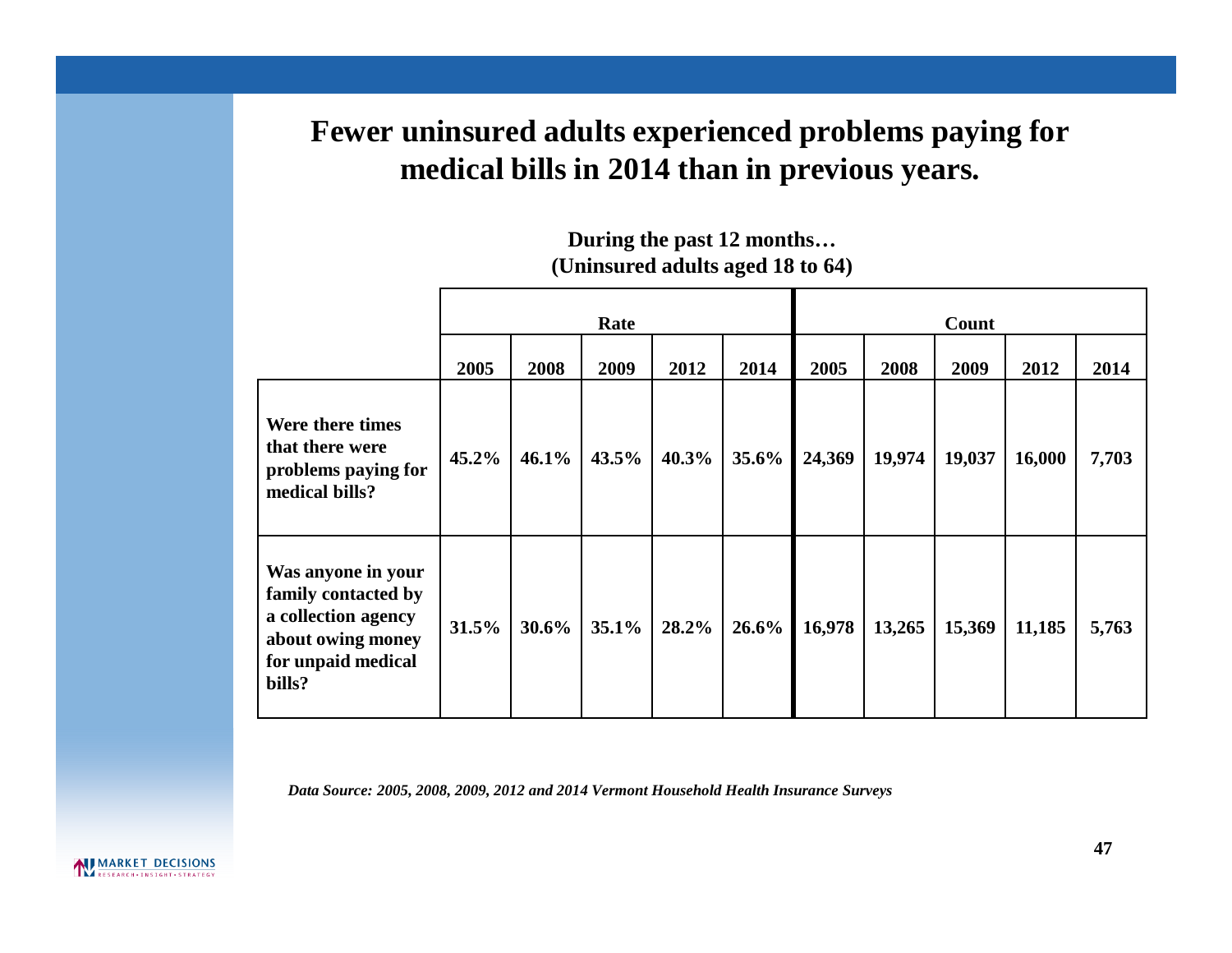# **Interest in State Health Insurance Programs and Vermont Health Connect**

**(Among the Uninsured)**

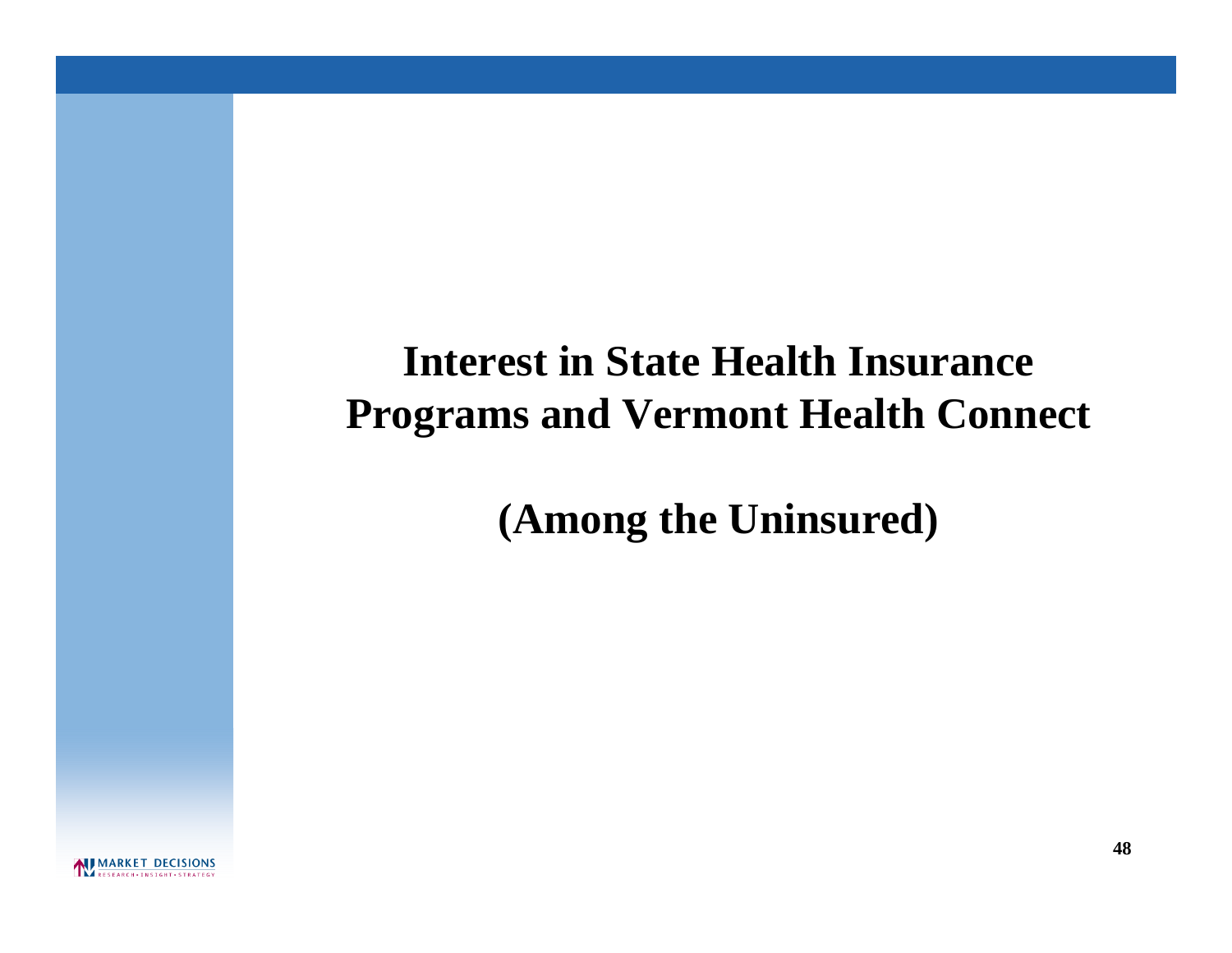# **More than half (53.7%) of households with at least one uninsured member would be interested in enrolling in one of the state's health insurance programs.**



*Data Source: 2014 Vermont Household Health Insurance Survey* **49**

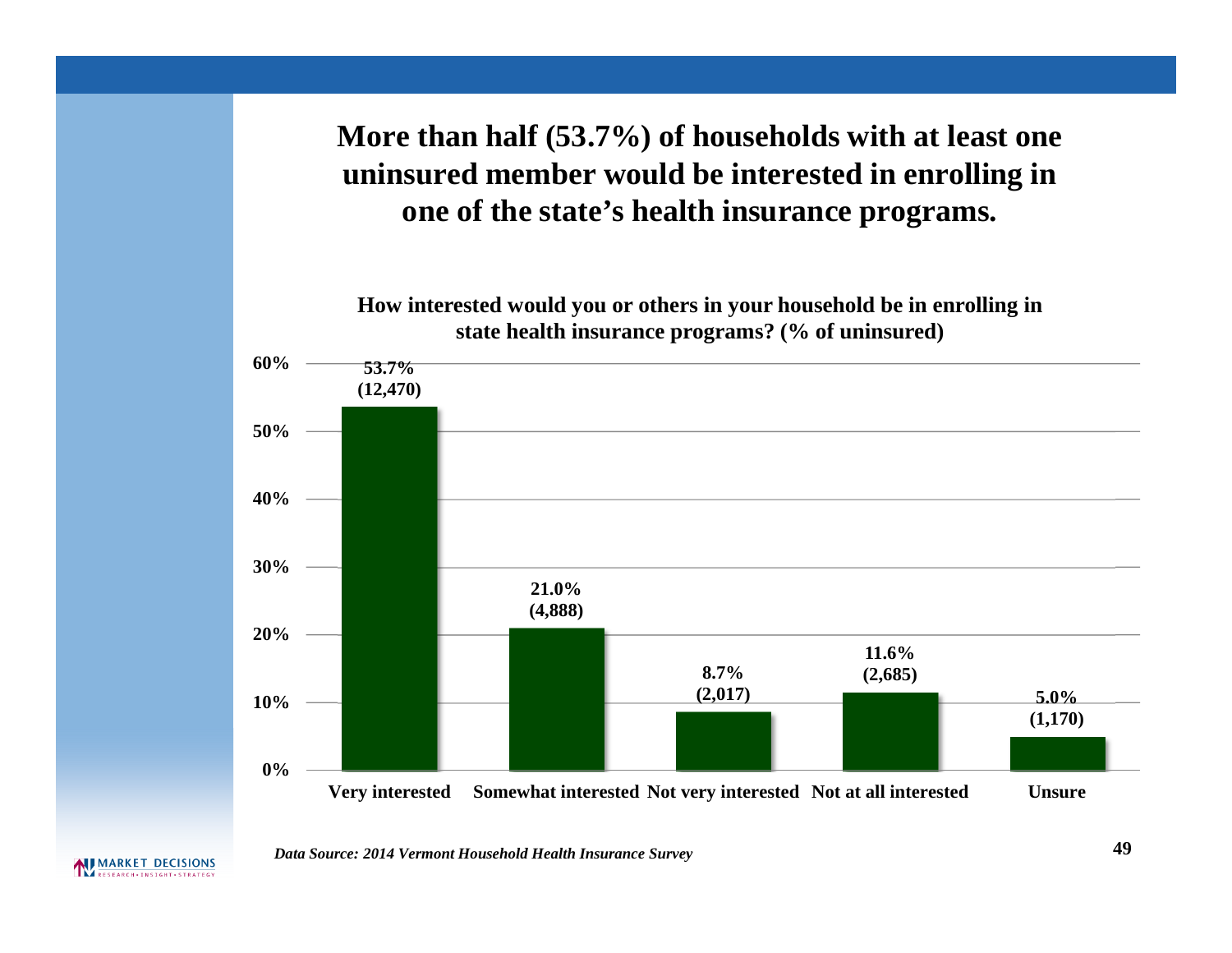**Nearly half (45.6) of households with at least one uninsured member are likely to apply for health insurance coverage through VT Health Connect.**

**How likely are the members of your household to apply for health insurance coverage through VT Health Connect during the next enrollment period? (% among uninsured)**



*Data Source: 2014 Vermont Household Health Insurance Survey*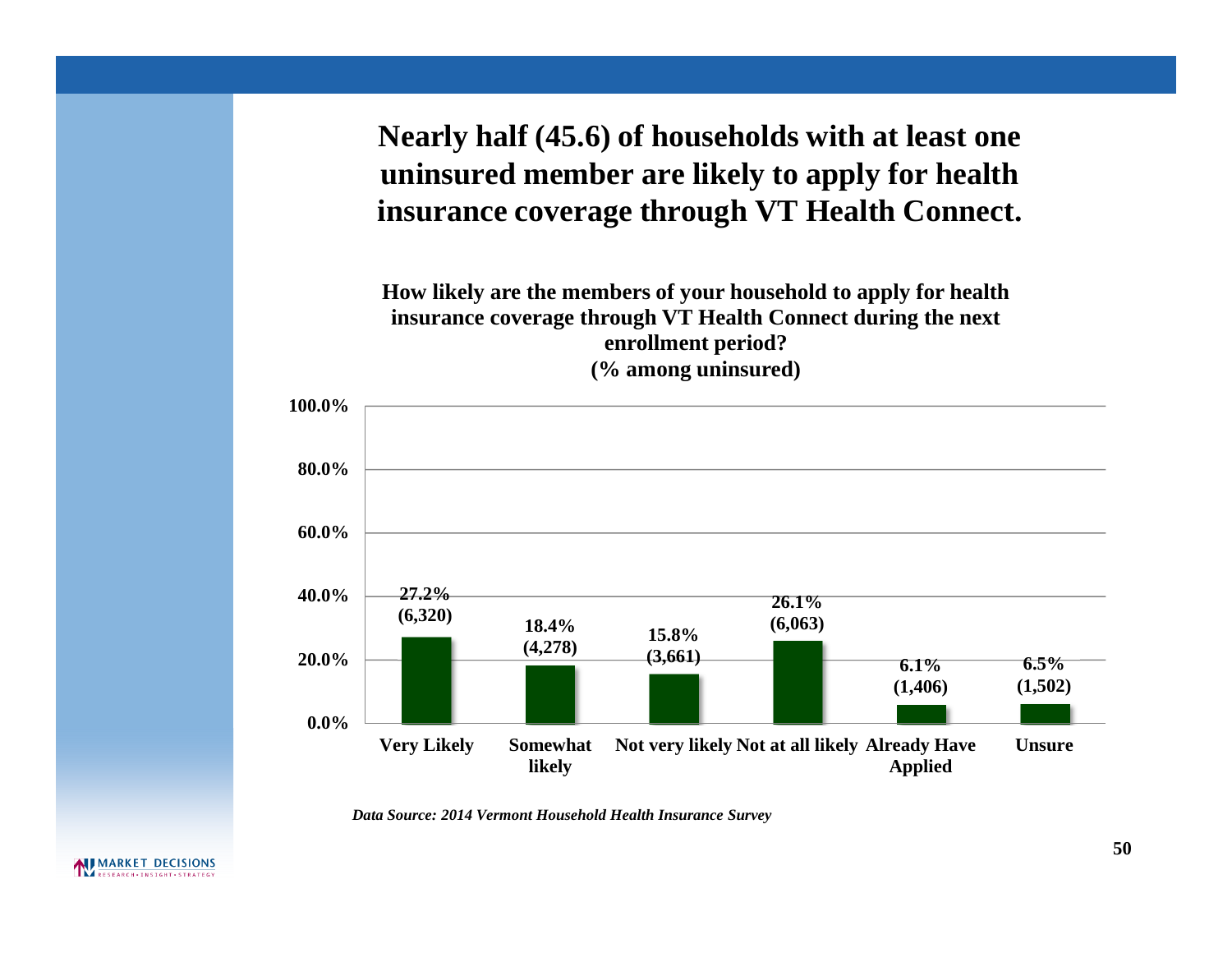# **But only about one-quarter (24.4%) of the uninsured are likely to apply for Medicaid.**



*Data Source: 2014 Vermont Household Health Insurance Survey*



**51**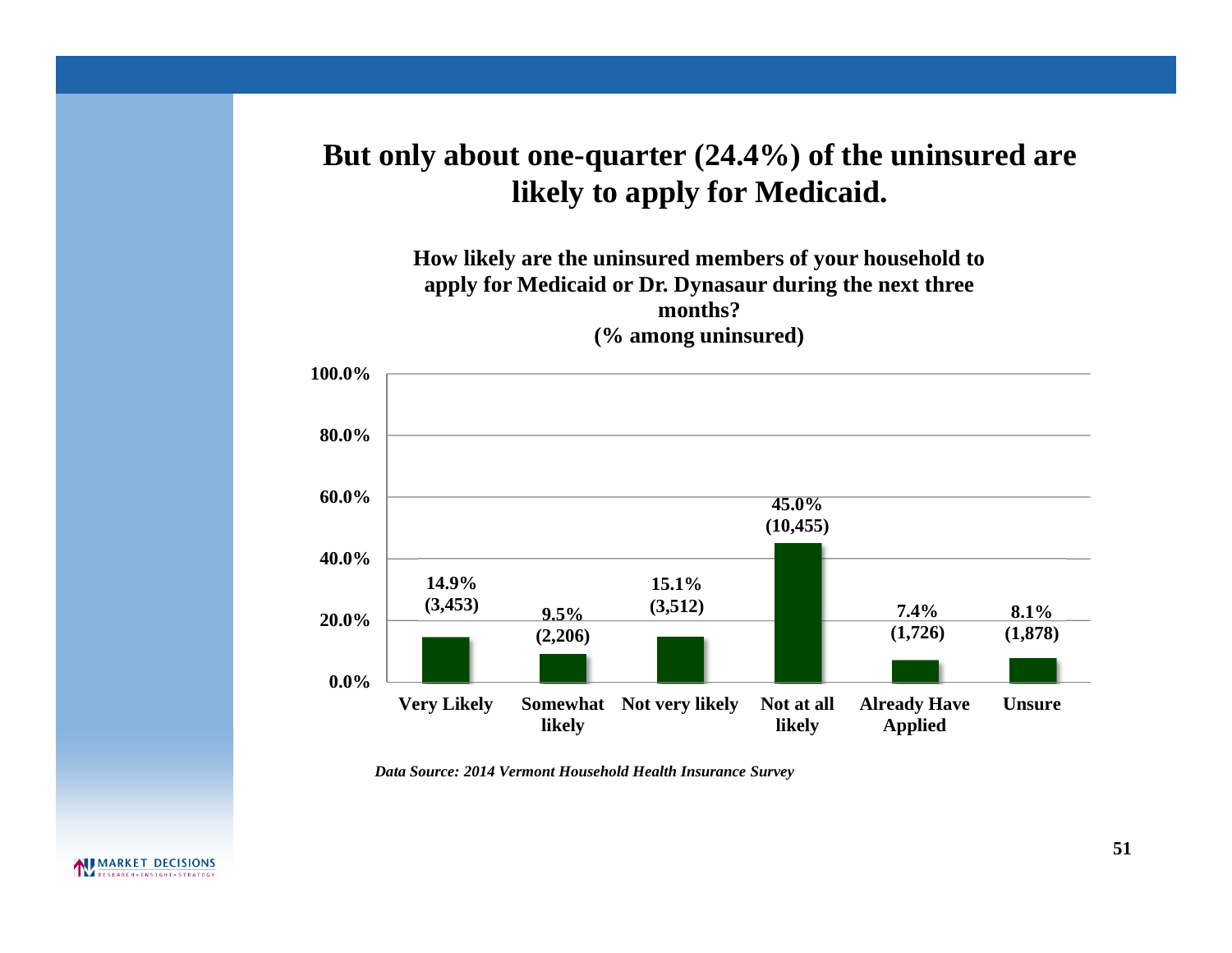### **The cost and issues of eligibility due to income are the most common barriers cited to applying for state health insurance.**

**Please tell me whether each of the following is a major reason, a minor reason, or not a reason at all why the uninsured adults in the household have not applied. (% among uninsured)**

|                                                                                                  |                               | 2012                          |                               | 2014                          |
|--------------------------------------------------------------------------------------------------|-------------------------------|-------------------------------|-------------------------------|-------------------------------|
|                                                                                                  | <b>Major</b><br><b>Reason</b> | <b>Minor</b><br><b>Reason</b> | <b>Major</b><br><b>Reason</b> | <b>Minor</b><br><b>Reason</b> |
| Our household would worry that the costs would be too high.                                      | 53.8%                         | 17.3%                         | 51.2%                         | 12.1%                         |
| I don't think we would be eligible because my household<br>makes too much money.                 | 35.3%                         | 18.6%                         | 30.5%                         | 12.0%                         |
| I would be concerned about the quality of care.                                                  | 11.3%                         | 20.1%                         | 13.2%                         | 18.0%                         |
| I don't think we would be eligible for it because our employer<br>offers health insurance.       | 8.6%                          | 7.5%                          | 10.8%                         | $7.9\%$                       |
| The uninsured members of our household don't really need<br>health insurance coverage.           | 11.1%                         | 15.9%                         | 10.7%                         | 15.5%                         |
| We would be concerned about being able to see the doctors or<br>health care providers I want to. | 13.6%                         | 16.6%                         | $9.9\%$                       | 17.0%                         |
| Our household wouldn't want to be receiving government<br>assistance.                            | 9.8%                          | $16.9\%$                      | $9.3\%$                       | 15.9%                         |
| I would be concerned that health care professionals would<br>treat me or my family differently.  | 6.4%                          | 16.4%                         | 7.6%                          | 14.9%                         |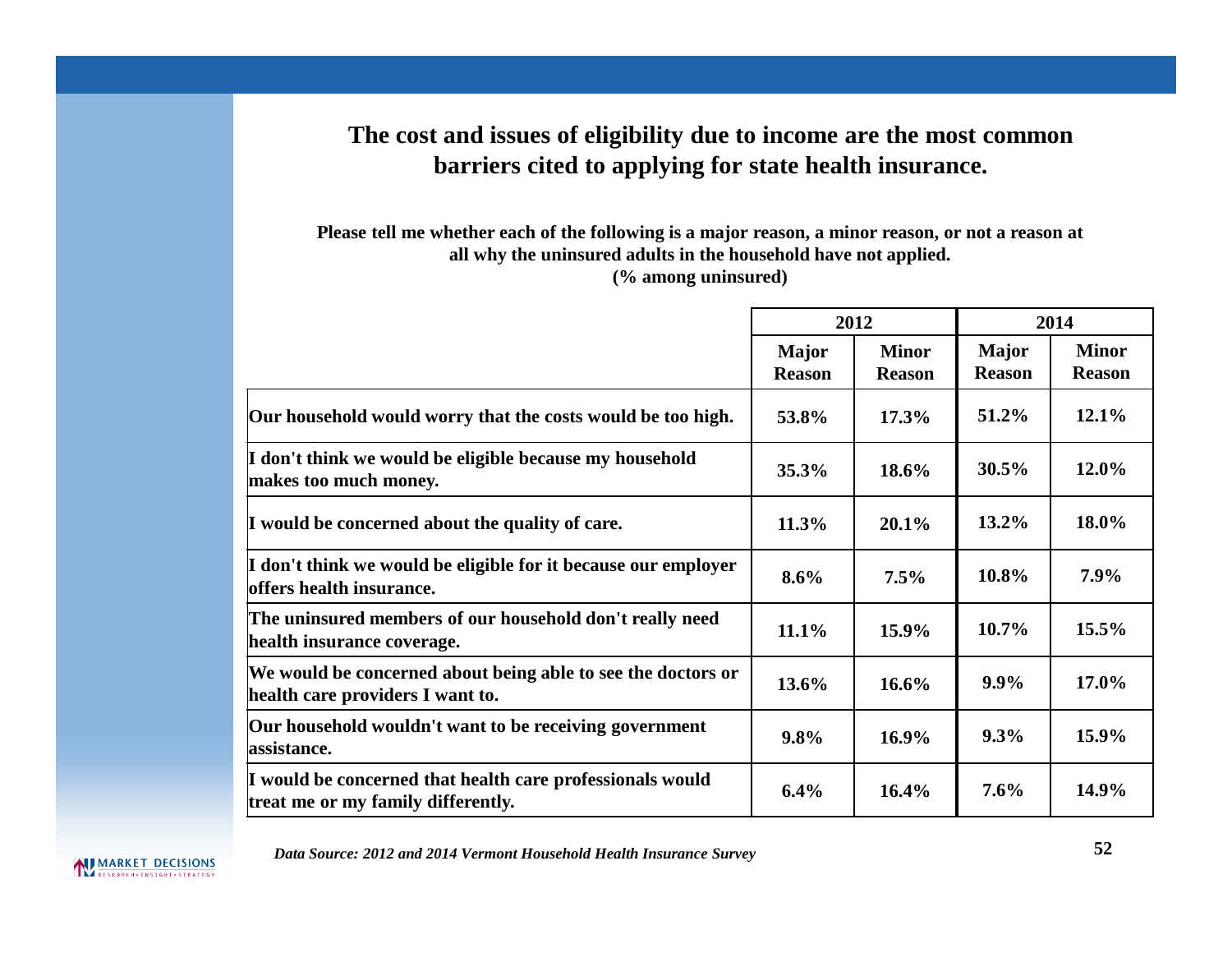### **Most uninsured (58.5%) have visited the Vermont Health Connect website.**

#### **Have you or others in your household ... (% among uninsured)**

|                               | <b>Visited Web</b><br><b>Site</b> | <b>Contacted by</b><br><b>Phone</b> | <b>Visited Web</b><br><b>Site</b> | <b>Contacted by</b><br><b>Phone</b> |
|-------------------------------|-----------------------------------|-------------------------------------|-----------------------------------|-------------------------------------|
|                               | Rate                              | Rate                                | Count                             | Count                               |
| <b>Vermont Health Connect</b> | 58.5%                             | 27.9%                               | 13,588                            | 6,486                               |
| Green Mountain Care           | 29.7%                             | $15.6\%$                            | 6,890                             | 3,614                               |
| <b>Neither</b>                | 36.7%                             | 64.5%                               | 8,526                             | 14,985                              |
| Unsure                        | 3.3%                              | 4.4%                                | 761                               | 1,023                               |
| <b>Total</b>                  | 100.0%                            | 100.0%                              | 23,231                            | 23,231                              |

**These residents were looking for information about insurance plans or benefits (63.5%), eligibility for insurance (48.9%), eligibility for subsidies or cost sharing (33.5%), and information about health care providers accepting insurance (17.7%).**

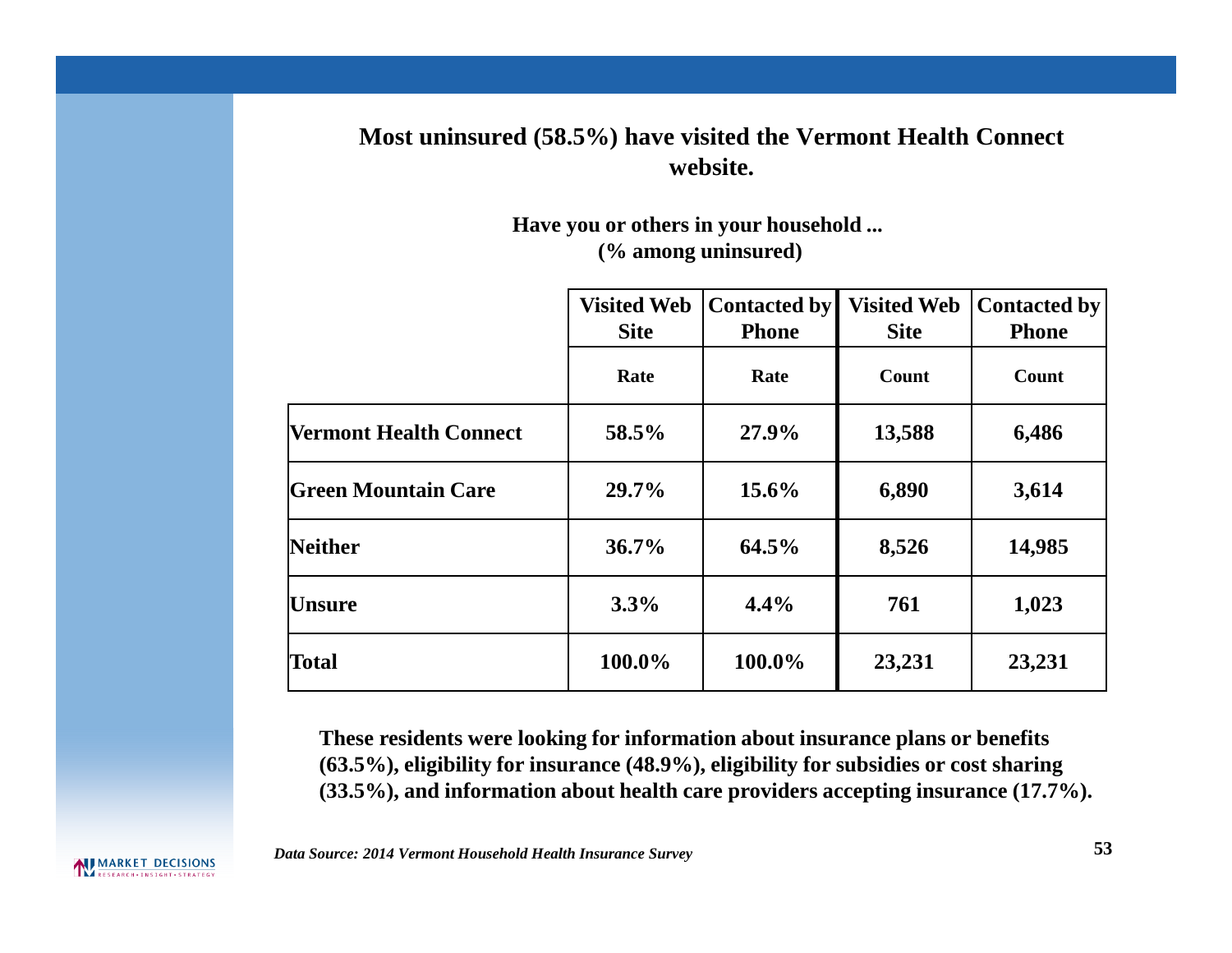# Eligibility for Expanded Medicaid or Coverage through the Exchange

Under the guidelines in the Patient Protection and Affordable Care Act (PPACA), uninsured residents may be eligible for coverage under state health insurance programs or eligible for some level of premium assistance (tax credits) to assist in purchasing health insurance through the Health Exchange.

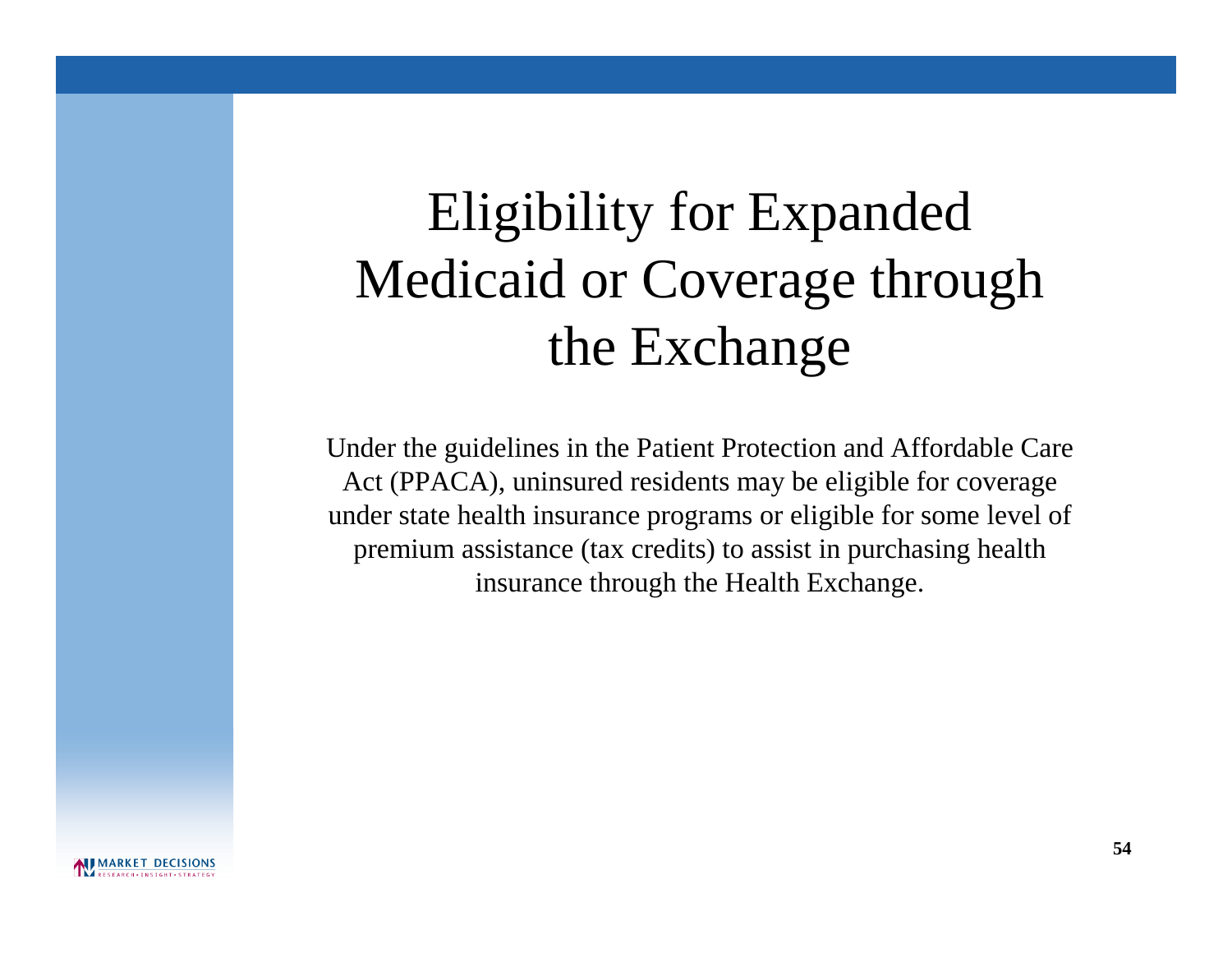# **Eligibility Criteria**

# **State Health Insurance Coverage:**

- **PPACA guidelines expand Medicaid coverage for most adults** up to an income of 138% of federal poverty level (with income offsets).
- In Vermont, children (aged  $0$  to  $18$ ) are eligible for Medicaid or Dr. Dynasaur if their family's income is 317% of FPL or less (with income offsets).

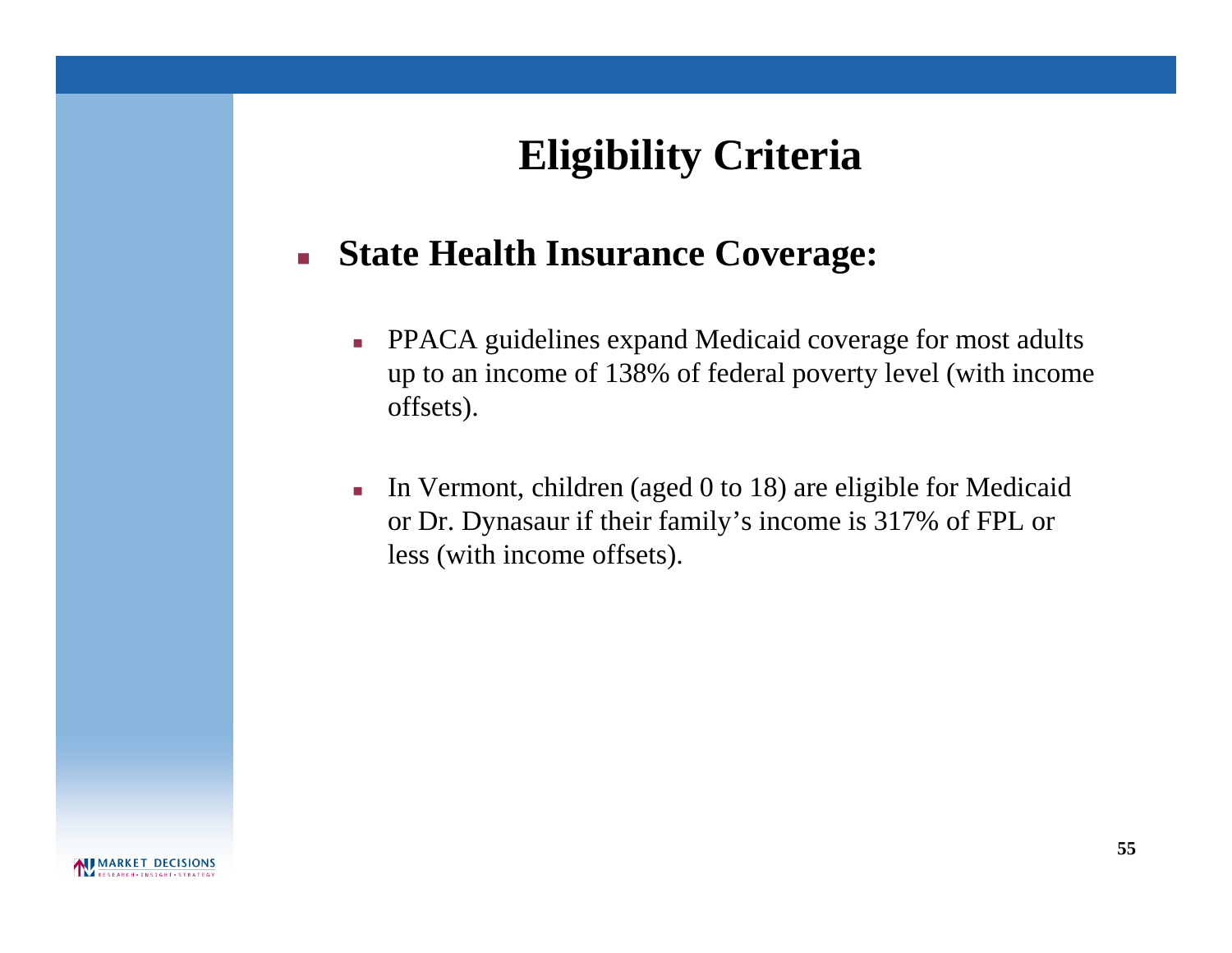# **Eligibility Criteria**

- **Premium Subsidies (Tax Credits) for Insurance Offered through the Exchange:**
	- The PPACA provides tax credits that reduce premium costs.
	- Subsidies are provided for families with incomes up to 400% of FPL.
	- The tax credits are designed such that an individual of a family will not spend more than a specific percentage of their income on health insurance premiums.
	- Plans offered through the Exchange also cap out-of-pocket expenses based on family income.

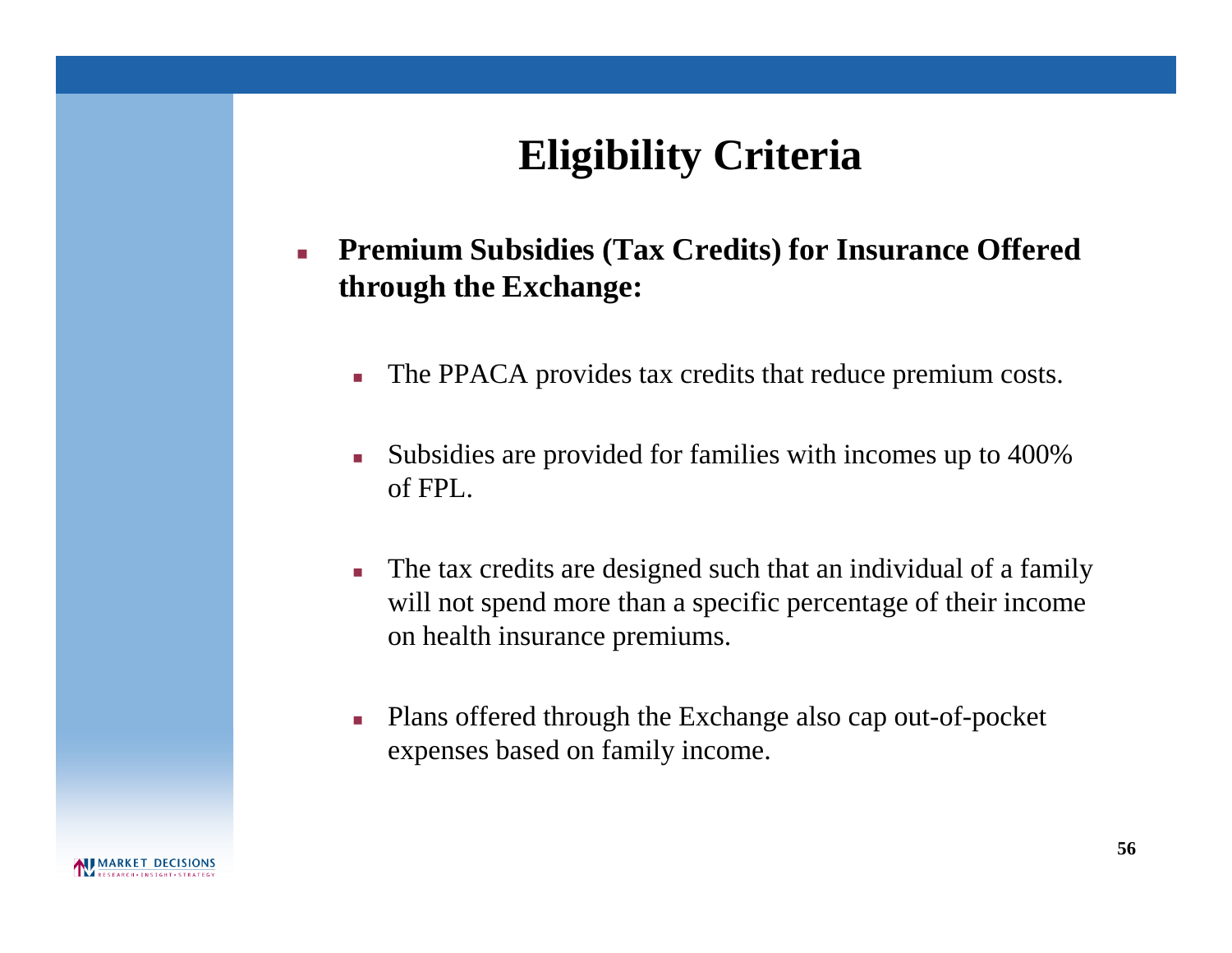# **PPACA Guidelines for Health Insurance Premiums and Maximum Out-of-Pocket Expenses**

| <b>Income</b>                | <b>Maximum Premium under PPACA as a</b> |
|------------------------------|-----------------------------------------|
| (% of Federal Poverty Level) | % of Income                             |
|                              |                                         |
| <b>Under 139%</b>            | Eligible for Medicaid (Adults)          |
| 139% - 149%                  | 3%                                      |
| 150% - 199%                  | 4%                                      |
| 200% - 249%                  | 6.3%                                    |
| 250% - 299%                  | 8.05%                                   |
| 300% - 400%                  | 9.5%                                    |
| $401\%$ or more              | No Premium Subsidy                      |

**Maximum Out-of-Pocket Premium Payments Under PPACA**

### **2014 Maximum Out-of-Pocket Health Care Expenses Under PPACA**

| <b>Income</b><br>(% of Federal Poverty)<br>Level) | <b>Maximum Health Care Expenses Allowed</b><br><b>Under PPACA</b> |                    |  |  |  |  |
|---------------------------------------------------|-------------------------------------------------------------------|--------------------|--|--|--|--|
|                                                   | <b>Individual Plan</b>                                            | <b>Family Plan</b> |  |  |  |  |
| $100\% - 200\%$                                   | \$2,096                                                           | \$4,191            |  |  |  |  |
| 200% - 300%                                       | \$3,175                                                           | \$6,350            |  |  |  |  |
| 300% - 400%                                       | \$4,255                                                           | \$8,509            |  |  |  |  |
| $>$ 400% FPL                                      | \$6,350                                                           | \$12,700           |  |  |  |  |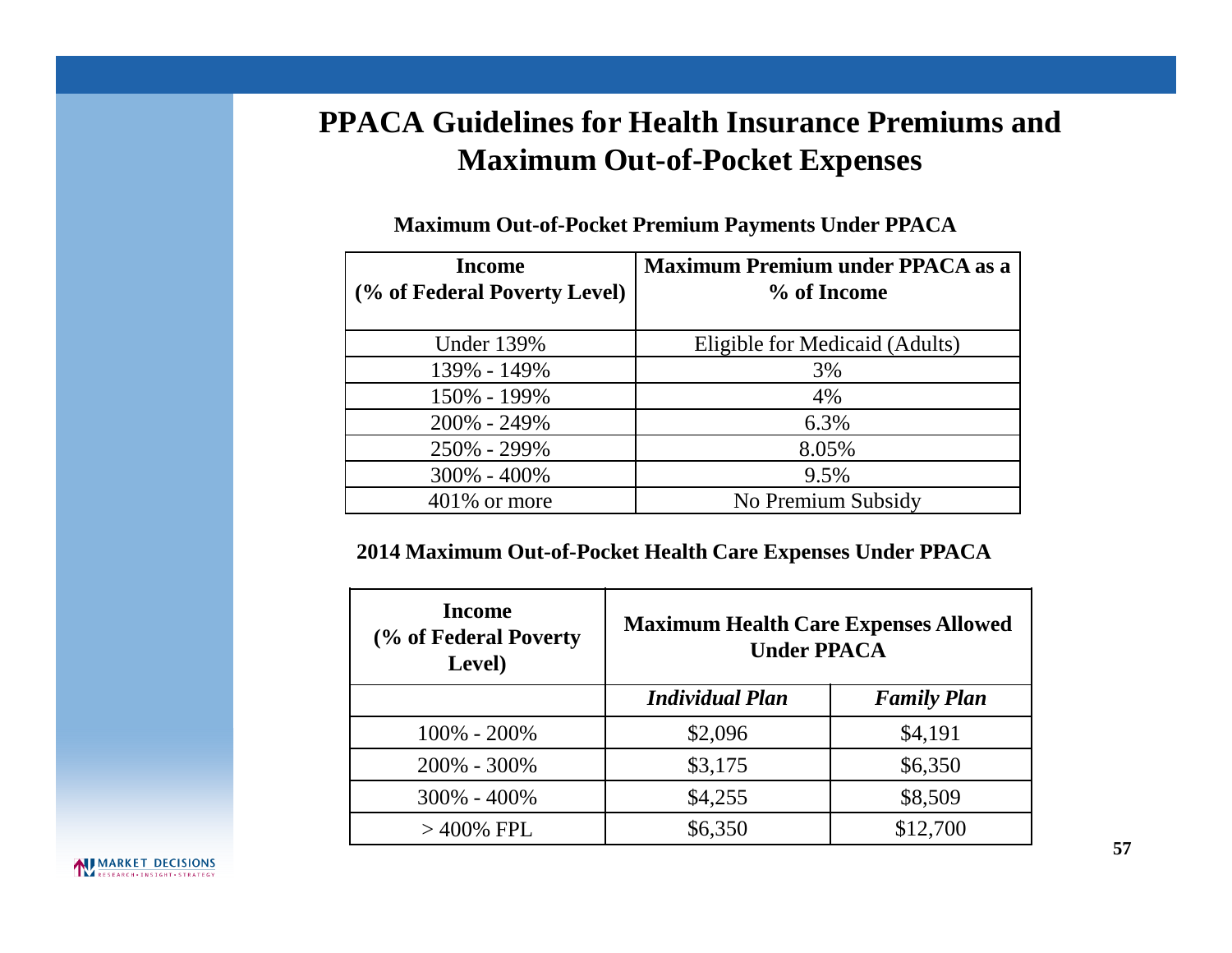### **Among uninsured children age 0 to 18, half (52%) are eligible for Medicaid/Dr. Dynasaur. One in six (15%) reside in families that would be eligible for subsidies to purchase insurance through the Exchange.**

|                                                                                   |            | Rate |       | Count |                                                                         |
|-----------------------------------------------------------------------------------|------------|------|-------|-------|-------------------------------------------------------------------------|
| <b>ACA Income Guidelines</b>                                                      | 2012       | 2014 | 2012  | 2014  | <b>ACA Guidelines</b>                                                   |
| Income Eligible for Medicaid, Dr.<br>Dynasaur $(317\% FPL with$<br>income offset) | <b>73%</b> | 52%  | 2,445 | 695   | Eligible for Medicaid, Dr.<br><b>Dynasaur</b>                           |
| Income 318% - 400% FPL                                                            | 13%        | 15%  | 434   | 205   | <b>Family eligible for</b><br>subsidies to purchase<br>through exchange |
| Income $>$ 400% FPL                                                               | 15%        | 33%  | 487   | 442   |                                                                         |
| Total                                                                             | 100%       | 100% | 3,366 | 1,342 |                                                                         |

**Eligibility for State Health Insurance or to Purchase Health Insurance through the Exchange (% among Uninsured Children 0 – 18)**

*Data Source: 2014 Vermont Household Health Insurance Survey*

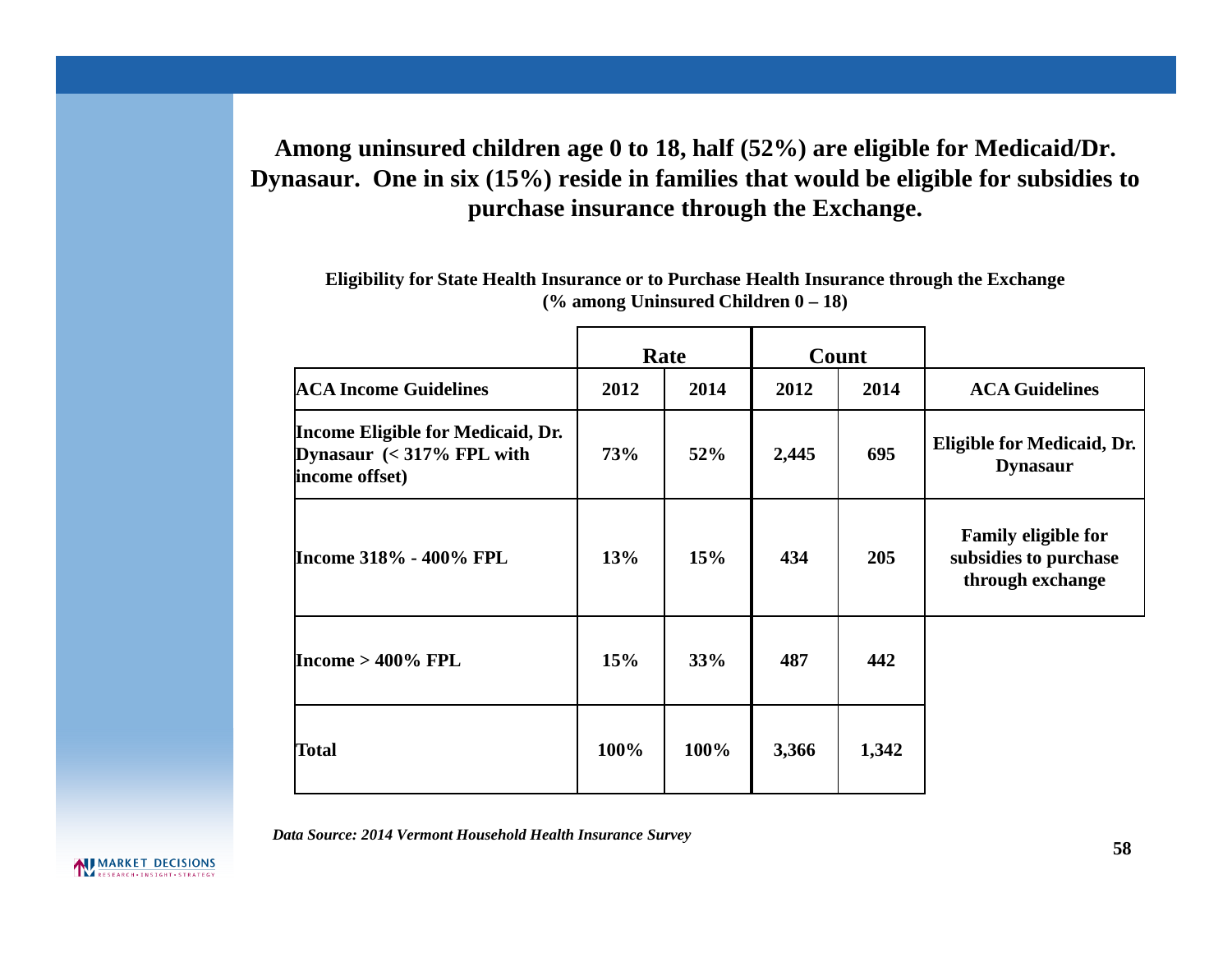### **Among uninsured adults aged 19 to 64 three in ten (30%) would be eligible for Medicaid under ACA guidelines. Another 49% would be eligible for subsidies to purchase insurance through VT Health Connect.**

**Eligibility for State Health Insurance or to Purchase Health Insurance through the Exchange (% among Uninsured Adults Aged 19 to 64)**

|                                                                            |        | Rate  |        | Count  |                                                        |
|----------------------------------------------------------------------------|--------|-------|--------|--------|--------------------------------------------------------|
| <b>ACA Income Guidelines</b>                                               | 2012   | 2014  | 2012   | 2014   | <b>ACA Guidelines</b>                                  |
| <b>Income Eligible for Medicaid</b><br>$\leq$ 139% FPL with income offset) | 35%    | 30%   | 13,628 | 6,484  | <b>Eligible for Medicaid</b>                           |
| Income 139% - 150% FPL                                                     | 3%     | $2\%$ | 1,101  | 365    | Eligible for subsidies to<br>purchase through exchange |
| Income 151% - 200% FPL                                                     | 13%    | 14%   | 5,131  | 3,050  | Eligible for subsidies to<br>purchase through exchange |
| Income 201% - 250% FPL                                                     | 9%     | 10%   | 3,518  | 2,252  | Eligible for subsidies to<br>purchase through exchange |
| Income 251% - 300% FPL                                                     | 12%    | 10%   | 4,798  | 2,153  | Eligible for subsidies to<br>purchase through exchange |
| Income 301% - 400% FPL                                                     | $11\%$ | 13%   | 4,275  | 2,865  | Eligible for subsidies to<br>purchase through exchange |
| Income $>400\%$ FPL                                                        | 17%    | 20%   | 6,672  | 4,412  |                                                        |
| Total                                                                      | 100%   | 100%  | 39,123 | 21,582 |                                                        |

*Data Source: 2014 Vermont Household Health Insurance Survey*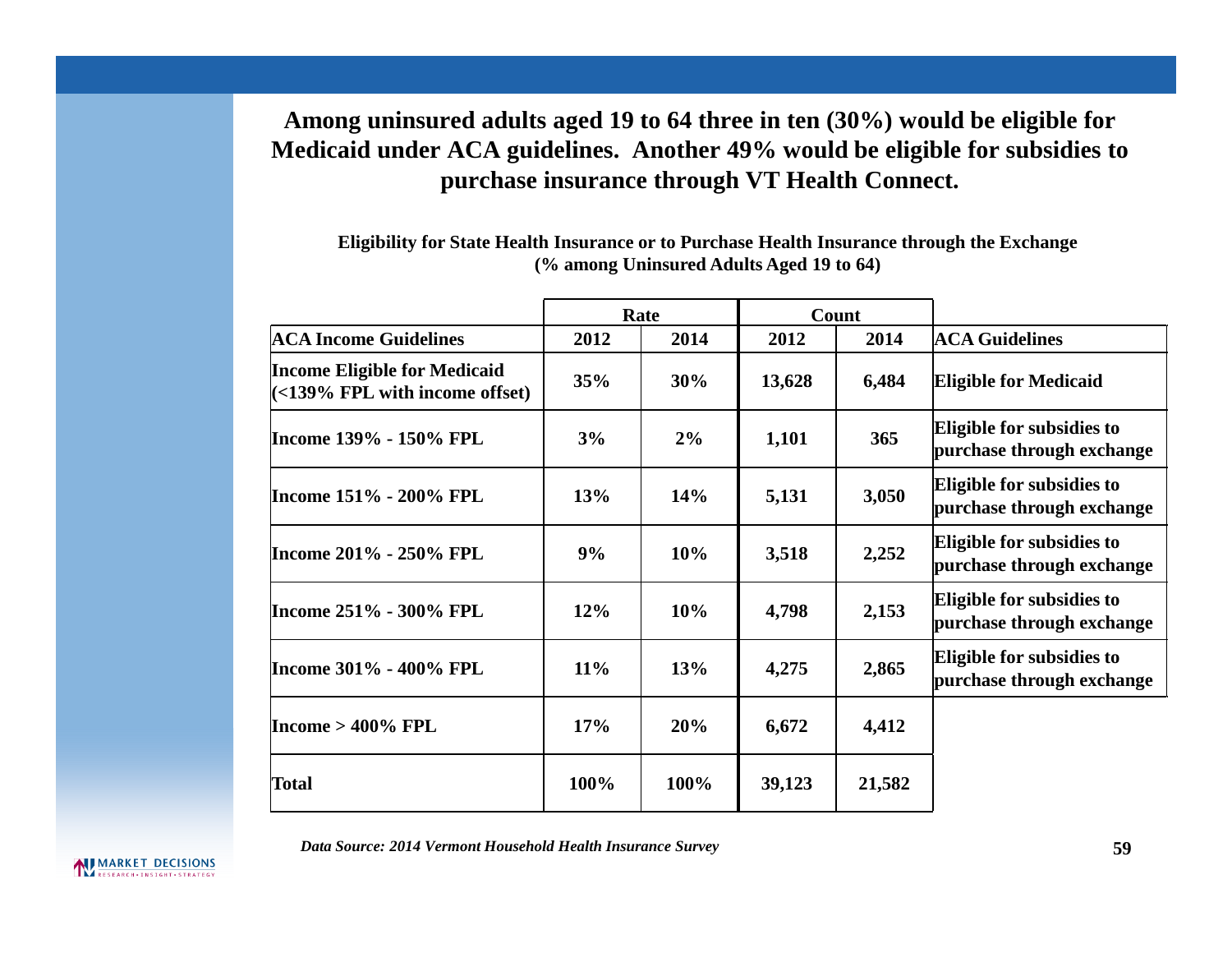Access to ESI Among the Working Uninsured Aged 18 to 64

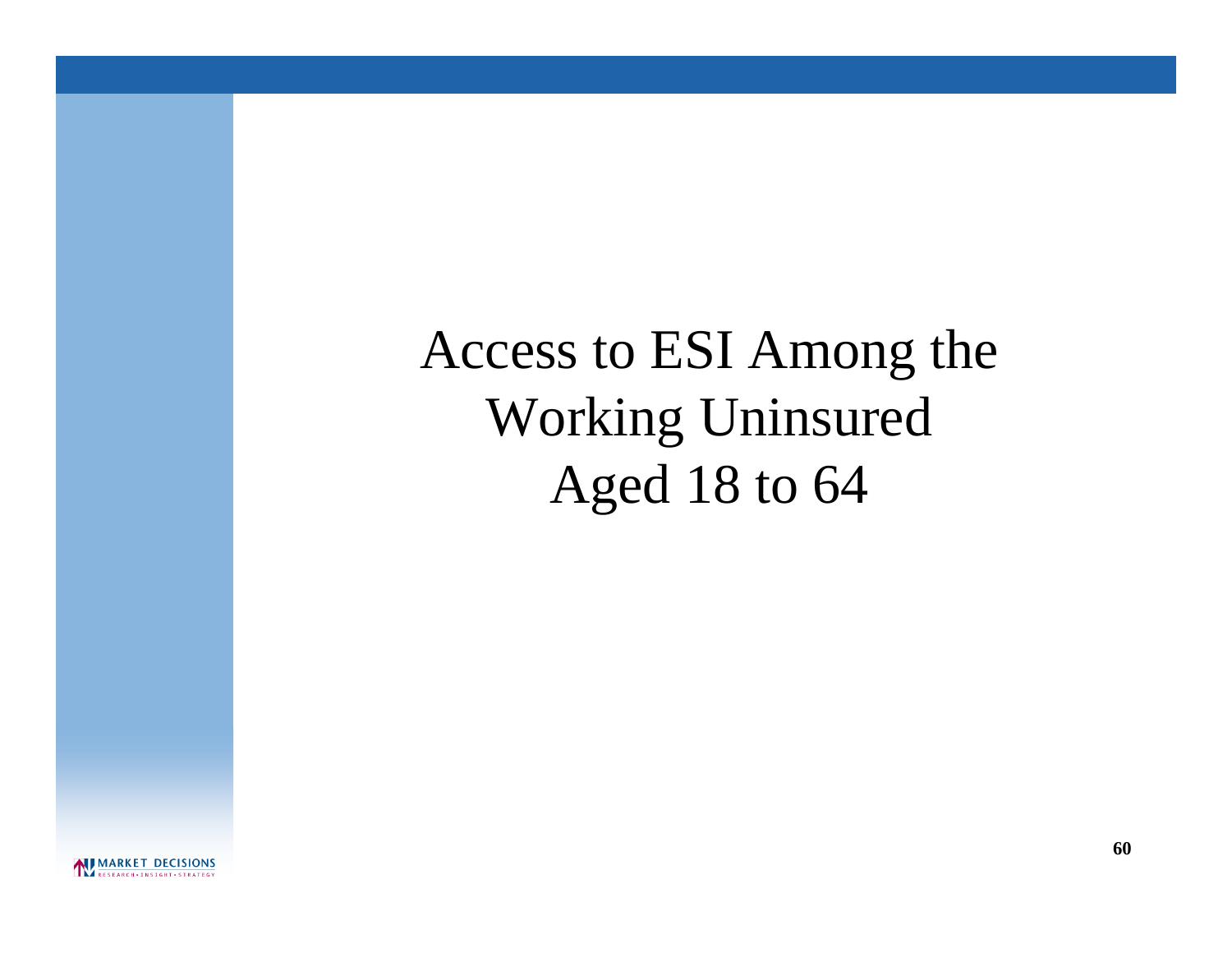# **Less than one-quarter (22.9%) of uninsured adults work for an employer that offers ESI.**

**Is person enrolled in ESI or offered ESI? (Uninsured working residents ages 18 to 64)**



#### MARKET DECISIONS

*Source: 2014 Vermont Household Health Insurance Survey* **61**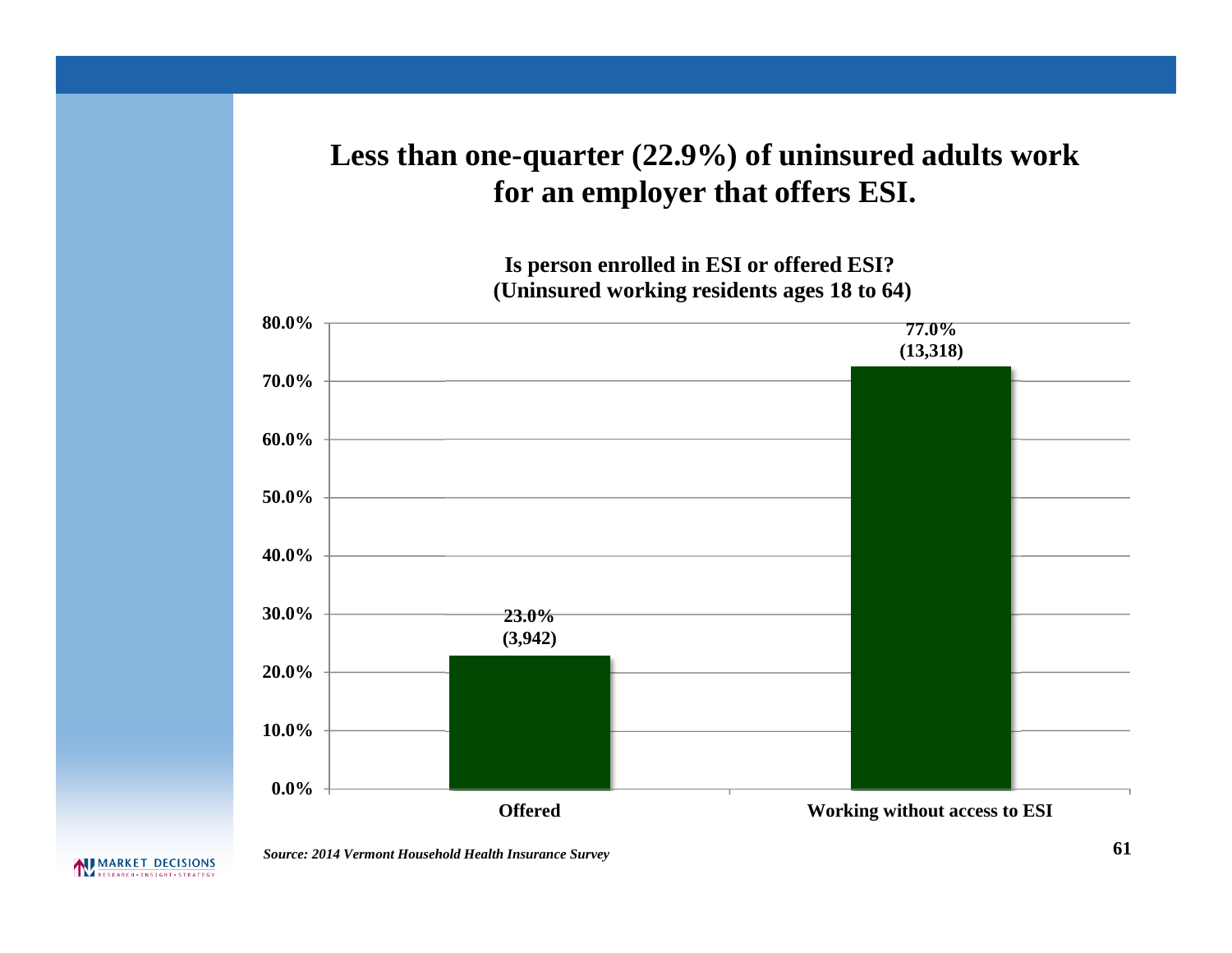## **The percent of uninsured working adults offered ESI has declined since 2012.**



*Source: 2005, 2008, 2009, 2012 and 2014 Vermont Household Health Insurance Survey*

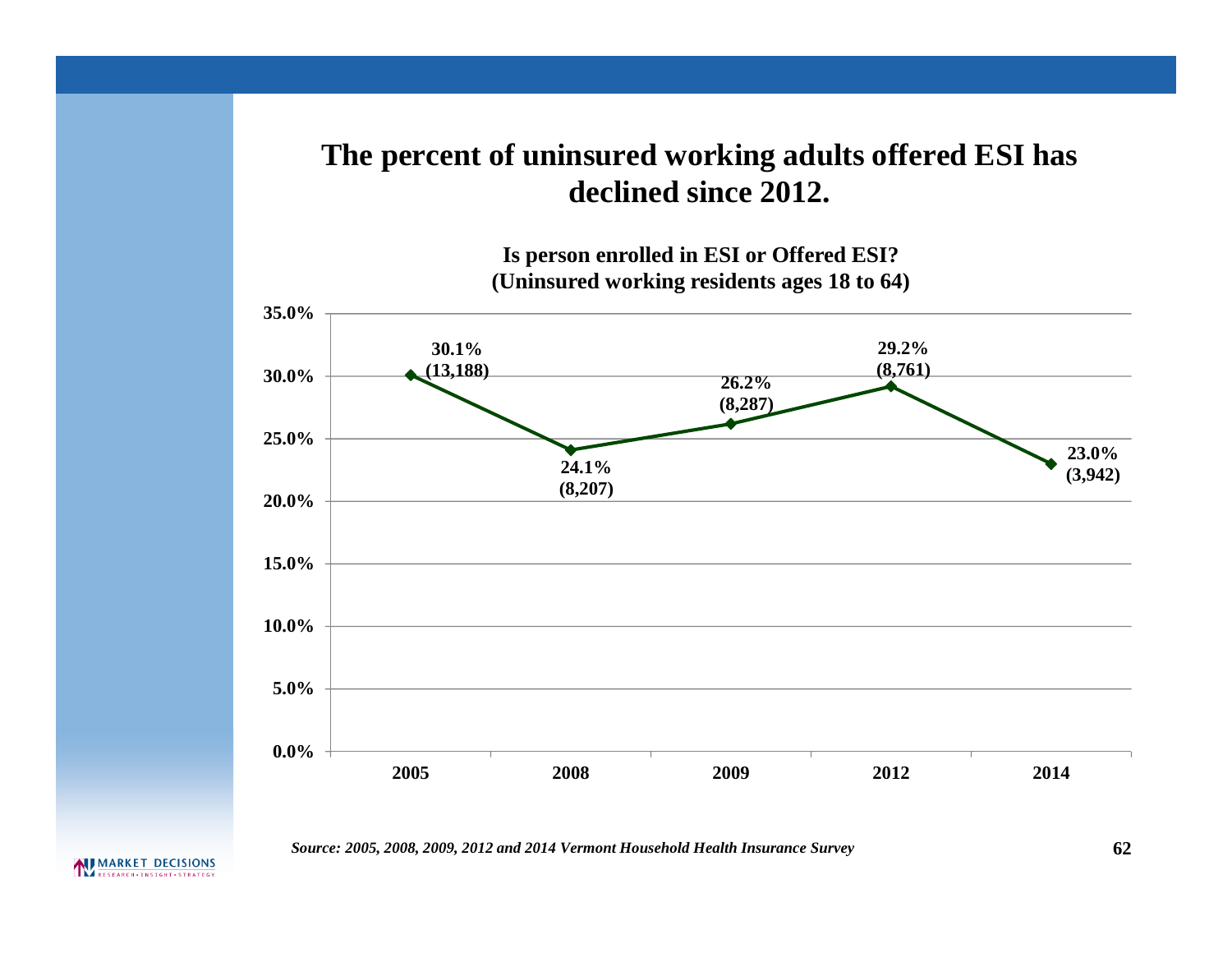**Does person's employer or labor union offer health insurance coverage? (% among uninsured working residents aged 18 to 64)**

|                |                        |                        | Rate                   |                        |                               |        | Count  |        |        |        |  |
|----------------|------------------------|------------------------|------------------------|------------------------|-------------------------------|--------|--------|--------|--------|--------|--|
|                | 2005                   | 2008                   | 2009                   | 2012                   | 2014                          | 2005   | 2008   | 2009   | 2012   | 2014   |  |
| Yes            | 30.1%                  | $24.1\%$               | 26.2%                  | 29.2%                  | $ 23.0\% $                    | 13,188 | 8,207  | 8,287  | 8,761  | 3,942  |  |
| N <sub>0</sub> | 65.8%                  | 75.9%                  | $67.7\%$               | 70.8% 77.0%            |                               | 28,811 | 25,839 | 21,446 | 21,223 | 13,219 |  |
| <b>Total</b>   | 100.0<br>$\frac{6}{9}$ | 100.0<br>$\frac{6}{9}$ | 100.0<br>$\frac{6}{9}$ | 100.0<br>$\frac{6}{9}$ | <b>100.0</b><br>$\frac{0}{0}$ | 43,772 | 34,046 | 31,675 | 29,984 | 17,161 |  |

*Data Source: 2005, 2008, 2009, 2012 and 2014 Vermont Household Health Insurance Surveys*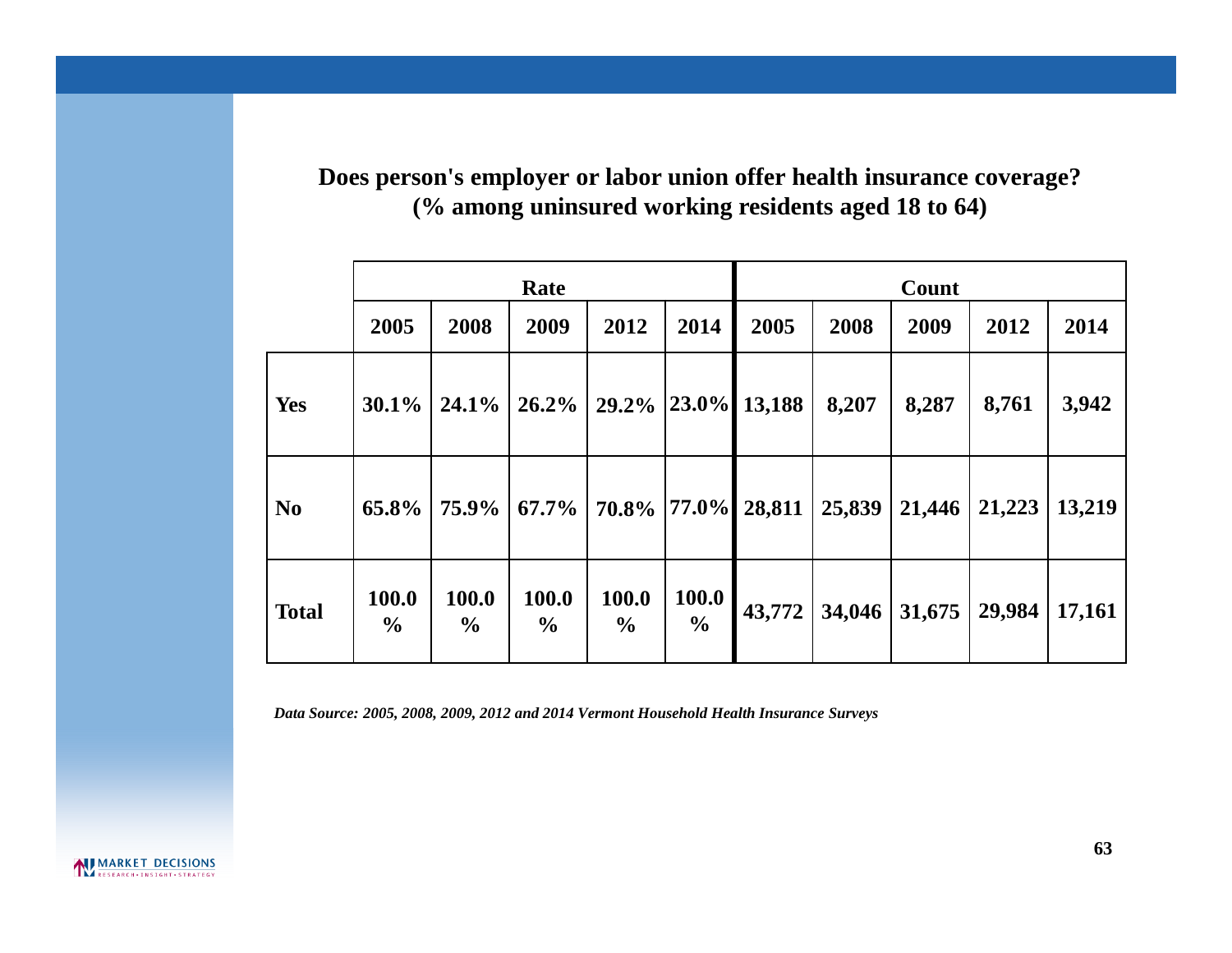# **Cost remains the primary barrier to enrolling in ESI among uninsured working adults.**



*Data Source: 2014 Vermont Household Health Insurance Survey*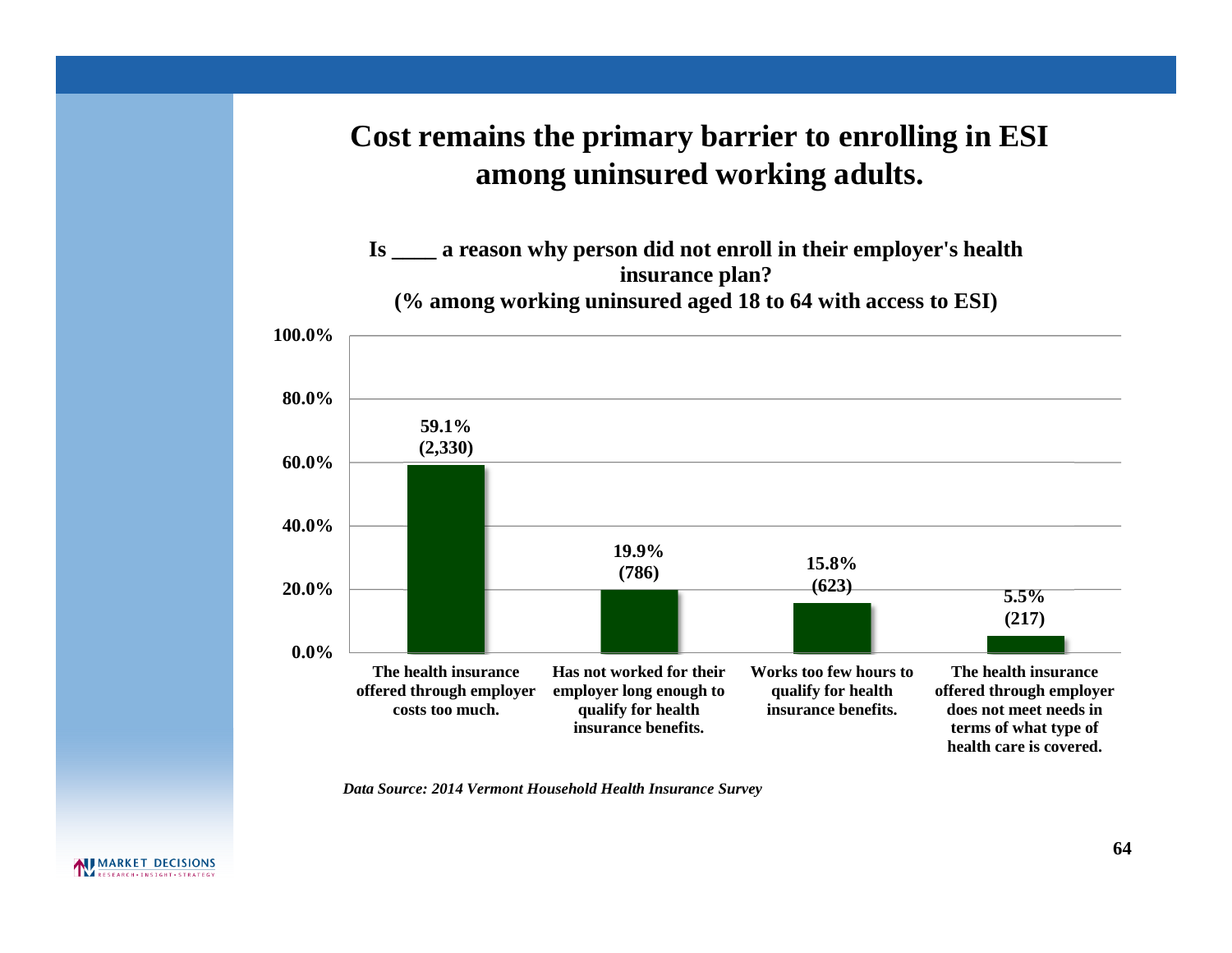# Private Health Insurance Coverage

Private health insurance includes plans provided through an employer, group or association, a retirement plan, a school, or purchased directly by an individual.

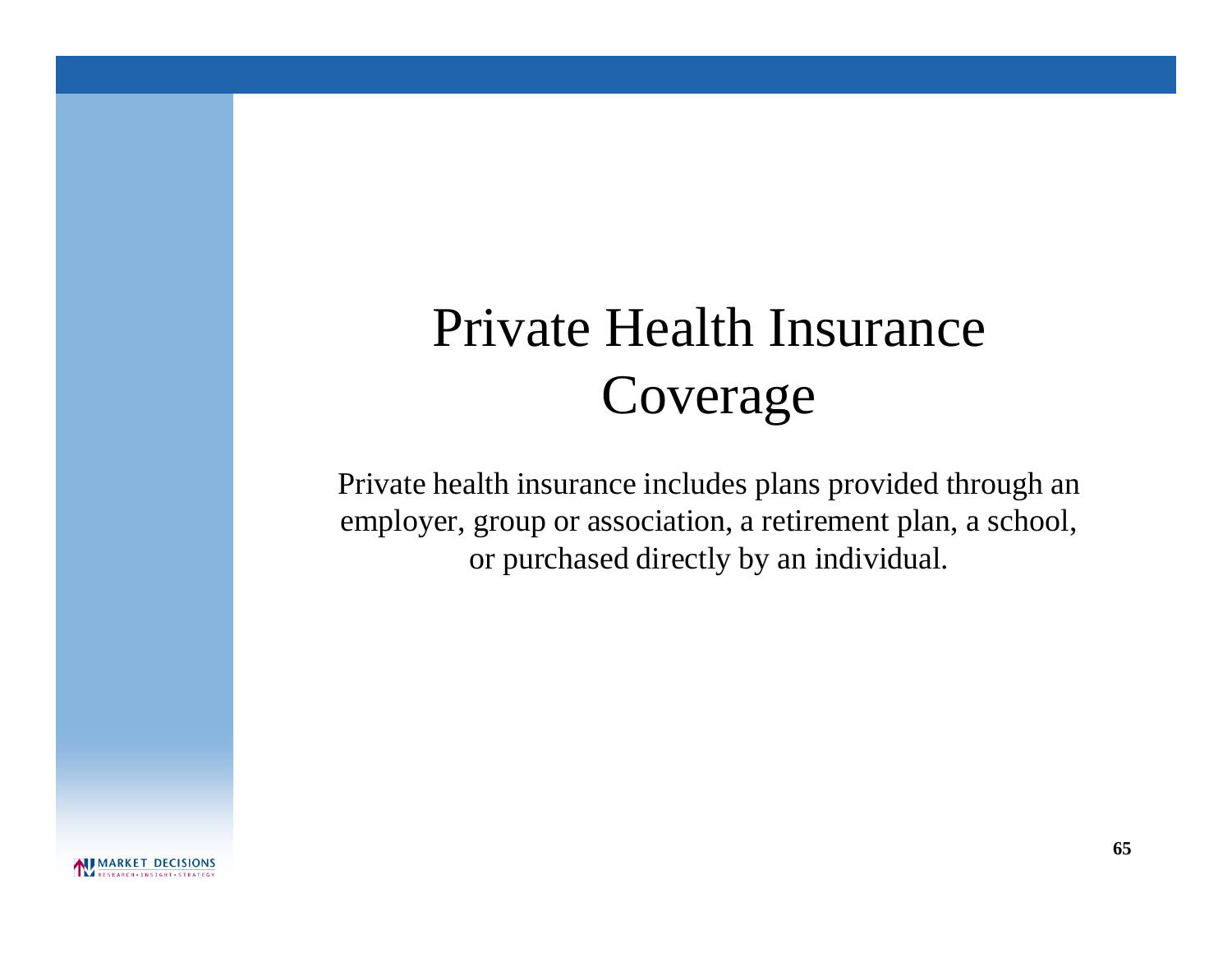**More than half (56%) of Vermonters are covered by private insurance, counting those with multiple types of insurance. This continues the downward trend since 2000.**

**65.5% (398,919) 61.5% (382,239) 61.4% (381,183) 58.8% (365,452) 59.2% (371,116) 56.0% (351,209) 50.0% 52.0% 54.0% 56.0% 58.0% 60.0% 62.0% 64.0% 66.0% 68.0% 2000 2005 2008 2009 2012 2014**

**Is person covered by private insurance? (2000-2014)**

**66** *Source: 2000, 2005, 2008, 2009, 2012 and 2014 Vermont Household Health Insurance Surveys*

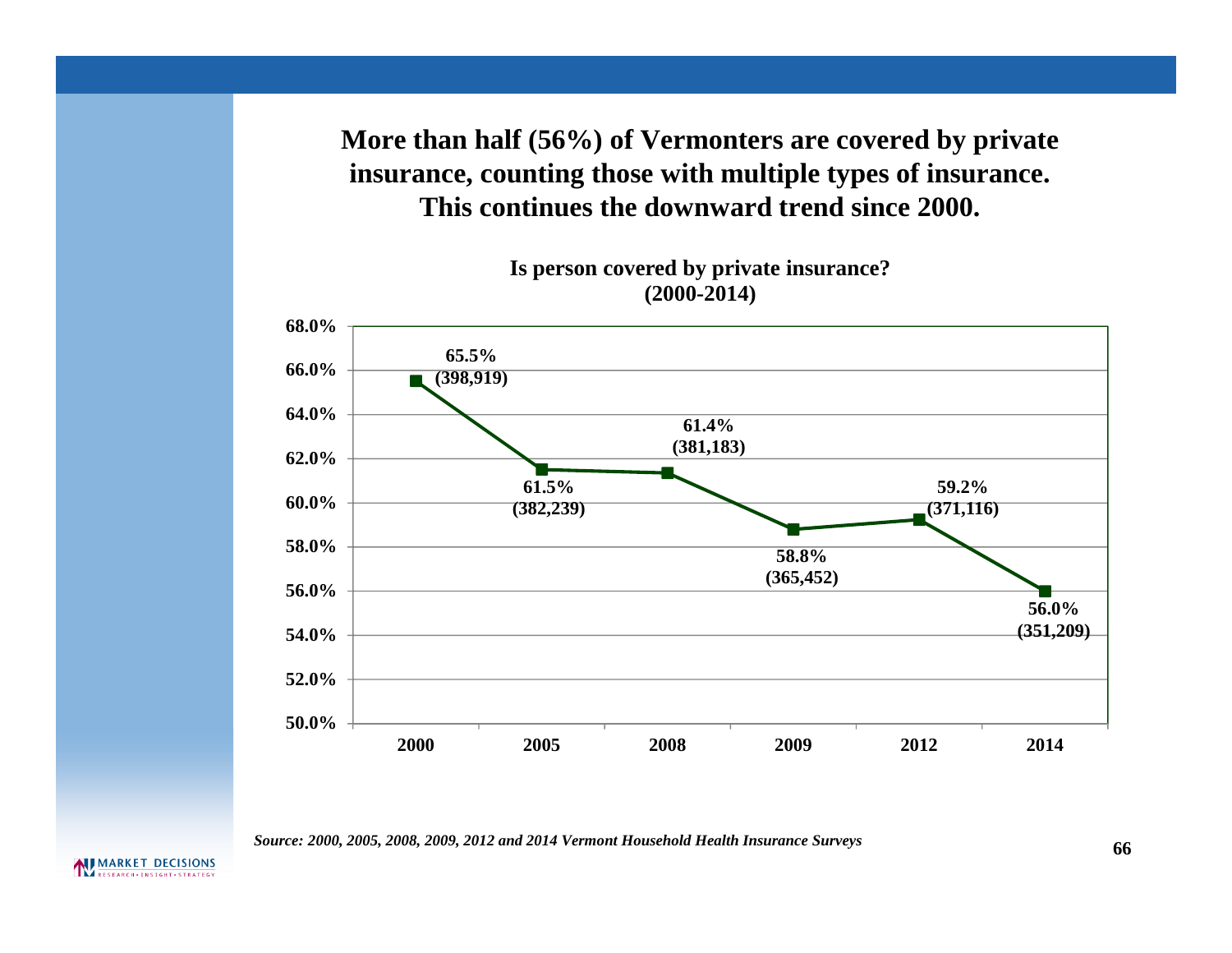### **Nearly one in ten (9.0%) privately insured residents obtained health insurance through VT Health Connect.**

**Is person covered by private health insurance obtained through VT Health Connect?**



*Data Source: 2014 Vermont Household Health Insurance Survey*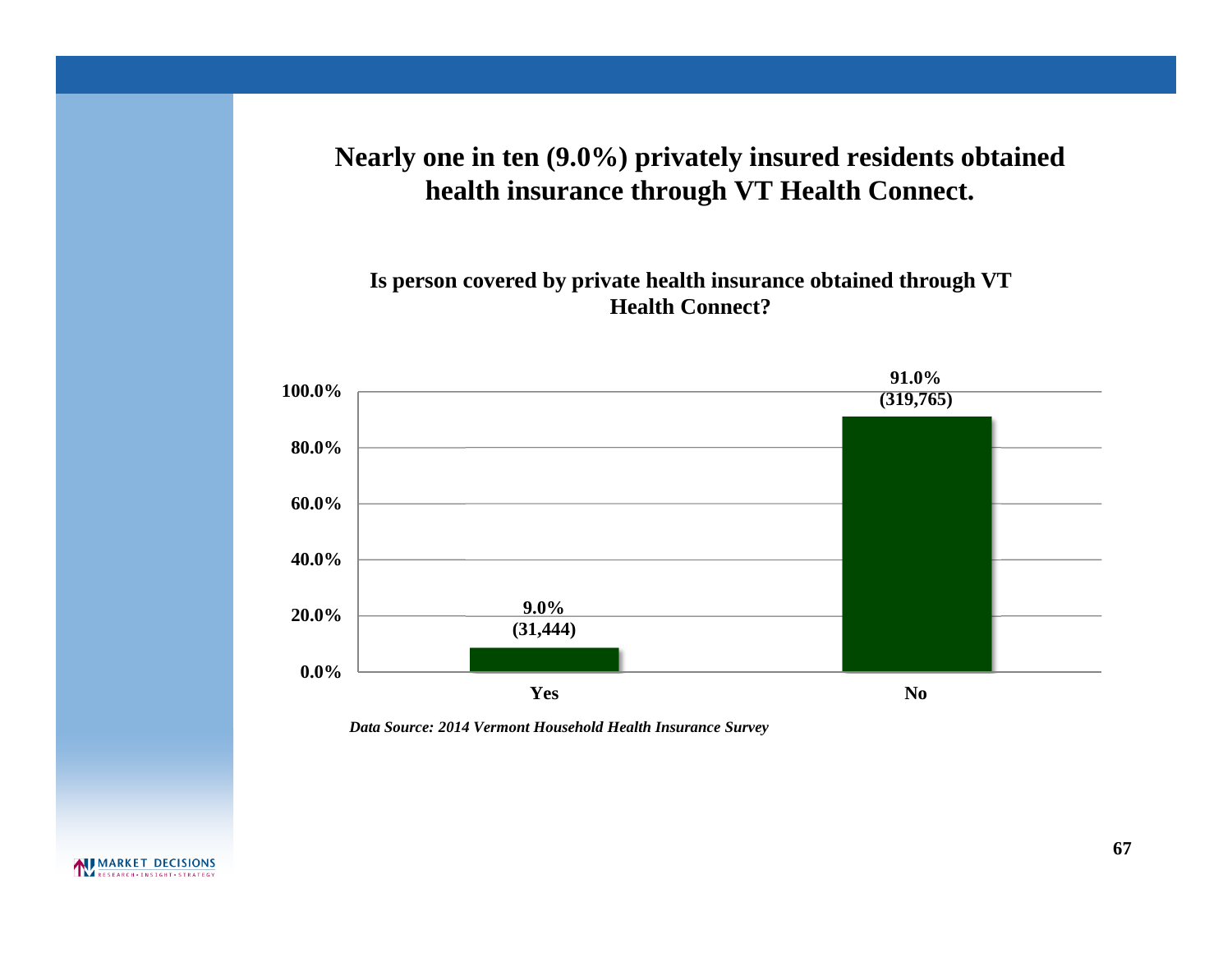## **The highest percentage of Vermont residents covered by private health insurance is between the ages of 45 and 64.**



#### **Is person covered by private health insurance? (% by age)**

**68** *Source: 2014 Vermont Household Health Insurance Survey*

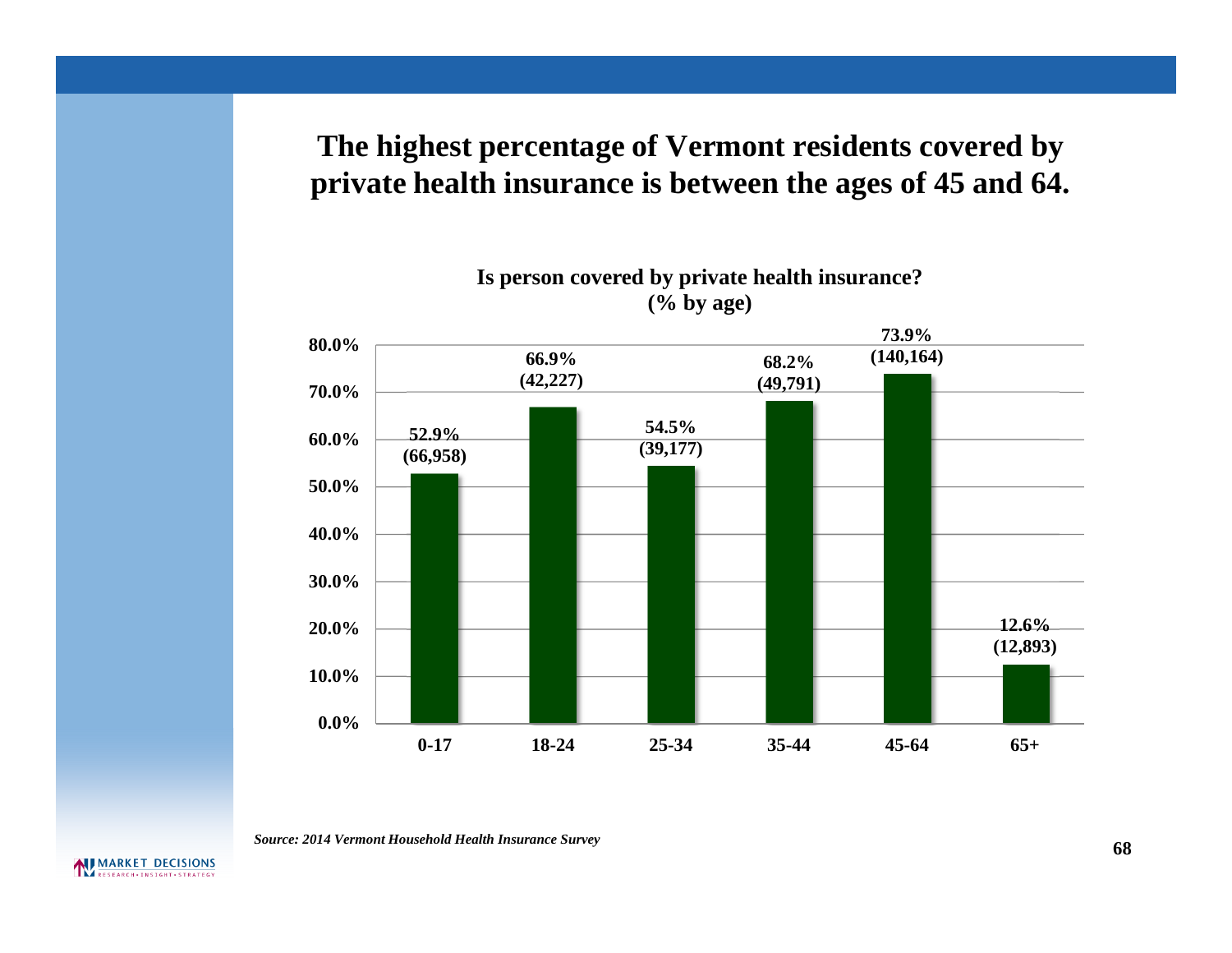**The proportion of Vermont residents who are covered by private health insurance is greatest among families whose income is 400% of federal poverty level or greater.**



**Is person covered by private health insurance? (% by annual family income - FPL)**

*Source: 2014 Vermont Household Health Insurance Survey* **69**

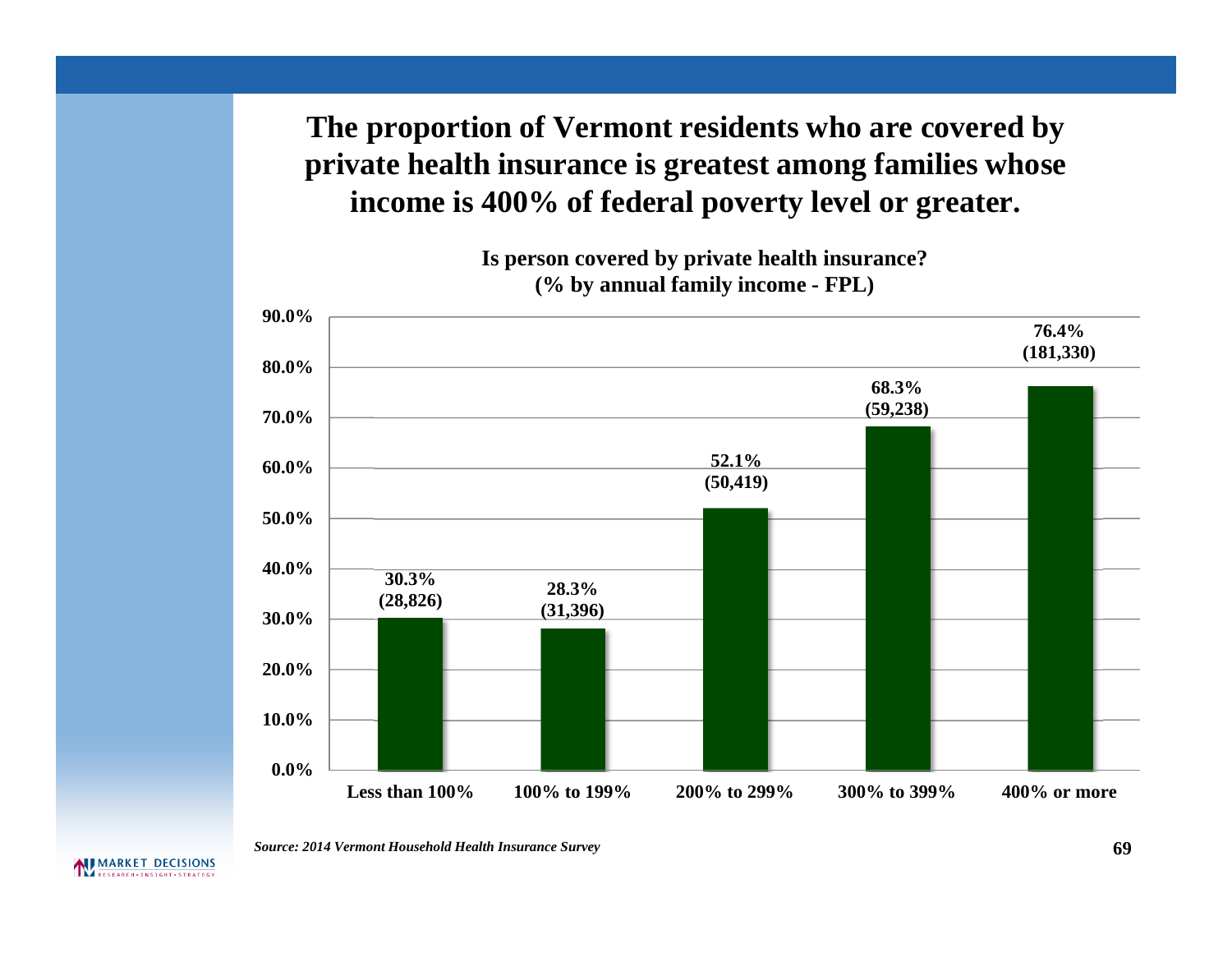# **Nearly nine in ten privately insured residents obtain private health insurance coverage through employment.**

### **Source of Private Health Insurance, Direct Purchase vs. Employer**

|                                   |        |        | Rate   |        |        |         |         | Count   |         |         |
|-----------------------------------|--------|--------|--------|--------|--------|---------|---------|---------|---------|---------|
|                                   | 2005   | 2008   | 2009   | 2012   | 2014   | 2005    | 2008    | 2009    | 2012    | 2014    |
| <b>Employer</b><br><b>Related</b> | 91.8%  | 91.3%  | 91.5%  | 89.6%  | 87.5%  | 351,023 | 348,129 | 334,545 | 332,507 | 307,200 |
| <b>Direct Purchase</b>            | 5.7%   | 5.3%   | 6.2%   | 7.0%   | 10.4%  | 21,814  | 20,095  | 22,728  | 25,979  | 36,592  |
| <b>Other</b>                      | 0.1%   | 2.0%   | 1.2%   | 1.2%   | 0.3%   | 445     | 7,467   | 4,518   | 4,391   | 1,212   |
| <b>Unsure</b>                     | 2.3%   | 1.4%   | 1.0%   | 2.2%   | 1.8%   | 8,958   | 5,494   | 3,697   | 8,238   | 6,206   |
| <b>Total</b>                      | 100.0% | 100.0% | 100.0% | 100.0% | 100.0% | 382,240 | 381,183 | 365,489 | 371,116 | 351,209 |

*Data Source: 2005, 2008, 2009, 2012 and 2014 Vermont Household Health Insurance Surveys*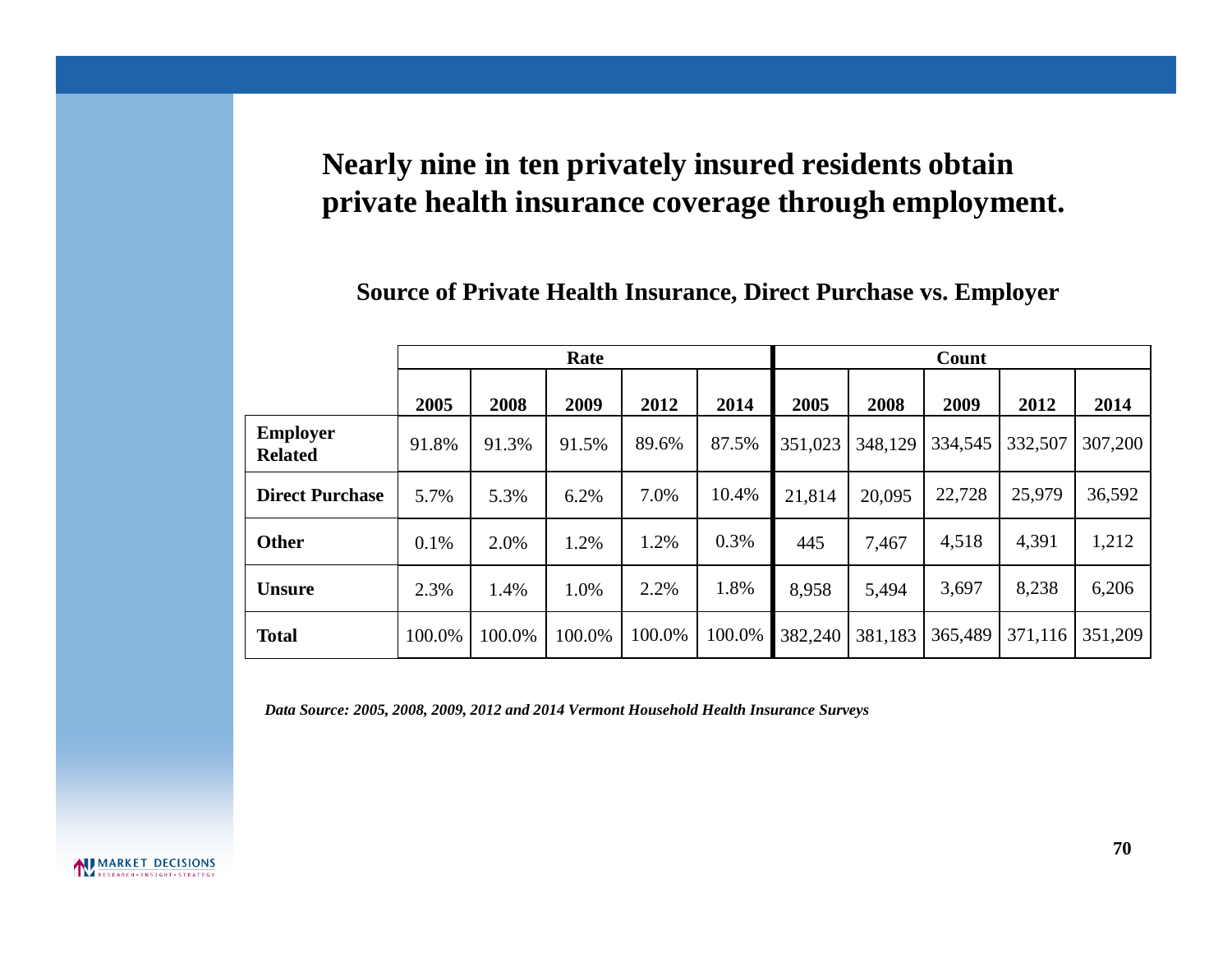# Trends in Employer Sponsored Health Insurance

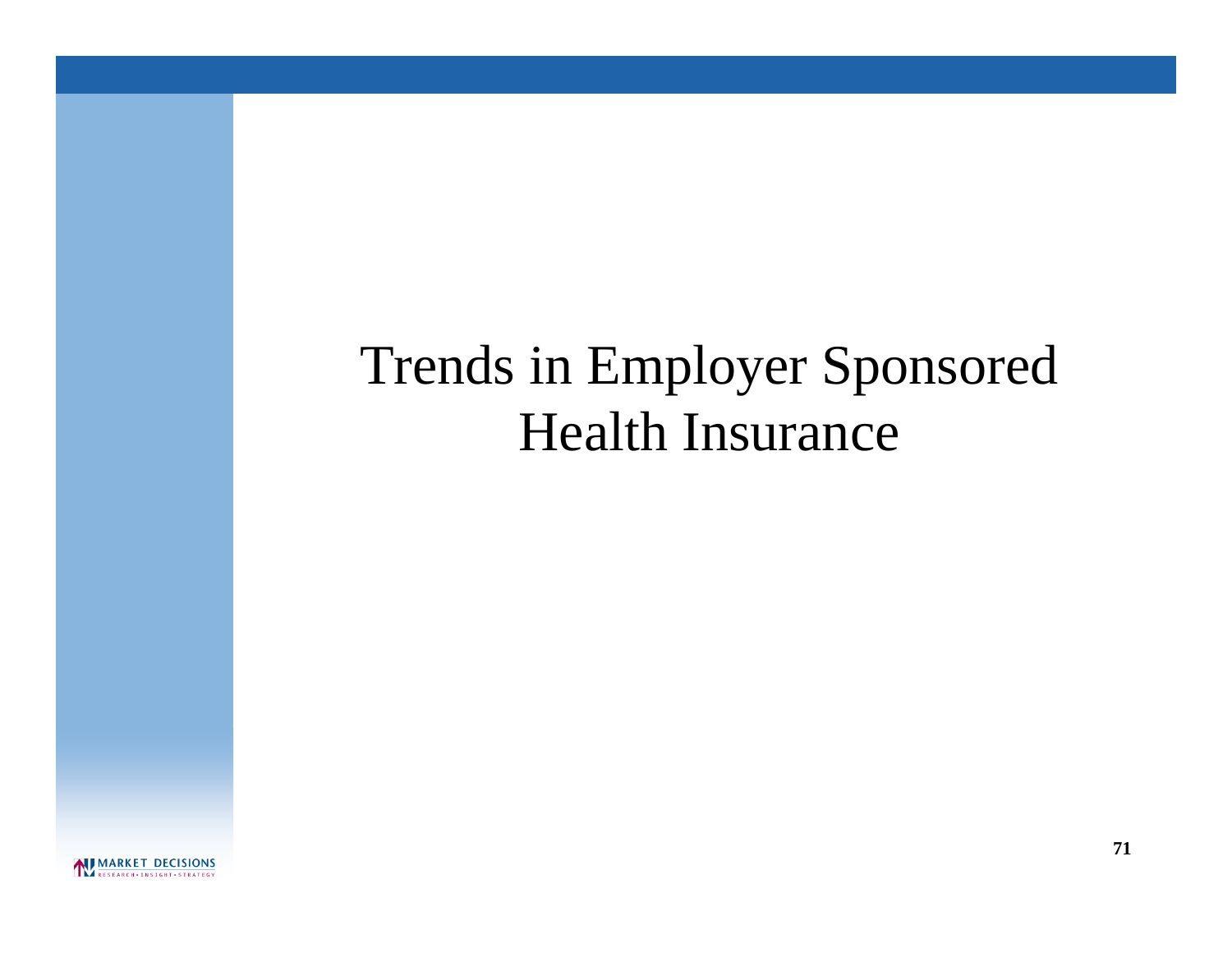# **Among working respondents, 64.9% have employers that offer health insurance with 68.9% of employees enrolling in ESI.**

|                                              | Rate   |        |        |        |        | Count     |           |           |           |           |
|----------------------------------------------|--------|--------|--------|--------|--------|-----------|-----------|-----------|-----------|-----------|
|                                              | 2005   | 2008   | 2009   | 2012   | 2014   | 2005      | 2008      | 2009      | 2012      | 2014      |
| <b>Total</b><br><b>Offered</b>               | 72.2%  | 67.8%  | 68.5%  | 66.0%  | 64.9%  | 238,461   | 212,650   | 198,794   | 206,474   | 191,766   |
| Enrolled                                     | 50.2%  | 49.0%  | 46.5%  | 45.2%  | 44.7%  | 165,659   | 153,729   | 134,780   | 141,365   | 132,054   |
| Offered<br>but Not<br>Enrolled               | 22.0%  | 18.8%  | 22.1%  | 20.8%  | 20.2%  | 72,802    | 58,921    | 64,014    | 65,109    | 59,712    |
| <b>Not Offered</b>                           | 27.8%  | 32.2%  | 31.5%  | 34.0%  | 38.0%  | 91,747    | 100,912   | 91,236    | 106,259   | 103,696   |
| Total                                        | 100.0% | 100.0% | 100.0% | 100.0% | 100.0% | 330,208   | 313,562   | 290,030   | 312,733   | 295,462   |
|                                              |        |        |        |        |        |           |           |           |           |           |
| $%$ of<br>Employees<br>with Access<br>to ESI | 72.2%  | 67.8%  | 68.5%  | 66.0%  | 64.9%  | 238,461   | 212,650   | 198,794   | 206,474   | 132,696   |
| <b>Uptake Rate</b><br>of ESI                 | 69.5%  | 72.3%  | 67.8%  | 68.5%  | 68.9%  | <b>NA</b> | <b>NA</b> | <b>NA</b> | <b>NA</b> | <b>NA</b> |

### **Employer Sponsored Health Insurance Offer and Uptake (% among working Vermonters age 18 to 64)**

*\*In 2014, this includes approximately 50,000 self- employed Vermonters, of which 30,110 have no other employees.*

*Data Source: 2005, 2008, 2009, 2012 and 2014 Vermont Household Health Insurance Surveys*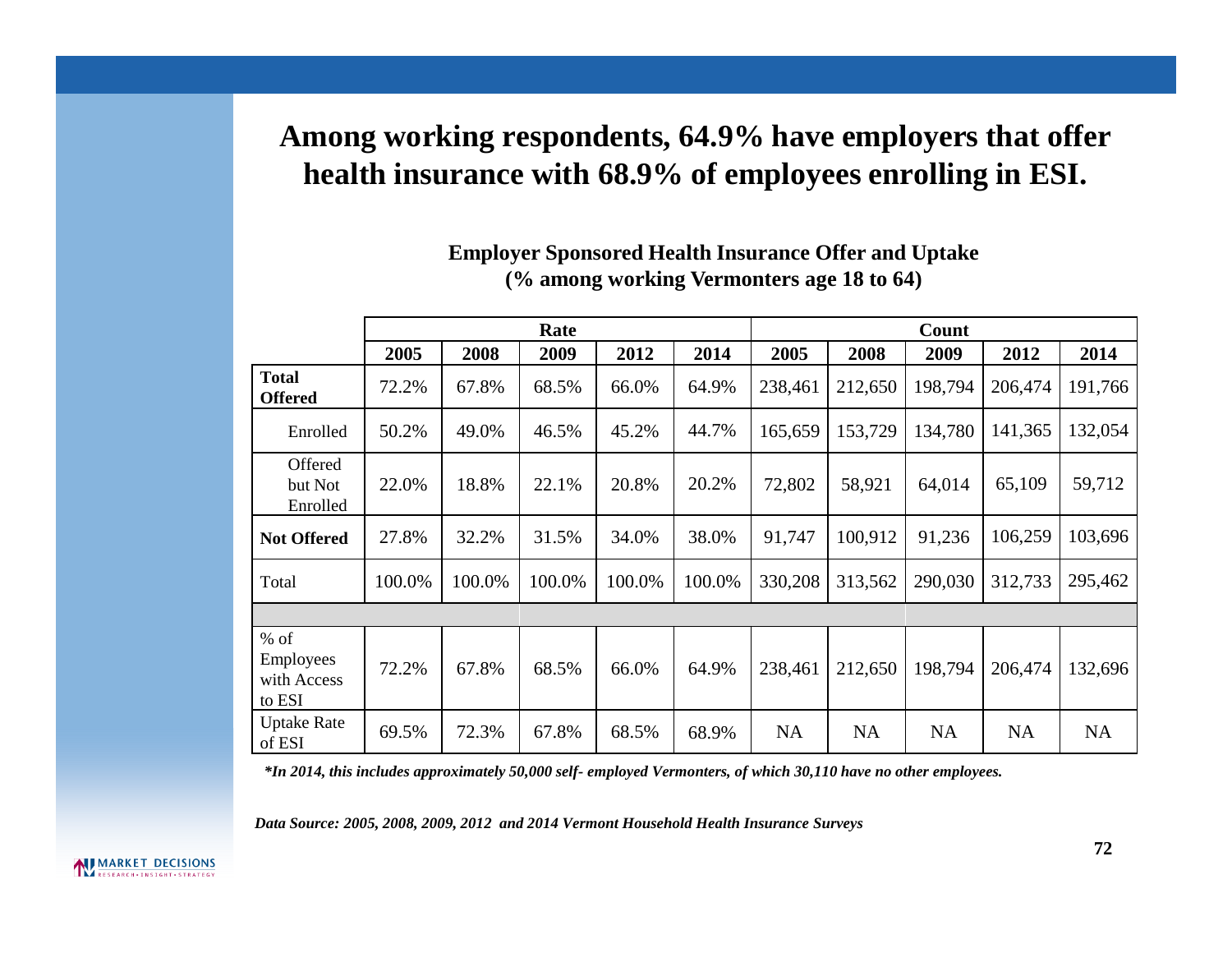## **Full time employees are significantly more likely to have access and to enroll in ESI through their employer.**



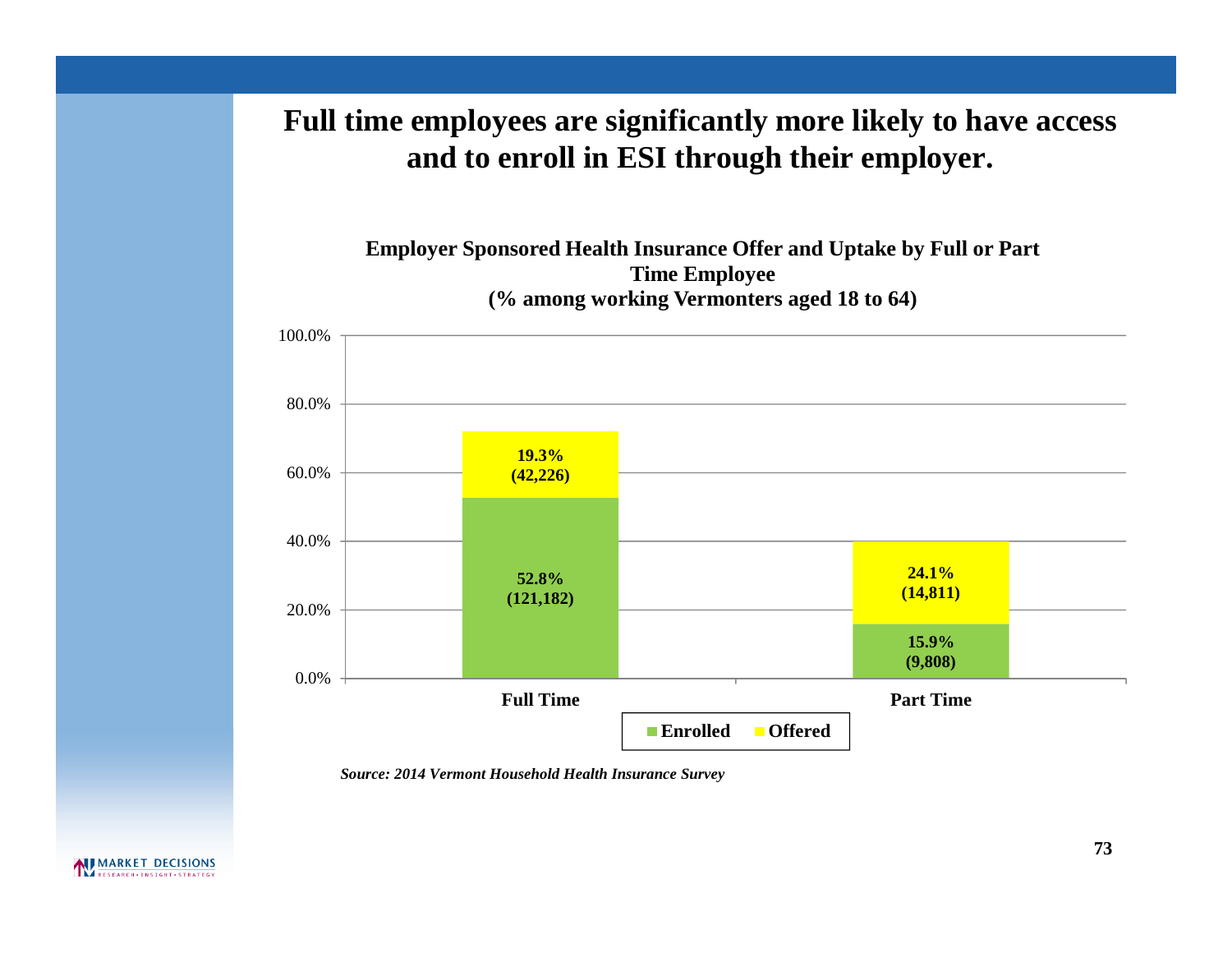## **Those working in manufacturing are most likely to have access to ESI through their employer, followed by those working in retail and service.**

**Employer Sponsored Health Insurance Offer and Uptake by Full or Part Time Employee (% among working Vermonters aged 18 to 64)**

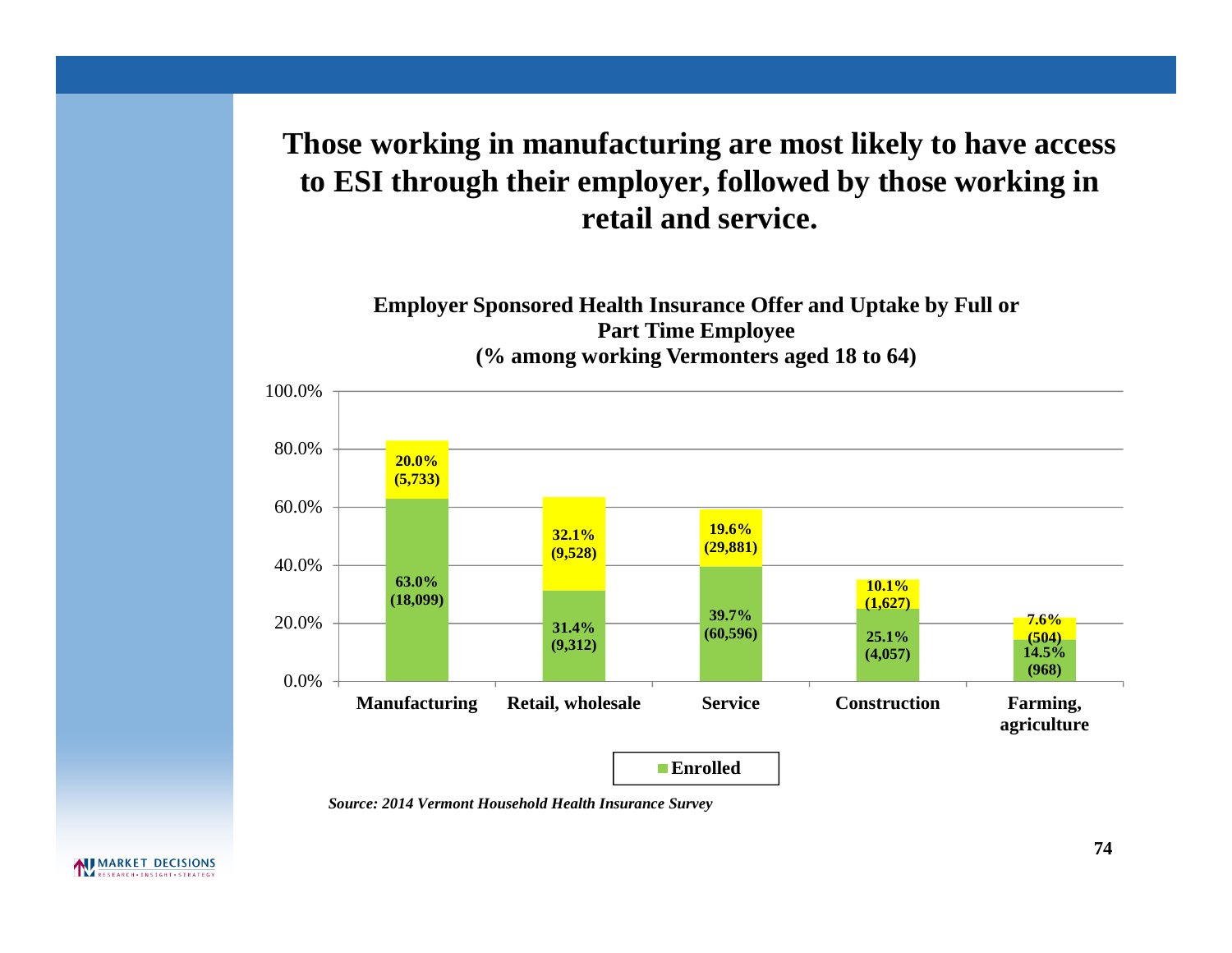## **Both the percentage of employees offering ESI as well as the percentage of employees enrolling in their employer's health insurance increase with company size.**



*Source: 2014 Vermont Household Health Insurance Survey*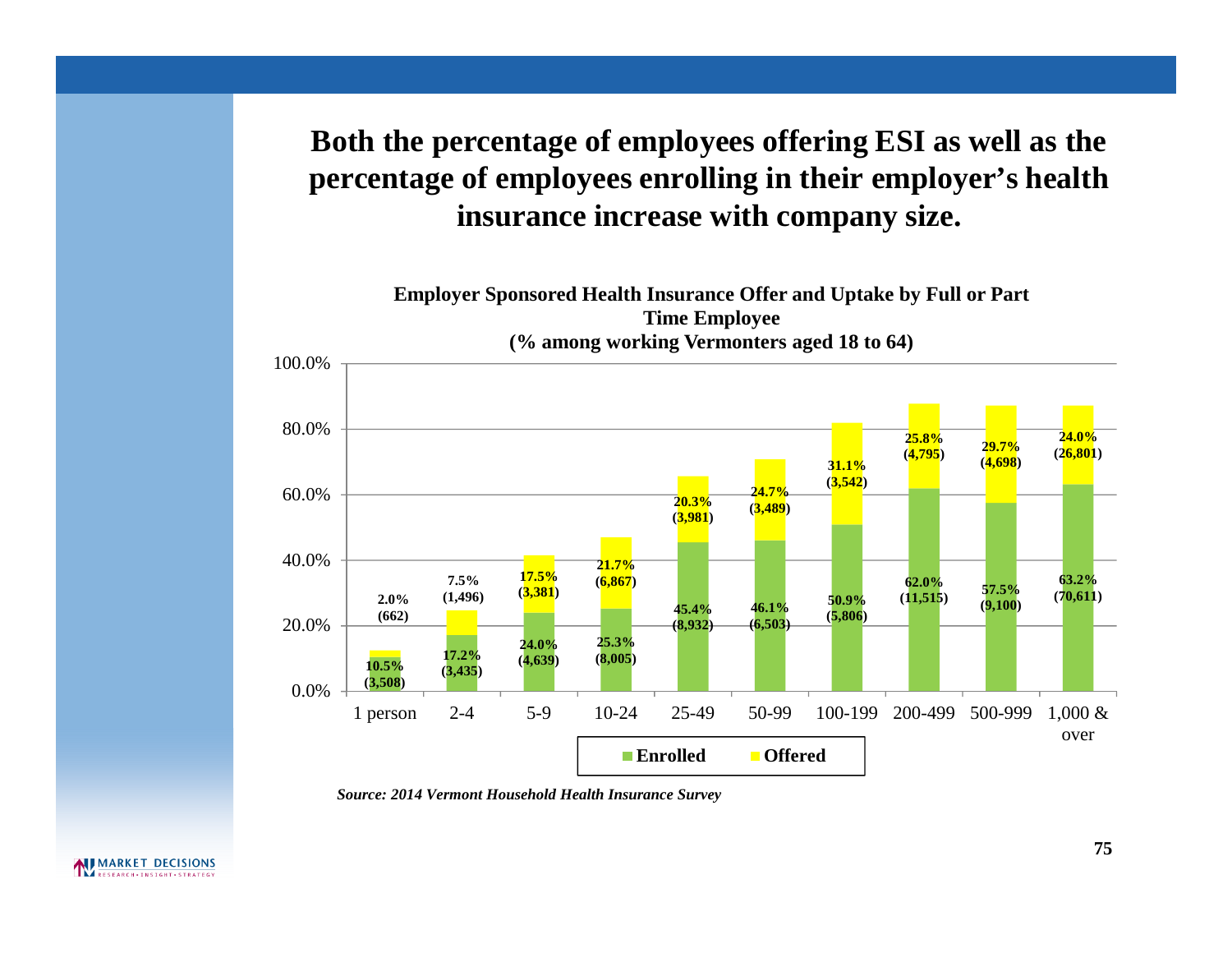## **The expense of employer plans and having coverage through another source are the most common reason Vermonters do not enroll in their employers' health insurance.**

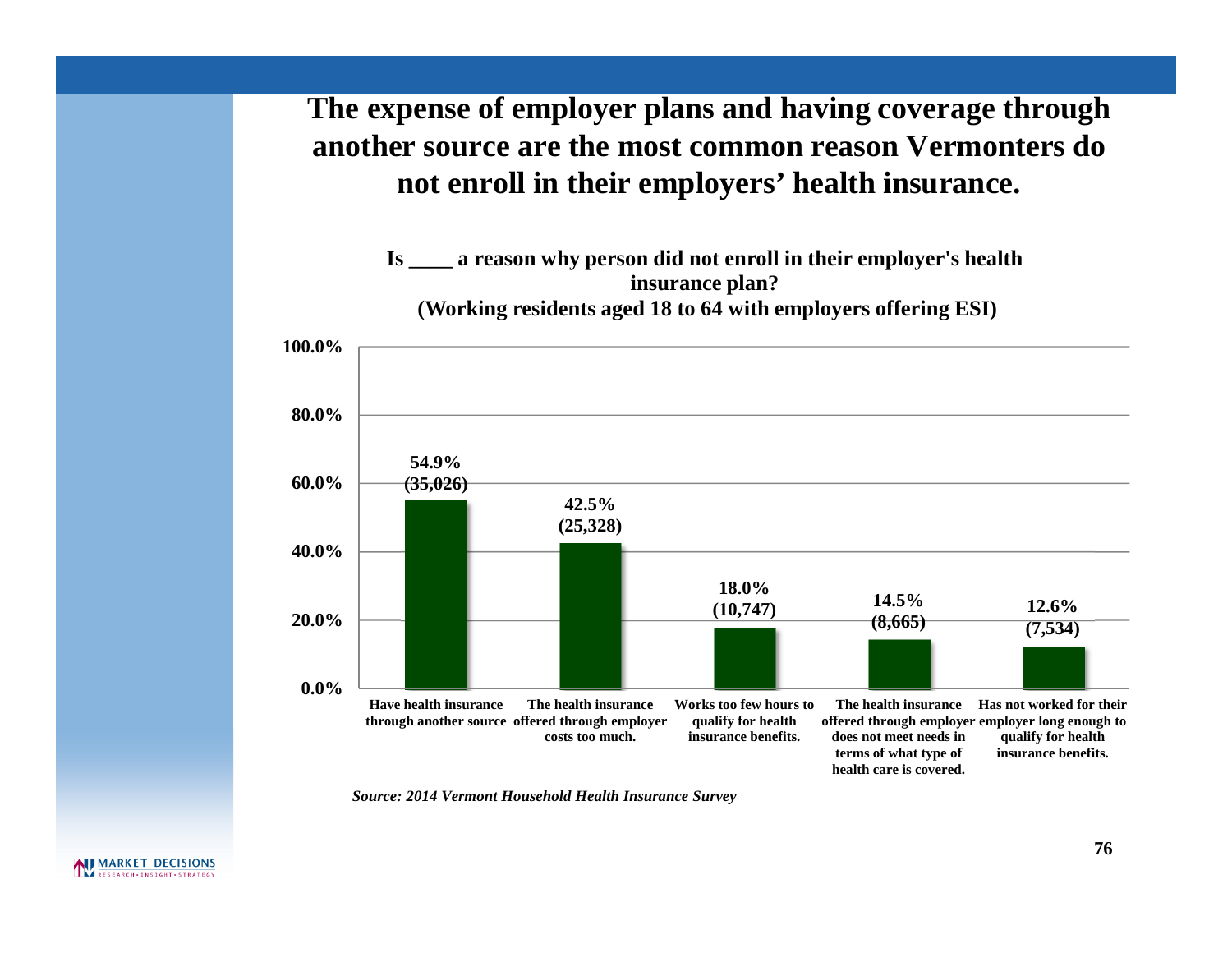## **While the cost of ESI remains one of the most common reasons cited for not taking offered insurance through an employer, it has declined since 2012.**

**Why was employer insurance not taken? (% among those whose employers offer insurance but did not enroll)**

|                                                                                                    | Rate  |       |                  |          | Count |        |       |                             |                                            |                 |
|----------------------------------------------------------------------------------------------------|-------|-------|------------------|----------|-------|--------|-------|-----------------------------|--------------------------------------------|-----------------|
|                                                                                                    | 2005  | 2008  | 2009             | 2012     | 2014  | 2005   | 2008  | 2009                        | 2012                                       | 2014            |
| Have health insurance coverage<br>through another source                                           | 52.2% | 56.9% | 50.4%            | 48.6%    | 54.9% |        |       | 39,724 34,923 32,283 31,631 |                                            | 35,026          |
| Health insurance offered costs too<br>much                                                         | 17.7% |       | 29.6% 45.9%      | $47.1\%$ | 42.5% |        |       |                             | 13,434   18,173   29,392   30,659   25,328 |                 |
| Works too few hours to qualify for<br>health insurance benefits                                    | 17.4% |       | $11.3\%$   17.1% | 18.4%    | 18.0% | 13,239 | 6,930 | 10,931                      |                                            | 12,000   10,747 |
| Health insurance offered does not<br>meet needs in terms of what type<br>of health care is covered | 1.2%  | 3.0%  | 18.2%            | 15.2%    | 14.5% | 911    | 1,838 | 11,641                      | 9,876                                      | 8,665           |
| Has not worked long enough to<br>qualify for health insurance<br>benefits                          | 7.7%  | 4.4%  | 9.4%             | 11.5%    | 12.6% | 5,853  | 2,707 | 6,049                       | 7,509                                      | 7,534           |

*Data Source: 2005, 2008, 2009, 2012 and 2014 Vermont Household Health Insurance Surveys*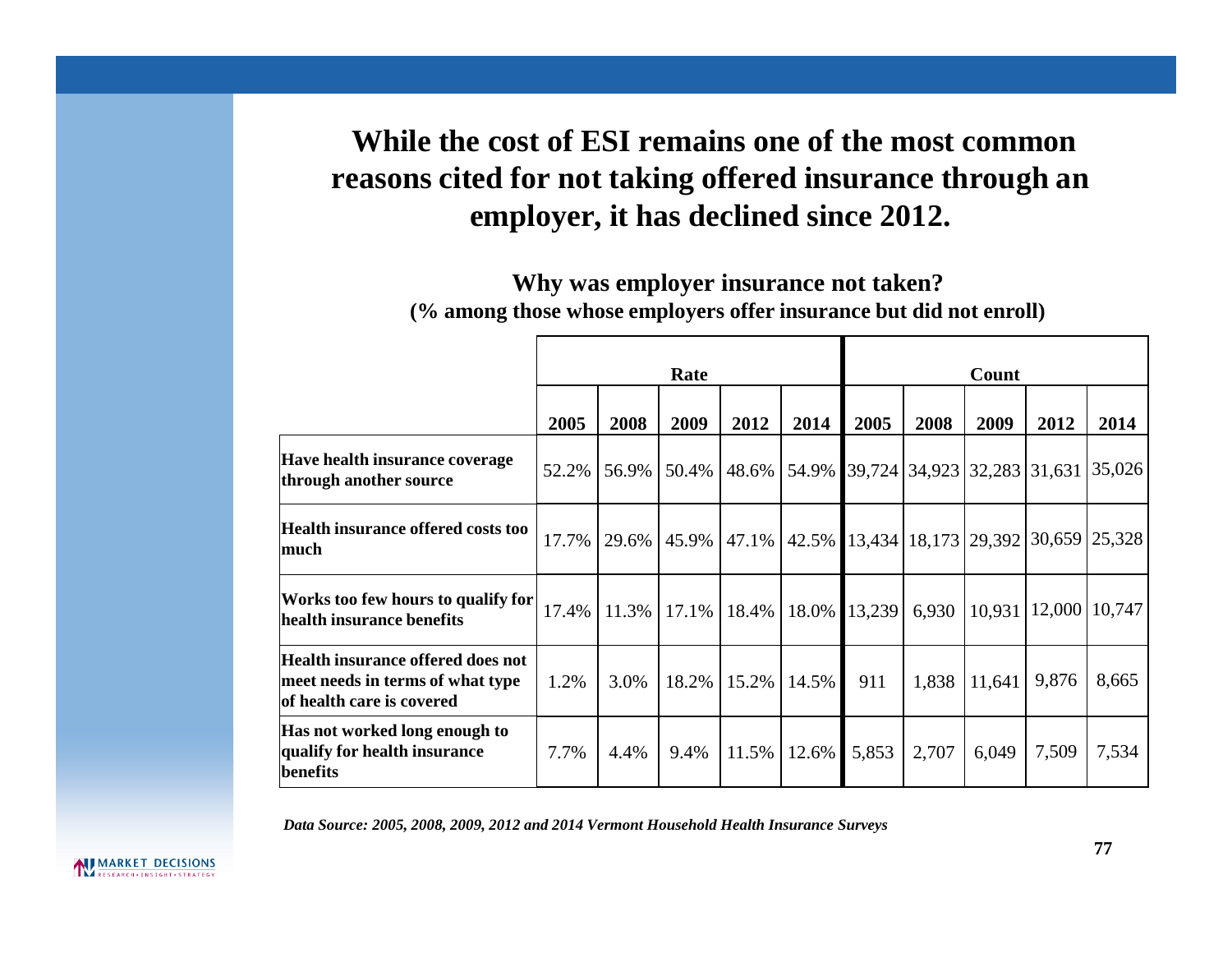## The Underinsured

## (Among those under age 65 with private health insurance)

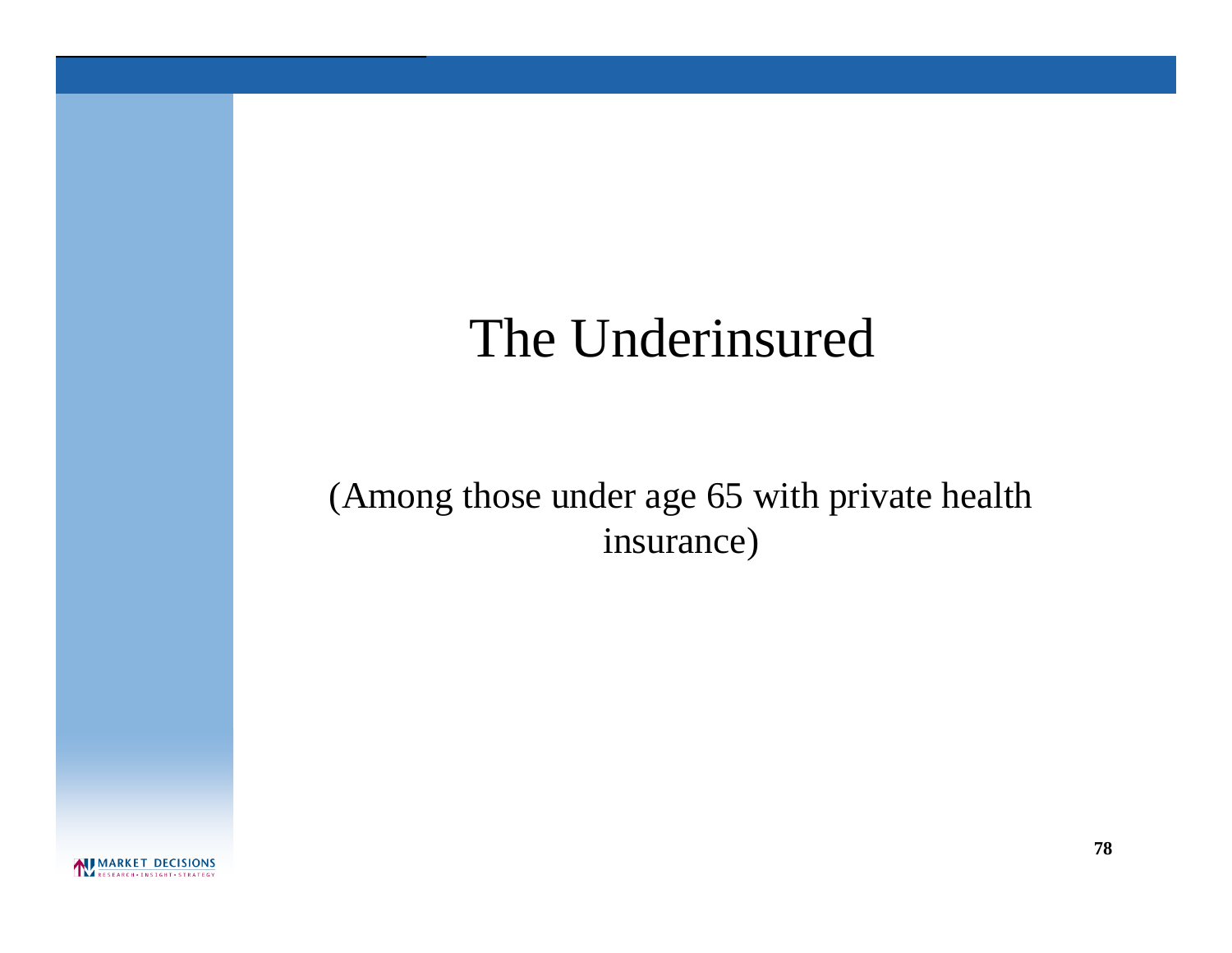Residents with private health insurance under age 65 were classified as underinsured based on the formula developed by the Commonwealth Fund.

### **A resident with private health insurance is defined as underinsured if:**

- The deductible for the private health insurance coverage exceeds 5% of a family's income and/or
- A family earned 200% or less of federal poverty level and their out of pocket expenses for medical care exceeds 5% of family income.
- A family more than 200% of federal poverty level and their out of pocket expenses for medical care exceeds 10% of family income.

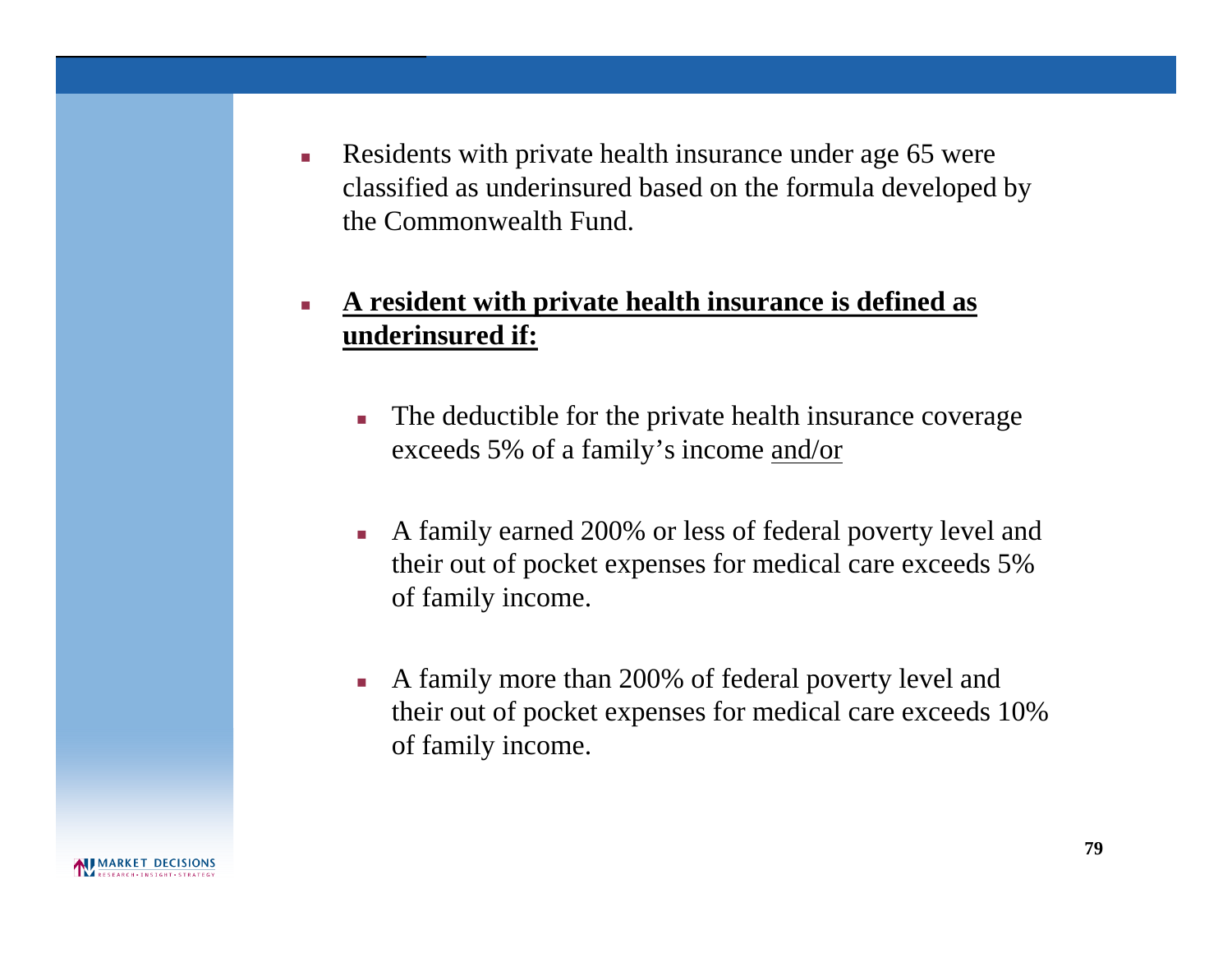## **Nearly three in ten (27%) privately insured residents under age 65 are underinsured.**

**Is person on private health insurance underinsured? (% yes among those under age 65)**

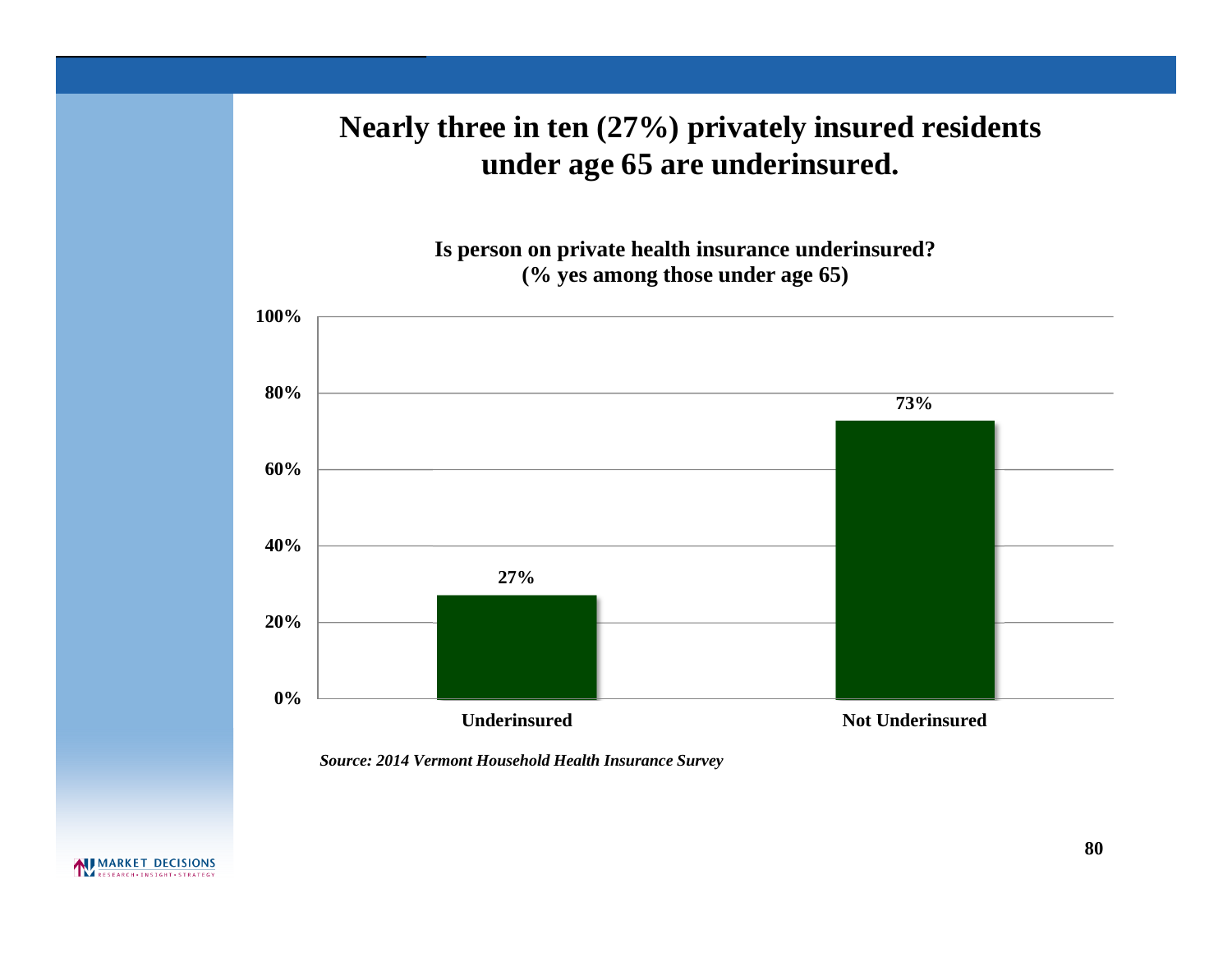## **Comparable percentages of men and women covered by private health insurance are underinsured.**

**Is person on private health insurance underinsured - by Gender (% yes among those under age 65)**

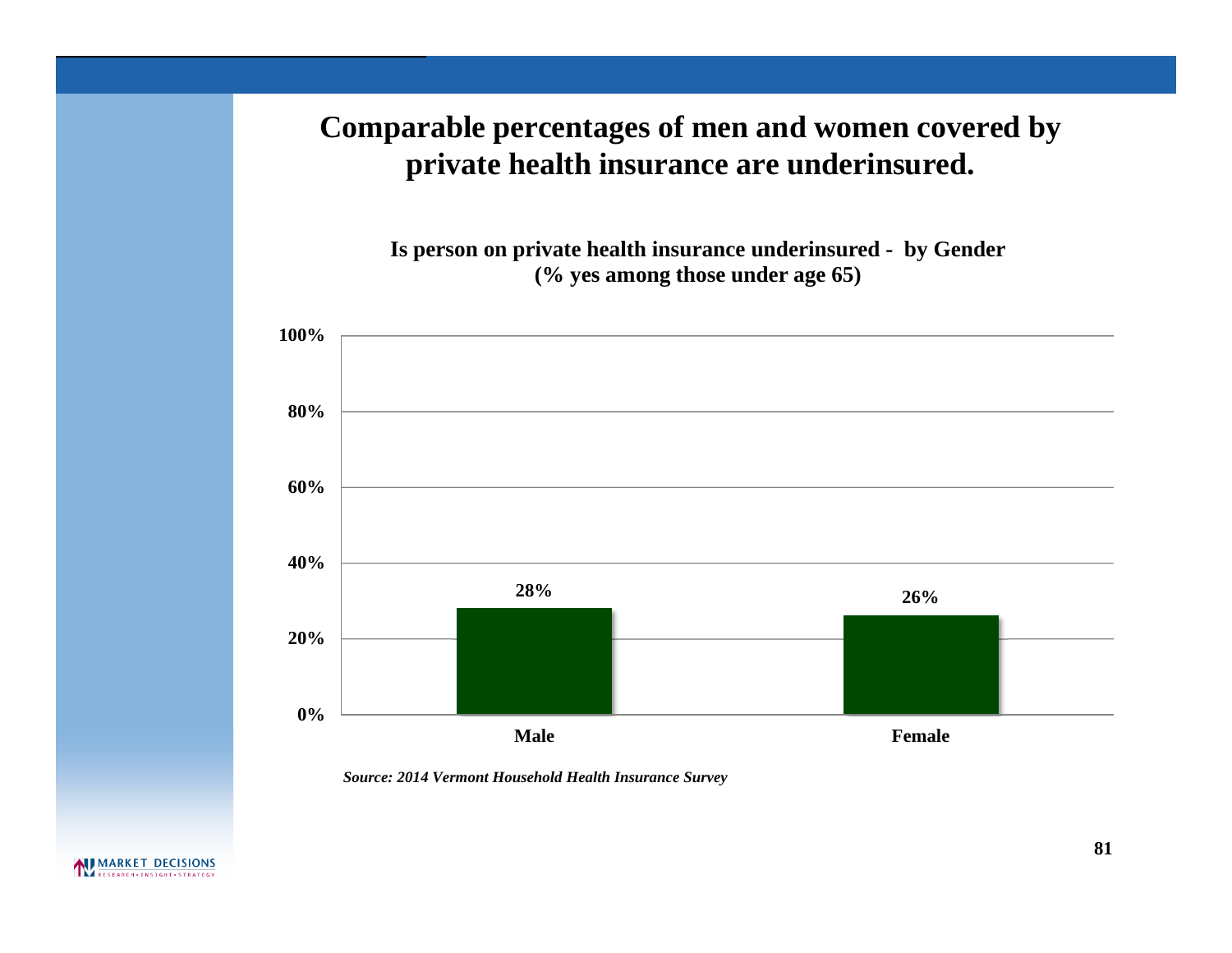## **More than six in ten (63%) of those aged 18-24 with private health insurance are underinsured.**

**Is person on private health insurance underinsured - by Age (% yes among those under age 65)**

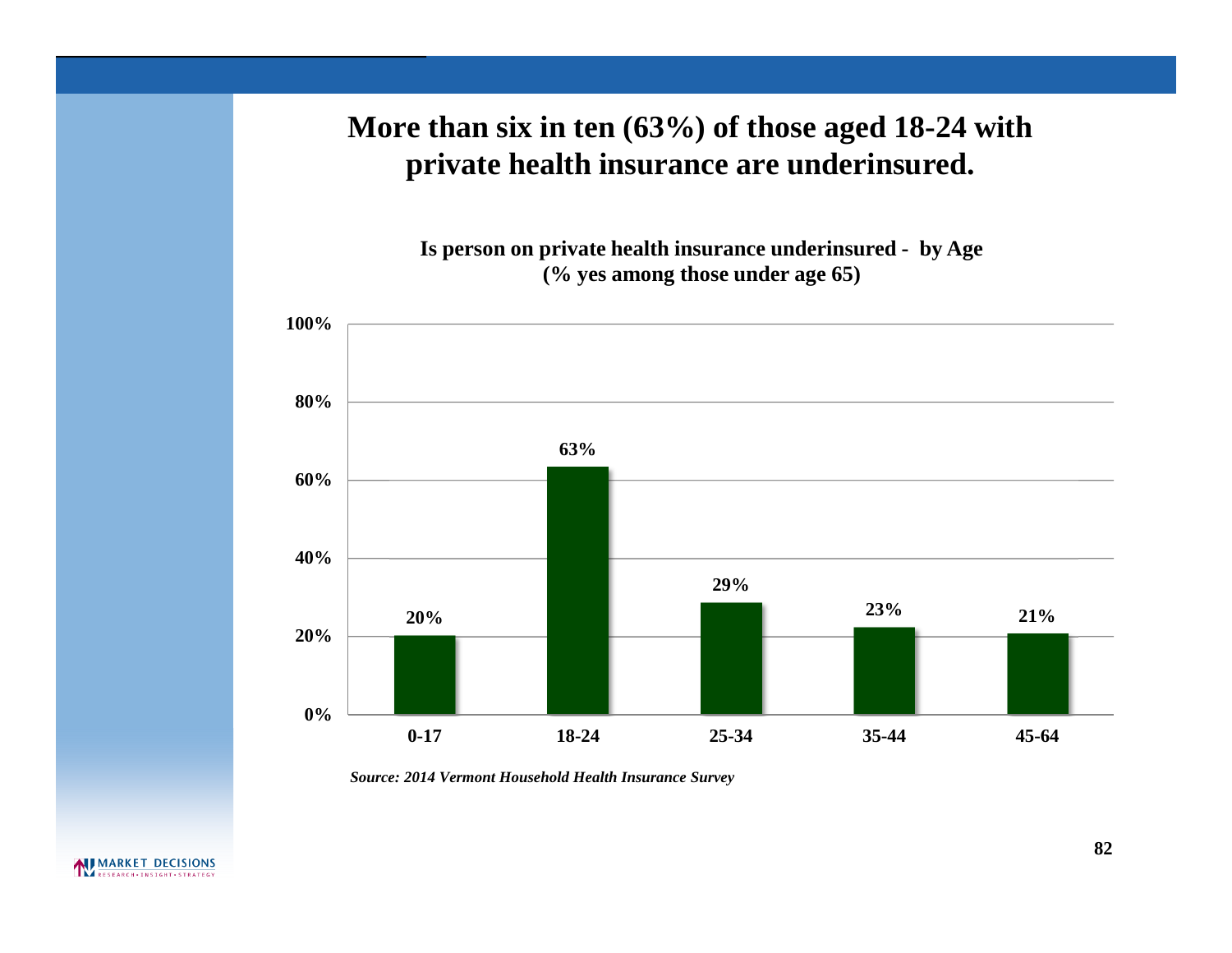## **The percentage of privately insured residents that are underinsured declines sharply with increasing income.**

**Is person on private health insurance underinsured - by Income (FPL) (% yes among those under age 65)**



*Source: 2014 Vermont Household Health Insurance Survey*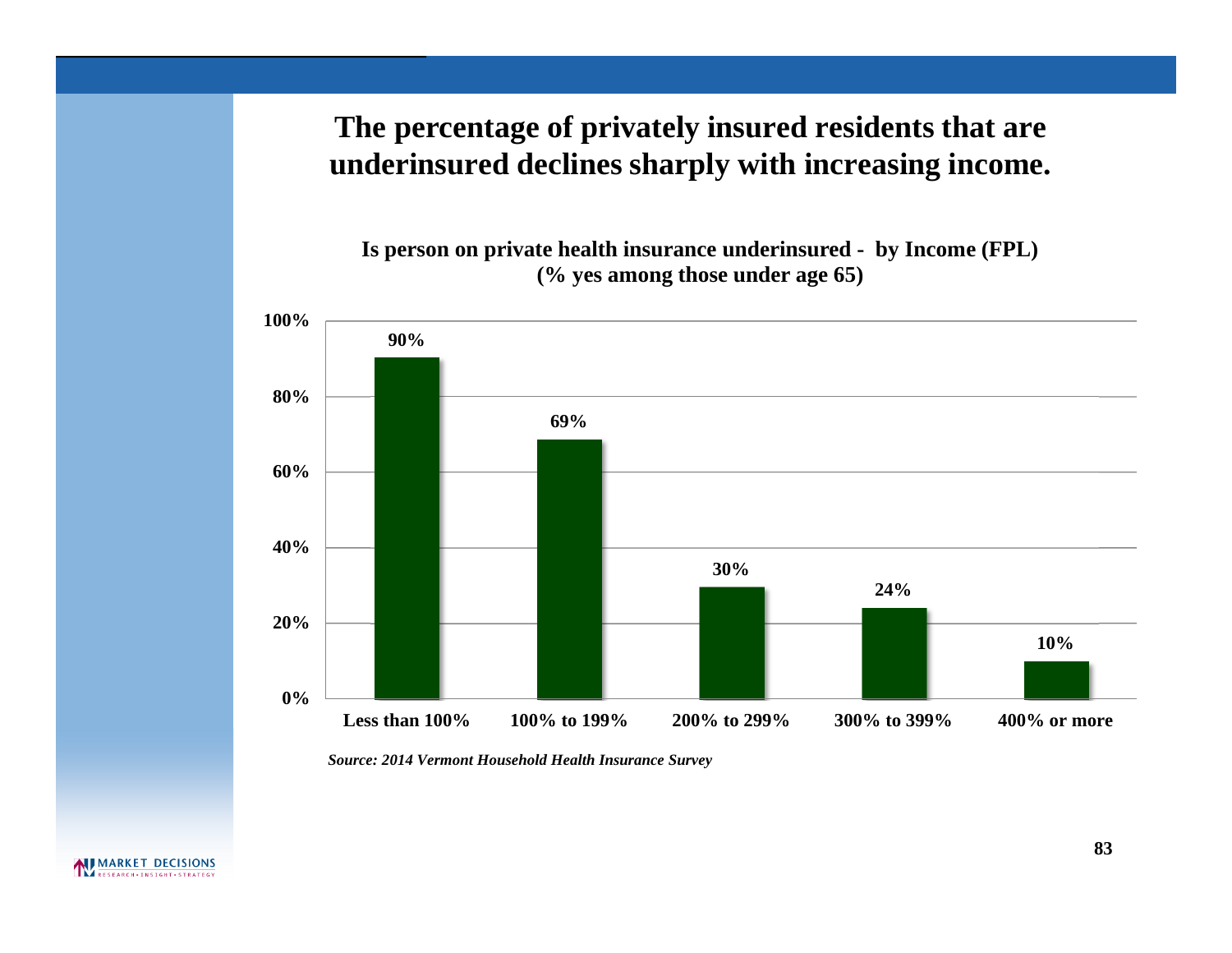## **Among privately insured residents that are income eligible for Medicaid, 85% are underinsured.**

**Is person on private health insurance underinsured - by Income (FPL) (% yes among those under age 65)**

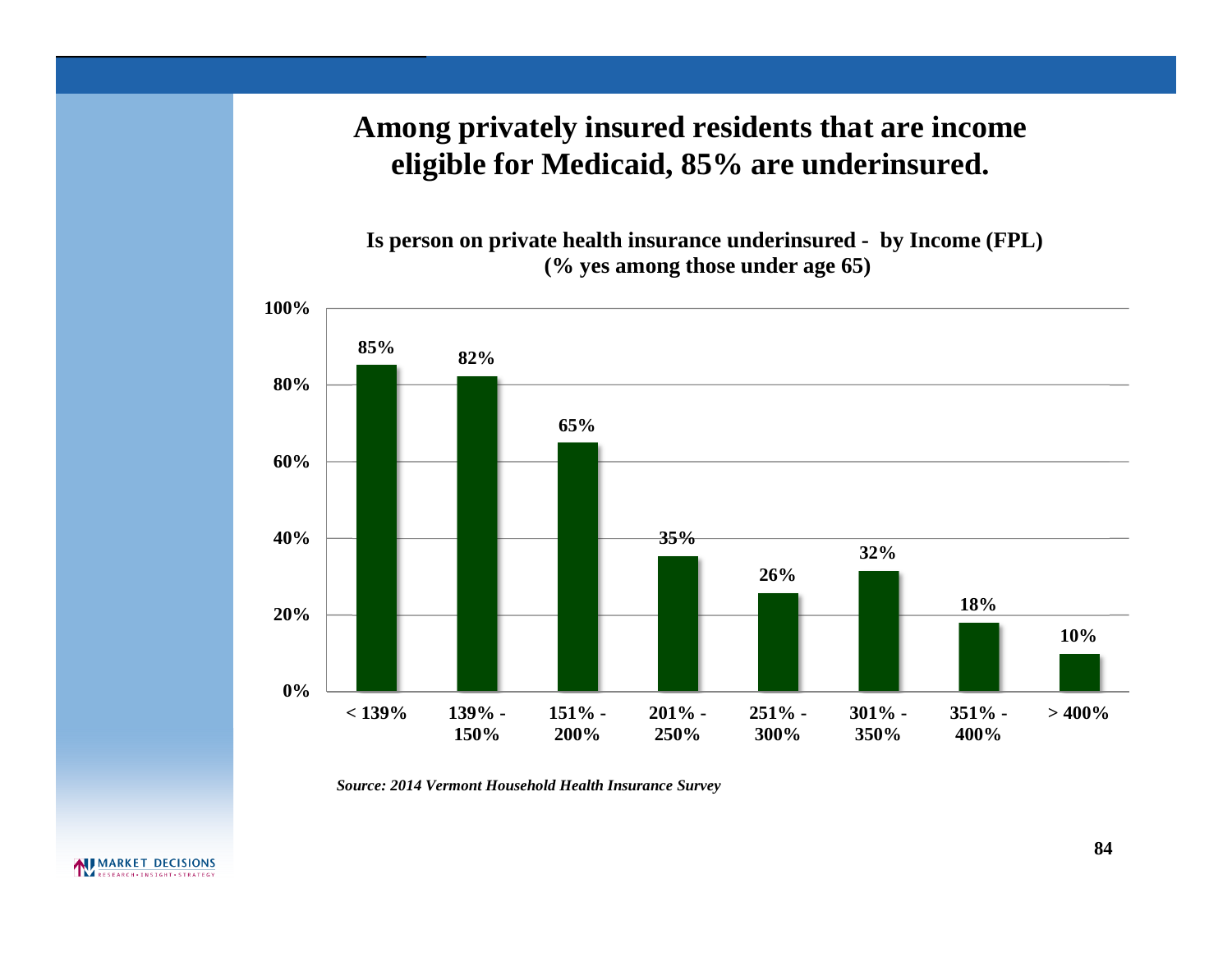## **The highest percentage of underinsured residents occur in Windsor (35%), Caledonia (33%), and Essex (33%) counties.**

**Is person on private health insurance underinsured - by County (% yes among those under age 65)**



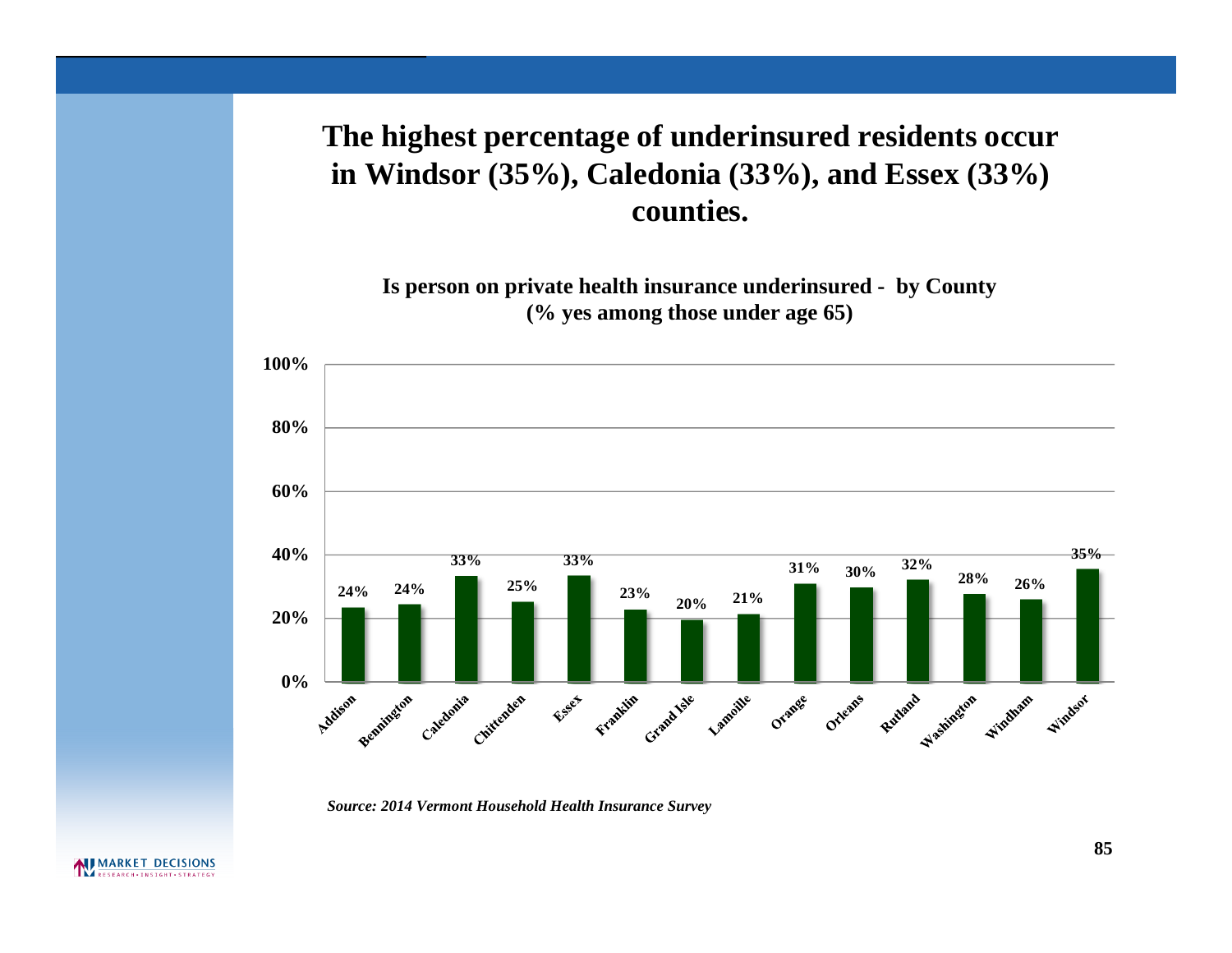# Medicaid & Dr. Dynasaur

Medicaid is a state program that pays for medical insurance for certain individuals and families with low incomes and resources, eligible seniors 65 or older, people who are blind or disabled, children, pregnant women and parents.

Enrollees may be in programs such as traditional Medicaid, or Dr. Dynasaur.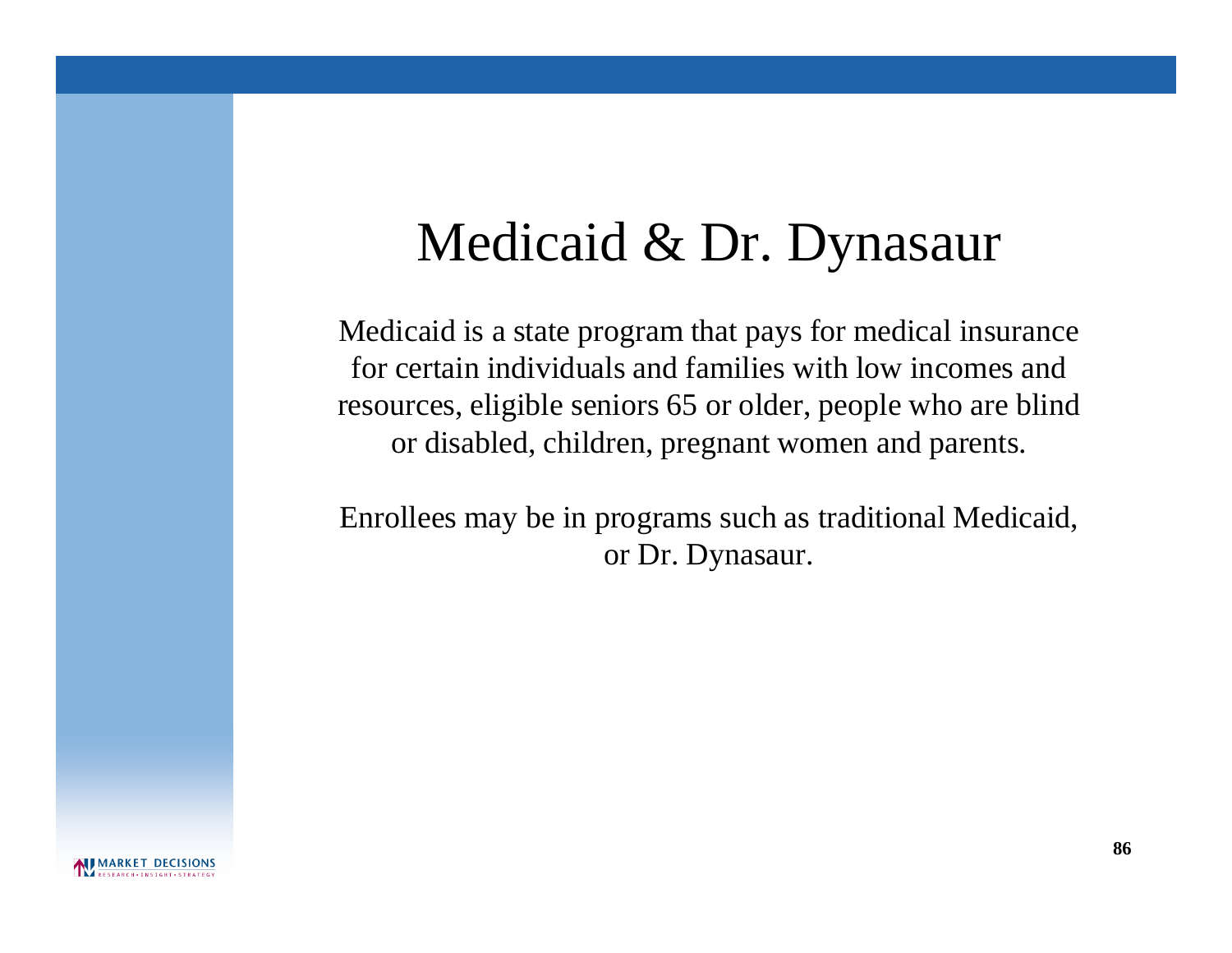## **The percentage of residents covered through a state health insurance program such as Medicaid or Dr. Dynasaur in 2014 has increased significantly from 2012.**

**Is person covered by any state health insurance program? (2000-2014)**



*Data Source: 2005, 2008, 2009, 2012 and 2014 Vermont Household Health Insurance Surveys*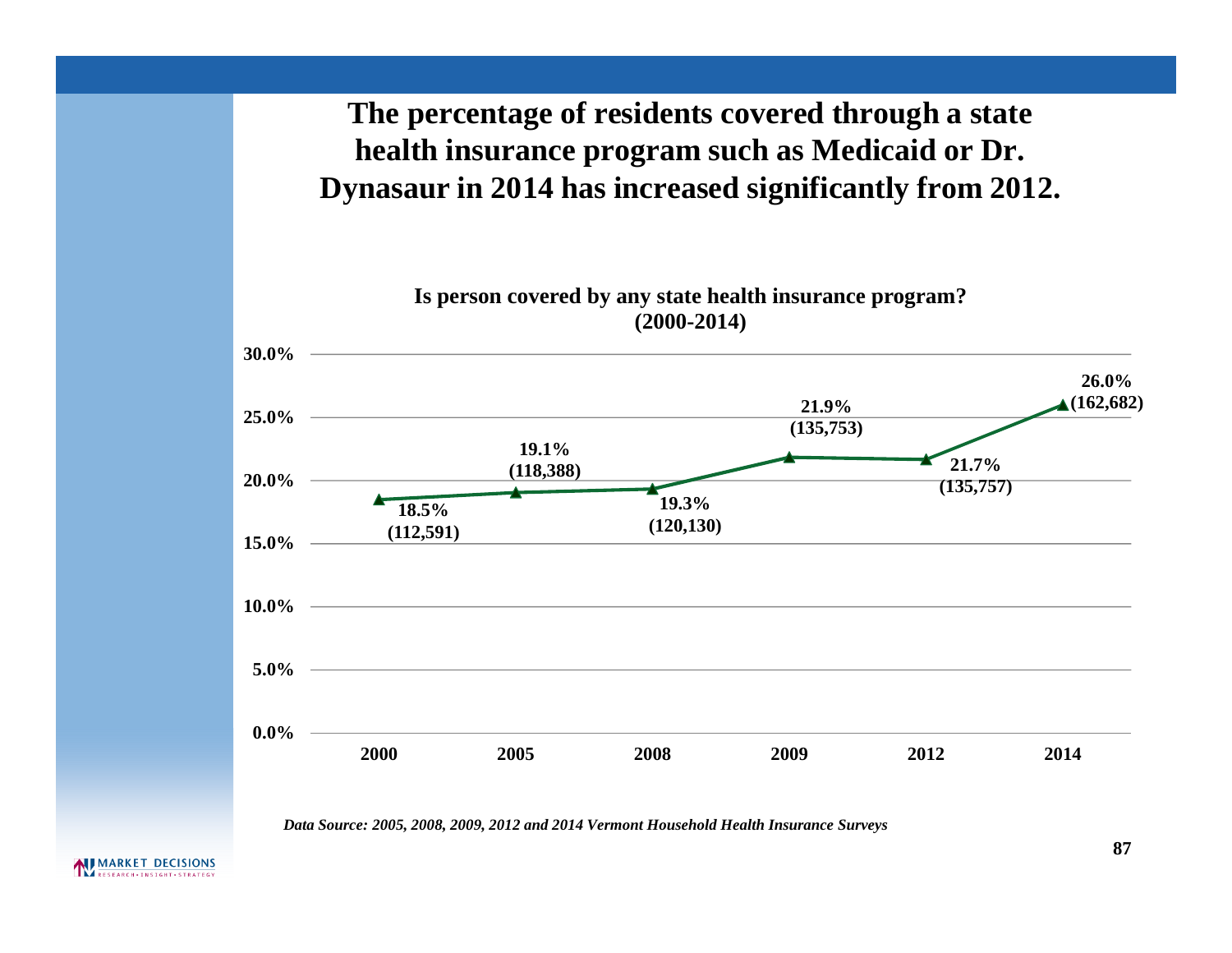## **Among Vermont children, nearly half (48.7%) are covered by Medicaid or Dr. Dynasaur.**

**Is person covered by any state health insurance program? (% by age)**



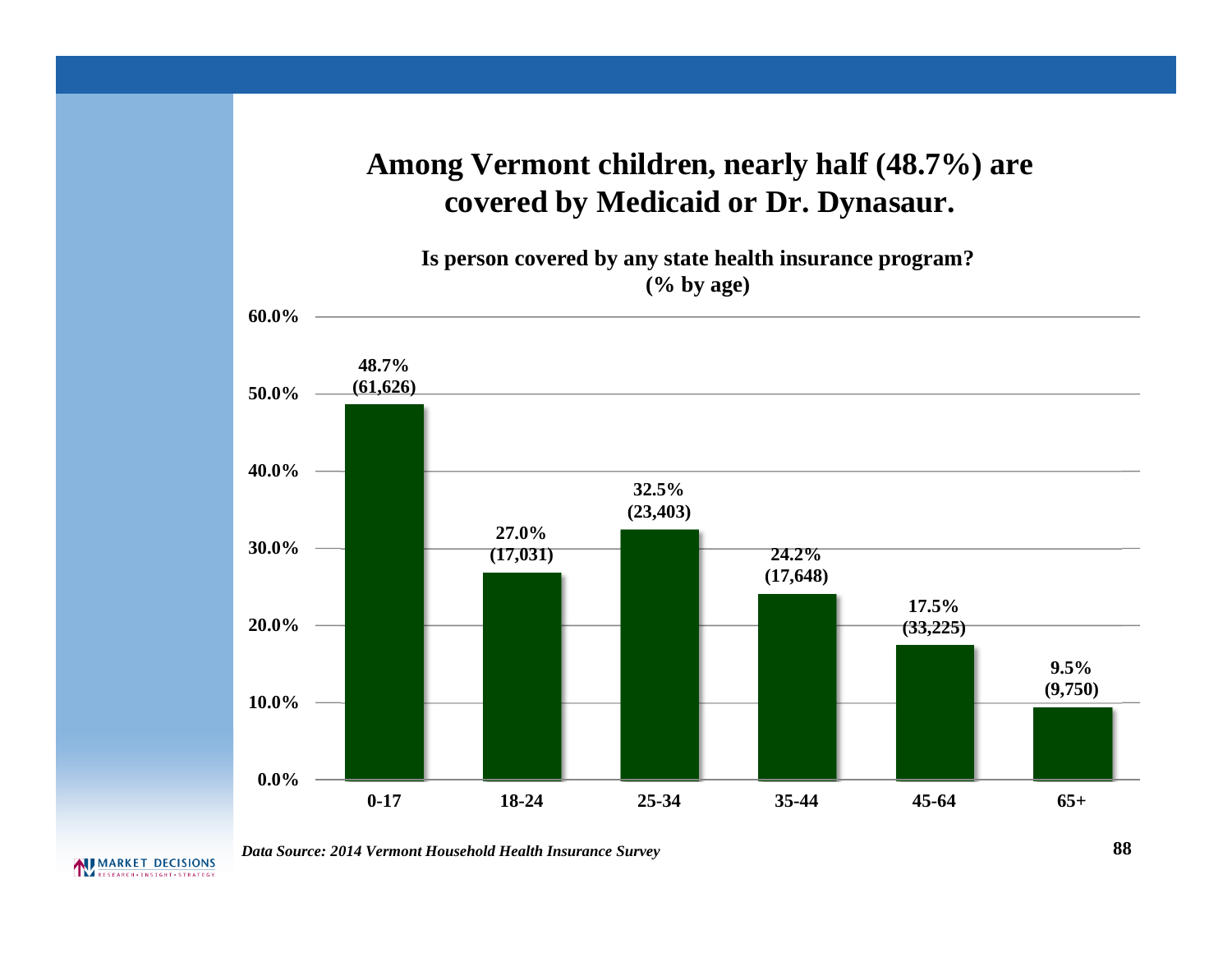## **More than half (58.4%) of Vermont residents with family incomes less than 100% of FPL have health insurance coverage through Medicaid or Dr. Dynasaur.**



**Is person covered by Medicaid or Dr Dynasaur? (% by annual family income - FPL)**

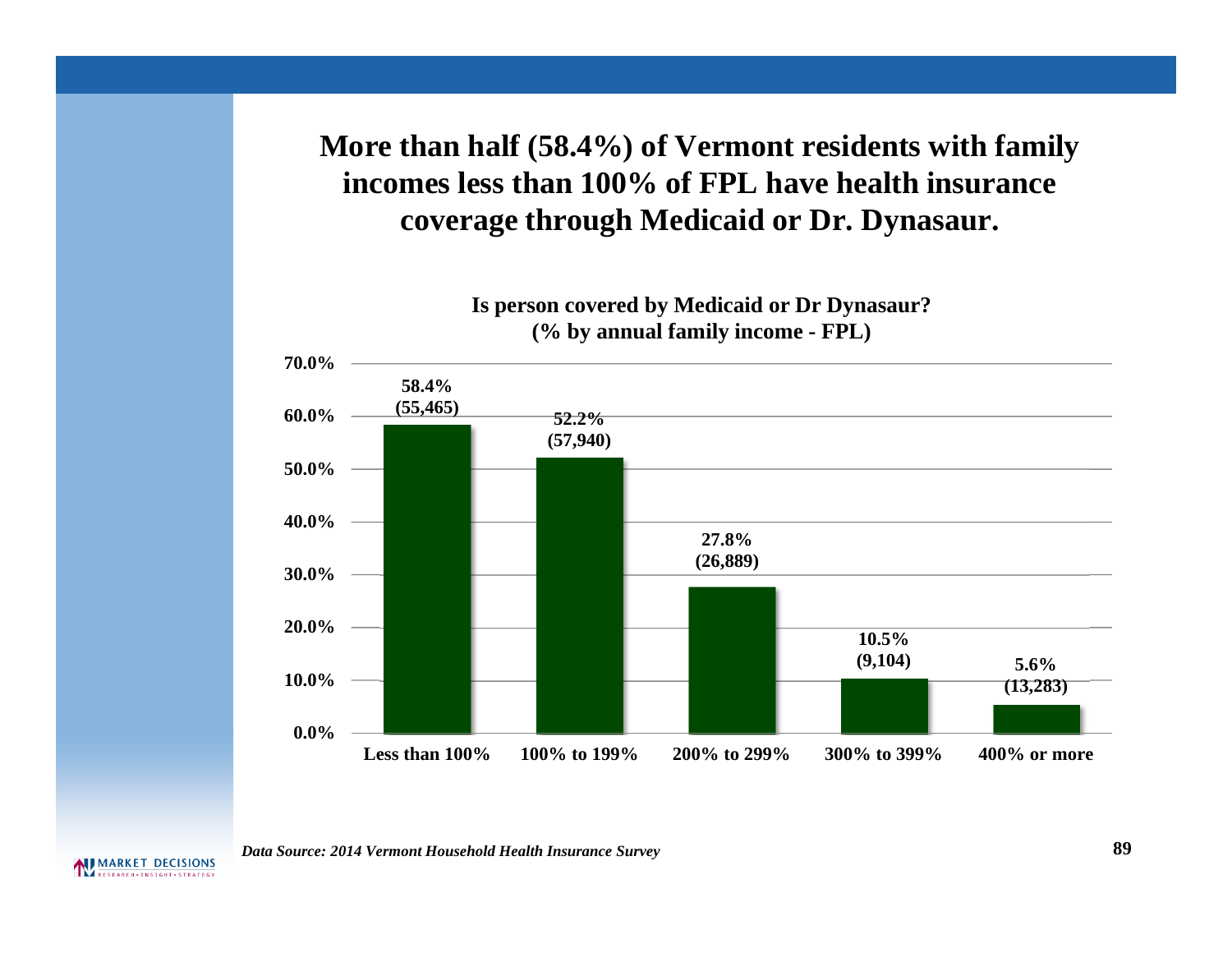### **Among Vermonters enrolled in state health insurance programs, the proportion of enrollees concerned about losing coverage had dropped slightly since 2012.**

#### **Are you concerned that person may lose health insurance coverage within the next 12 months?**

|                | Rate  |       |       |       | Count |         |         |         |         |         |
|----------------|-------|-------|-------|-------|-------|---------|---------|---------|---------|---------|
|                | 2005  | 2008  | 2009  | 2012  | 2014  | 2005    | 2008    | 2009    | 2012    | 2014    |
| Yes            | 24.6% | 15.8% | 15.3% | 15.6% | 13.5% | 29,114  | 18,995  | 20,832  | 21,155  | 21,886  |
| N <sub>o</sub> | 74.2% | 82.4% | 84.0% | 82.9% | 85.2% | 87,681  | 98,935  | 114,034 | 112,492 | 138,557 |
| Unsure         | 1.1%  | 1.8%  | 0.7%  | 1.6%  | 1.3%  | 1,325   | 2,200   | 887     | 2,110   | 2,239   |
| Total          | 100%  | 100%  | 100%  | 100%  | 100%  | 118,120 | 120,130 | 135,753 | 137,757 | 162,682 |

*Data Source: 2005, 2008, 2009, 2012 and 2014 Vermont Household Health Insurance Surveys*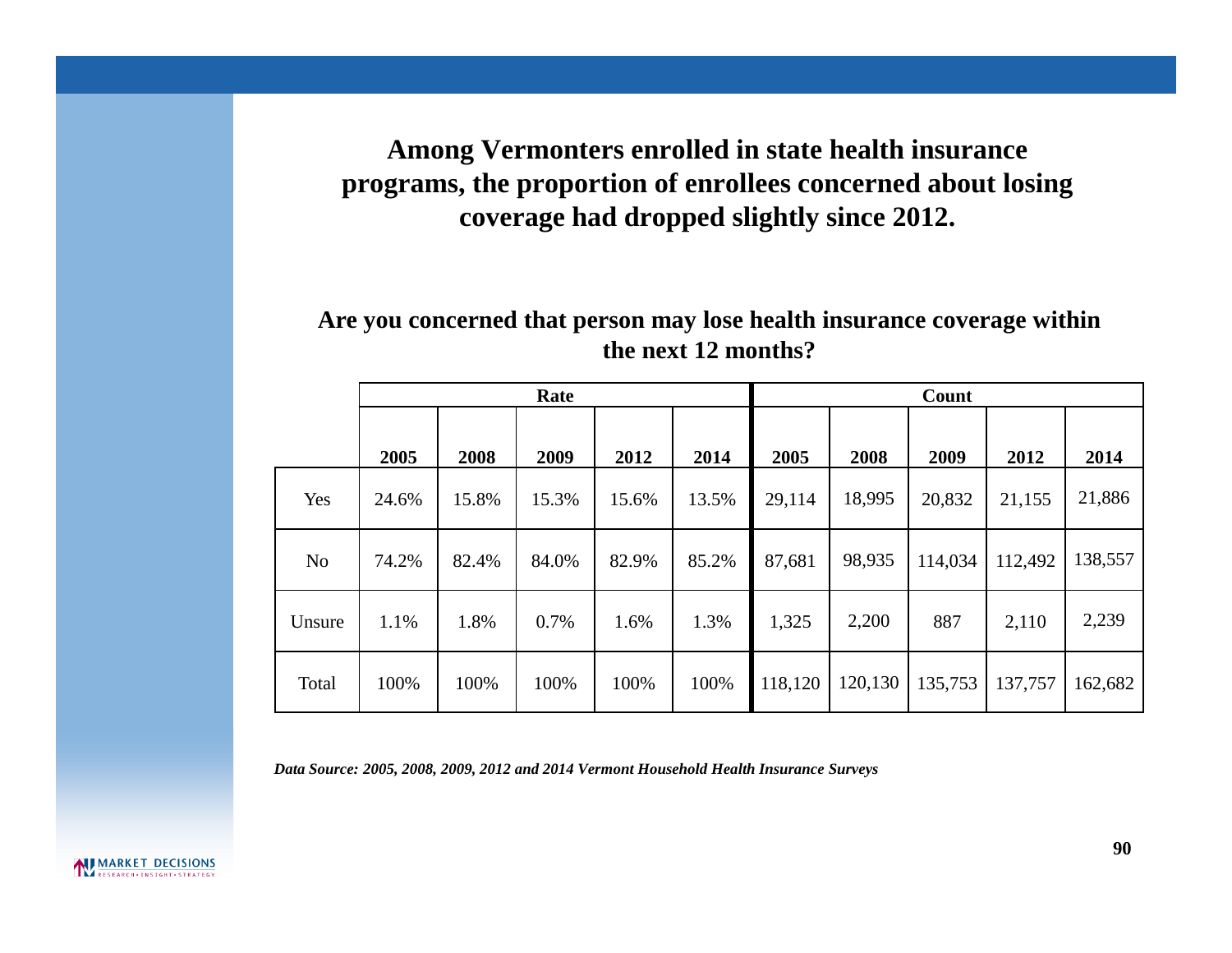## Medicare

Medicare is federal health insurance for people 65 or older and people with disabilities and is run by the Social Security Administration.

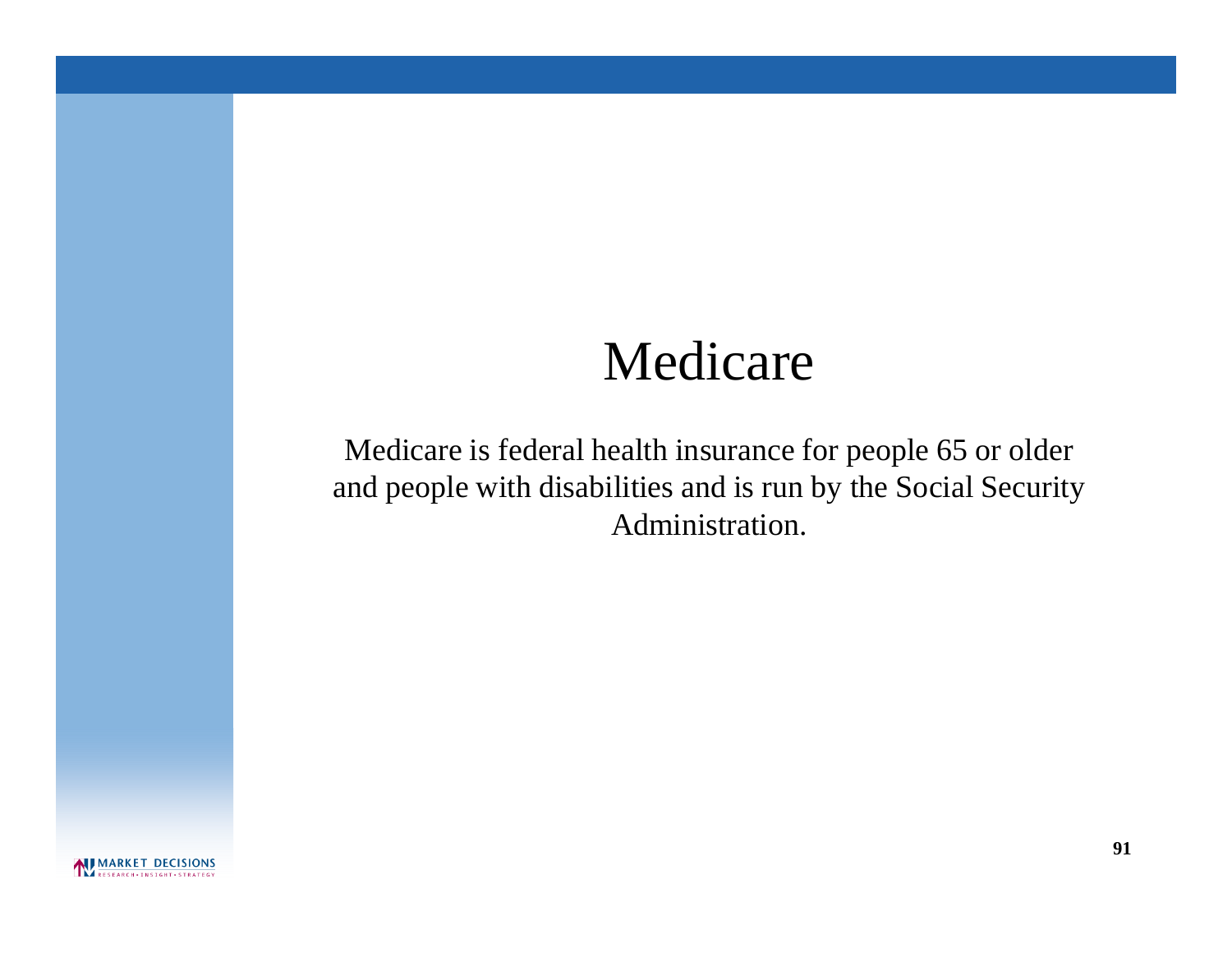### **The percentage of Vermont residents covered by Medicare is trending upward. This includes those with multiple sources of coverage.**



*Data Source: 2000, 2005, 2008, 2009, 2012 and 2014 Vermont Household Health Insurance Surveys*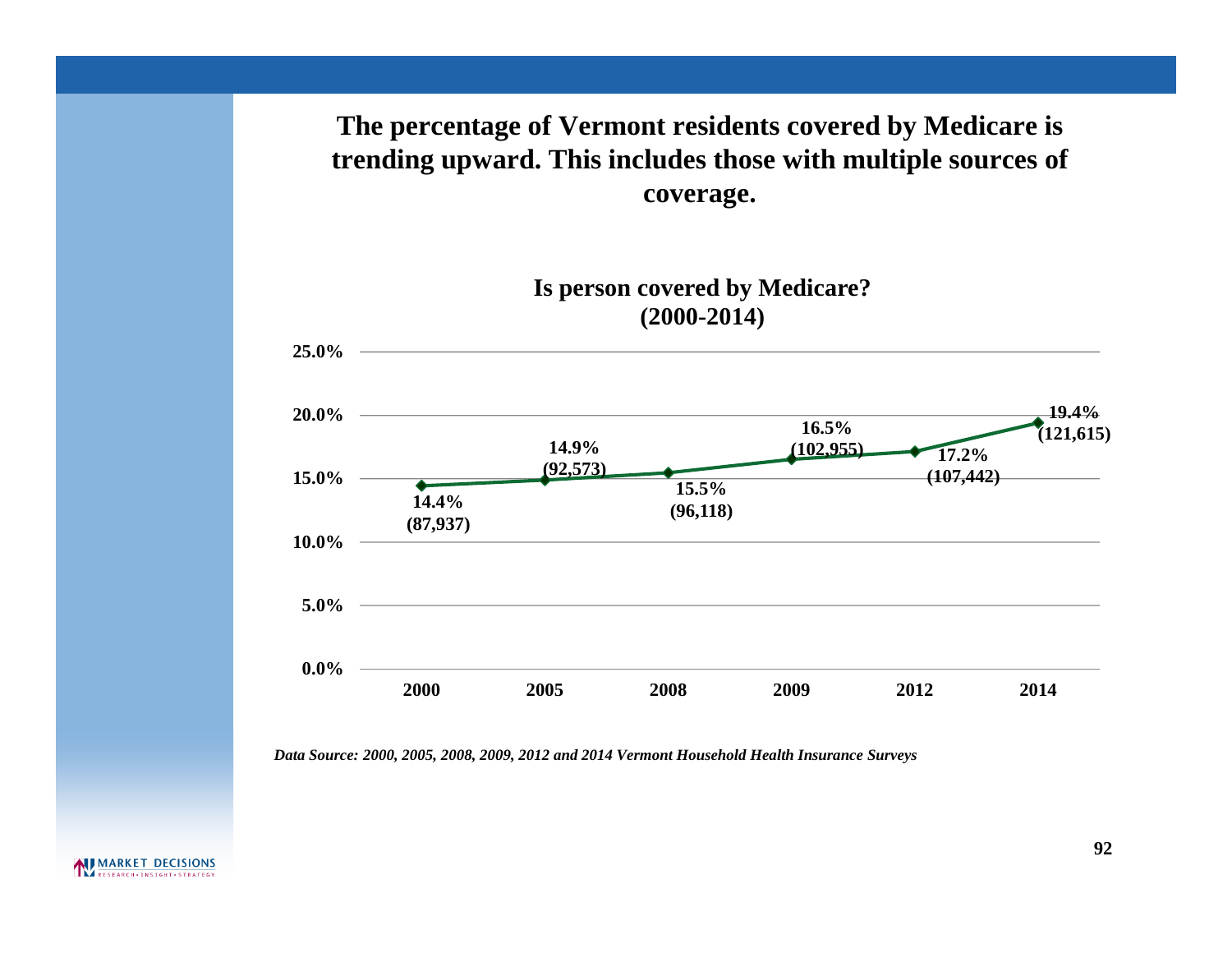## **Dual Coverage**

- 17.2% of Medicare recipients, or nearly 21,000, are dually enrolled in Medicaid, an increase from 17,550 in 2012.
- Among those over 65 with Medicare coverage, 63.5% or nearly 63,200 also have Medicare supplemental insurance are enrolled in a Medicare Advantage plan.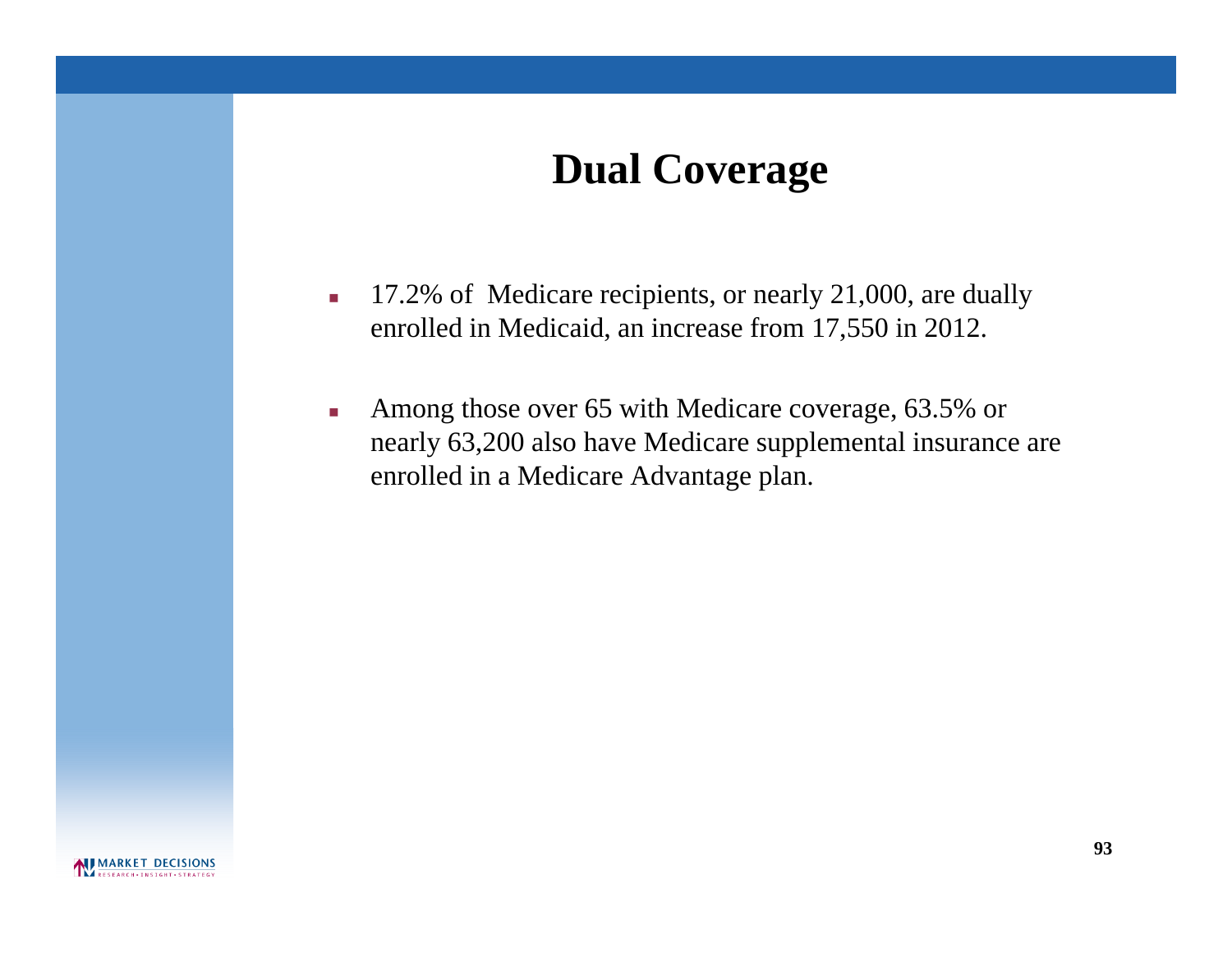# Ratings of Health Insurance Coverage

In the 2014 Vermont Household Health Insurance Survey, residents were asked to rate their quality of their health insurance.

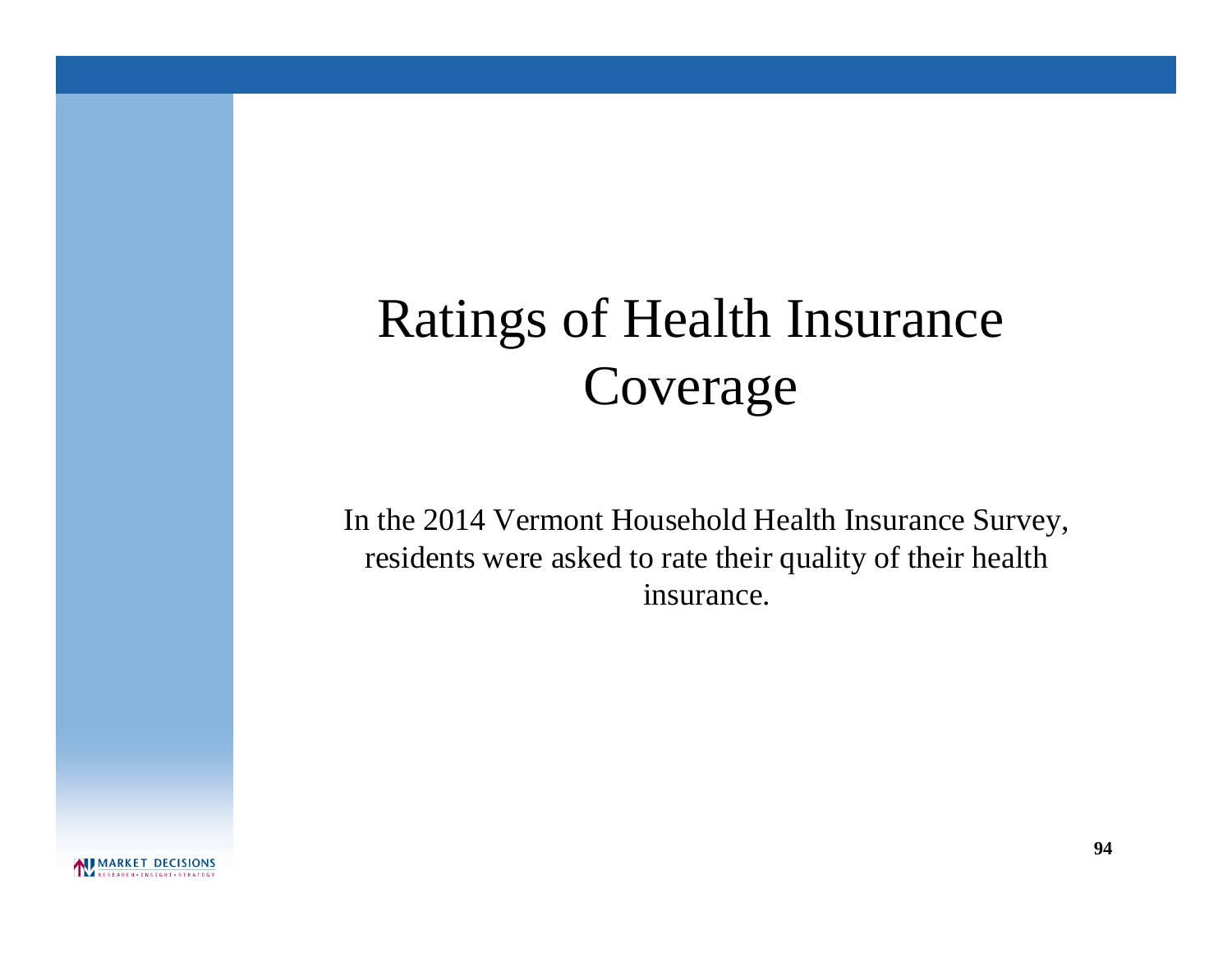### **Most insured residents are satisfied with their choice of health care providers with the highest level of satisfaction among those with private insurance.**

**How would you rate the choice of health care providers available under this \_\_\_\_\_ coverage? (% excellent or very good by type of health insurance)**



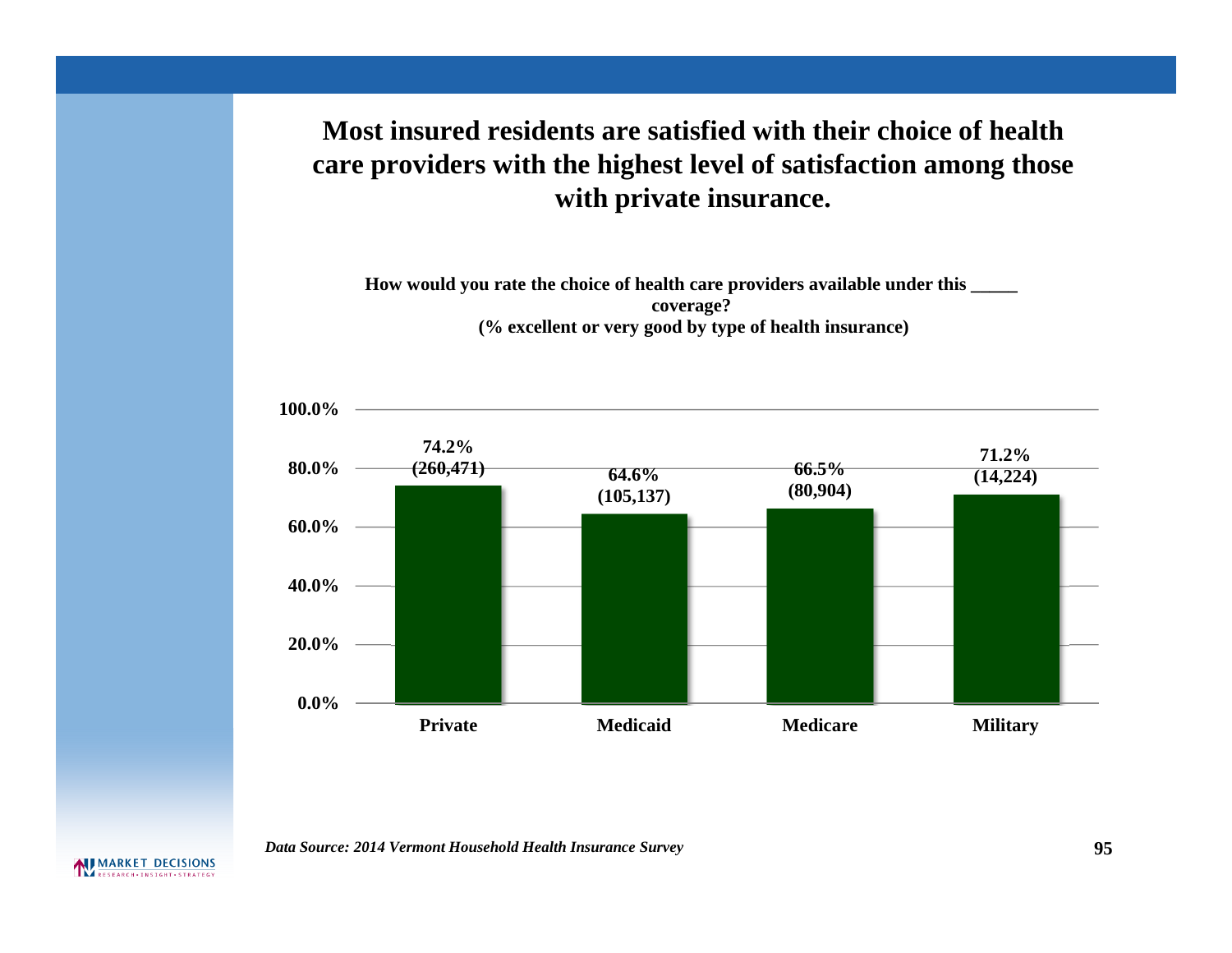**Most insured residents are satisfied with the range of services covered by their insurance, with the highest level of satisfaction among those with military and private insurance.**

> **How would you rate the range of services covered under this \_\_\_\_\_\_ coverage? (% excellent or very good by type of health insurance coverage)**





*Data Source: 2014 Vermont Household Health Insurance Survey*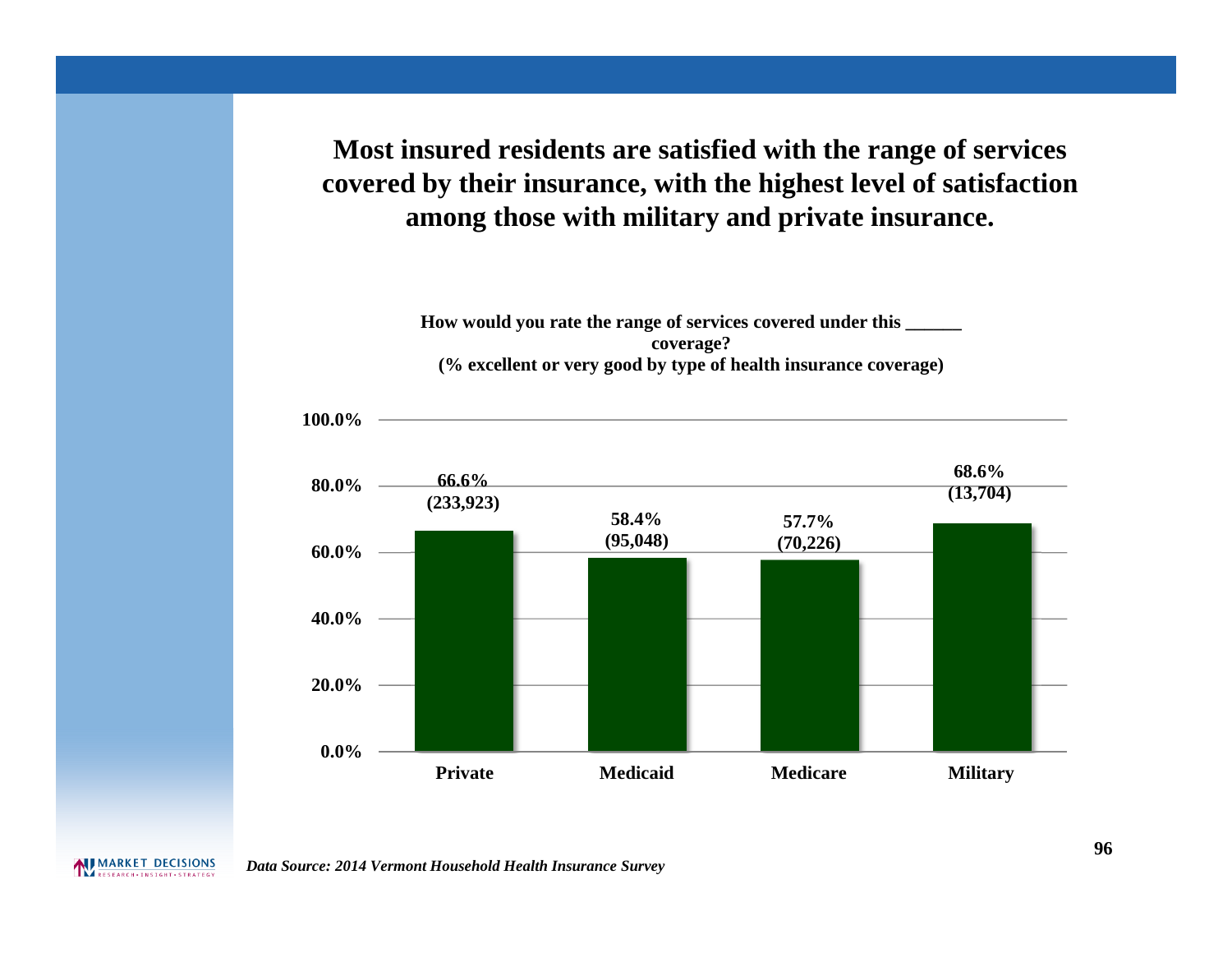**Most insured residents are satisfied with the quality of care available through their insurance, with the highest level of satisfaction among those with military and private insurance.**

**How would you rate the quality of care available under this \_\_\_\_\_\_ coverage? (% excellent or very good by type of health insurance coverage)**



*Data Source: 2014 Vermont Household Health Insurance Survey* **97**

**100.0%**

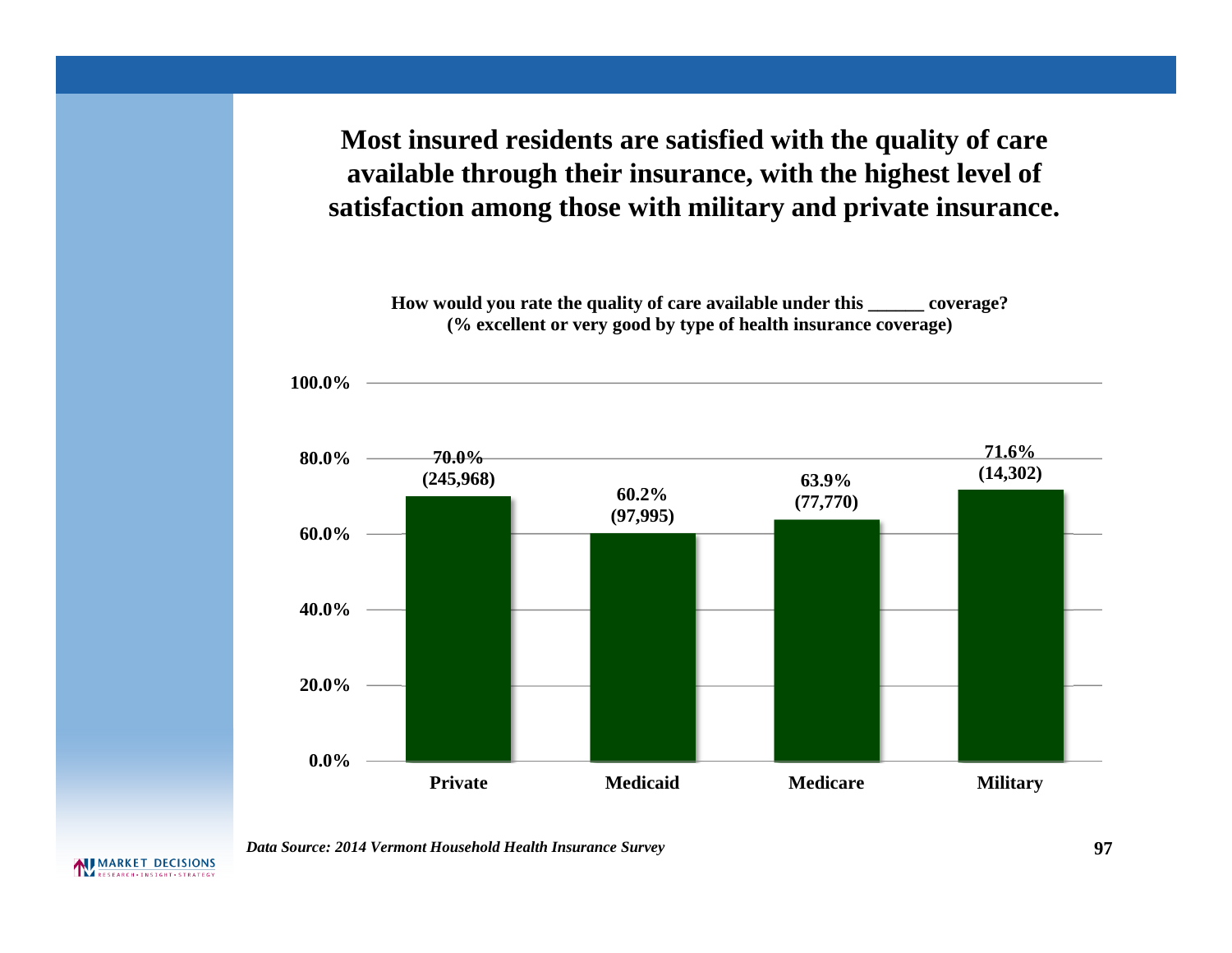# Interruptions in Insurance Coverage

In the 2014 Vermont Household Health Insurance Survey, insured respondents were asked several questions regarding whether they had an interruption in insurance coverage within the last 12 months and their concern about losing their health insurance in the future.

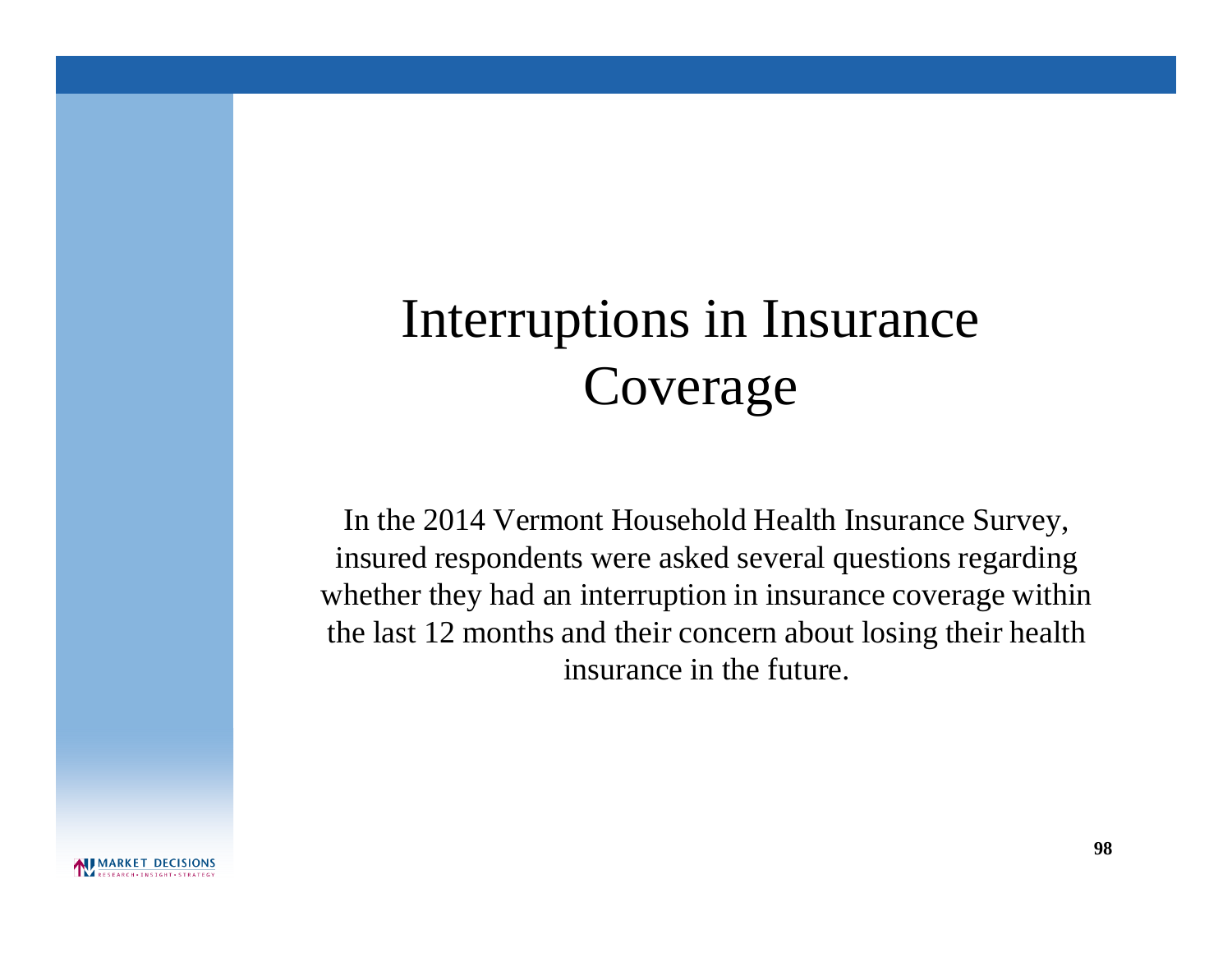**Approximately 29,000 currently insured Vermont residents (4.8%) had been without health insurance coverage at some time during the previous 12 months. This is a slight increase from 2012.**



*Data Source: 2000, 2005, 2008, 2009, 2012 and 2014 Vermont Household Health Insurance Survey* **99**

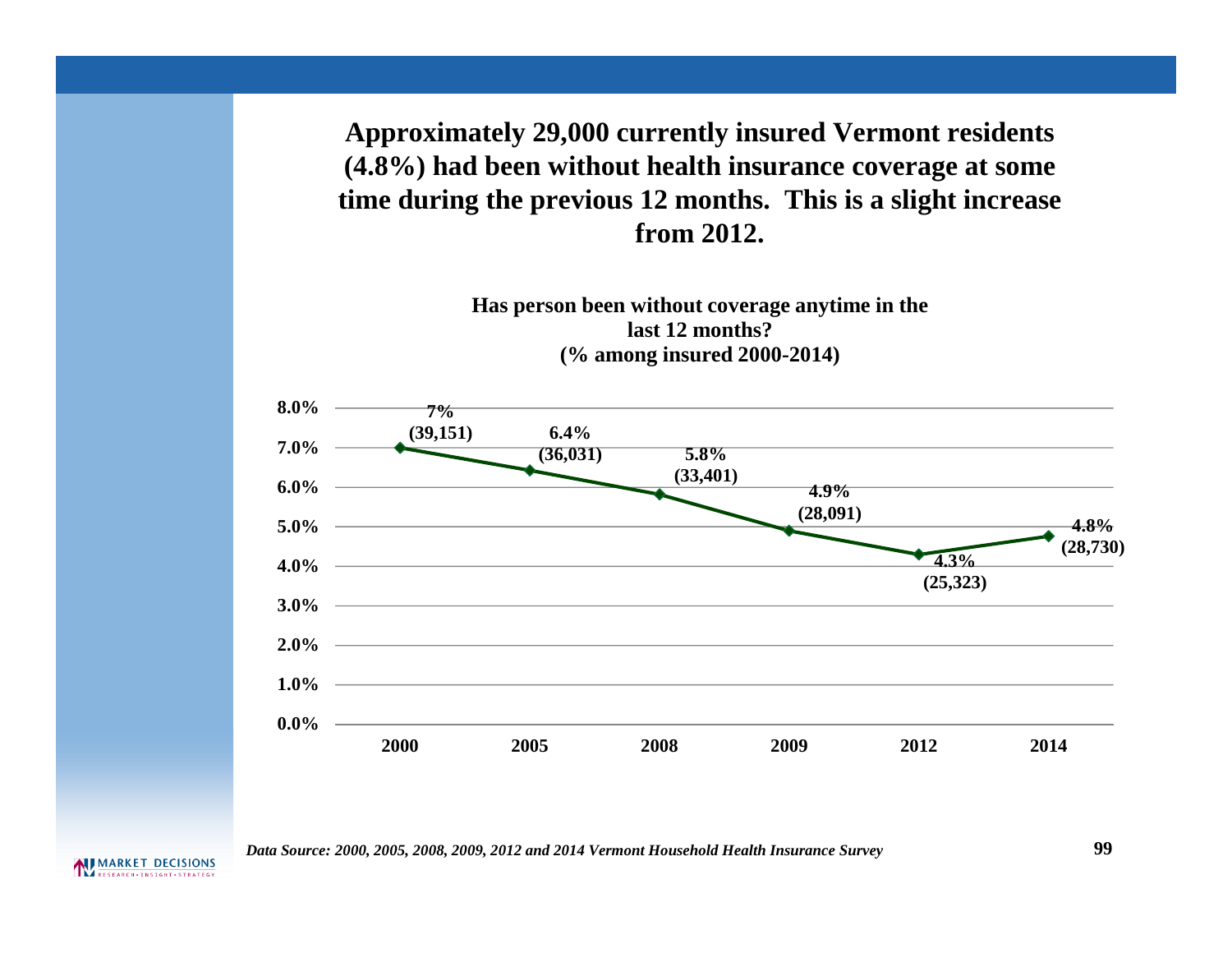## **Reasons for loss of coverage:**

#### **The main reasons for a loss of coverage include:**

- The cost was too high, cost increased, the cost of premium, the person could no longer afford (18.5%).
- Waiting period for coverage, waiting for recertification of coverage (17.1%).
- Problems with renewals,  $(16.4\%)$ .
- **Person with health insurance lost their job, was unemployed**  $(12.2\%)$ .
- **During their gap in coverage, 25.5% applied for coverage through Medicaid and 11.6% thought about applying.**

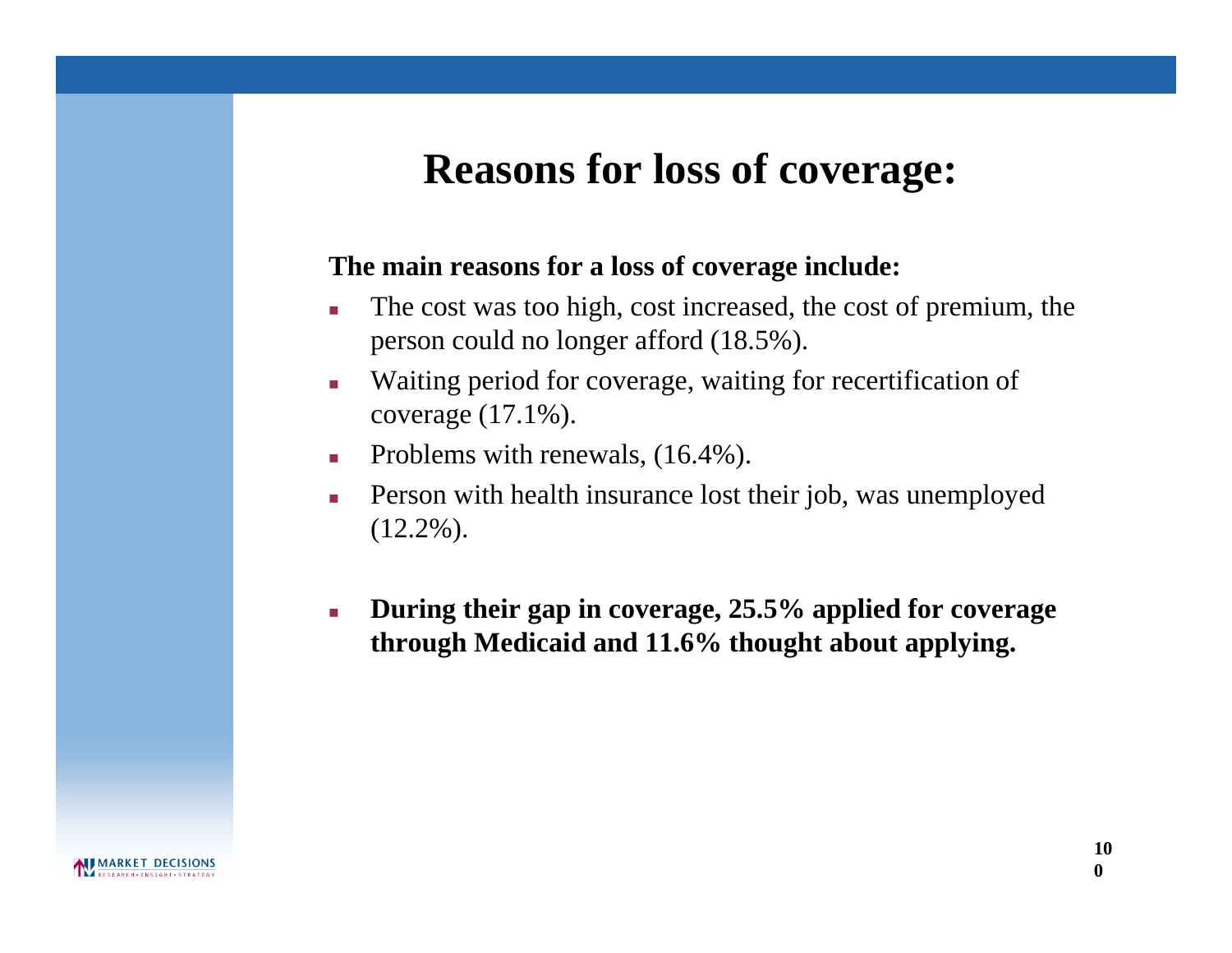## **More than half (57.7%) of those who experienced an interruption in coverage were without coverage for 1 to 3 months.**

**Approximately how many of the past 12 months was person WITHOUT health insurance coverage?**



*58.2% have been covered under their current health insurance for 6 months or less while 38.8% have been covered for more than 6 months.*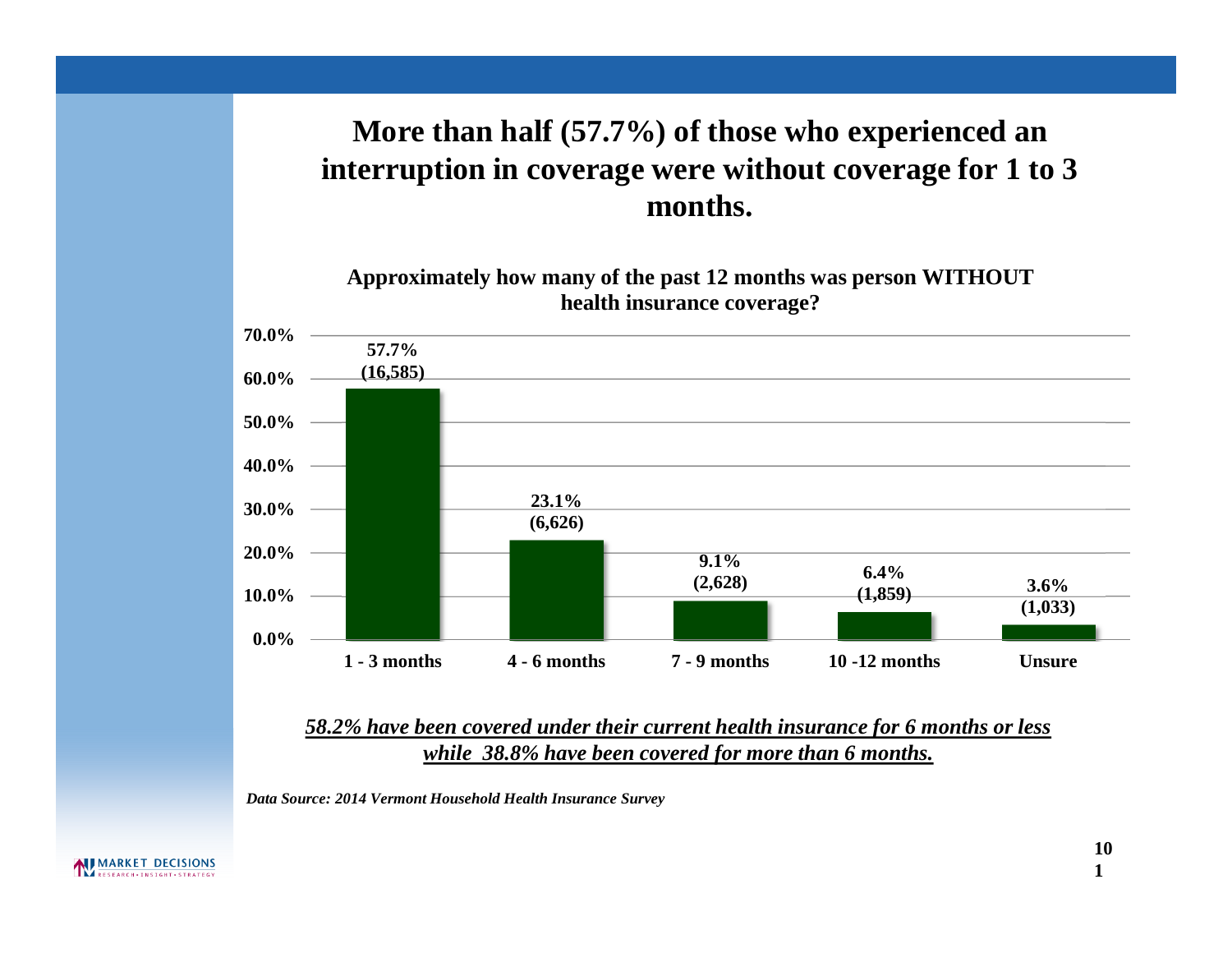## **More than six in ten (62.6%)of those who experienced an interruption in coverage did not have the same health insurance plans 12 months ago.**

**Was person covered under the SAME health insurance plan 12 months or one year ago? (% among those with an interruption in health insurance coverage)**

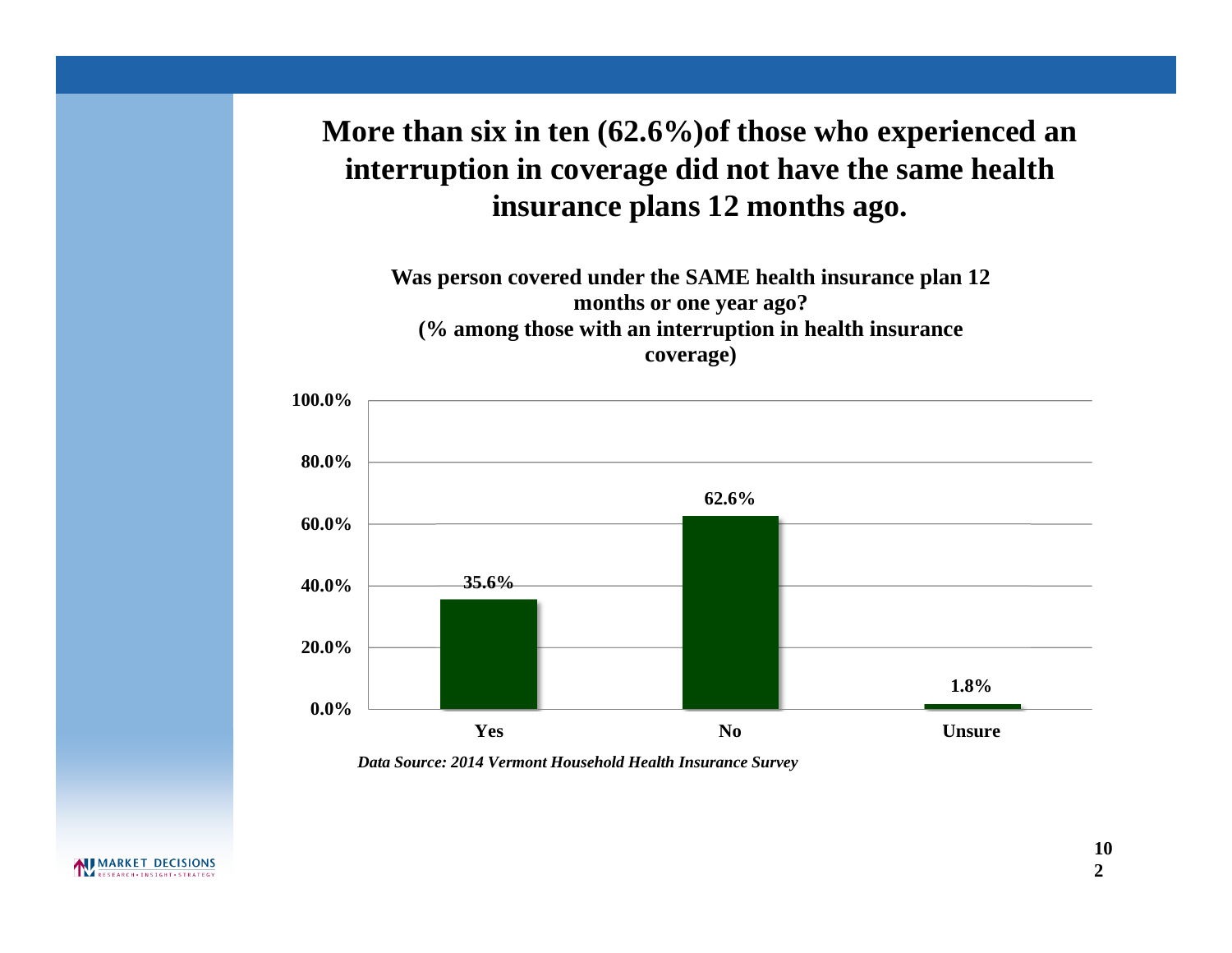## **Among those with different health plans, the largest percentage (42.0%) had a private health insurance plan.**

**What type of health insurance did Person have one year ago? (% among those with an interruption in coverage covered under a different health plan 12 months ago)**

|                                 | Rate   | Count  |
|---------------------------------|--------|--------|
| <b>Private health insurance</b> | 42.0%  | 7,764  |
| Medicaid                        | 10.9%  | 2,015  |
| Dr. Dynasaur                    | 2.9%   | 534    |
| <b>VHAP</b>                     | 2.3%   | 434    |
| Military, Veterans, or TRICARE  | .9%    | 171    |
| <b>Medicare</b>                 | $.4\%$ | 75     |
| <b>Other</b>                    | 1.8%   | 329    |
| <b>No Insurance Coverage</b>    | 36.8%  | 6,807  |
| Unsure                          | 2.0%   | 374    |
| <b>Total</b>                    | 100.0% | 18,504 |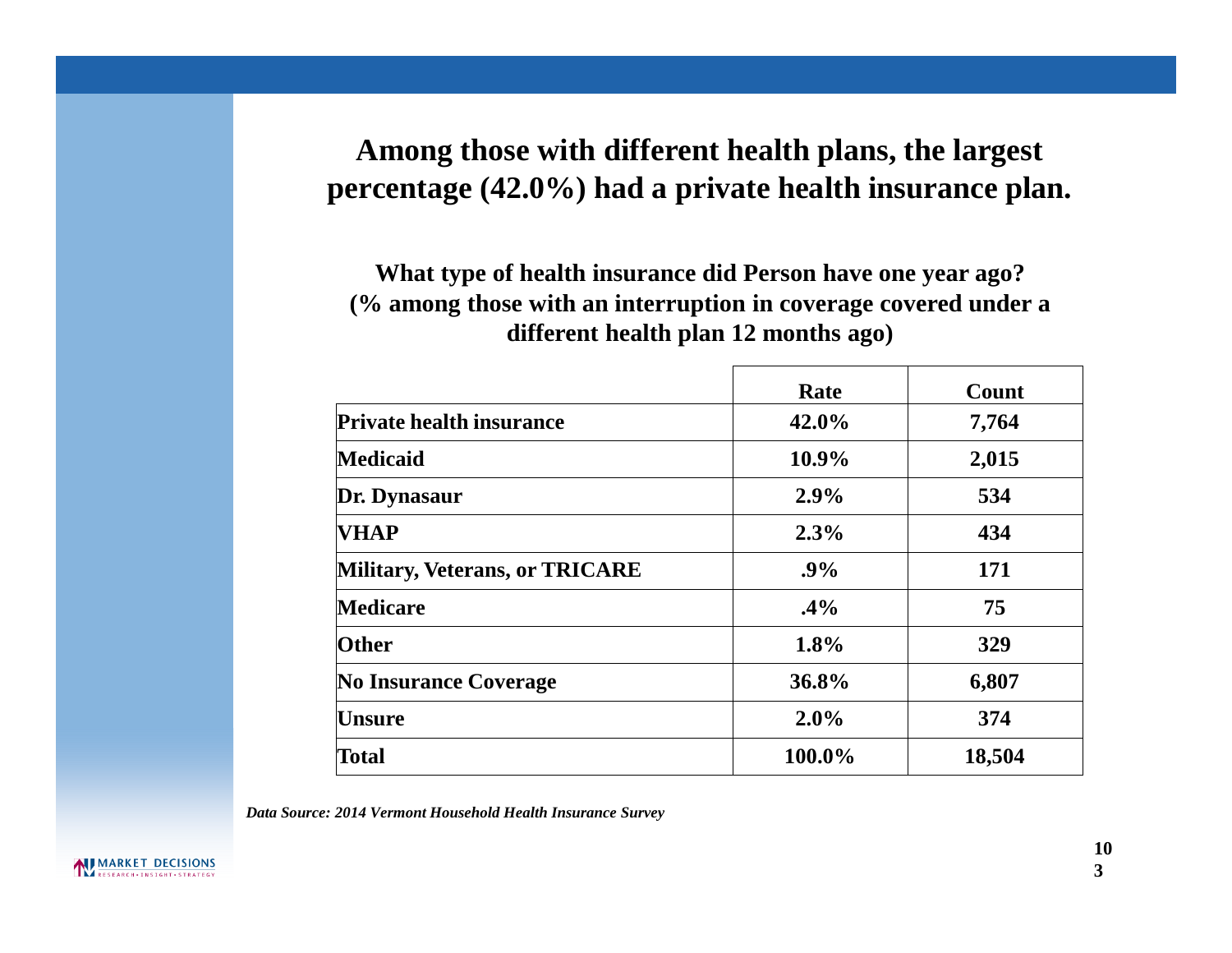**Approximately 52,800, or 8.8% of currently insured Vermont residents are concerned they may lose their health insurance during the next 12 months, trending down since 2009.**

**Are you concerned that Person may lose health insurance coverage within the next 12 months? (% among those with health insurance)**

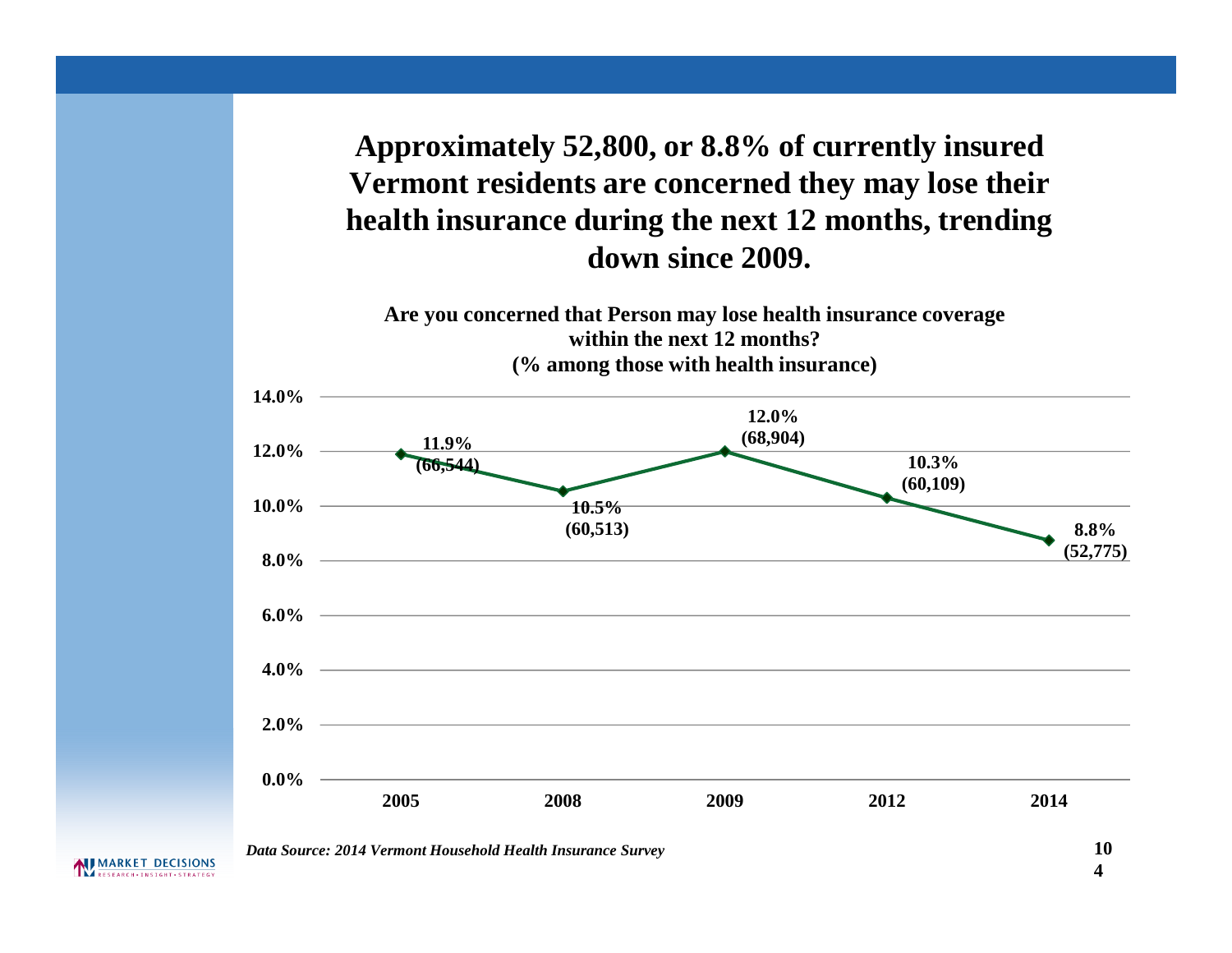## **Those with coverage through Medicaid or VT Health Connect are most likely to be concerned about losing coverage within the next 12 months.**

**Are you concerned that Person may lose health insurance coverage within the next 12 months? (% by primary type of insurance)**



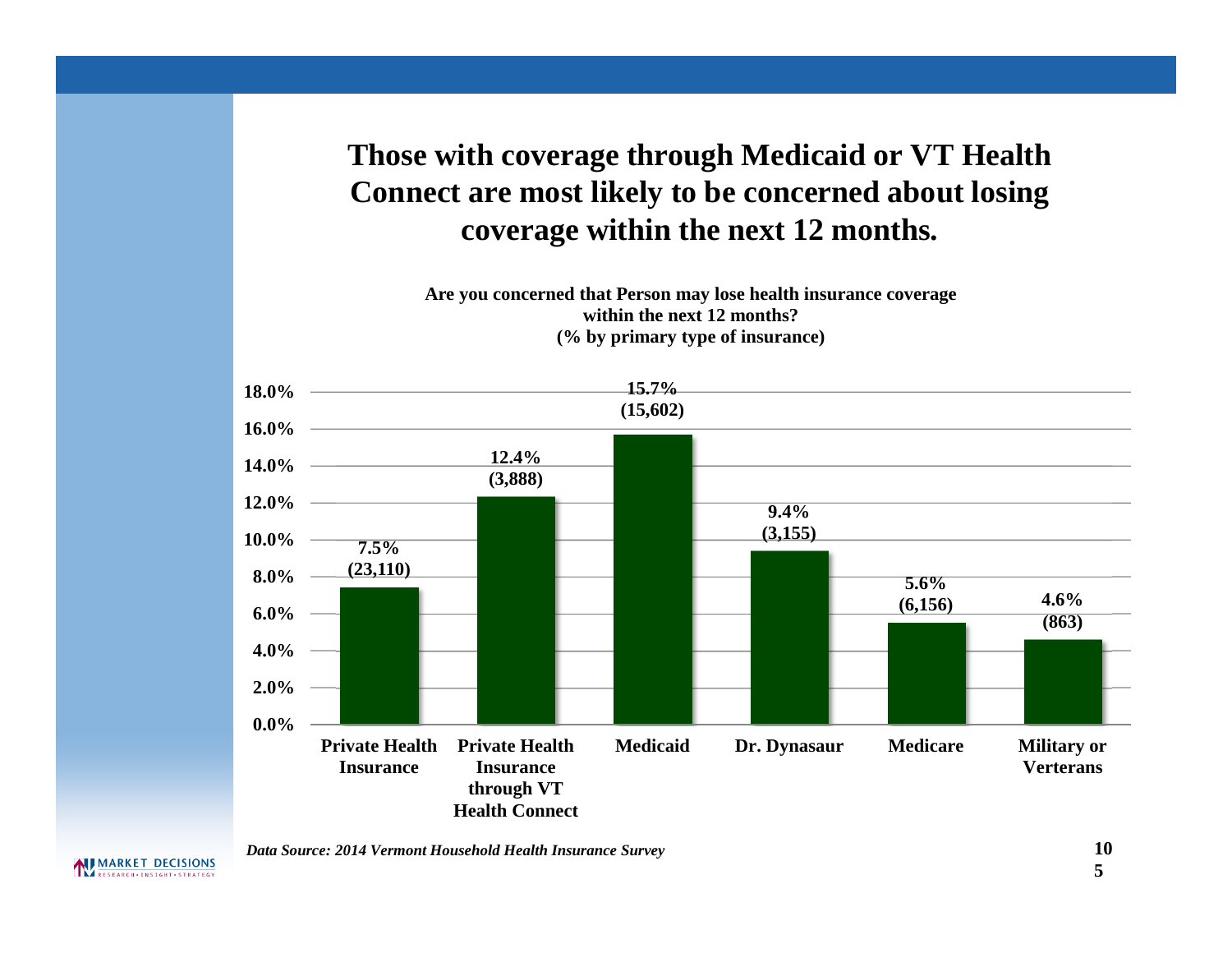## **Reasons for concern about losing coverage:**

### **The main reasons residents are concerned about losing coverage include:**

- Person with health insurance will lose their job (15.5% of those concerned about losing their insurance).
- Concerned that eligibility rules may change (13.5%).
- Premium cost increases  $(11.1\%)$ .
- May lose insurance due to health care reform, federal government (9.8%).
- Will become ineligible because of age, leaving school (7.0%).
- **Current employer may stop offering health insurance (6.9%).**

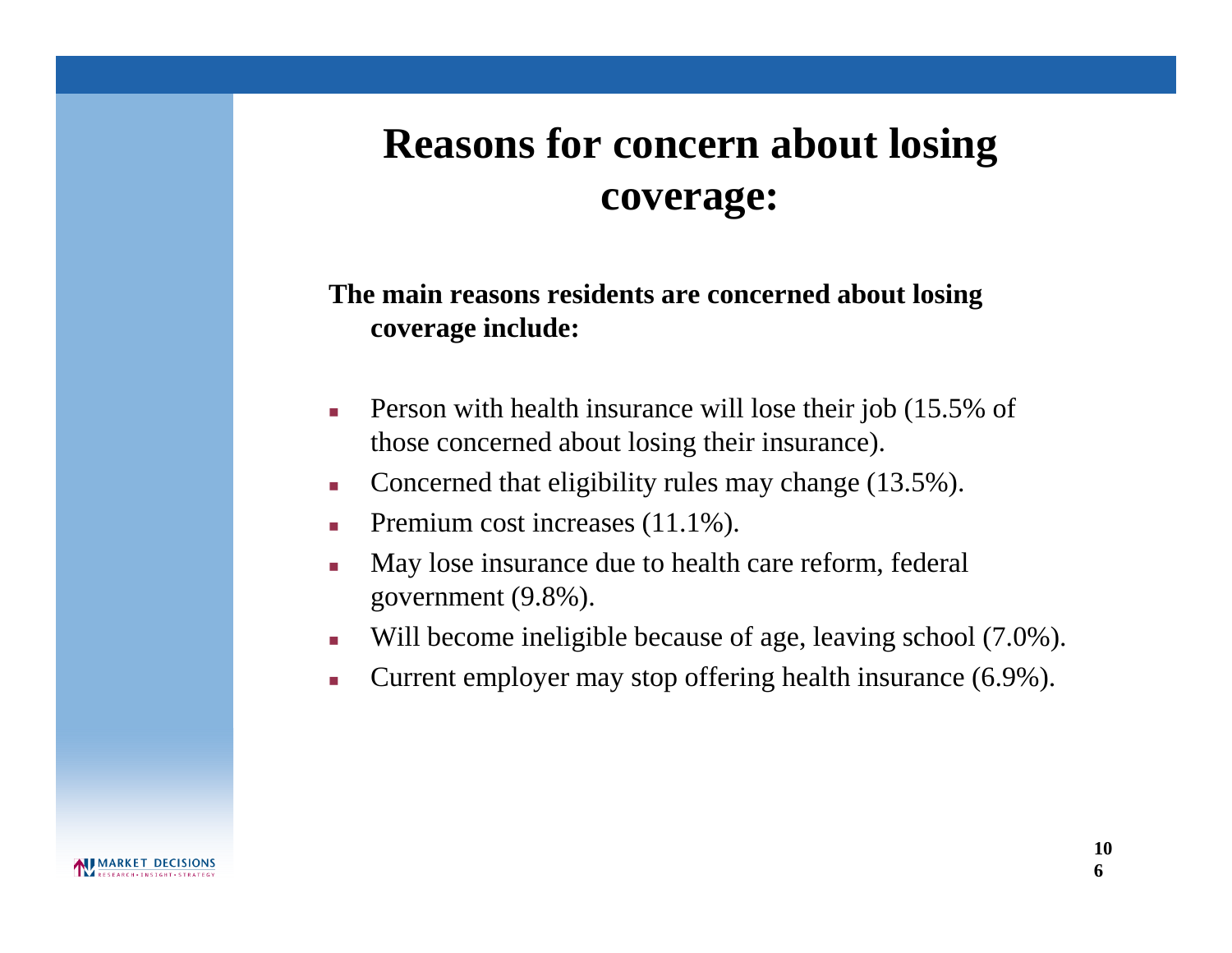# Medical Expenses and Barriers to Care

In the 2014 Vermont Household Health Insurance Survey, several questions were asked regarding financial and other barriers to health care usage.

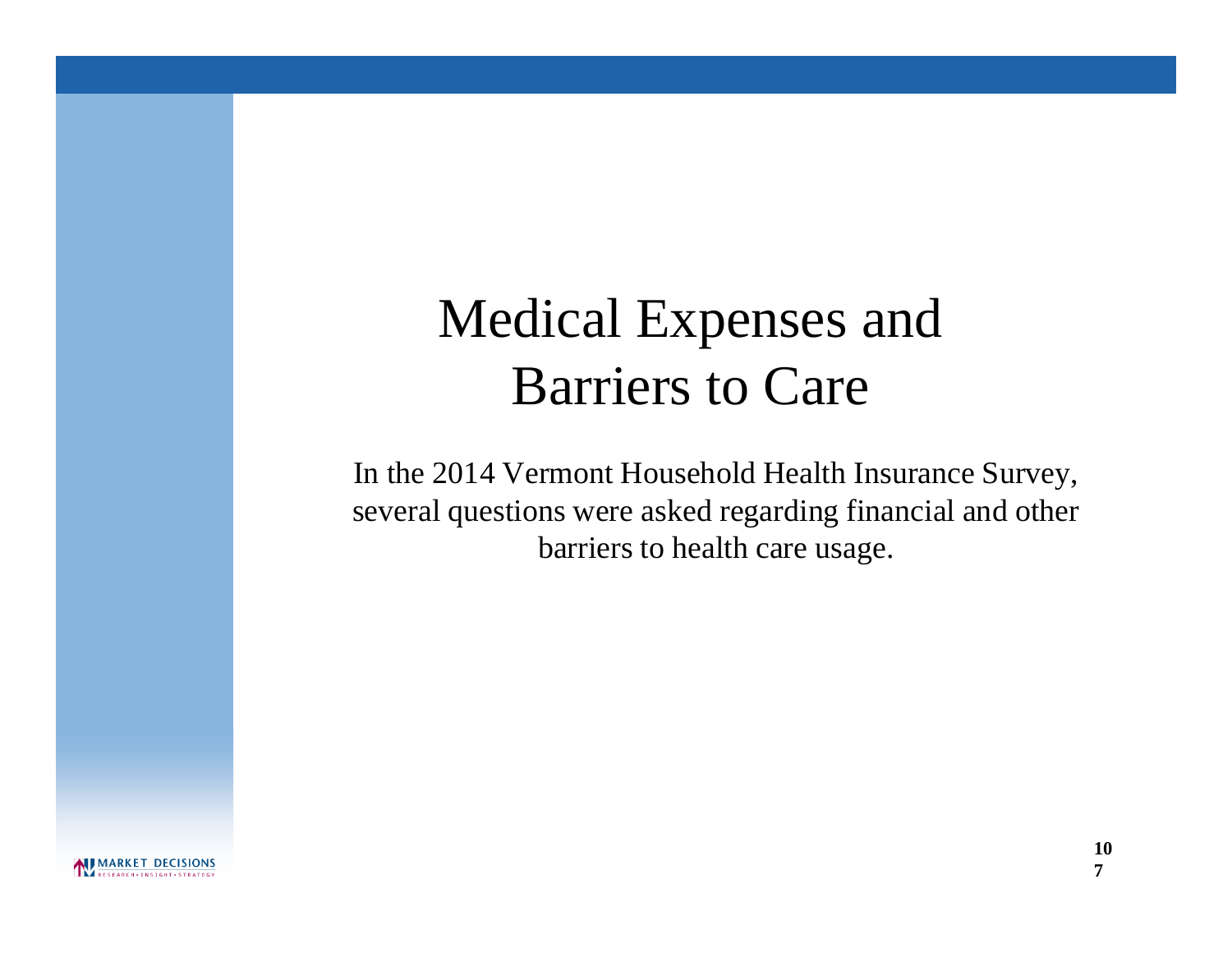## **Most Vermonters (52.2%) paid \$1,500 or less out of pocket for medical expenses in 2014.**

**Over the last 12 months, about how much has your household had to pay 'out of pocket' for…**

|                     | <b>Prescription</b><br><b>Medications</b> | <b>Dental and</b><br><b>Vision Care</b> | <b>Mental Health</b><br>Care | <b>All Other</b><br><b>Medical</b><br><b>Expenses</b> | <b>All Medical</b><br><b>Expenses</b> |
|---------------------|-------------------------------------------|-----------------------------------------|------------------------------|-------------------------------------------------------|---------------------------------------|
| \$250 or less       | 55.2%                                     | 42.5%                                   | 94.8%                        | $43.2\%$                                              | $14.3\%$                              |
| \$251 to \$500      | $17.0\%$                                  | 19.1%                                   | 2.3%                         | $17.4\%$                                              | $9.5\%$                               |
| \$501 to \$1,000    | $16.0\%$                                  | $17.5\%$                                | $1.3\%$                      | $14.7\%$                                              | 14.2%                                 |
| $$1,001$ to \$1,500 | $6.7\%$                                   | $8.4\%$                                 | $0.4\%$                      | $6.7\%$                                               | $14.2\%$                              |
| \$1501 to \$2,000   | 1.8%                                      | 5.3%                                    | $0.3\%$                      | $6.8\%$                                               | $9.7\%$                               |
| \$2,001 to \$3,000  | $1.2\%$                                   | $3.8\%$                                 | $0.5\%$                      | $4.7\%$                                               | $14.0\%$                              |
| \$3,001 to \$4,000  | $0.9\%$                                   | $1.3\%$                                 | $0.1\%$                      | $1.3\%$                                               | 8.1%                                  |
| \$4,001 to \$5,000  | $0.6\%$                                   | $0.9\%$                                 | $0.1\%$                      | $2.3\%$                                               | $5.3\%$                               |
| \$5,001 or more     | $0.5\%$                                   | $1.1\%$                                 | $0.2\%$                      | $2.9\%$                                               | $10.6\%$                              |

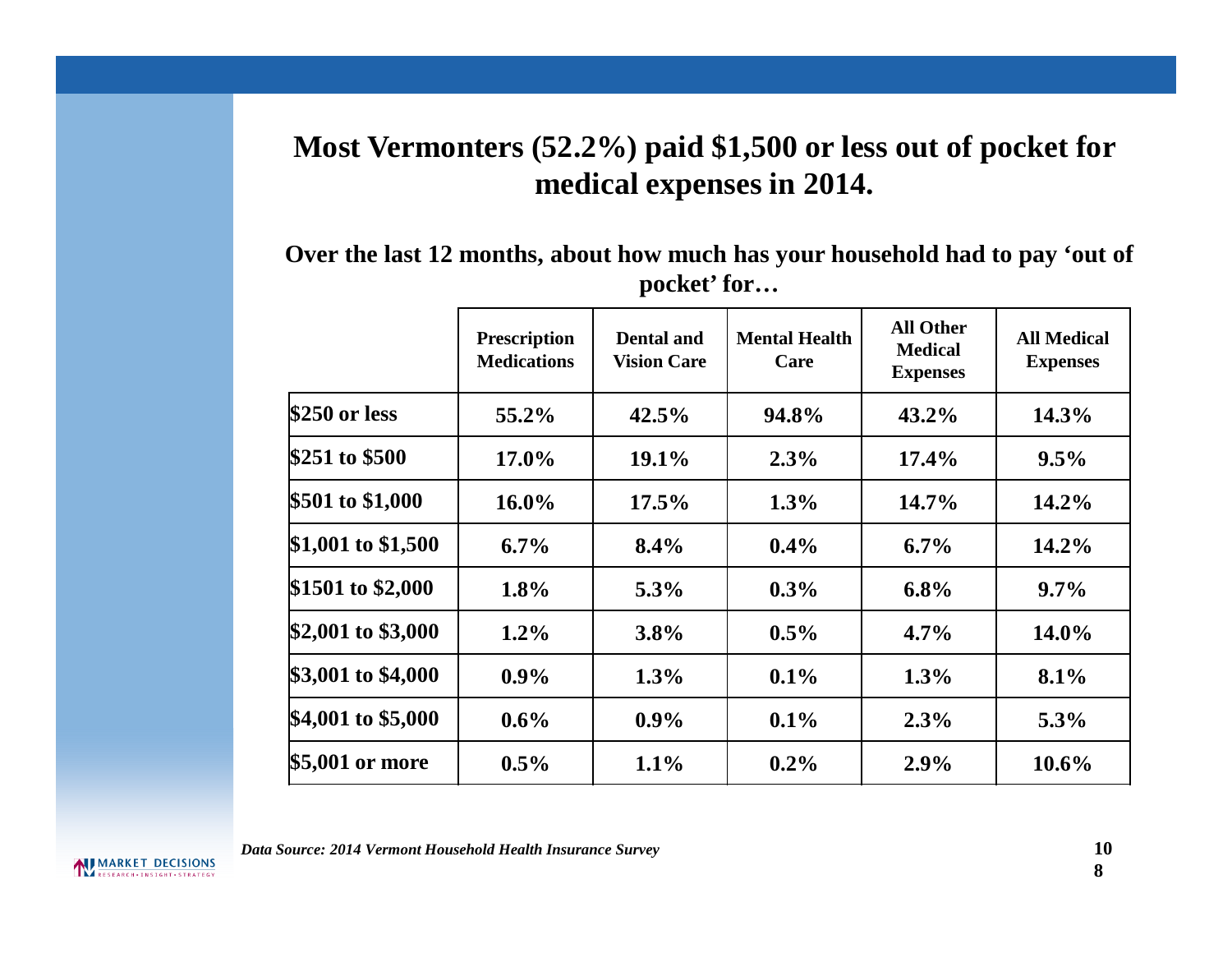#### **In 2014, the percentage of residents deferring care due to cost is slightly lower than that observed in 2012.**

#### **Was there any time person needed any of the following but did not get it because they could not afford it?**

|                                                                            | Rate  |       |       |       | Count |        |        |        |        |        |
|----------------------------------------------------------------------------|-------|-------|-------|-------|-------|--------|--------|--------|--------|--------|
|                                                                            | 2005  | 2008  | 2009  | 2012  | 2014  | 2005   | 2008   | 2009   | 2012   | 2014   |
| Medical care from a<br>doctor                                              | 3.9%  | 3.4%  | 3.4%  | 3.7%  | 2.5%  | 24,206 | 20,951 | 21,214 | 23,072 | 15,923 |
| Mental health care<br>or counseling                                        | 1.4%  | 1.9%  | 1.6%  | 1.8%  | 1.4%  | 8,989  | 11,977 | 10,243 | 11,270 | 8,786  |
| Dental care<br>including checkups                                          | 10.5% | 11.6% | 11.5% | 10.7% | 8.8%  | 65,525 | 72,274 | 71,704 | 67,217 | 55,299 |
| A diagnostic test                                                          | 1.9%  | 2.3%  | 1.8%  | 2.3%  | 1.8%  | 11,775 | 14,578 | 11,439 | 14,428 | 11,466 |
| Prescription<br>medicines                                                  | 3.0%  | 3.2%  | 3.2%  | 3.2%  | 2.7%  | 18,838 | 19,675 | 20,159 | 19,748 | 16,860 |
| Skipped, took<br>smaller amounts of<br>R <sub>x</sub> to make them<br>last | 4.9%  | 5.3%  | 5.4%  | 4.6%  | 4.2%  | 30,335 | 32,731 | 33,444 | 28,696 | 26,551 |

*Data Source: 2005, 2008, 2009, 2012 and 2014 Vermont Household Health Insurance Surveys*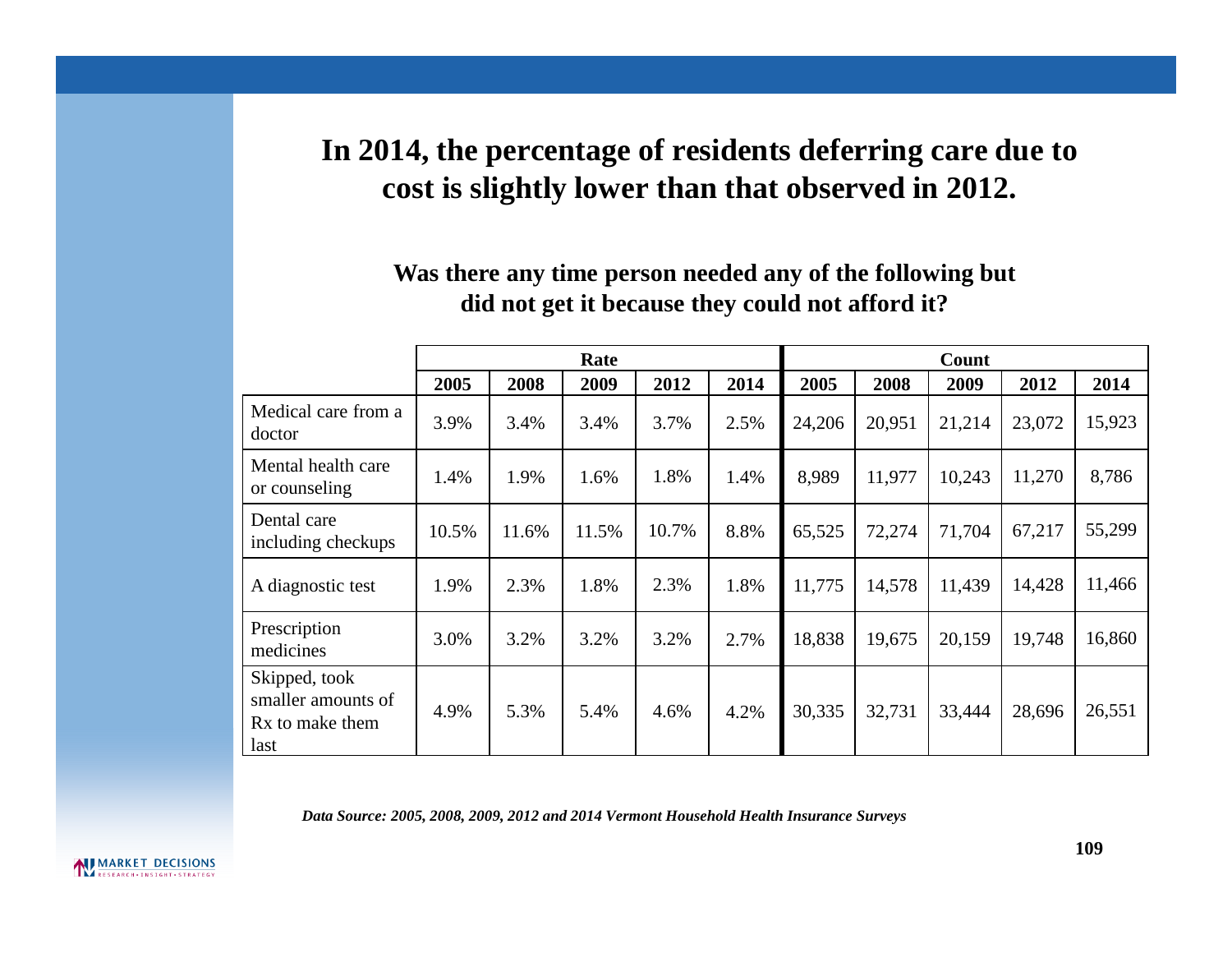#### **The percentage of residents experiencing financial difficulties has declined slightly since 2009.**

|                                                                                                                         | Rate      |       |           |       | Count |           |         |           |         |         |
|-------------------------------------------------------------------------------------------------------------------------|-----------|-------|-----------|-------|-------|-----------|---------|-----------|---------|---------|
|                                                                                                                         | 2005      | 2008  | 2009      | 2012  | 2014  | 2005      | 2008    | 2009      | 2012    | 2014    |
| Were there times that<br>there were problems<br>paying for medical bills<br>for anyone in your<br>household?            | 21.7%     | 25.9% | 24.8%     | 22.4% | 19.8% | 134,836   | 160,803 | 154,159   | 140,050 | 124,023 |
| Was anyone in your<br>family contacted by a<br>collection agency about<br>owing money for unpaid<br>medical bills?      | 14.0%     | 16.2% | 17.0%     | 15.1% | 14.1% | 86,982    | 100,538 | 105,415   | 94,624  | 88,428  |
| Did anyone in the<br>household receive any<br>medical bill for more<br>than \$500 that had to be<br>paid out-of-pocket? | NA        | 12.7% | <b>NA</b> | 13.7% | 11.9% | <b>NA</b> | 79,013  | <b>NA</b> | 85,740  | 74,348  |
| To what extent are you<br>concerned about being<br>able to afford<br>prescription medicines?<br>(% concerned)           | <b>NA</b> | NA    | NA        | 45.4% | 35.9% | <b>NA</b> | NA      | NA        | 284,138 | 224,937 |

#### **During the past 12 months…**

*Data Source: 2005, 2008, 2009, 2012 and 2014 Vermont Household Health Insurance Surveys*

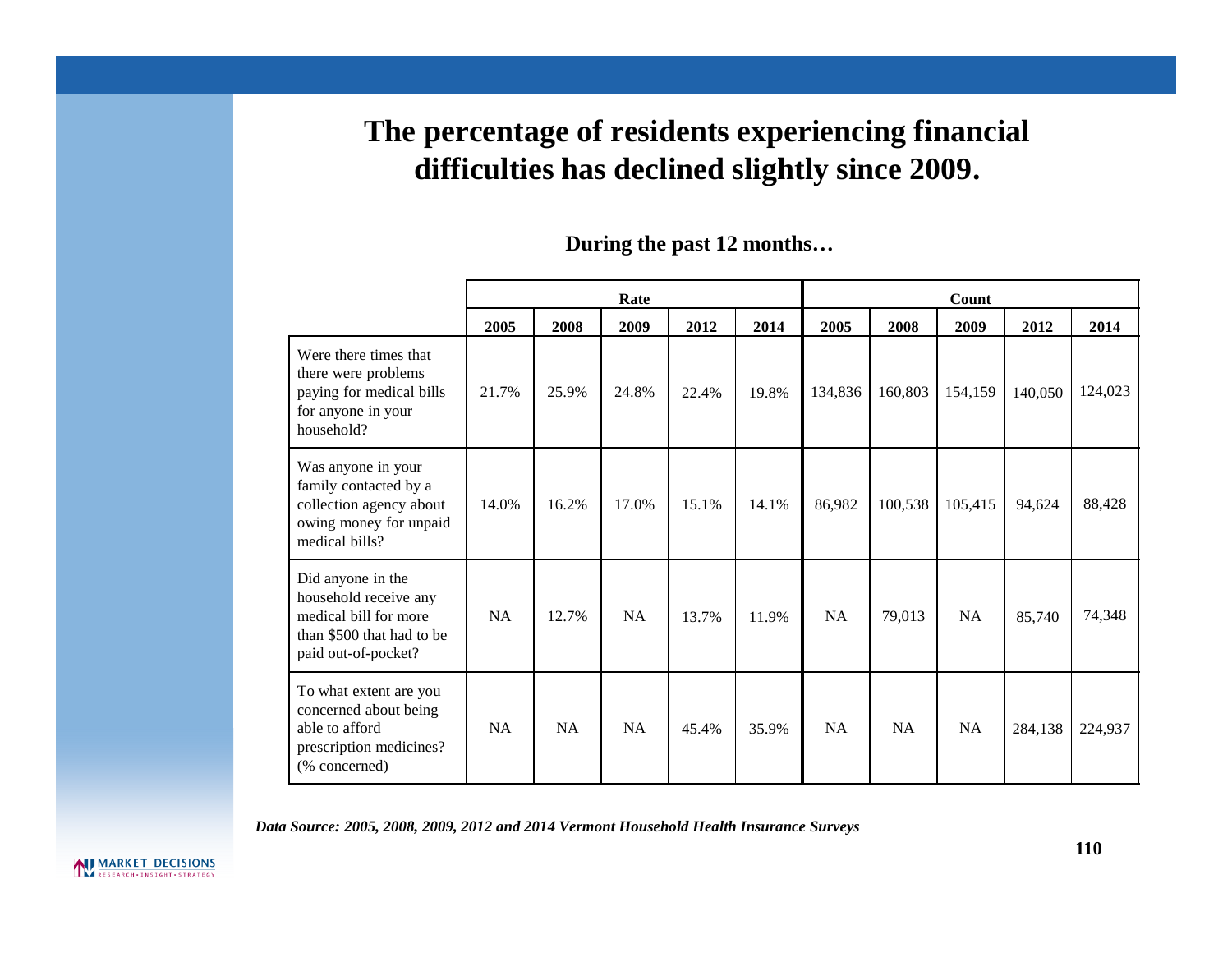#### **About 5% of residents delayed care because a health care provider was not available when needed.**



*In addition, 5.9% of residents had to travel outside their area to receive physical or mental health care because of a lack of a provider.*

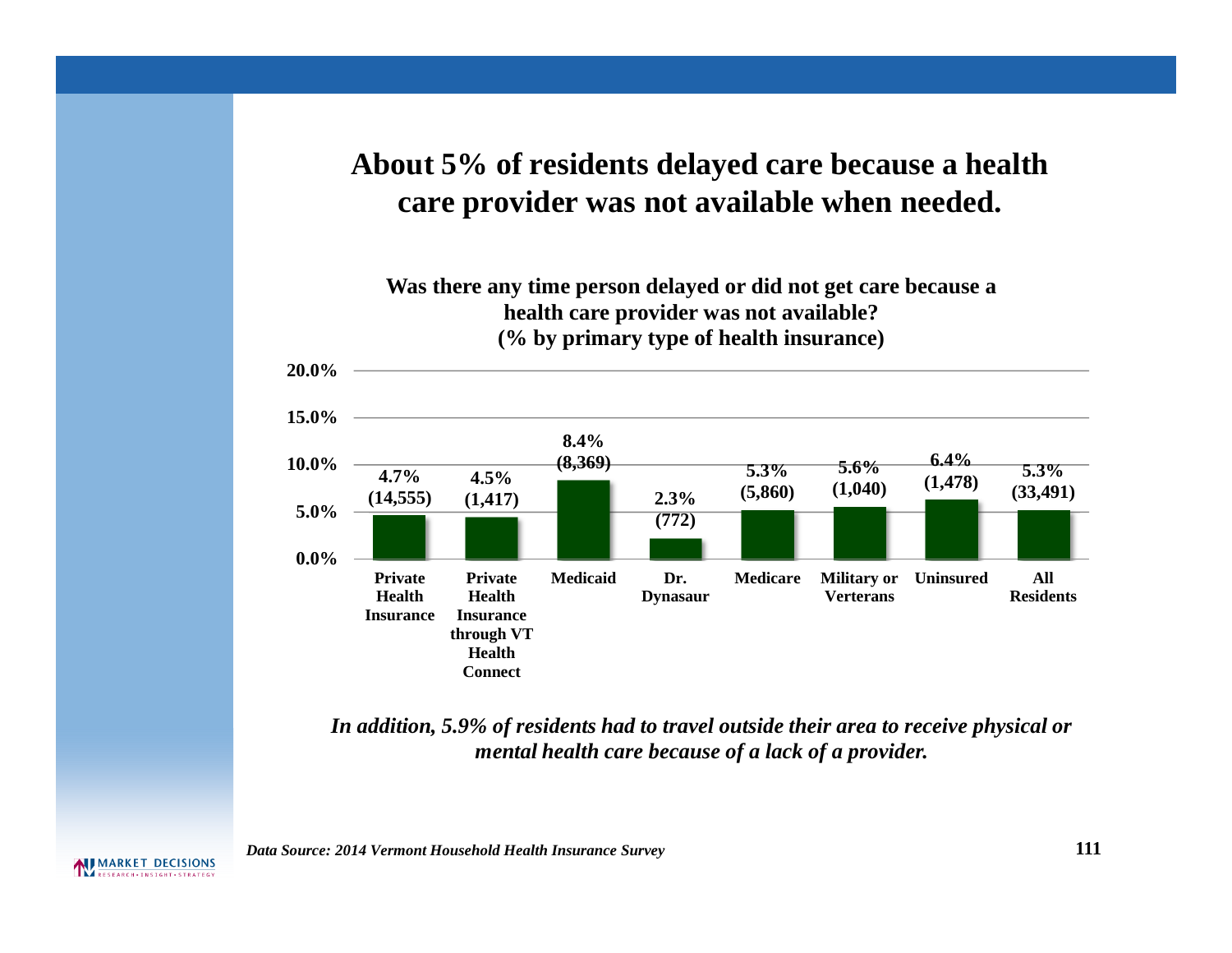#### **The most common types of delayed care are routine or preventive care, mental health care, and care for an illness.**

**What type of care did you delay or not get?\* (% among those not getting or delaying care)**

| <b>Type of Care</b>                                    | Rate    | Count  |
|--------------------------------------------------------|---------|--------|
| Mental health care or counseling                       | 24.7%   | 8,287  |
| Medical care for an illness, condition - flu, asthma   | 21.4%   | 7,178  |
| Routine or preventive medical care, checkup, well baby | 20.6%   | 6,910  |
| Dental care, including checkups                        | 12.3%   | 4,105  |
| Diagnostic test - CAT scan, MRI, lab work, or X-Ray    | $7.2\%$ | 2,402  |
| Medical care for an injury or poisoning                | $6.2\%$ | 2,073  |
| <b>Emergency room care</b>                             | 3.5%    | 1175   |
| Other                                                  | 29.7%   | 9,931  |
| <b>Total</b>                                           | 100.0%  | 33,491 |

*\*Respondents could select multiple answers.*

*Data Source: 2014 Vermont Household Health Insurance Survey*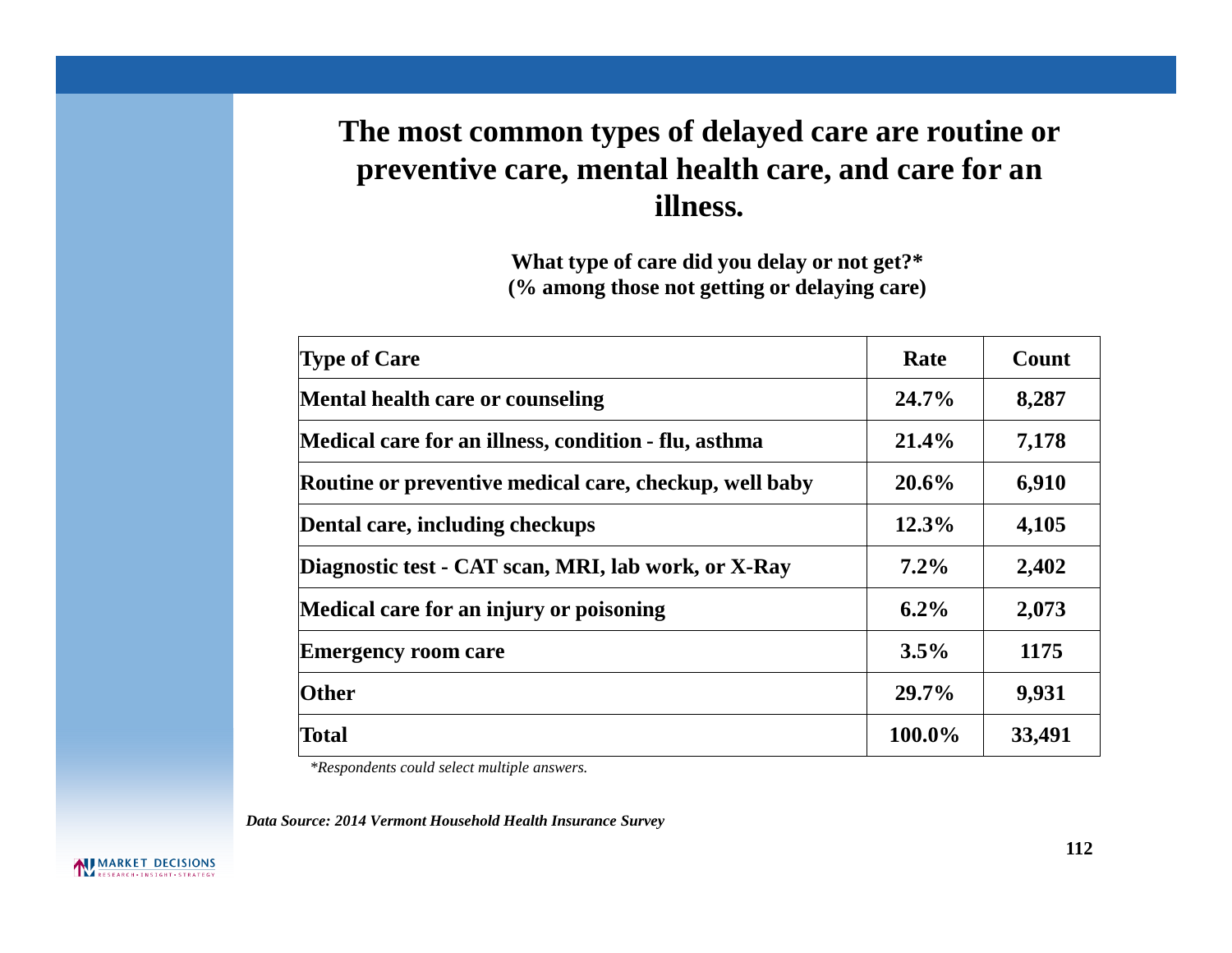#### **Medicaid patients were more likely than others to have problems finding a provider who took their insurance.**

**Was there ever a time when you delayed or did not get care because they could not find a provider that took...**



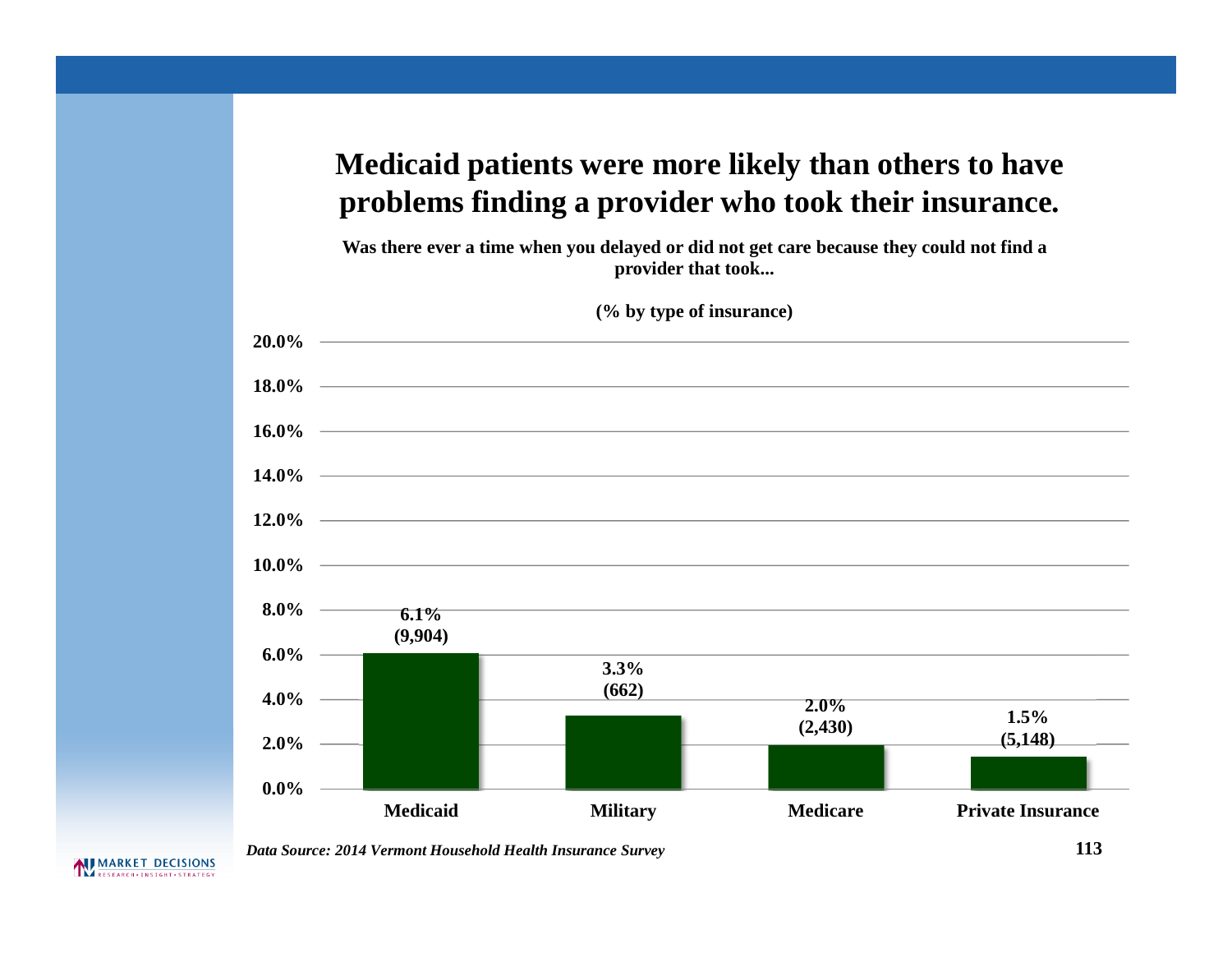#### **Changes in health care plans did not affect the ability of residents to get physical or mental health care.**

**Did anyone in your household delay or not get physical or mental health care because changes in their health insurance plan resulted in their doctor no longer accepting their health insurance? (% by type of insurance)**

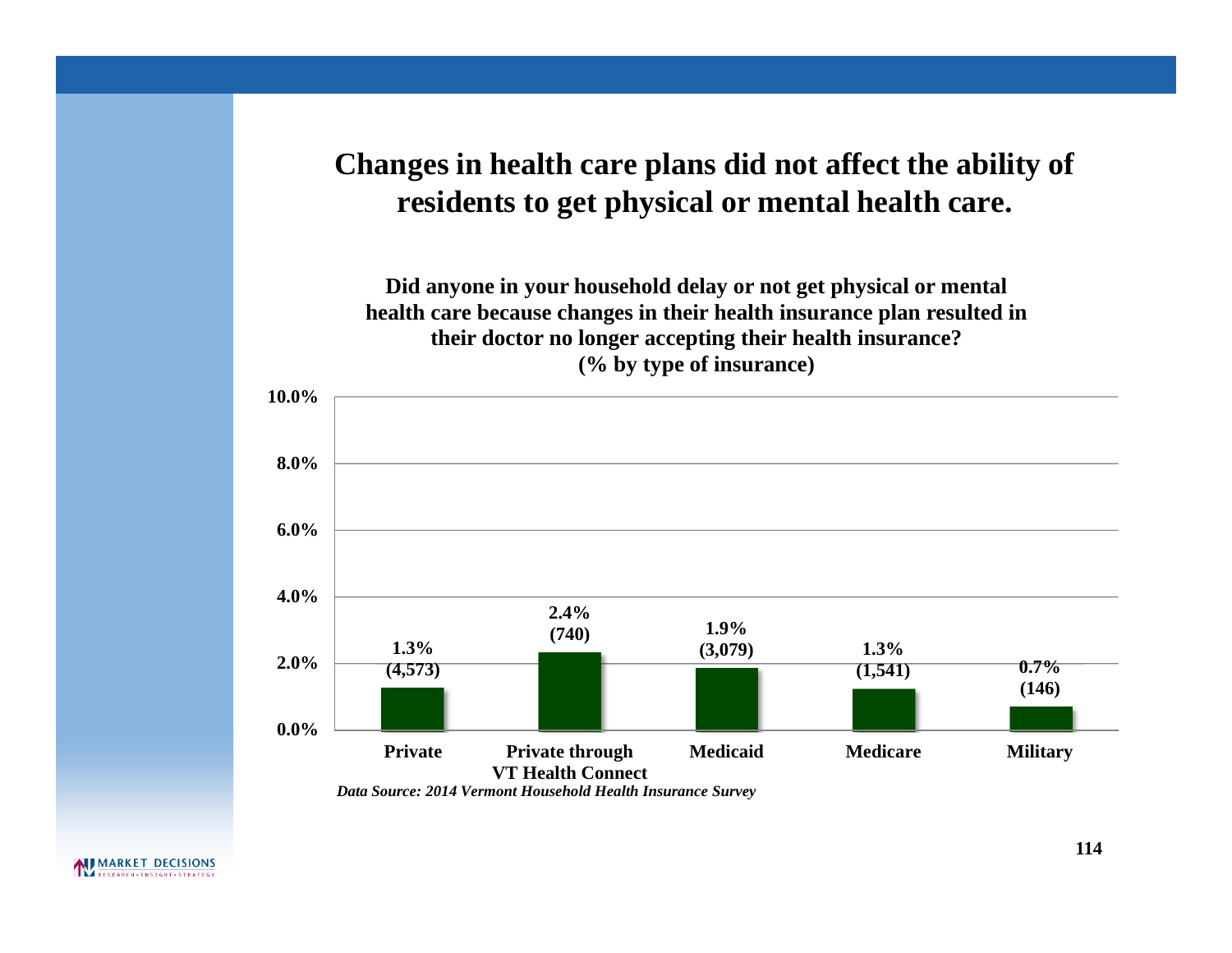# Doctor Visits

In the 2014 Vermont Household Health Insurance Survey, several questions were asked regarding use of health care services.

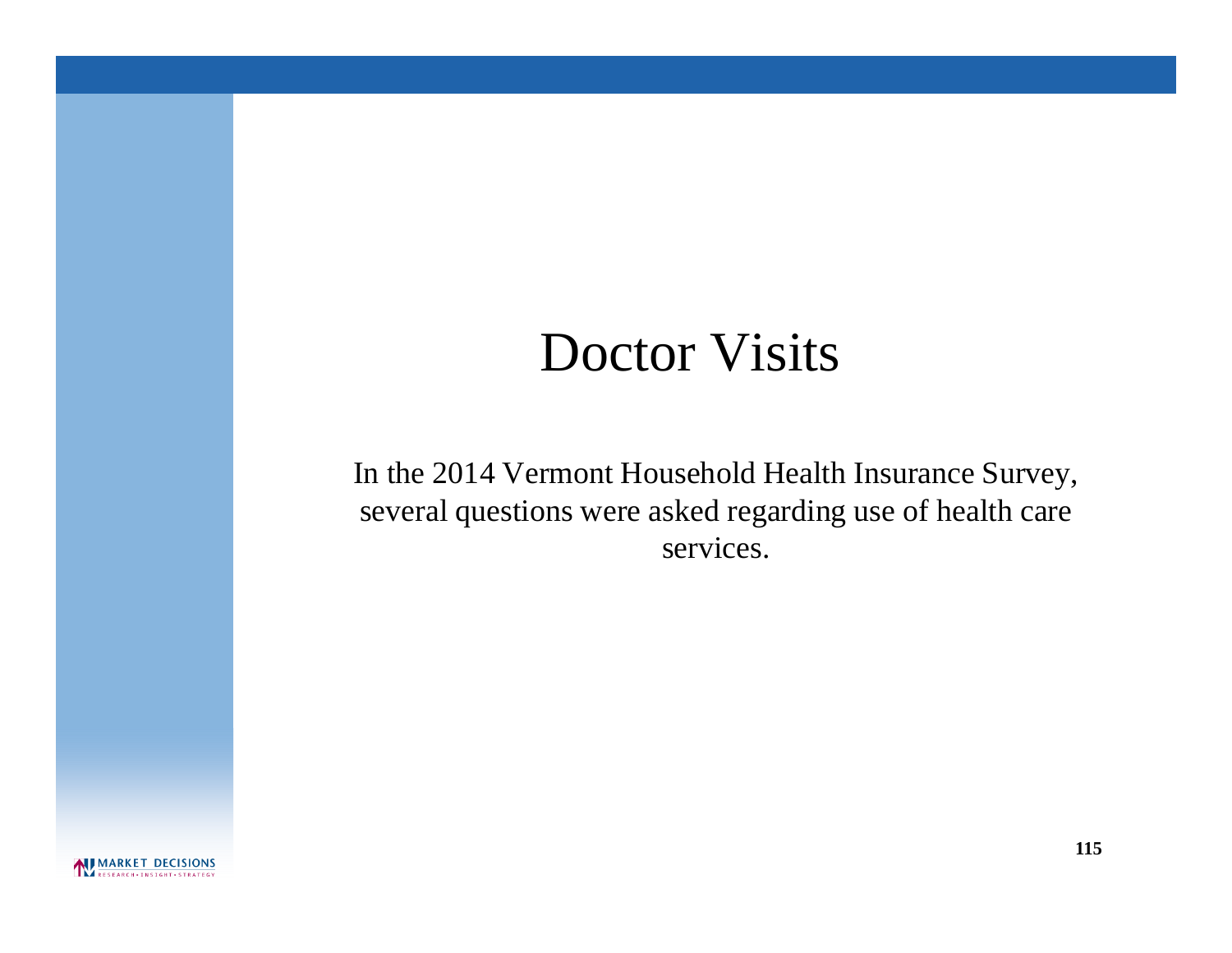### **Vermonters most frequently went to the doctor once in the previous 12 months. Most (61.6%) did not visit a specialist at all.**

**Number of Doctors Visits by Vermonters by Type of Visit**

|                |                                      | Rate                                 |                                    | Count                                |                                      |                                    |  |
|----------------|--------------------------------------|--------------------------------------|------------------------------------|--------------------------------------|--------------------------------------|------------------------------------|--|
|                | <b>Total Doctor</b><br><b>Visits</b> | <b>Routine Care</b><br><b>Visits</b> | <b>Specialist</b><br><b>Visits</b> | <b>Total Doctor</b><br><b>Visits</b> | <b>Routine Care</b><br><b>Visits</b> | <b>Specialist</b><br><b>Visits</b> |  |
| None           | 12.3%                                | 24.9%                                | 61.6%                              | 77,197                               | 155,790                              | 386,135                            |  |
| $\mathbf{1}$   | 18.1%                                | 35.3%                                | 11.2%                              | 113,689                              | 221,032                              | 70,429                             |  |
| $\overline{2}$ | 16.6%                                | 17.1%                                | 7.8%                               | 103,855                              | 107,185                              | 48,882                             |  |
| 3              | 11.5%                                | 7.2%                                 | 4.1%                               | 71,875                               | 44,852                               | 25,782                             |  |
| $4 - 5$        | 14.3%                                | 7.3%                                 | 5.3%                               | 89,337                               | 45,765                               | 33,169                             |  |
| $6 - 10$       | 13.1%                                | 4.7%                                 | 4.7%                               | 82,037                               | 29,229                               | 29,682                             |  |
| $11+$          | 11.6%                                | 3.3%                                 | 4.7%                               | 72,524                               | 20,497                               | 29,615                             |  |
| Unsure         | 2.6%                                 | 0.4%                                 | 0.5%                               | 16,117                               | 2,282                                | 2,935                              |  |

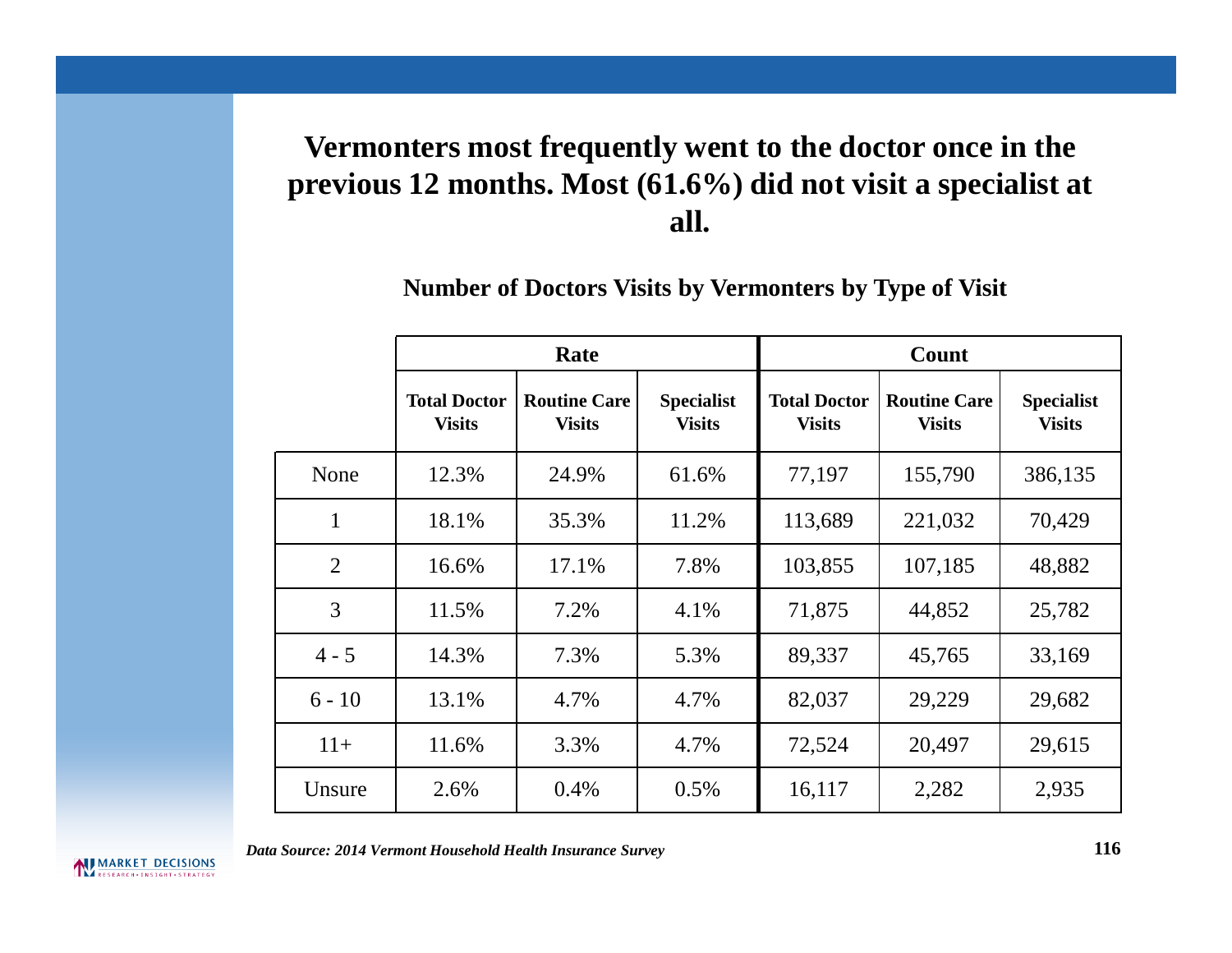**Fewer than one-in-five (18.5%) of Vermonters went to the ER in the previous 12 months while 0% received mental health care. Only 1.1% accessed substance abuse treatment.**

**Residents Receiving Health Care During the Past 12 Months**

|                                      | Rate  | Count   |
|--------------------------------------|-------|---------|
| Care from an ER?                     | 18.5% | 115,661 |
| <b>Mental Health Care?</b>           | 10.0% | 62,751  |
| <b>Substance Abuse</b><br>Treatment? | 1.1%  | 6,618   |

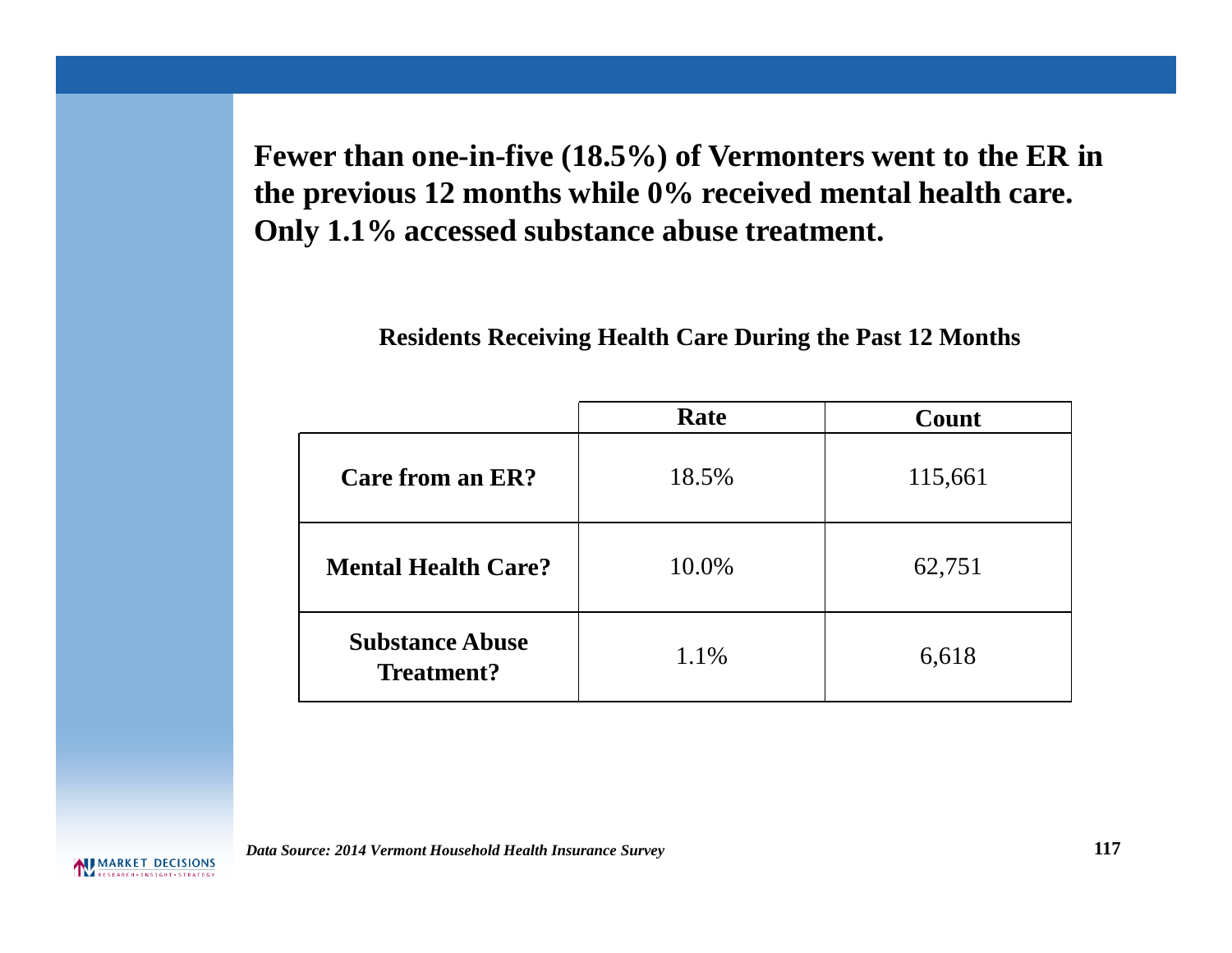**Nearly one in five (17.6) were unable to get an appointment to see a health care provider as soon as one was needed and 17.3% were unable to get an appointment at a convenient time.**

|                                                                                                   | Rate    | Count   |
|---------------------------------------------------------------------------------------------------|---------|---------|
| Unable to get an appointment at the doctor's office<br>as soon as one was needed.                 | 17.6%   | 110,553 |
| Unable to get an appointment at the doctor's office<br>at a convenient time.                      | 17.3%   | 108,562 |
| Told by a doctor's office or clinic that they weren't<br>accepting new patients                   | 13.3%   | 83,333  |
| Told by a doctor's office, clinic they weren't<br>accepting patients with your type of insurance. | 6.8%    | 42,481  |
| Had to change to a new doctor's office or clinic<br>because of a change in your insurance plan.   | $3.6\%$ | 22,260  |

**During the past 12 months were you…**

*Data Source: 2014 Vermont Household Health Insurance Survey* **118**